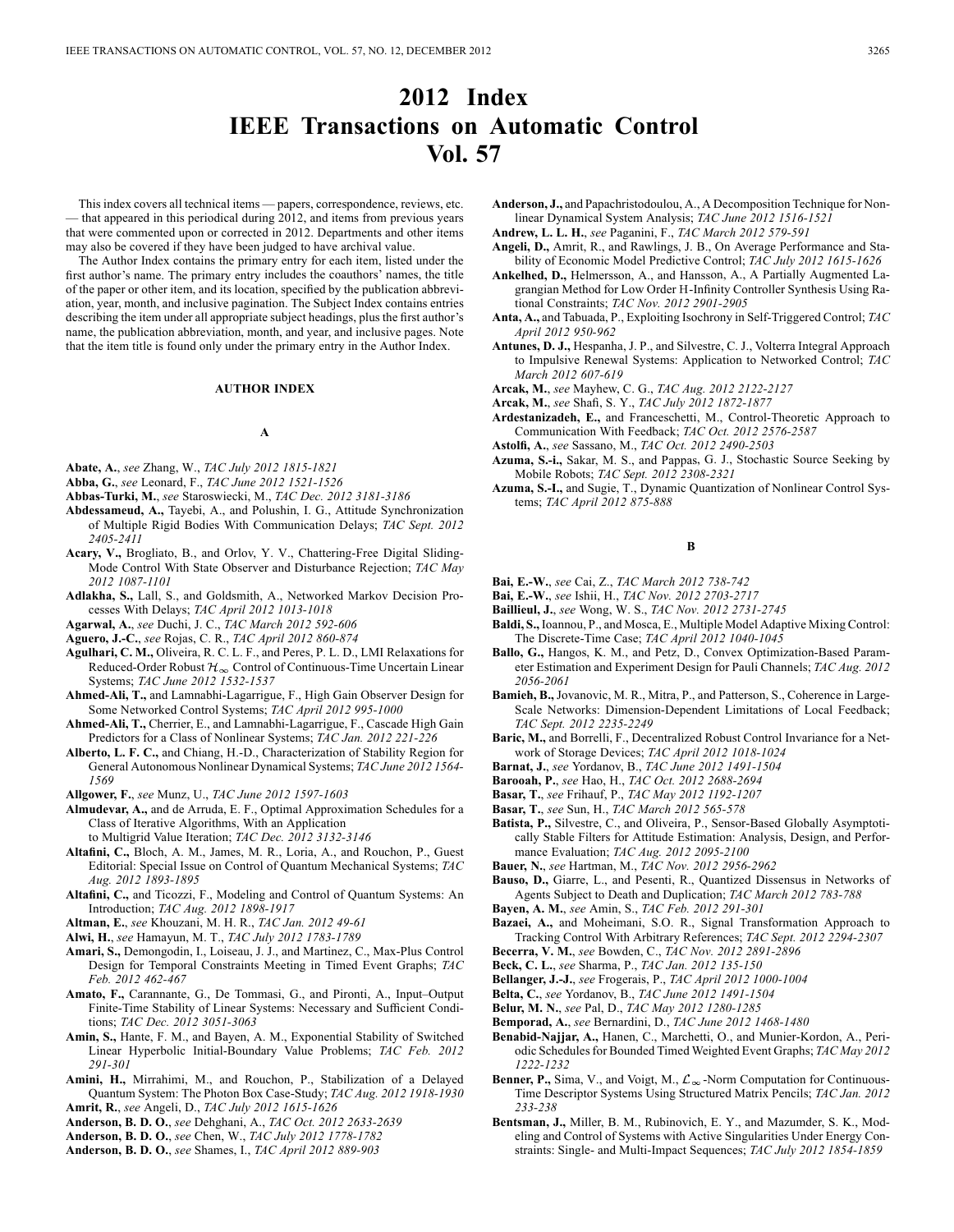**Berdjag, D.**, *see* Staroswiecki, M., *TAC Dec. 2012 3181-3186*

- **Bernardini, D.,** and Bemporad, A., Stabilizing Model Predictive Control of Stochastic Constrained Linear Systems; *TAC June 2012 1468-1480*
- **Bernhardsson, B. M.**, *see* Gattami, A., *TAC March 2012 794-798*
- **Besancon, G.**, *see* Torres, L., *TAC June 2012 1570-1574*
- **Besselink, B.,** van de Wouw, N., and Nijmeijer, H., Model Reduction for a Class of Convergent Nonlinear Systems; *TAC April 2012 1071-1076*
- **Besselmann, T.,** Lofberg, J., and Morari, M., Explicit MPC for LPV Systems: Stability and Optimality; *TAC Sept. 2012 2322-2332*
- **Bhasin, S.**, *see* Sharma, N., *TAC Jan. 2012 255-259*
- **Bicchi, A.**, *see* Pasqualetti, F., *TAC Jan. 2012 90-104*
- **Bisiacco, M.,** and Valcher, M. E., Dead-Beat Control in the Behavioral Approach; *TAC Sept. 2012 2163-2175*
- **Blanchini, F.,** Colaneri, P., and Valcher, M. E., Co-Positive Lyapunov Functions for the Stabilization of Positive Switched Systems; *TAC Dec. 2012 3038-3050*
- **Blanchini, F.,** and Sznaier, M., A Convex Optimization Approach to Synthesizing Bounded Complexity  $\ell^{\infty}$  Filters; *TAC Jan. 2012 216-221*
- **Bloch, A. M.**, *see* Altafini, C., *TAC Aug. 2012 1893-1895*
- **Blondel, V. D.,** Gurbuzbalaban, M., Megretski, A., and Overton, M. L., Explicit Solutions for Root Optimization of a Polynomial Family With One Affine Constraint; *TAC Dec. 2012 3078-3089*
- **Bobtsov, A. A.,** Efimov, D., Pyrkin, A. A., and Zolghadri, A., Switched Algorithm for Frequency Estimation with Noise Rejection; *TAC Sept. 2012 2400-2404*
- **Boche, H.**, *see* Wahls, S., *TAC March 2012 788-793*
- **Bonnard, B.,** Cots, O., Glaser, S. J., Lapert, M., Sugny, D., and Zhang, Y., Geometric Optimal Control of the Contrast Imaging Problem in Nuclear Magnetic Resonance; *TAC Aug. 2012 1957-1969*
- **Borrelli, F.**, *see* Baric, M., *TAC April 2012 1018-1024*
- **Borri, A.**, *see* Pola, G., *TAC Feb. 2012 534-539*
- **Boscain, U. V.,** Chittaro, F., Mason, P., and Sigalotti, M., Adiabatic Control of the Schrödinger Equation via Conical Intersections of the Eigenvalues; *TAC Aug. 2012 1970-1983*
- **Bowden, C.,** Holderbaum, W., and Becerra, V. M., Strong Structural Controllability and the Multilink Inverted Pendulum; *TAC Nov. 2012 2891-2896*
- **Breikin, T.**, *see* Dai, X., *TAC March 2012 726-732*
- **Briat, C.,** and Seuret, A., Convex Dwell-Time Characterizations for Uncertain Linear Impulsive Systems; *TAC Dec. 2012 3241-3246*
- **Brogliato, B.**, *see* Acary, V., *TAC May 2012 1087-1101*
- **Bu, N.**, *see* Deng, M., *TAC Oct. 2012 2599-2604*
- **Bullo, F.**, *see* Pasqualetti, F., *TAC Jan. 2012 90-104*

- **Cabasino, M. P.,** Giua, A., Lafortune, S., and Seatzu, C., A New Approach for Diagnosability Analysis of Petri Nets Using Verifier Nets; *TAC Dec. 2012 3104-3117*
- **Cacace, F.,** Germani, A., Manes, C., and Setola, R., A New Approach to the Internally Positive Representation of Linear MIMO Systems; *TAC Jan. 2012 119-134*
- **Cacace, F.,** Farina, L., Germani, A., and Manes, C., Internally Positive Representation of a Class of Continuous Time Systems; *TAC Dec. 2012 3158- 3163*
- **Cai, K.**, Averaging Over General Random Networks; *TAC Dec. 2012 3186- 3191*
- **Cai, Z.,** and Bai, E.-W., How Nonlinear Parametric Wiener System Identification is Under Gaussian Inputs?; *TAC March 2012 738-742*
- **Caines, P. E.**, *see* Huang, M., *TAC July 2012 1736-1751*
- **Caines, P. E.**, *see* Nourian, M., *TAC Nov. 2012 2801-2816*
- **Caldwell, T. M.,** and Murphey, T. D., Single Integration Optimization of Linear Time-Varying Switched Systems; *TAC June 2012 1592-1597*
- **Camlibel, M. K.**, *see* Monshizadeh, N., *TAC Dec. 2012 3118-3131*
- **Campbell, M. E.**, *see* Otanez, P. G., *TAC Nov. 2012 2923-2928*
- **Campbell, S. L.**, *see* Esna Ashari, A., *TAC Oct. 2012 2532-2544*
- **Camponogara, E.,** and de Lima, M. L., Distributed Optimization for MPC of Linear Networks With Uncertain Dynamics; *TAC March 2012 804-809*
- **Camps, O. I.**, *see* Ozay, N., *TAC March 2012 634-648*
- **Cannon, M.**, *see* Rakovic, S. V., *TAC Nov. 2012 2746-2761*
- **Cantoni, M.,**Jonsson, U. T., and Kao, C.-Y., Robustness Analysis for Feedback Interconnections of Distributed Systems via Integral Quadratic Constraints; *TAC Feb. 2012 302-317*
- **Cao, Y.,** and Ren, W., Distributed Coordinated Tracking With Reduced Interaction via a Variable Structure Approach; *TAC Jan. 2012 33-48*
- **Cao, Y.**, *see* Chen, F., *TAC Dec. 2012 3169-3174*
- **Cappellaro, P.**, *see* Ticozzi, F., *TAC Aug. 2012 1931-1944*
- **Carannante, G.**, *see* Amato, F., *TAC Dec. 2012 3051-3063*
- **Carrasco, J.,** Heath, W. P., Li, G., and Lanzon, A., Comments on "On the Existence of Stable, Causal Multipliers for Systems With Slope-Restricted Nonlinearities"; *TAC Sept. 2012 2422-2428*
- **Carravetta, F.,** and White, L. B., Modelling and Estimation for Finite State Reciprocal Processes; *TAC Sept. 2012 2190-2202*
- **Casavola, A.**, *see* Franze, G., *TAC Oct. 2012 2673-2679*
- **Casavola, A.**, *see* Garone, E., *TAC Sept. 2012 2354-2360*
- **Casavola, A.**, *see* Garone, E., *TAC Feb. 2012 450-456*
- **Cassez, F.**, The Complexity of Codiagnosability for Discrete Event and Timed Systems; *TAC July 2012 1752-1764*
- **Caveney, D. S.**, *see* Dunbar, W. B., *TAC March 2012 620-633*
- **Cerna, I.**, *see* Yordanov, B., *TAC June 2012 1491-1504*
- **Cerone, V.,** Piga, D., and Regruto, D., Set-Membership Error-in-Variables Identification Through Convex Relaxation Techniques; *TAC Feb. 2012 517-522*
- **Cha, S. H.**, *see* Dehghani, A., *TAC Oct. 2012 2633-2639*
- **Chakraborty, D.**, *see* Datta, S., *TAC April 2012 1051-1056*
- **Chang, H. S.**, *see* Hu, J., *TAC Jan. 2012 165-178*
- **Chang, L.**, *see* Pavel, L., *TAC March 2012 701-714*
- **Chang, M.,** Mancera, R., and Safonov, M., Computation of Zames-Falb Multipliers Revisited; *TAC April 2012 1024-1029*
- **Chapman, A.,** and Mesbahi, M., System Theoretic Aspects of Influenced Consensus: Single Input Case; *TAC June 2012 1505-1511*
- **Chapouly, M.,** and Mirrahimi, M., Distributed Source Identification for Wave Equations: An Offline Observer-Based Approach; *TAC Aug. 2012 2067- 2073*
- **Charalampidis, A. C.,** and Papavassilopoulos, G. P., Kalman Filtering for a Generalized Class of Nonlinear Systems and a New Gaussian Quadrature Technique; *TAC Nov. 2012 2967-2973*
- **Chatterjee, D.**, *see* Hokayem, P., *TAC Dec. 2012 3153-3157*
- **Chaudhuri, B.**, *see* Datta, S., *TAC April 2012 1051-1056*
- **Chen, B.-S.**, *see* Zhang, W., *TAC Dec. 2012 3009-3022*
- **Chen, C.-H.**, *see* Lee, L. H., *TAC Nov. 2012 2940-2945*
- **Chen, F.,** Cao, Y., and Ren, W., Distributed Average Tracking of Multiple Time-Varying Reference Signals With Bounded Derivatives; *TAC Dec. 2012 3169-3174*
- **Chen, G.**, *see* Yu, W., *TAC Aug. 2012 2153-2158*
- **Chen, H.-C.**, *see* Jiang, Y.-L., *TAC Feb. 2012 330-343*
- **Chen, M. Z. Q.**, *see* Li, C., *TAC Dec. 2012 3064-3077*
- **Chen, P.,** Sun, M., Yan, Q., and Fang, X., Adaptive Asymptotic Rejection of Unmatched General Periodic Disturbances in Output-Feedback Nonlinear Systems; *TAC April 2012 1056-1061*
- **Chen, T.**, *see* Liu, B., *TAC March 2012 754-760*
- **Chen, T.**, *see* Xiao, F., *TAC Dec. 2012 3230-3235*
- **Chen, T.**, *see* Meng, X., *TAC Dec. 2012 3252-3259*
- **Chen, W.,** and Anderson, B. D. O., A Combined Multiple Model Adaptive Control Scheme and Its Application to Nonlinear Systems With Nonlinear Parameterization; *TAC July 2012 1778-1782*
- **Chen, W.-H.,** and Zheng, W. X., An Improved Stabilization Method for Sampled-Data Control Systems With Control Packet Loss; *TAC Sept. 2012 2378-2384*
- **Chen, X.**, *see* Liu, J., *TAC Feb. 2012 528-534*
- **Chen, Z.,** Vorobyov, S. A., Wang, C.-X., and Thompson, J., Pareto Region Characterization for Rate Control in MIMO Interference Systems and Nash Bargaining; *TAC Dec. 2012 3203-3208*
- **Chen, Z.-Q.**, *see* Liu, Z.-X., *TAC Nov. 2012 2869-2874*
- **Cheng, T. C. E.**, *see* Ng, C. T., *TAC Dec. 2012 3247-3252*
- **Cheong, S.-Y.,** and Safonov, M. G., Slow-Fast Controller Decomposition Bumpless Transfer for Adaptive Switching Control; *TAC March 2012 721-726*
- **Cherrier, E.**, *see* Ahmed-Ali, T., *TAC Jan. 2012 221-226*
- **Chesi, G.,** Colaneri, P., Geromel, J. C., Middleton, R., and Shorten, R., A Nonconservative LMI Condition for Stability of Switched Systems With Guaranteed Dwell Time; *TAC May 2012 1297-1302*
- **Chesi, G.**, Worst-Case Mahler Measure in Polytopic Uncertain Systems; *TAC Dec. 2012 3208-3213*
- **Chevrel, P.**, *see* Feng, Y., *TAC June 2012 1559-1564*
- **Chiang, H.-D.**, *see* Alberto, L. F. C., *TAC June 2012 1564-1569*
- **Chittaro, F.**, *see* Boscain, U. V., *TAC Aug. 2012 1970-1983*

**C**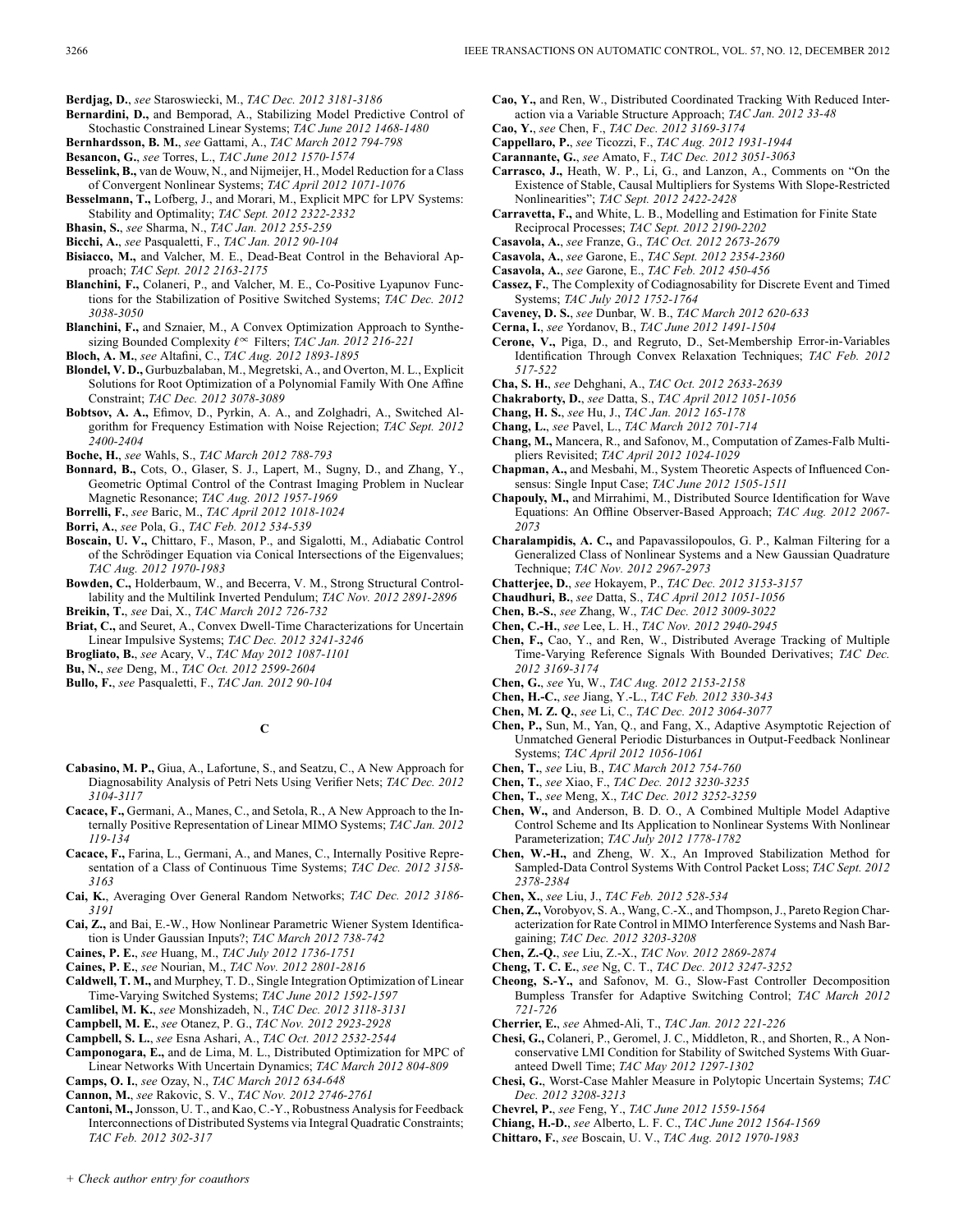- **Choi, H.-L.**, *see* Koo, M.-S., *TAC Oct. 2012 2662-2667*
- **Choi, J.**, *see* Xu, Y., *TAC Aug. 2012 2078-2084*
- **Chong, K. T.**, *see* Gao, Y., *TAC Sept. 2012 2373-2378*
- **Chopra, N.**, Output Synchronization on Strongly Connected Graphs; *TAC Nov. 2012 2896-2901*
- **Christofides, P. D.**, *see* Liu, J., *TAC Feb. 2012 528-534*
- **Chu, D.,** and Hung, Y. S., A Numerical Design of Interactors for General Descriptor Systems; *TAC Sept. 2012 2396-2399*
- **Chu, Y.-C.**, *see* Gautam, A., *TAC April 2012 973-988*
- **Colaneri, P.**, *see* Chesi, G., *TAC May 2012 1297-1302*
- **Colaneri, P.**, *see* Blanchini, F., *TAC Dec. 2012 3038-3050*
- **Collins, P. J.**, *see* Habets, L. C. G. J. M., *TAC Nov. 2012 2831-2843*
- **Consolini, L.,** and Tosques, M., A Minimum Phase Output in the Exact Tracking Problem for the Nonminimum Phase Underactuated Surface Ship; *TAC Dec. 2012 3174-3180*
- **Consolini, L.,** Morbidi, F., Prattichizzo, D., and Tosques, M., On a Class of Hierarchical Formations of Unicycles and Their Internal Dynamics; *TAC April 2012 845-859*
- **Cortes, J.**, *see* Graham, R., *TAC June 2012 1404-1419*
- **Cortes, J.**, *see* Gharesifard, B., *TAC July 2012 1627-1640*
- **Cots, O.**, *see* Bonnard, B., *TAC Aug. 2012 1957-1969*
- **Coutinho, D. F.**, *see* Trofino, A., *TAC April 2012 1080-1082*
- **Cury, J. E. R.**, *see* Schmidt, K. W., *TAC Dec. 2012 3224-3229*

### **D**

- **D'Alessandro, D.,** and Romano, R., Indirect Controllability of Quantum Systems; A Study of Two Interacting Quantum Bits; *TAC Aug. 2012 2009-2020* **Daafouz, J.**, *see* El Hachemi, F., *TAC Aug. 2012 2116-2121*
- **Dai, X.,** Gao, Z., Breikin, T., and Wang, H., High-Gain Observer-Based Estimation of Parameter Variations With Delay Alignment; *TAC March 2012 726-732*
- **Dalmao, F.,** and Mordecki, E., Hierarchical Cucker-Smale Model Subject to Random Failure; *TAC July 2012 1789-1793*
- **Dani, A. P.**, *see* Kan, Z., *TAC July 2012 1827-1832*
- **Dani, A. P.,** Fischer, N. R., and Dixon, W. E., Single Camera Structure and Motion; *TAC Jan. 2012 238-243*
- **Dankers, A. G.,** and Westwick, D. T., On the Relationship Between the Enforced Convergence Criterion and the Asymptotically Optimal Laguerre Pole; *TAC May 2012 1102-1109*
- **Dasgupta, S.**, *see* Shames, I., *TAC April 2012 889-903*
- **Dass, S.**, *see* Xu, Y., *TAC Aug. 2012 2078-2084*
- **Datta, S.,** Chakraborty, D., and Chaudhuri, B., Partial Pole Placement with Controller Optimization; *TAC April 2012 1051-1056*
- **Davison, E. J.**, *see* Huang, S. T. C., *TAC Dec. 2012 3219-3224*
- **de Arruda, E. F.**, *see* Almudevar, A., *TAC Dec. 2012 3132-3146*
- **De Dona, J. A.**, *see* Seron, M. M., *TAC July 2012 1657-1669*
- **de la Pena, D. M.**, *see* Liu, J., *TAC Feb. 2012 528-534*
- **de Lima, M. L.**, *see* Camponogara, E., *TAC March 2012 804-809*
- **De Tommasi, G.**, *see* Amato, F., *TAC Dec. 2012 3051-3063*
- **Dehghani, A.,** Rotkowitz, M. C., Anderson, B. D. O., and Cha, S. H., Simplified Rapid Switching Gain Scheduling for a Class of LPV Systems; *TAC Oct. 2012 2633-2639*
- **Deisenroth, M. P.,** Turner, R. D., Huber, M. F., Hanebeck, U. D., and Rasmussen, C. E., Robust Filtering and Smoothing with Gaussian Processes; *TAC July 2012 1865-1871*
- **Del Vecchio, D.**, *see* Verma, R., *TAC Jan. 2012 62-77*
- **DeLellis, P.**, *see* Yu, W., *TAC Aug. 2012 2153-2158*
- **Delice, I. I.,** and Sipahi, R., Delay-Independent Stability Test for Systems With Multiple Time-Delays; *TAC April 2012 963-972*
- **Demetriou, M. A.**, Adaptive Control of 2-D PDEs Using Mobile Collocated Actuator/Sensor Pairs With Augmented Vehicle Dynamics; *TAC Dec. 2012 2979-2993*
- **Demetriou, M. A.**, Enforcing Consensus on Adaptive Parameter Estimation of Structurally Perturbed Infinite Dimensional Systems; *TAC Dec. 2012 3147-3152*
- **Demongodin, I.**, *see* Amari, S., *TAC Feb. 2012 462-467*
- **Deng, M.,** and Bu, N., Robust Control for Nonlinear Systems Using Passivity-Based Robust Right Coprime Factorization; *TAC Oct. 2012 2599-2604*
- **Desiderio, D.**, *see* Picasso, B., *TAC Jan. 2012 185-191*
- **Dey, S.**, *see* Ghasemi, N., *TAC July 2012 1641-1656*
- **Di Benedetto, M. D.**, *see* Pola, G., *TAC Feb. 2012 534-539*
- **di Bernardo, M.**, *see* Yu, W., *TAC Aug. 2012 2153-2158*
- **Di Gennaro, S.**, *see* Gomez-Gutierrez, D., *TAC March 2012 732-738*
- **Diehl, M.**, *see* Tran Dinh, Q., *TAC June 2012 1377-1390*
- **Dimarogonas, D. V.,** Frazzoli, E., and Johansson, K. H., Distributed Event-Triggered Control for Multi-Agent Systems; *TAC May 2012 1291-1297*
- **Dimarogonas, D. V.**, Sufficient Conditions for Decentralized Potential Functions Based Controllers Using Canonical Vector Fields; *TAC Oct. 2012 2621-2626*
- **Ding, S. X.**, *see* Zhang, P., *TAC Feb. 2012 457-462*
- **Ding, Z.**, Observer Design in Convergent Series for a Class of Nonlinear Systems; *TAC July 2012 1849-1854*
- **Dirksz, D. A.,** and Scherpen, J. M. A., Structure Preserving Adaptive Control of Port-Hamiltonian Systems; *TAC Nov. 2012 2880-2885*
- **Dirr, G.**, *see* Kurniawan, I., *TAC Aug. 2012 1984-1996*
- **Dirr, G.**, *see* O'Meara, C., *TAC Aug. 2012 2050-2056*
- **Diversi, R.**, A Fast Algorithm for Errors-in-Variables Filtering; *TAC May 2012 1303-1309*
- **Dixon, W. E.**, *see* Sharma, N., *TAC Jan. 2012 255-259*
- **Dixon, W. E.**, *see* Kan, Z., *TAC July 2012 1827-1832*
- **Dixon, W. E.**, *see* Dani, A. P., *TAC Jan. 2012 238-243*
- **Dohler, M.,** and Mevel, L., Modular Subspace-Based System Identification From Multi-Setup Measurements; *TAC Nov. 2012 2951-2956*
- **Dong, J.,** and Verhaegen, M., Identification of Fault Estimation Filter From I/O Data for Systems With Stable Inversion; *TAC June 2012 1347-1361*
- **Donkers, M. C. F.,** and Heemels, W. P. M. H., Output-Based Event-Triggered Control With Guaranteed  $\mathcal{L}_{\infty}$ -Gain and Improved and Decentralized Event-Triggering; *TAC June 2012 1362-1376*
- **Du, H.**, *see* Qian, C., *TAC Nov. 2012 2934-2939*
- **Duan, G.-R.**, *see* Zhou, B., *TAC Aug. 2012 2139-2146*
- **Duchi, J. C.,** Agarwal, A., and Wainwright, M. J., Dual Averaging for Distributed Optimization: Convergence Analysis and Network Scaling; *TAC March 2012 592-606*
- **Dufour, P.,** Flila, S., and Hammouri, H., Observer Design for MIMO Non-Uniformly Observable Systems; *TAC Feb. 2012 511-516*
- **Dullerud, G.**, *see* Vladimerou, V., *TAC June 2012 1445-1455*
- **Dunbar, W. B.,** and Caveney, D. S., Distributed Receding Horizon Control of Vehicle Platoons: Stability and String Stability; *TAC March 2012 620-633*
- **Dunik, J.,** Simandl, M., and Straka, O., Unscented Kalman Filter: Aspects and Adaptive Setting of Scaling Parameter; *TAC Sept. 2012 2411-2416*

# **E**

- **Edwards, C.**, *see* Hamayun, M. T., *TAC July 2012 1783-1789*
- **Efimov, D.**, *see* Bobtsov, A. A., *TAC Sept. 2012 2400-2404*
- **Efimov, D.**, *see* Raissi, T., *TAC Jan. 2012 260-265*
- **El Ghaoui, L.**, *see* Shafi, S. Y., *TAC July 2012 1872-1877*
- **El Hachemi, F.,** Sigalotti, M., and Daafouz, J., Stability Analysis of Singularly Perturbed Switched Linear Systems; *TAC Aug. 2012 2116-2121*
- **Elia, N.**, *see* Wang, J., *TAC Oct. 2012 2435-2449*
- **Esna Ashari, A.,** Nikoukhah, R., and Campbell, S. L., Active Robust Fault Detection in Closed-Loop Systems: Quadratic Optimization Approach; *TAC Oct. 2012 2532-2544*

# **F**

- **Falugi, P.,** Kountouriotis, P.-A., and Vinter, R. B., Differential Games Controllers That Confine a System to a Safe Region in the State Space, With Applications to Surge Tank Control; *TAC Nov. 2012 2778-2788*
- **Famularo, D.**, *see* Franze, G., *TAC Oct. 2012 2673-2679*
- **Fang, H.,** Wu, Z., and Wei, J., Improvement for Consensus Performance of Multi-Agent Systems Based on Weighted Average Prediction; *TAC Jan. 2012 249-254*
- **Fang, X.**, *see* Chen, P., *TAC April 2012 1056-1061*
- **Fardad, M.**, *see* Lin, F., *TAC Sept. 2012 2203-2218*
- **Farhood, M.**, LPV Control of Nonstationary Systems: A Parameter-Dependent Lyapunov Approach; *TAC Jan. 2012 209-215*
- **Farina, L.**, *see* Cacace, F., *TAC Dec. 2012 3158-3163*
- **Fedele, G.,** and Ferrise, A., Non Adaptive Second-Order Generalized Integrator for Identification of a Biased Sinusoidal Signal; *TAC July 2012 1838-1842*
- **Feng, G.**, *see* Xu, S., *TAC Oct. 2012 2604-2609*
- **Feng, G.**, *see* Liu, Z.-W., *TAC Oct. 2012 2639-2643*
- **Feng, J.**, *see* Ge, T., *TAC Feb. 2012 500-505*
- Feng, Y., Yagoubi, M., and Chevrel, P., Extended H<sub>2</sub> Controller Synthesis for Continuous Descriptor Systems; *TAC June 2012 1559-1564*

*+ Check author entry for coauthors*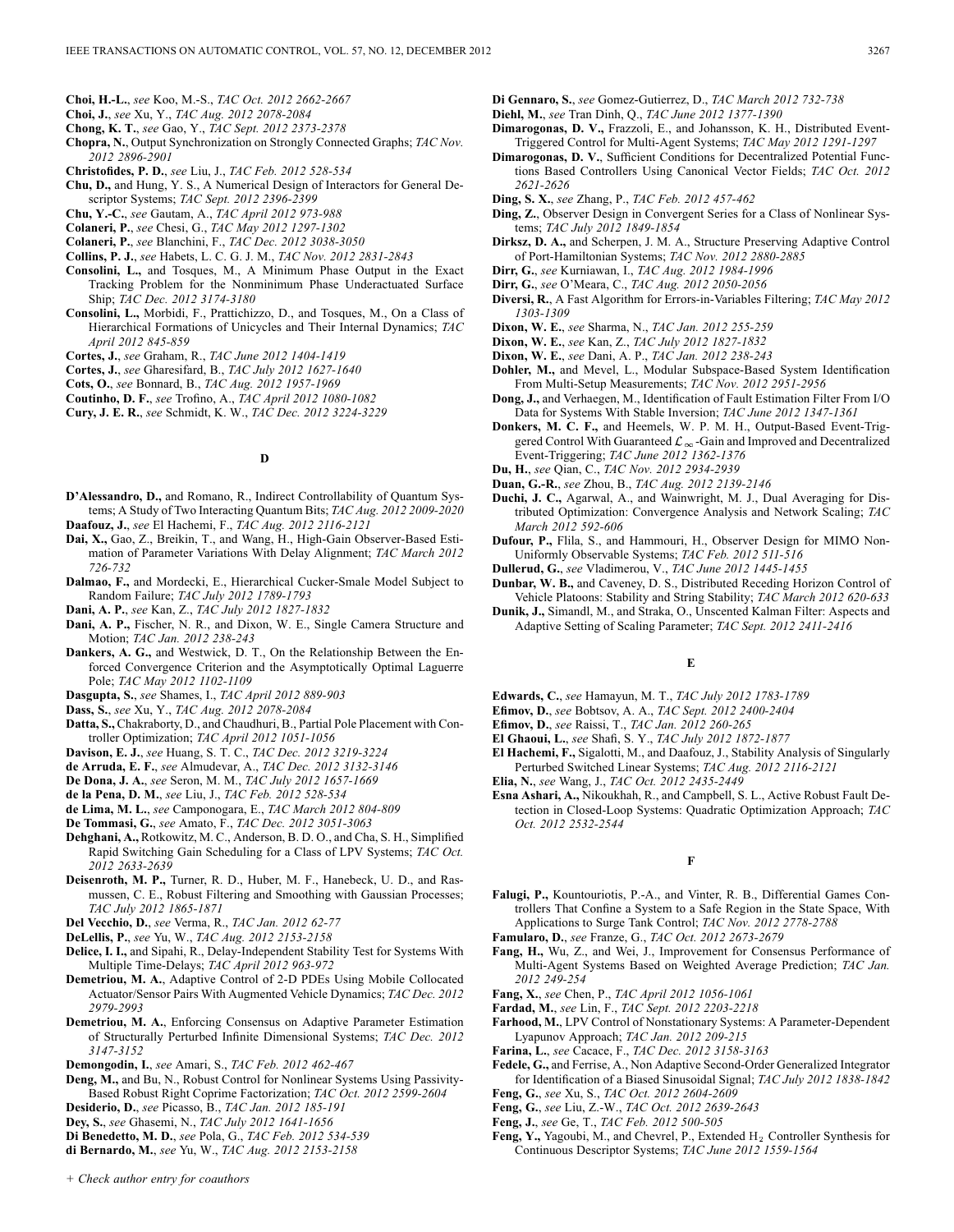**Feng, Y.**, *see* Keblis, M. F., *TAC July 2012 1821-1826*

- **Fernandez-Alcala, R. M.,** Navarro-Moreno, J., and Ruiz-Molina, J. C., Prediction of the Intensity Process of Doubly Stochastic Multichannel Poisson Processes; *TAC July 2012 1843-1848*
- **Feron, E.**, *see* Ny, J., *TAC Jan. 2012 265-270*
- **Ferragut, A.**, *see* Paganini, F., *TAC March 2012 579-591*
- **Ferrante, A.,** Pavon, M., and Zorzi, M., A Maximum Entropy Enhancement for a Family of High-Resolution Spectral Estimators; *TAC Feb. 2012 318-329*
- **Ferrante, A.,** Masiero, C., and Pavon, M., Time and Spectral Domain Relative Entropy: A New Approach to Multivariate Spectral Estimation; *TAC Oct. 2012 2561-2575*
- **Ferrante, A.,** and Ntogramatzidis, L., Comments on "Structural Invariant Subspaces of Singular Hamiltonian Systems and Nonrecursive Solutions of Finite-Horizon Optimal Control Problems; *TAC Jan. 2012 270-272*
- **Ferrari, R. M. G.,** Parisini, T., and Polycarpou, M. M., Distributed Fault Detection and Isolation of Large-Scale Discrete-Time Nonlinear Systems: An Adaptive Approximation Approach; *TAC Feb. 2012 275-290*
- **Ferrise, A.**, *see* Fedele, G., *TAC July 2012 1838-1842*
- **Feuer, A.**, *see* Rojas, C. R., *TAC April 2012 860-874*
- **Fiacchini, M.,** Tarbouriech, S., and Prieur, C., Quadratic Stability for Hybrid Systems With Nested Saturations; *TAC July 2012 1832-1838*
- **Fidan, B.**, *see* Shames, I., *TAC April 2012 889-903*
- **Fikar, M.**, *see* Kvasnica, M., *TAC July 2012 1878-1883*
- **Findeisen, R.**, *see* Rakovic, S. V., *TAC Nov. 2012 2746-2761*
- **Fischer, N. R.**, *see* Dani, A. P., *TAC Jan. 2012 238-243*
- **Flila, S.**, *see* Dufour, P., *TAC Feb. 2012 511-516*
- **Flores, J. V.,** Gomes da Silva, J. M., Pereira, L. F. A., and Sbarbaro, D. G., Repetitive Control Design for MIMO Systems With Saturating Actuators; *TAC Jan. 2012 192-198*
- **Fornasini, E.,** and Valcher, M. E., Stability and Stabilizability Criteria for Discrete-Time Positive Switched Systems; *TAC May 2012 1208-1221*
- **Fossen, T. I.**, *see* Grip, H. F., *TAC May 2012 1332-1338*
- **Fraga, S. L.,** and Pereira, F. L., Hamilton-Jacobi-Bellman Equation and Feedback Synthesis for Impulsive Control; *TAC Jan. 2012 244-249*
- **Franceschetti, M.**, *see* Ardestanizadeh, E., *TAC Oct. 2012 2576-2587*
- **Franco, C.**, *see* Paesa, D., *TAC Feb. 2012 506-511*
- **Franze, G.,** Famularo, D., and Casavola, A., Constrained Nonlinear Polynomial Time-Delay Systems: A Sum-of-Squares Approach to Estimate the Domain of Attraction; *TAC Oct. 2012 2673-2679*
- **Frazzoli, E.**, *see* Ny, J., *TAC Jan. 2012 265-270*
- **Frazzoli, E.**, *see* Dimarogonas, D. V., *TAC May 2012 1291-1297*
- **Fridman, L.**, *see* Gonzalez, T., *TAC Aug. 2012 2100-2105*
- **Frihauf, P.,** Krstic, M., and Basar, T., Nash Equilibrium Seeking in Noncooperative Games; *TAC May 2012 1192-1207*
- **Frogerais, P.,** Bellanger, J.-J., and Senhadji, L., Various Ways to Compute the Continuous-Discrete Extended Kalman Filter; *TAC April 2012 1000-1004*
- **Fu, M.**, Lack of Separation Principle for Quantized Linear Quadratic Gaussian Control; *TAC Sept. 2012 2385-2390*
- **Fu, M.**, *see* Yang, H., *TAC Oct. 2012 2694-2700*
- **Fujita, M.**, *see* Hatanaka, T., *TAC Feb. 2012 360-375*
- **Furusawa, A.**, *see* Iida, S., *TAC Aug. 2012 2045-2050*

# **G**

- **Gajic, Z.**, *see* Nguyen, T., *TAC March 2012 777-783*
- **Galeani, S.,** Menini, L., and Potini, A., Robust Trajectory Tracking for a Class of Hybrid Systems: An Internal Model Principle Approach; *TAC Feb. 2012 344-359*
- **Galicki, M.**, Control of Mobile Manipulators in a Task Space ; *TAC Nov. 2012 2962-2967*
- **Gao, H.**, *see* Qin, J., *TAC Sept. 2012 2417-2422*
- **Gao, H.**, *see* Li, X., *TAC Dec. 2012 3090-3103*
- **Gao, J.**, *see* Qian, F., *TAC Aug. 2012 2110-2115*
- **Gao, Y.,** and Chong, K. T., The Explicit Constrained Min-Max Model Predictive Control of a Discrete-Time Linear System With Uncertain Disturbances; *TAC Sept. 2012 2373-2378*
- **Gao, Z.**, *see* Dai, X., *TAC March 2012 726-732*
- **Garone, E.,** Sinopoli, B., Goldsmith, A., and Casavola, A., LQG Control for MIMO Systems Over Multiple Erasure Channels With Perfect Acknowledgment; *TAC Feb. 2012 450-456*
- **Garone, E.,** and Casavola, A., Receding Horizon Control Strategies for Constrained LPV Systems Based on a Class of Nonlinearly Parameterized Lyapunov Functions; *TAC Sept. 2012 2354-2360*
- *+ Check author entry for coauthors*
- **Gast, N.,** Gaujal, B., and Le Boudec, J.-Y., Mean Field for Markov Decision Processes: From Discrete to Continuous Optimization; *TAC Sept. 2012 2266-2280*
- **Gattami, A.,** Bernhardsson, B. M., and Rantzer, A., Robust Team Decision Theory; *TAC March 2012 794-798*
- **Gaujal, B.**, *see* Gast, N., *TAC Sept. 2012 2266-2280*
- **Gautam, A.,** Chu, Y.-C., and Soh, Y. C., Optimized Dynamic Policy for Receding Horizon Control of Linear Time-Varying Systems With Bounded Disturbances; *TAC April 2012 973-988*
- **Ge, T.,** Lin, W., and Feng, J., Invariance Principles Allowing of Non-Lyapunov Functions for Estimating Attractor of Discrete Dynamical Systems; *TAC Feb. 2012 500-505*
- **Georges, D.**, *see* Torres, L., *TAC June 2012 1570-1574*
- **Georgiou, T. T.**, *see* Jiang, X., *TAC July 2012 1723-1735*
- **Germani, A.**, *see* Cacace, F., *TAC Jan. 2012 119-134*
- **Germani, A.**, *see* Cacace, F., *TAC Dec. 2012 3158-3163*
- **Geromel, J. C.**, *see* Chesi, G., *TAC May 2012 1297-1302*
- **Ghaemi, R.,** Sun, J., and Kolmanovsky, I. V., Robust Control of Constrained Linear Systems With Bounded Disturbances; *TAC Oct. 2012 2683-2688*
- **Gharesifard, B.,** and Cortes, J., Evolution of Players' Misperceptions in Hypergames Under Perfect Observations; *TAC July 2012 1627-1640*
- **Ghasemi, N.,** and Dey, S., Dynamic Quantization and Power Allocation for Multisensor Estimation of Hidden Markov Models; *TAC July 2012 1641- 1656*
- **Ghavami, A.**, *see* Kar, K., *TAC Nov. 2012 2906-2911*
- **Ghosh, B. K.,** and Wijayasinghe, I. B., Dynamics of Human Head and Eye Rotations Under Donders' Constraint; *TAC Oct. 2012 2478-2489*
- **Giarre, L.**, *see* Bauso, D., *TAC March 2012 783-788*
- **Girard, A.,** and Martin, S., Synthesis for Constrained Nonlinear Systems Using Hybridization and Robust Controllers on Simplices; *TAC April 2012 1046- 1051*
- **Giua, A.**, *see* Cabasino, M. P., *TAC Dec. 2012 3104-3117*
- **Glaser, S. J.**, *see* Bonnard, B., *TAC Aug. 2012 1957-1969*
- **Goldsmith, A.**, *see* Garone, E., *TAC Feb. 2012 450-456*
- **Goldsmith, A.**, *see* Adlakha, S., *TAC April 2012 1013-1018*
- **Gomes da Silva, J. M.**, *see* Flores, J. V., *TAC Jan. 2012 192-198*
- **Gomez-Gutierrez, D.,** Ramirez-Trevino, A., Ruiz-Leon, J., and Di Gennaro, S., On the Observability of Continuous-Time Switched Linear Systems Under Partially Unknown Inputs; *TAC March 2012 732-738*
- **Goncalves, J.**, *see* Hamadeh, A., *TAC Feb. 2012 478-483*
- **Gonzalez, T.,** Moreno, J. A., and Fridman, L., Variable Gain Super-Twisting Sliding Mode Control; *TAC Aug. 2012 2100-2105*
- **Goodwin, G. C.**, *see* Rojas, C. R., *TAC April 2012 860-874*
- **Gouaisbaut, F.**, *see* Tarbouriech, S., *TAC July 2012 1883-1889*
- **Graham, R.,** and Cortes, J., Adaptive Information Collection by Robotic Sensor Networks for Spatial Estimation; *TAC June 2012 1404-1419*
- **Grip, H. F.,** Fossen, T. I., Johansen, T. A., and Saberi, A., Attitude Estimation Using Biased Gyro and Vector Measurements With Time-Varying Reference Vectors; *TAC May 2012 1332-1338*
- **Gu, G.,** Marinovici, L., and Lewis, F. L., Consensusability of Discrete-Time Dynamic Multiagent Systems; *TAC Aug. 2012 2085-2089*
- **Gu, Z.**, *see* Xiao, X.-S., *TAC March 2012 809-810*
- **Guan, Z.-H.**, *see* Liu, Z.-W., *TAC Oct. 2012 2639-2643*
- **Gumussoy, S.**, *see* Tran Dinh, Q., *TAC June 2012 1377-1390*
- **Guo, G.,** Lu, Z., and Han, Q.-L., Control With Markov Sensors/Actuators Assignment; *TAC July 2012 1799-1804*
- **Guo, W.,** and Shao, Z.-C., Strong Stability of an Unstable Wave Equation by Boundary Feedback With Only Displacement Observation; *TAC Sept. 2012 2367-2372*
- **Gurbuzbalaban, M.**, *see* Blondel, V. D., *TAC Dec. 2012 3078-3089*
- **Gustafsson, I.**, *see* Lennartson, B., *TAC Nov. 2012 2874-2879*

### **H**

- **Habets, L. C. G. J. M.,** Collins, P. J., and van Schuppen, J. H., Control to Facet by Piecewise-Affine Output Feedback; *TAC Nov. 2012 2831-2843*
- **Hadjicostis, C. N.**, *see* Saboori, A., *TAC May 2012 1155-1165*
- **Hadjicostis, C. N.**, *see* Saboori, A., *TAC May 2012 1265-1269*
- **Hamadeh, A.,** Stan, G.-B., Sepulchre, R., and Goncalves, J., Global State Synchronization in Networks of Cyclic Feedback Systems; *TAC Feb. 2012 478-483*
- **Hamayun, M. T.,** Edwards, C., and Alwi, H., Design and Analysis of an Integral Sliding Mode Fault-Tolerant Control Scheme; *TAC July 2012 1783-1789*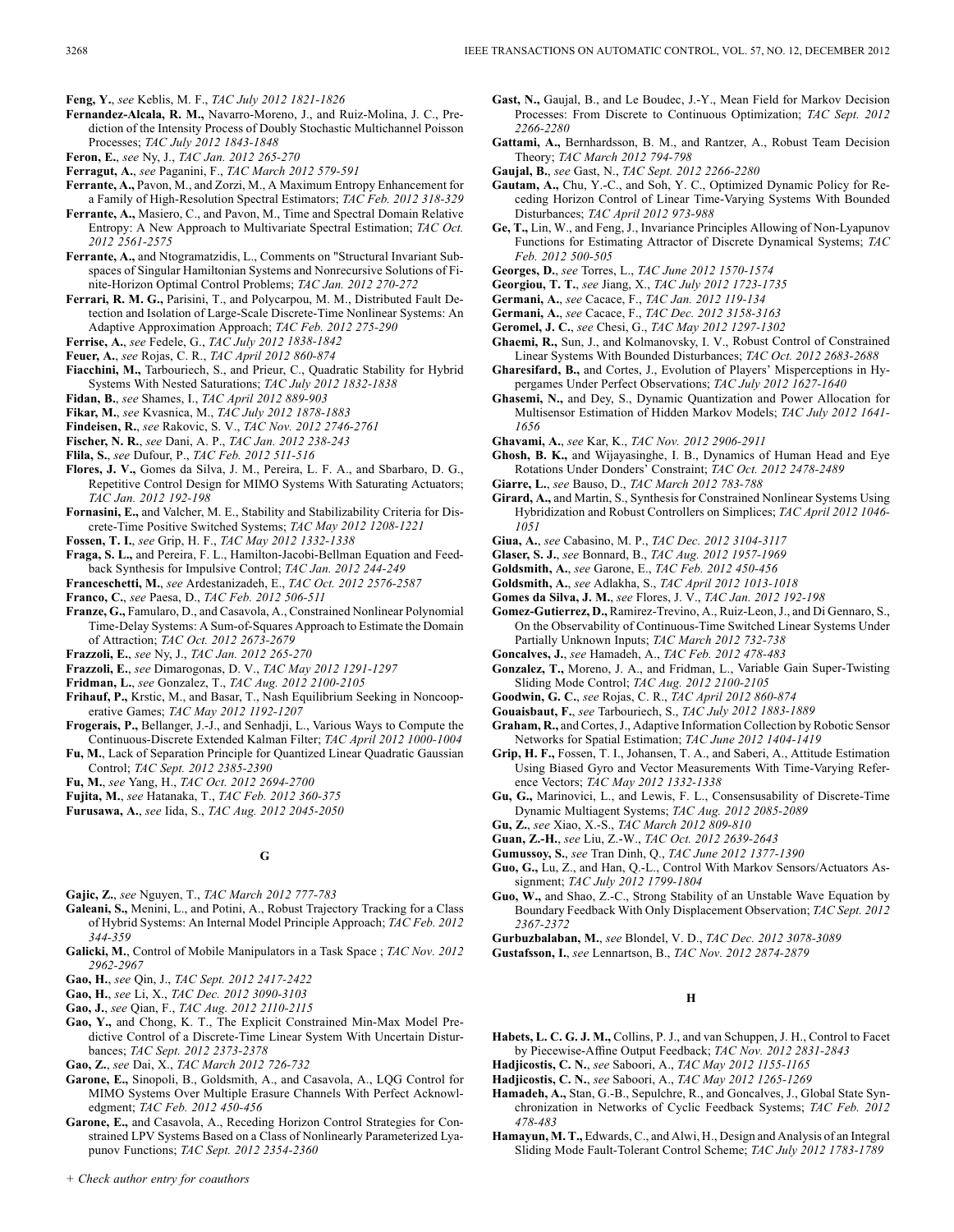- **Hamel, T.**, *see* Trumpf, J., *TAC Nov. 2012 2789-2800*
- **Hammouri, H.**, *see* Dufour, P., *TAC Feb. 2012 511-516*
- **Han, Q.-L.**, *see* Guo, G., *TAC July 2012 1799-1804*
- **Han, Z.,** and Narendra, K. S., New Concepts in Adaptive Control Using Multiple Models; *TAC Jan. 2012 78-89*
- **Hanebeck, U. D.**, *see* Deisenroth, M. P., *TAC July 2012 1865-1871*
- **Hanen, C.**, *see* Benabid-Najjar, A., *TAC May 2012 1222-1232*
- **Hangos, K. M.**, *see* Ballo, G., *TAC Aug. 2012 2056-2061*
- **Hansson, A.**, *see* Ankelhed, D., *TAC Nov. 2012 2901-2905*
- **Hante, F. M.**, *see* Amin, S., *TAC Feb. 2012 291-301*
- **Hao, H.,** and Barooah, P., On Achieving Size-Independent Stability Margin of Vehicular Lattice Formations With Distributed Control; *TAC Oct. 2012 2688-2694*
- **Harchol-Balter, M.**, *see* Yang, C., *TAC Feb. 2012 376-391*
- **Hartman, M.,** Bauer, N., and Teel, A. R., Robust Finite-Time Parameter Estimation Using a Hybrid Systems Framework; *TAC Nov. 2012 2956-2962*
- **Hatanaka, T.,** Igarashi, Y., Fujita, M., and Spong, M. W., Passivity-Based Pose Synchronization in Three Dimensions; *TAC Feb. 2012 360-375*
- **Heath, W. P.**, *see* Carrasco, J., *TAC Sept. 2012 2422-2428*
- **Heemels, W. P. M. H.**, *see* Donkers, M. C. F., *TAC June 2012 1362-1376*
- **Helmersson, A.**, *see* Ankelhed, D., *TAC Nov. 2012 2901-2905*
- **Helmersson, A.**, Employing Kronecker Canonical Form for LMI-Based  $H_{\infty}$ Synthesis Problems; *TAC Aug. 2012 2062-2067*
- **Helmke, U.**, *see* Kurniawan, I., *TAC Aug. 2012 1984-1996*
- **Henrion, D.,** and Lasserre, J.-B., Inner Approximations for Polynomial Matrix Inequalities and Robust Stability Regions; *TAC June 2012 1456-1467*
- **Hespanha, J. P.**, *see* Mesquita, A. R., *TAC Oct. 2012 2588-2598*
- **Hespanha, J. P.**, *see* Antunes, D. J., *TAC March 2012 607-619*
- **Hill, D. J.**, *see* Liu, T., *TAC May 2012 1326-1332*
- **Hill, D. J.**, *see* Liu, T., *TAC June 2012 1574-1580*
- **Hill, D. J.**, *see* Zhao, J., *TAC Oct. 2012 2656-2662*
- **Hjalmarsson, H.**, *see* Wahlberg, B., *TAC March 2012 766-771*
- **Hokayem, P.,** Chatterjee, D., Ramponi, F. A., and Lygeros, J., Stable Networked Control Systems With Bounded Control Authority; *TAC Dec. 2012 3153-3157*
- **Holderbaum, W.**, *see* Bowden, C., *TAC Nov. 2012 2891-2896*
- **Hong, J.-M.**, *see* Lee, H.-G., *TAC June 2012 1543-1547*
- **Hong, Y.**, *see* Shi, G., *TAC March 2012 663-676*
- **Hou, M.**, Parameter Identification of Sinusoids; *TAC Feb. 2012 467-472*
- **Hovakimyan, N.**, *see* Sun, H., *TAC March 2012 565-578*
- **Hu, J.**, *see* Zhang, W., *TAC July 2012 1815-1821*
- **Hu, J.,** Hu, P., and Chang, H. S., A Stochastic Approximation Framework for a Class of Randomized Optimization Algorithms; *TAC Jan. 2012 165-178* **Hu, P.**, *see* Hu, J., *TAC Jan. 2012 165-178*
- 
- **Hu, S.**, *see* Xiao, X.-S., *TAC March 2012 809-810*
- **Huang, J.**, *see* Su, Y., *TAC June 2012 1420-1430*
- **Huang, J.**, *see* Su, Y., *TAC April 2012 1062-1066*
- **Huang, J.**, *see* Xu, S., *TAC Oct. 2012 2604-2609*
- **Huang, M.,** Caines, P. E., and Malhame, R. P., Social Optima in Mean Field LQG Control: Centralized and Decentralized Strategies; *TAC July 2012 1736-1751*
- **Huang, M.**, *see* Nourian, M., *TAC Nov. 2012 2801-2816*
- **Huang, M.**, Stochastic Approximation for Consensus: A New Approach via Ergodic Backward Products; *TAC Dec. 2012 2994-3008*
- **Huang, S. T. C.,** Davison, E. J., and Kwong, R. H., Decentralized Robust Servomechanism Problem for Large Flexible Space Structures Under Sensor and Actuator Failures; *TAC Dec. 2012 3219-3224*
- **Huber, M. F.**, Optimal Pruning for Multi-Step Sensor Scheduling; *TAC May 2012 1338-1343*
- **Huber, M. F.**, *see* Deisenroth, M. P., *TAC July 2012 1865-1871*
- **Hui, Q.**, Semistability of Nonlinear Systems Having a Connected Set of Equilibria and Time-Delays; *TAC Oct. 2012 2615-2620*
- **Hung, Y. S.**, *see* Chu, D., *TAC Sept. 2012 2396-2399*
- **Hung, Y.-C.,** and Michailidis, G., Stability and Control of Acyclic Stochastic Processing Networks With Shared Resources; *TAC Feb. 2012 489-494*
- **Huo, X.**, *see* Lu, Y., *TAC May 2012 1166-1178*
	- **I**
- **Igarashi, Y.**, *see* Hatanaka, T., *TAC Feb. 2012 360-375*
- **Iida, S.,** Yukawa, M., Yonezawa, H., Yamamoto, N., and Furusawa, A., Experimental Demonstration of Coherent Feedback Control on Optical Field Squeezing; *TAC Aug. 2012 2045-2050*
- **Imura, J.**, *see* Tazaki, Y., *TAC March 2012 550-564*
- **Ioannou, P.**, *see* Baldi, S., *TAC April 2012 1040-1045*

**Ishii, H.,** Tempo, R., and Bai, E.-W., A Web Aggregation Approach for Distributed Randomized PageRank Algorithms; *TAC Nov. 2012 2703-2717*

**Ito, H.**, *see* Pepe, P., *TAC May 2012 1125-1140*

**J**

- **Jacob, B.,** and Morris, K., Second-Order Systems With Acceleration Measurements; *TAC March 2012 690-700*
- **Jalalkamali, P.**, *see* Olfati-Saber, R., *TAC Oct. 2012 2609-2614*
- **James, M. R.**, *see* Nurdin, H. I., *TAC Jan. 2012 198-203*
- **James, M. R.**, *see* Altafini, C., *TAC Aug. 2012 1893-1895*
- **Jetto, L.,** and Orsini, V., A Supervised Switching Control Policy for LPV Systems With Inaccurate Parameter Knowledge; *TAC June 2012 1527-1532*
- **Jia, Q.-S.,** Shi, L., Mo, Y., and Sinopoli, B., On Optimal Partial Broadcasting of Wireless Sensor Networks for Kalman Filtering; *TAC March 2012 715-721* **Jia, Y.**, *see* Li, W., *TAC Jan. 2012 227-233*
- 
- **Jiang, X.,** Ning, L., and Georgiou, T. T., Distances and Riemannian Metrics for Multivariate Spectral Densities; *TAC July 2012 1723-1735*
- **Jiang, Y.-L.,** and Chen, H.-C., Time Domain Model Order Reduction of General Orthogonal Polynomials for Linear Input-Output Systems; *TAC Feb. 2012 330-343*
- **Jiang, Z.-P.**, *see* Liu, T., *TAC May 2012 1326-1332*
- **Johansen, T. A.**, *see* Grip, H. F., *TAC May 2012 1332-1338*
- **Johansson, K. H.**, *see* Shi, G., *TAC March 2012 663-676*
- **Johansson, K. H.**, *see* Stankovic, M. S., *TAC April 2012 904-919*
- **Johansson, K. H.**, *see* Dimarogonas, D. V., *TAC May 2012 1291-1297*
- **Jones, C. N.**, *see* Richter, S., *TAC June 2012 1391-1403*
- **Jonsson, U. T.**, *see* Cantoni, M., *TAC Feb. 2012 302-317*
- **Jonsson, U. T.,** and Kao, C.-Y., Consensus of Heterogeneous LTI Agents; *TAC Aug. 2012 2133-2139*
- **Jovanovic, M. R.**, *see* Lin, F., *TAC Sept. 2012 2203-2218*
- **Jovanovic, M. R.**, *see* Bamieh, B., *TAC Sept. 2012 2235-2249*

### **K**

- **Kakhbod, A.,** and Teneketzis, D., Power Allocation and Spectrum Sharing in Multi-User, Multi-Channel Systems With Strategic Users; *TAC Sept. 2012 2338-2342*
- **Kakhbod, A.,** and Teneketzis, D., An Efficient Game Form for Unicast Service Provisioning; *TAC Feb. 2012 392-404*
- **Kan, Z.,** Dani, A. P., Shea, J. M., and Dixon, W. E., Network Connectivity Preserving Formation Stabilization and Obstacle Avoidance via a Decentralized Controller; *TAC July 2012 1827-1832*
- **Kao, C.-Y.**, *see* Jonsson, U. T., *TAC Aug. 2012 2133-2139*
- **Kao, C.-Y.**, *see* Cantoni, M., *TAC Feb. 2012 302-317*
- **Kao, C.-Y.**, On Stability of Discrete-Time LTI Systems With Varying Time Delays; *TAC May 2012 1243-1248*
- **Kar, K.,** Sarkar, S., Ghavami, A., and Luo, X., Delay Guarantees for Throughput-Optimal Wireless Link Scheduling; *TAC Nov. 2012 2906-2911*
- **Kar, S.,** and Moura, J. M. F., Moderate Deviations of a Random Riccati Equation; *TAC Sept. 2012 2250-2265*
- **Kar, S.,** Sinopoli, B., and Moura, J. M. F., Kalman Filtering With Intermittent Observations: Weak Convergence to a Stationary Distribution; *TAC Feb. 2012 405-420*
- **Karafyllis, I.,** and Krstic, M., Nonlinear Stabilization Under Sampled and Delayed Measurements, and With Inputs Subject to Delay and Zero-Order Hold; *TAC May 2012 1141-1154*
- **Katoh, H.**, Sampling Theorem for Periodic Ripple Problem; *TAC March 2012 748-753*
- **Keblis, M. F.,** and Feng, Y., Optimal Pricing and Production Control in an Assembly System With a General Stockout Cost; *TAC July 2012 1821-1826*
- **Kerr, M.**, *see* Turner, M. C., *TAC Sept. 2012 2428-2430*
- **Khosravian, A.,** and Namvar, M., Rigid Body Attitude Control Using a Single Vector Measurement and Gyro; *TAC May 2012 1273-1279*
- **Khouzani, M. H. R.,** Altman, E., and Sarkar, S., Optimal Quarantining of Wireless Malware Through Reception Gain Control; *TAC Jan. 2012 49-61*
- **Koksal, C. E.**, *see* Mao, Z., *TAC April 2012 815-829*
- **Kolmanovsky, I. V.**, *see* Ghaemi, R., *TAC Oct. 2012 2683-2688*
- **Komaee, A.**, Estimation of a Low-Intensity Filtered Poisson Process in Additive White Gaussian Noise; *TAC Oct. 2012 2518-2531*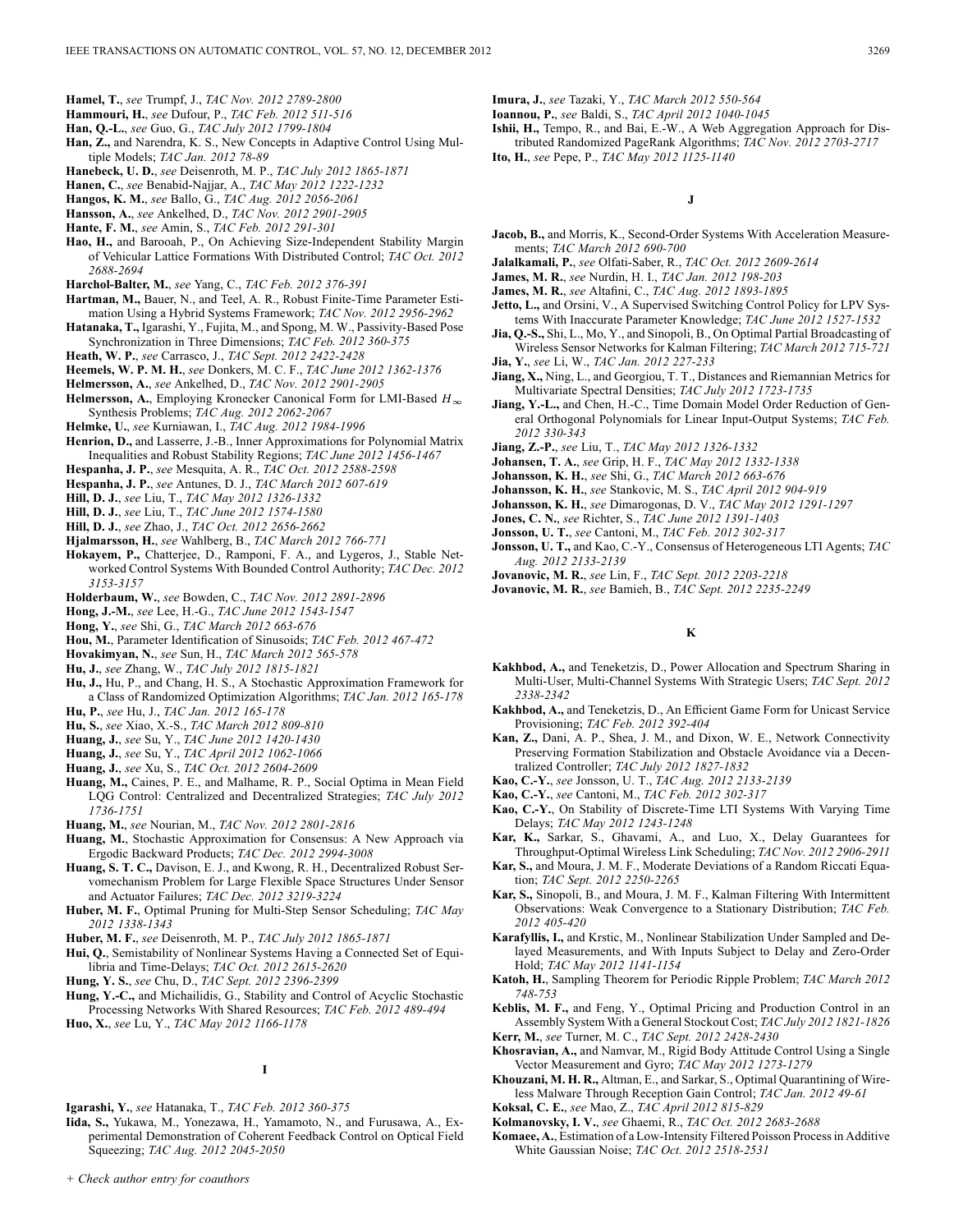- **Koo, M.-S.,** Choi, H.-L., and Lim, J.-T., Output Feedback Regulation of a Chain of Integrators With an Unbounded Time-Varying Delay in the Input; *TAC Oct. 2012 2662-2667*
- **Kose, I. E.**, *see* Scherer, C. W., *TAC Sept. 2012 2219-2234*
- **Kountouriotis, P.-A.**, *see* Falugi, P., *TAC Nov. 2012 2778-2788*
- **Kouvaritakis, B.**, *see* Rakovic, S. V., *TAC Nov. 2012 2746-2761*
- Kristalny, M., and Mirkin, L., On the  $H^2$  Two-Sided Model Matching Problem With Preview; *TAC Jan. 2012 204-209*
- **Kristiansen, R.**, *see* Schlanbusch, R., *TAC Aug. 2012 2146-2152*
- **Krstic, M.**, *see* Frihauf, P., *TAC May 2012 1192-1207*
- **Krstic, M.**, *see* Wang, J.-M., *TAC Jan. 2012 179-185*
- **Krstic, M.**, *see* Karafyllis, I., *TAC May 2012 1141-1154*
- **Kulcsar, B.,** and Verhaegen, M., Robust Inversion Based Fault Estimation for Discrete-Time LPV Systems; *TAC June 2012 1581-1586*
- **Kulcsar, B.,** and Verhaegen, M., Correction to "Robust Inversion Based Fault Estimation for Discrete-Time LPV Systems" [Jun 12 1581-1586]; *TAC Aug. 2012 2159*
- **Kumar, R.**, *see* Takai, S., *TAC May 2012 1259-1265*
- **Kurniawan, I.,** Dirr, G., and Helmke, U., Controllability Aspects of Quantum Dynamics:
	- A Unified Approach for Closed and Open Systems; *TAC Aug. 2012 1984- 1996*
- **Kurths, J.**, *see* Yu, W., *TAC Aug. 2012 2153-2158*
- **Kvasnica, M.,** and Fikar, M., Clipping-Based Complexity Reduction in Explicit MPC; *TAC July 2012 1878-1883*
- **Kwong, R. H.**, *see* Huang, S. T. C., *TAC Dec. 2012 3219-3224*

**L**

- **La Porta, T. F.**, *see* Neely, M. J., *TAC May 2012 1179-1191*
- **Lafortune, S.**, *see* Cabasino, M. P., *TAC Dec. 2012 3104-3117*
- **Lageman, C.**, *see* Trumpf, J., *TAC Nov. 2012 2789-2800*
- **Lagoa, C. M.**, *see* Ozay, N., *TAC March 2012 634-648*
- **Lall, S.**, *see* Shin, H. S., *TAC April 2012 1030-1035*
- **Lall, S.**, *see* Adlakha, S., *TAC April 2012 1013-1018*
- **Lam, J.**, *see* Li, C., *TAC Dec. 2012 3064-3077*
- **Lamnabhi-Lagarrigue, F.**, *see* Ahmed-Ali, T., *TAC April 2012 995-1000*
- **Lamnabhi-Lagarrigue, F.**, *see* Ahmed-Ali, T., *TAC Jan. 2012 221-226*
- **Lanzon, A.**, *see* Xiong, J., *TAC Nov. 2012 2917-2922*
- **Lanzon, A.**, *see* Carrasco, J., *TAC Sept. 2012 2422-2428*
- **Lapert, M.**, *see* Bonnard, B., *TAC Aug. 2012 1957-1969*
- **Lasserre, J.-B.**, *see* Henrion, D., *TAC June 2012 1456-1467*
- **Lavaei, J.**, Decentralized Implementation of Centralized Controllers for Interconnected Systems; *TAC July 2012 1860-1865*
- **Lavaei, J.,** and Murray, R. M., Quantized Consensus by Means of Gossip Algorithm; *TAC Jan. 2012 19-32*
- **LaValle, S. M.**, *see* Yu, J., *TAC Feb. 2012 421-434*
- **Lavretsky, E.**, Adaptive Output Feedback Design Using Asymptotic Properties of LQG/LTR Controllers; *TAC June 2012 1587-1591*
- **Lawford, M.**, *see* Pantelic, V., *TAC May 2012 1110-1124*
- **Lazar, M.**, *see* Sijs, J., *TAC Oct. 2012 2650-2655*
- **Le Boudec, J.-Y.**, *see* Gast, N., *TAC Sept. 2012 2266-2280*
- **Lee, C.-H.**, A New Approach for Upper Bound Estimations of the Solution of the Continuous Riccati Equation; *TAC Aug. 2012 2074-2077*
- **Lee, D.-J.,** Park, Y., and Park, Y.-S., Robust  $H_{\infty}$  Sliding Mode Descriptor Observer for Fault and Output Disturbance Estimation of Uncertain Systems; *TAC Nov. 2012 2928-2934*
- **Lee, H.-G.,** and Hong, J.-M., Discrete-Time Observer Error Linearizability via Restricted Dynamic Systems; *TAC June 2012 1543-1547*
- **Lee, J.-W.**, *see* Mirzazad-Barijough, S., *TAC April 2012 936-949*
- **Lee, L. H.,** Pujowidianto, N. A., Li, L.-W., Chen, C.-H., and Yap, C. M., Approximate Simulation Budget Allocation for Selecting the Best Design in the Presence of Stochastic Constraints; *TAC Nov. 2012 2940-2945*
- **Leghtas, Z.,** Turinici, G., Rabitz, H., and Rouchon, P., Hamiltonian Identification Through Enhanced Observability Utilizing Quantum Control; *TAC Oct. 2012 2679-2683*
- **Lennartson, B.,** Middleton, R. H., and Gustafsson, I., Numerical Sensitivity of Linear Matrix Inequalities Using Shift and Delta Operators; *TAC Nov. 2012 2874-2879*
- **Leonard, F.,** and Abba, G., Robustness and Safe Sampling of Distributed-Delay Control Laws for Unstable Delayed Systems; *TAC June 2012 1521-1526*
- **Lestas, I.**, Power Control in Wireless Networks: Stability and Delay Independence for a General Class of Distributed Algorithms; *TAC May 2012 1253- 1258*
- **Levant, A.,** and Livne, M., Exact Differentiation of Signals With Unbounded Higher Derivatives; *TAC April 2012 1076-1080*
- **Lewis, F. L.**, *see* Gu, G., *TAC Aug. 2012 2085-2089*
- **Li, C.,** Chen, M. Z. Q., Lam, J., and Mao, X., On Exponential Almost Sure Stability of Random Jump Systems; *TAC Dec. 2012 3064-3077*
- **Li, C.-W.**, *see* Zhang, J., *TAC Aug. 2012 1997-2008*
- **Li, D.**, *see* Qian, F., *TAC Aug. 2012 2110-2115*
- **Li, G.**, *see* Carrasco, J., *TAC Sept. 2012 2422-2428* **Li, J.,** Ren, W., and Xu, S., Distributed Containment Control with Multiple Dynamic Leaders for Double-Integrator Dynamics Using Only Position Measurements; *TAC June 2012 1553-1559*
- **Li, J.-S.**, *see* Ruths, J., *TAC Aug. 2012 2021-2032*
- **Li, L.-W.**, *see* Lee, L. H., *TAC Nov. 2012 2940-2945*
- **Li, P.,** Lim, A. E. B., and Shanthikumar, J. G., Decentralized Control of a Stochastic
	- Multi-Agent Queueing System; *TAC Nov. 2012 2762-2777*
- **Li, S.**, *see* Xue, B., *TAC Sept. 2012 2360-2366*
- **Li, T.**, *see* Zhou, J., *TAC Oct. 2012 2627-2633*
- **Li, T.,** and Xie, L., Distributed Coordination of Multi-Agent Systems With Quantized-Observer Based Encoding-Decoding; *TAC Dec. 2012 3023-3037*
- **Li, W.,** and Jia, Y., Consensus-Based Distributed Multiple Model UKF for Jump Markov Nonlinear Systems; *TAC Jan. 2012 227-233*
- **Li, X.,** Gao, H., and Wang, C., Generalized Kalman–Yakubovich–Popov Lemma for 2-D FM LSS Model; *TAC Dec. 2012 3090-3103*
- **Liberzon, D.**, *see* Yu, J., *TAC Feb. 2012 421-434*
- **Liberzon, D.**, *see* Sharon, Y., *TAC April 2012 830-844*
- **Lim, A. E. B.**, *see* Li, P., *TAC Nov. 2012 2762-2777*
- **Lim, J.-T.**, *see* Koo, M.-S., *TAC Oct. 2012 2662-2667*
- **Lin, F.,** Fardad, M., and Jovanovic, M. R., Optimal Control of Vehicular Formations With Nearest Neighbor Interactions; *TAC Sept. 2012 2203-2218*
- **Lin, W.**, *see* Ge, T., *TAC Feb. 2012 500-505*
- **Lin, Y.**, *see* Zhang, X., *TAC Dec. 2012 3192-3196*
- **Lin, Y.**, *see* Wang, C., *TAC April 2012 989-995*
- **Lin, Z.**, *see* Wu, X., *TAC March 2012 771-777*
- **Liu, B.,** Lu, W., and Chen, T., Synchronization in Complex Networks With Stochastically Switching Coupling Structures; *TAC March 2012 754-760*
- **Liu, G.,** Worgotter, F., and Markelic, I., Square-Root Sigma-Point Information Filtering; *TAC Nov. 2012 2945-2950*
- **Liu, J.,** Chen, X., de la Pena, D. M., and Christofides, P. D., Iterative Distributed Model Predictive Control of Nonlinear Systems: Handling Asynchronous, Delayed Measurements; *TAC Feb. 2012 528-534*
- **Liu, J.**, *see* Xiao, X.-S., *TAC March 2012 809-810*
- **Liu, M.**, *see* Zhao, X., *TAC July 2012 1809-1815*
- **Liu, P.**, *see* Zhang, P., *TAC Feb. 2012 457-462*
- **Liu, T.,** Hill, D. J., and Zhao, J., Synchronization of Dynamical Networks by Network Control; *TAC June 2012 1574-1580*
- **Liu, T.**, *see* Zhao, J., *TAC Oct. 2012 2656-2662*
- **Liu, T.,** Jiang, Z.-P., and Hill, D. J., Small-Gain Based Output-Feedback Controller Design for a Class of Nonlinear Systems With Actuator Dynamic Quantization; *TAC May 2012 1326-1332*
- **Liu, X.**, *see* Shen, B., *TAC Oct. 2012 2644-2650*
- **Liu, Y.-X.**, *see* Zhang, J., *TAC Aug. 2012 1997-2008*
- **Liu, Z.-W.,** Guan, Z.-H., Shen, X., and Feng, G., Consensus of Multi-Agent Networks With Aperiodic Sampled Communication Via Impulsive Algorithms Using Position-Only Measurements; *TAC Oct. 2012 2639-2643*
- **Liu, Z.-X.,** and Chen, Z.-Q., Discarded Consensus of Network of Agents With State Constraint; *TAC Nov. 2012 2869-2874*
- **Livne, M.**, *see* Levant, A., *TAC April 2012 1076-1080*
- **Llorente, S.**, *see* Paesa, D., *TAC Feb. 2012 506-511*
- **Locatelli, A.,** and Schiavoni, N., Fault-Tolerant Pole-Placement in Double-Integrator Networks; *TAC Nov. 2012 2912-2917*
- **Lofberg, J.**, *see* Besselmann, T., *TAC Sept. 2012 2322-2332*
- **Loiseau, J. J.**, *see* Amari, S., *TAC Feb. 2012 462-467*
- **Long, L.,** and Zhao, J.,  $H_{\infty}$  Control of Switched Nonlinear Systems in -Normal Form Using Multiple Lyapunov Functions; *TAC May 2012 1285-1291*
- **Lopez-Nicolas, G.**, *see* Paesa, D., *TAC Feb. 2012 506-511*
- **Loria, A.**, *see* Altafini, C., *TAC Aug. 2012 1893-1895*
- **Loria, A.**, *see* Schlanbusch, R., *TAC Aug. 2012 2146-2152*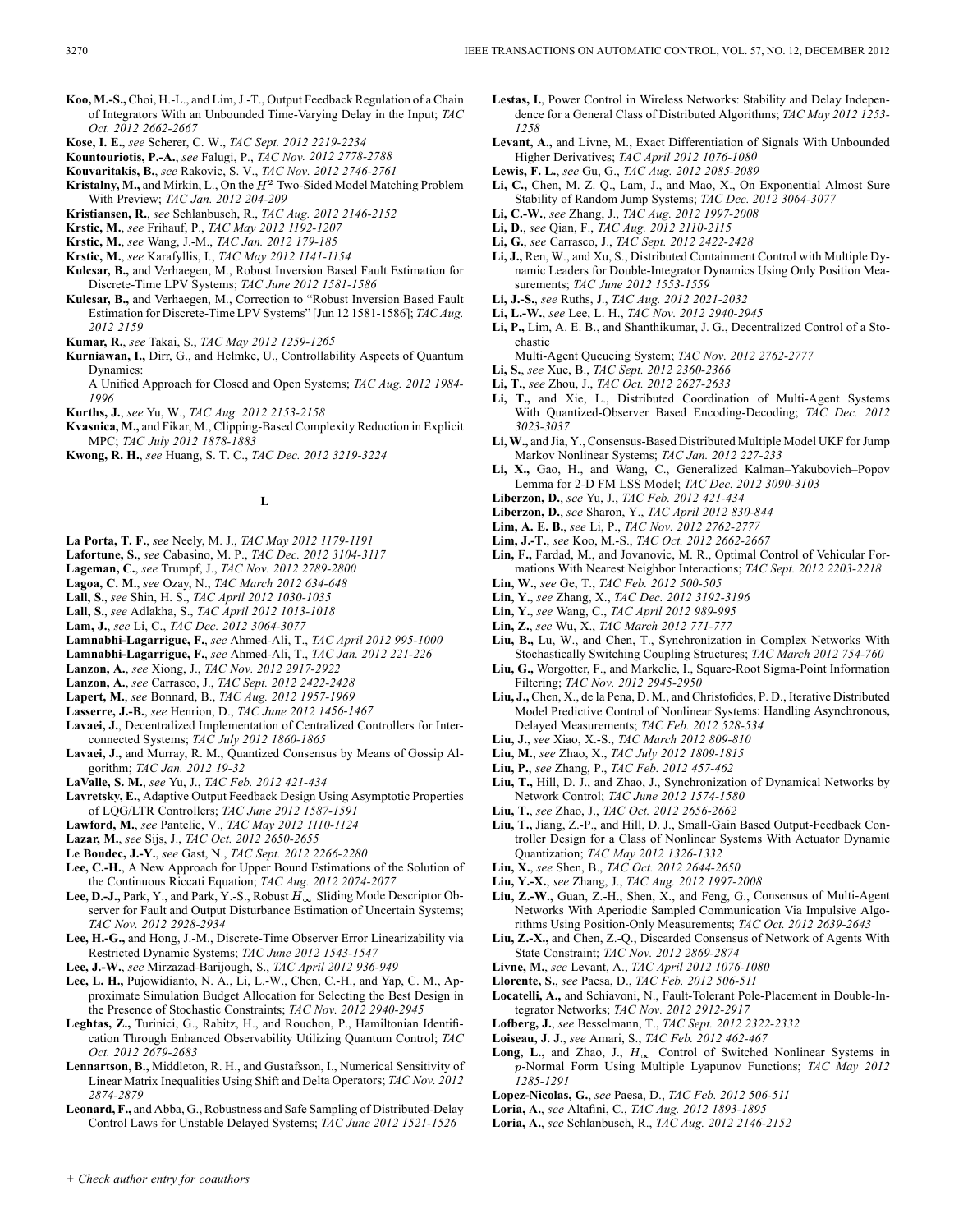- **Lu, J.,** and Tang, C. Y., Zero-Gradient-Sum Algorithms for Distributed Convex Optimization: The Continuous-Time Case; *TAC Sept. 2012 2348-2354*
- **Lu, J.,** and Tang, C. Y., Controlled Hopwise Averaging and Its Convergence Rate; *TAC April 2012 1005-1012*
- **Lu, W.**, *see* Liu, B., *TAC March 2012 754-760*
- **Lu, Y.,** Huo, X., and Tsiotras, P., A Beamlet-Based Graph Structure for Path Planning Using Multiscale Information; *TAC May 2012 1166-1178*
- **Lu, Z.**, *see* Guo, G., *TAC July 2012 1799-1804* **Lucchese, R.**, *see* Ticozzi, F., *TAC Aug. 2012 1931-1944*
- **Lunze, J.**, Synchronization of Heterogeneous Agents; *TAC Nov. 2012 2885-*
- *2890*
- **Luo, X.**, *see* Kar, K., *TAC Nov. 2012 2906-2911*
- **Lygeros, J.**, *see* Hokayem, P., *TAC Dec. 2012 3153-3157*

### **M**

- **Mahmoud, M. S.**, Author's reply to comments on "Decentralized stabilization of interconnected systems with time-varying delays"; *TAC March 2012 811* **Mahony, R.**, *see* Trumpf, J., *TAC Nov. 2012 2789-2800*
- **Maiti, T.**, *see* Xu, Y., *TAC Aug. 2012 2078-2084*
- **Malhame, R. P.**, *see* Huang, M., *TAC July 2012 1736-1751*
- **Malhame, R. P.**, *see* Nourian, M., *TAC Nov. 2012 2801-2816*
- **Malisoff, M.,** Mazenc, F., and Zhang, F., Stability and Robustness Analysis for Curve Tracking Control using Input-to-State Stability; *TAC May 2012 1320-1326*
- **Mancera, R.**, *see* Chang, M., *TAC April 2012 1024-1029*
- **Manes, C.**, *see* Cacace, F., *TAC Jan. 2012 119-134*
- **Manes, C.**, *see* Cacace, F., *TAC Dec. 2012 3158-3163*
- **Manzie, C.**, *see* Moase, W. H., *TAC July 2012 1685-1695*
- **Mao, X.**, *see* Li, C., *TAC Dec. 2012 3064-3077*
- **Mao, Z.,** Koksal, C. E., and Shroff, N. B., Near Optimal Power and Rate Control of Multi-Hop Sensor Networks With Energy Replenishment: Basic Limitations With Finite Energy and Data Storage; *TAC April 2012 815-829*
- **Mao, Z.-Z.**, *see* Xiao, X.-S., *TAC March 2012 809-810* **Marchetti, O.**, *see* Benabid-Najjar, A., *TAC May 2012 1222-1232*
- **Marinovici, L.**, *see* Gu, G., *TAC Aug. 2012 2085-2089*
- **Markelic, I.**, *see* Liu, G., *TAC Nov. 2012 2945-2950*
- **Martin, S.**, *see* Girard, A., *TAC April 2012 1046-1051*
- **Martinez, C.**, *see* Amari, S., *TAC Feb. 2012 462-467*
- **Martinez, S.**, *see* Zhu, M., *TAC Jan. 2012 151-164*
- **Martins, N. C.**, *see* Rotkowitz, M. C., *TAC May 2012 1314-1319*
- **Masiero, C.**, *see* Ferrante, A., *TAC Oct. 2012 2561-2575*
- **Mason, P.**, *see* Boscain, U. V., *TAC Aug. 2012 1970-1983*
- **Materassi, D.,** and Salapaka, M. V., On the Problem of Reconstructing an Unknown Topology via Locality Properties of the Wiener Filter; *TAC July 2012 1765-1777*
- **Mayhew, C. G.,** Sanfelice, R. G., Sheng, J., Arcak, M., and Teel, A. R., Quaternion-Based Hybrid Feedback for Robust Global Attitude Synchronization; *TAC Aug. 2012 2122-2127*
- **Mazenc, F.**, *see* Malisoff, M., *TAC May 2012 1320-1326*
- **Mazo, M.**, *see* Zamani, M., *TAC July 2012 1804-1809*
- **Mazumder, S. K.**, *see* Bentsman, J., *TAC July 2012 1854-1859*
- **Megretski, A.**, *see* Blondel, V. D., *TAC Dec. 2012 3078-3089*
- **Mehta, P. G.**, *see* Yin, H., *TAC April 2012 920-935*
- **Melchor-Aguilar, D.**, *see* Mondie, S., *TAC Feb. 2012 484-489*
- **Meng, X.,** and Chen, T., Optimal Sampling and Performance Comparison of Periodic and Event Based Impulse Control; *TAC Dec. 2012 3252-3259*
- **Menini, L.**, *see* Galeani, S., *TAC Feb. 2012 344-359*
- **Mesbahi, M.**, *see* Chapman, A., *TAC June 2012 1505-1511*
- **Mesbahi, M.**, *see* Nabi-Abdolyousefi, M., *TAC Dec. 2012 3214-3219*
- **Mesquita, A. R.,** and Hespanha, J. P., Jump Control of Probability Densities With Applications to Autonomous Vehicle Motion; *TAC Oct. 2012 2588- 2598*
- **Mevel, L.**, *see* Dohler, M., *TAC Nov. 2012 2951-2956*
- **Meyn, S. P.**, *see* Yin, H., *TAC April 2012 920-935*
- **Michailidis, G.**, *see* Hung, Y.-C., *TAC Feb. 2012 489-494*
- **Michiels, W.**, *see* Tran Dinh, Q., *TAC June 2012 1377-1390*
- **Middleton, R.**, *see* Chesi, G., *TAC May 2012 1297-1302*
- **Middleton, R. H.**, *see* Lennartson, B., *TAC Nov. 2012 2874-2879*
- **Miller, B. M.**, *see* Bentsman, J., *TAC July 2012 1854-1859*
- **Mirkin, L.**, *see* Kristalny, M., *TAC Jan. 2012 204-209*

*+ Check author entry for coauthors*

- **Mirrahimi, M.**, *see* Chapouly, M., *TAC Aug. 2012 2067-2073*
- **Mirrahimi, M.**, *see* Amini, H., *TAC Aug. 2012 1918-1930*
- **Mirzazad-Barijough, S.,** and Lee, J.-W., Stability and Transient Performance of Discrete-Time Piecewise Affine Systems; *TAC April 2012 936-949*
- **Mishra, V. K.,** Natarajan, K., Tao, H., and Teo, C.-P., Choice Prediction With Semidefinite Optimization When Utilities are Correlated; *TAC Oct. 2012 2450-2463*
- **Mitra, P.**, *see* Bamieh, B., *TAC Sept. 2012 2235-2249*
- **Mo, Y.,** and Sinopoli, B., Kalman Filtering With Intermittent Observations: Tail Distribution and Critical Value; *TAC March 2012 677-689*
- **Mo, Y.**, *see* Jia, Q.-S., *TAC March 2012 715-721*
- **Moase, W. H.,** and Manzie, C., Semi-Global Stability Analysis of Observer-Based Extremum-Seeking for Hammerstein Plants; *TAC July 2012 1685- 1695*
- **Mohamed, S. M. K.,** and Nahavandi, S., Robust Finite-Horizon Kalman Filtering for Uncertain Discrete-Time Systems; *TAC June 2012 1548-1552*
- **Moheimani, S.O. R.**, *see* Bazaei, A., *TAC Sept. 2012 2294-2307*
- **Mondie, S.,** and Melchor-Aguilar, D., Exponential Stability of Integral Delay Systems With a Class of Analytic Kernels; *TAC Feb. 2012 484-489*
- **Monshizadeh, N.,** Trentelman, H. L., and Camlibel, M. K., A Simultaneous Balanced Truncation Approach to Model Reduction of Switched Linear Systems; *TAC Dec. 2012 3118-3131*
- **Moore, K. L.**, *see* Pipeleers, G., *TAC Sept. 2012 2390-2395*
- **Morari, M.**, *see* Besselmann, T., *TAC Sept. 2012 2322-2332*
- **Morari, M.**, *see* Richter, S., *TAC June 2012 1391-1403*
- **Morbidi, F.**, *see* Consolini, L., *TAC April 2012 845-859*
- **Mordecki, E.**, *see* Dalmao, F., *TAC July 2012 1789-1793*
- **Moreno, J. A.,** and Osorio, M., Strict Lyapunov Functions for the Super-Twisting Algorithm; *TAC April 2012 1035-1040*
- **Moreno, J. A.**, *see* Gonzalez, T., *TAC Aug. 2012 2100-2105*
- **Morris, K.**, *see* Jacob, B., *TAC March 2012 690-700*
- **Mosca, E.**, *see* Baldi, S., *TAC April 2012 1040-1045*
- **Moura, J. M. F.**, *see* Kar, S., *TAC Feb. 2012 405-420*
- **Moura, J. M. F.**, *see* Kar, S., *TAC Sept. 2012 2250-2265*
- **Munier-Kordon, A.**, *see* Benabid-Najjar, A., *TAC May 2012 1222-1232*
- **Munz, U.,** Papachristodoulou, A., and Allgower, F., Delay Robustness in Non-Identical Multi-Agent Systems; *TAC June 2012 1597-1603*
- **Murphey, T. D.**, *see* Caldwell, T. M., *TAC June 2012 1592-1597*
- **Murray, R. M.**, *see* Wongpiromsarn, T., *TAC Nov. 2012 2817-2830*
- **Murray, R. M.**, *see* Lavaei, J., *TAC Jan. 2012 19-32*

# **N**

- **Nabi-Abdolyousefi, M.,** and Mesbahi, M., Network Identification via Node Knockout; *TAC Dec. 2012 3214-3219*
- **Nahavandi, S.**, *see* Mohamed, S. M. K., *TAC June 2012 1548-1552*
- **Namvar, M.**, *see* Khosravian, A., *TAC May 2012 1273-1279*
- **Napp, D.**, *see* Rami, M. A., *TAC Oct. 2012 2668-2673*
- **Narendra, K. S.**, *see* Han, Z., *TAC Jan. 2012 78-89*
- **Natarajan, K.**, *see* Mishra, V. K., *TAC Oct. 2012 2450-2463*

**Navarro-Moreno, J.**, *see* Fernandez-Alcala, R. M., *TAC July 2012 1843-1848*

- **Nazari, S.,** and Thistle, J. G., Blocking in Fully Connected Networks of Arbitrary Size; *TAC May 2012 1233-1242*
- **Nazeem, A.,** and Reveliotis, S., Designing Compact and Maximally Permissive Deadlock Avoidance Policies for Complex Resource Allocation Systems Through Classification Theory: The Nonlinear Case; *TAC July 2012 1670- 1684*
- **Nedic, A.**, *see* Touri, B., *TAC Nov. 2012 2718-2730*
- **Neely, M. J.,** Rager, S. T., and La Porta, T. F., Max Weight Learning Algorithms for Scheduling in Unknown Environments; *TAC May 2012 1179-1191*
- **Nesic, D.**, *see* Postoyan, R., *TAC May 2012 1309-1314*
- **Ng, C. T.,** Song, D.-P., and Cheng, T. C. E., Optimal Policy for Inventory Transfer Between Two Depots With Backlogging; *TAC Dec. 2012 3247- 3252*
- **Nguyen, T.,** Su, W.-C., and Gajic, Z., Variable Structure Control for Singularly Perturbed Linear Continuous Systems With Matched Disturbances; *TAC March 2012 777-783*

**Nourian, M.,** Caines, P. E., Malhame, R. P., and Huang, M., Mean Field LQG Control in Leader-Follower Stochastic Multi-Agent Systems: Likelihood

- **Nicklasson, P. J.**, *see* Schlanbusch, R., *TAC Aug. 2012 2146-2152*
- **Nijmeijer, H.**, *see* Besselink, B., *TAC April 2012 1071-1076*

**Notarstefano, G.**, *see* Parlangeli, G., *TAC March 2012 743-748*

Ratio Based Adaptation; *TAC Nov. 2012 2801-2816*

- **Nikoukhah, R.**, *see* Esna Ashari, A., *TAC Oct. 2012 2532-2544*
- **Ning, L.**, *see* Jiang, X., *TAC July 2012 1723-1735*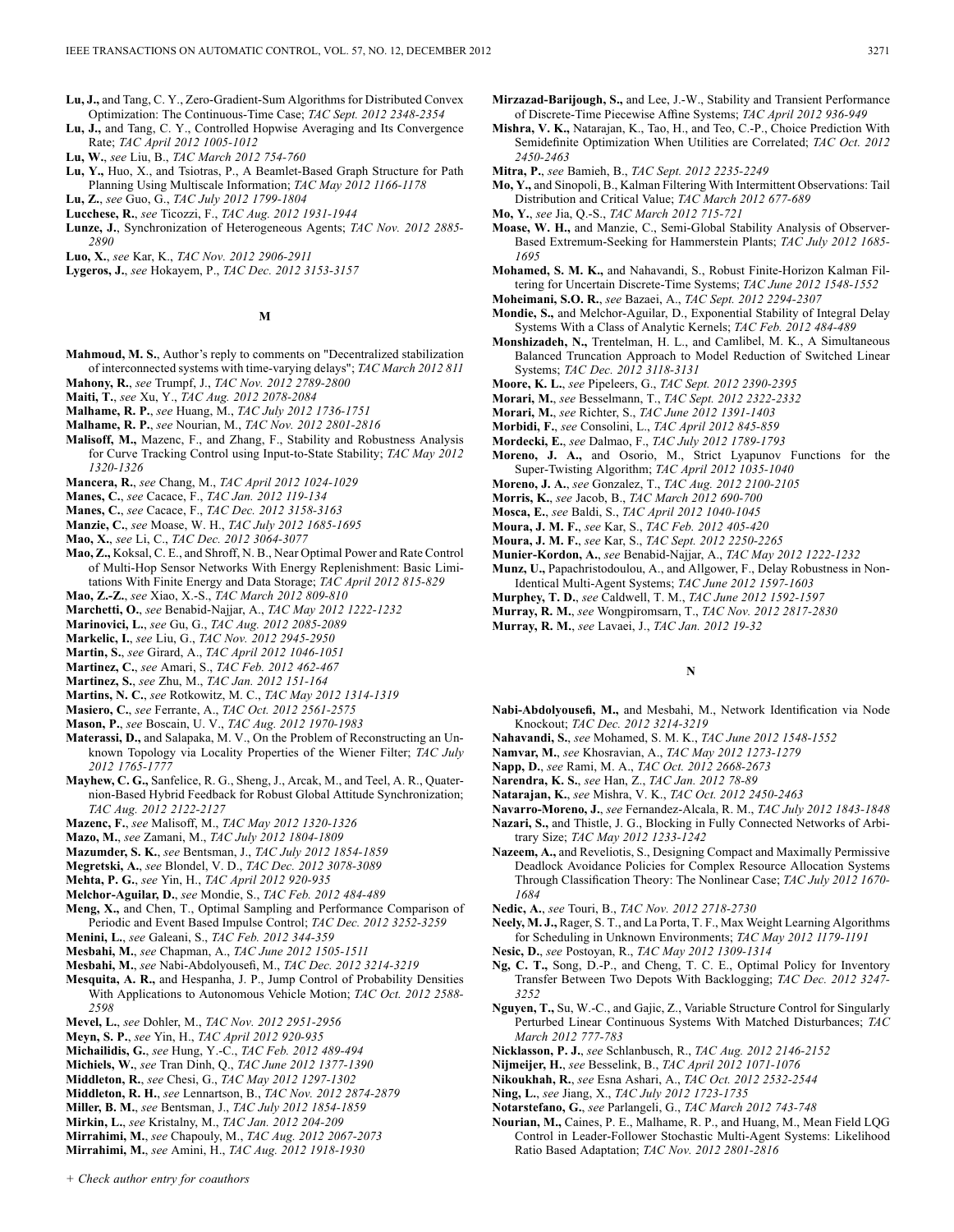**Novara, C.**, Sparse Identification of Nonlinear Functions and Parametric Set Membership Optimality Analysis; *TAC Dec. 2012 3236-3241*

**Ntogramatzidis, L.**, *see* Ferrante, A., *TAC Jan. 2012 270-272*

- **Nurdin, H. I.,** Petersen, I. R., and James, M. R., On the Infeasibility of Entanglement Generation in Gaussian Quantum Systems via Classical Control; *TAC Jan. 2012 198-203*
- **Ny, J.,** Feron, E., and Frazzoli, E., On the Dubins Traveling Salesman Problem; *TAC Jan. 2012 265-270*

### **O**

**O'Meara, C.,** Dirr, G., and Schulte-Herbruggen, T., Illustrating the Geometry of Coherently Controlled Unital Open Quantum Systems; *TAC Aug. 2012 2050-2056*

**Olaru, S.**, *see* Seron, M. M., *TAC July 2012 1657-1669*

- **Olfati-Saber, R.,** and Jalalkamali, P., Coupled Distributed Estimation and Control for Mobile Sensor Networks; *TAC Oct. 2012 2609-2614*
- **Oliveira, P.**, *see* Batista, P., *TAC Aug. 2012 2095-2100*
- **Oliveira, R. C. L. F.**, *see* Agulhari, C. M., *TAC June 2012 1532-1537*
- **Opmeer, M. R.**, Model Order Reduction by Balanced Proper Orthogonal Decomposition and by Rational Interpolation; *TAC Feb. 2012 472-477*

**Orlov, Y. V.**, *see* Acary, V., *TAC May 2012 1087-1101*

**Orsini, V.**, *see* Jetto, L., *TAC June 2012 1527-1532*

- **Osorio, M.**, *see* Moreno, J. A., *TAC April 2012 1035-1040*
- **Otanez, P. G.,** and Campbell, M. E., Detection Methods for Mode Perturbation Signatures; *TAC Nov. 2012 2923-2928*
- **Ouyang, H.,** Petersen, I. R., and Ugrinovskii, V., Lagrange Stabilization of Pendulum-Like Systems: A Pseudo  $H_{\infty}$  Control Approach; *TAC March 2012 649-662*
- **Overton, M. L.**, *see* Blondel, V. D., *TAC Dec. 2012 3078-3089*
- **Ozay, N.,** Sznaier, M., Lagoa, C. M., and Camps, O. I., A Sparsification Approach to Set Membership Identification of Switched Affine Systems; *TAC March 2012 634-648*
- **Ozbay, H.**, *see* Wakaiki, M., *TAC Aug. 2012 2089-2094*

### **P**

- **Padula, F.,** and Visioli, A., On the Stabilizing PID Controllers for Integral Processes; *TAC Feb. 2012 494-499*
- Paesa, D., Franco, C., Llorente, S., Lopez-Nicolas, G., and Saguez, C., Reset Adaptive Observer for a Class of Nonlinear Systems; *TAC Feb. 2012 506-511*
- **Paganini, F.,** Tang, A., Ferragut, A., and Andrew, L. L. H., Network Stability Under Alpha Fair Bandwidth Allocation With General File Size Distribution; *TAC March 2012 579-591*
- **Pal, D.,** and Belur, M. N., Improper  $\mathcal{L}_{\infty}$  Optimal/Suboptimal Controllers; *TAC May 2012 1280-1285*
- **Panos, C.**, *see* Rakovic, S. V., *TAC Nov. 2012 2746-2761*
- Pantelic, V., and Lawford, M., Optimal Supervisory Control of Probabilistic Discrete Event Systems; *TAC May 2012 1110-1124*
- **Papachristodoulou, A.**, *see* Munz, U., *TAC June 2012 1597-1603*
- **Papachristodoulou, A.**, *see* Anderson, J., *TAC June 2012 1516-1521*
- **Papachristodoulou, A.**, *see* Peet, M. M., *TAC Sept. 2012 2281-2293*

**Papavassilopoulos, G. P.**,*see* Charalampidis, A. C., *TAC Nov. 2012 2967-2973*

- **Pappas, G. J.**, *see* Azuma, S.-i., *TAC Sept. 2012 2308-2321*
- **Parisini, T.**, *see* Ferrari, R. M. G., *TAC Feb. 2012 275-290*
- Park, K., Parameterization of Decoupling Controllers in the Generalized Plant Model; *TAC April 2012 1067-1070*
- **Park, Y.**, *see* Lee, D.-J., *TAC Nov. 2012 2928-2934*

**Park, Y.-S.**, *see* Lee, D.-J., *TAC Nov. 2012 2928-2934*

- **Parlangeli, G.,** and Notarstefano, G., On the Reachability and Observability of Path and Cycle Graphs; *TAC March 2012 743-748*
- **Pasqualetti, F.,** Bicchi, A., and Bullo, F., Consensus Computation in Unreliable Networks: A System Theoretic Approach; *TAC Jan. 2012 90-104*
- **Patterson, S.**, *see* Bamieh, B., *TAC Sept. 2012 2235-2249*
- **Pavel, L.,** and Chang, L., Lyapunov-Based Boundary Control for A Class of Hyperbolic Lotka–Volterra Systems; *TAC March 2012 701-714*
- **Pavlov, A.,** and van de Wouw, N., Steady-State Analysis and Regulation of Discrete-Time Nonlinear Systems; *TAC July 2012 1793-1798*
- **Pavon, M.**, *see* Ferrante, A., *TAC Feb. 2012 318-329*

**Pavon, M.**, *see* Ferrante, A., *TAC Oct. 2012 2561-2575*

**Peet, M. M.,** and Papachristodoulou, A., A Converse Sum of Squares Lyapunov Result With a Degree Bound; *TAC Sept. 2012 2281-2293*

- **Pemberton-Ross, P.**, *see* Wang, X., *TAC Aug. 2012 1945-1956*
- **Pepe, P.,** and Ito, H., On Saturation, Discontinuities, and Delays, in iISS and ISS Feedback Control Redesign; *TAC May 2012 1125-1140*
- **Pereira, F. L.**, *see* Fraga, S. L., *TAC Jan. 2012 244-249*
- **Pereira, L. F. A.**, *see* Flores, J. V., *TAC Jan. 2012 192-198*
- **Peres, P. L. D.**, *see* Agulhari, C. M., *TAC June 2012 1532-1537*
- **Pesenti, R.**, *see* Bauso, D., *TAC March 2012 783-788*
- **Petersen, I. R.**, *see* Nurdin, H. I., *TAC Jan. 2012 198-203*
- **Petersen, I. R.**, *see* Shaiju, A. J., *TAC Aug. 2012 2033-2044*
- **Petersen, I. R.**, *see* Ouyang, H., *TAC March 2012 649-662*
- **Petersen, I. R.**, *see* Xiong, J., *TAC Nov. 2012 2917-2922*
- **Petz, D.**, *see* Ballo, G., *TAC Aug. 2012 2056-2061* **Picasso, B.,** Desiderio, D., and Scattolini, R., Robust Stability Analysis of Non-
- linear Discrete-Time Systems With Application to MPC; *TAC Jan. 2012 185-191*
- **Piga, D.**, *see* Cerone, V., *TAC Feb. 2012 517-522*
- **Pipeleers, G.,** and Moore, K. L., Reduced-Order Iterative Learning Control and a Design Strategy for Optimal Performance Tradeoffs; *TAC Sept. 2012 2390-2395*
- **Pironti, A.**, *see* Amato, F., *TAC Dec. 2012 3051-3063*
- **Pola, G.,** Borri, A., and Di Benedetto, M. D., Integrated Design of Symbolic Controllers for Nonlinear Systems; *TAC Feb. 2012 534-539*
- **Pola, G.**, *see* Zamani, M., *TAC July 2012 1804-1809*
- **Polushin, I. G.**, *see* Abdessameud, A., *TAC Sept. 2012 2405-2411*
- **Polyakov, A.**, Nonlinear Feedback Design for Fixed-Time Stabilization of Linear Control Systems; *TAC Aug. 2012 2106-2110*
- **Polycarpou, M. M.**, *see* Ferrari, R. M. G., *TAC Feb. 2012 275-290*
- **Popov, A.,** and Werner, H., Robust Stability of a Multi-Agent System Under Arbitrary and Time-Varying Communication Topologies and Communication Delays; *TAC Sept. 2012 2343-2347*
- **Postlethwaite, I.**, *see* Turner, M. C., *TAC Sept. 2012 2428-2430*
- **Postoyan, R.,** and Nesic, D., A Framework for the Observer Design for Networked Control Systems; *TAC May 2012 1309-1314*
- **Potini, A.**, *see* Galeani, S., *TAC Feb. 2012 344-359*
- **Prabhakar, P.**, *see* Vladimerou, V., *TAC June 2012 1445-1455*
- **Praly, L.**, *see* Sanfelice, R. G., *TAC July 2012 1709-1722*
- **Prattichizzo, D.**, *see* Consolini, L., *TAC April 2012 845-859*
- **Prieur, C.**, *see* Fiacchini, M., *TAC July 2012 1832-1838*
- **Primbs, J. A.**, *see* Shin, M., *TAC March 2012 760-765*
- **Pujowidianto, N. A.**, *see* Lee, L. H., *TAC Nov. 2012 2940-2945*
- **Pyrkin, A. A.**, *see* Bobtsov, A. A., *TAC Sept. 2012 2400-2404*

**Q**

- **Qian, C.,** and Du, H., Global Output Feedback Stabilization of a Class of Nonlinear Systems via Linear Sampled-Data Control; *TAC Nov. 2012 2934- 2939*
- **Qian, F.,** Gao, J., and Li, D., Complete Statistical Characterization of Discrete-Time LQG and Cumulant Control; *TAC Aug. 2012 2110-2115*
- **Qin, J.,** and Gao, H., A Sufficient Condition for Convergence of Sampled-Data Consensus for Double-Integrator Dynamics With Nonuniform and Time-Varying Communication Delays; *TAC Sept. 2012 2417-2422*
- **Qiu, L.**, *see* Xiao, N., *TAC Sept. 2012 2176-2189*

**R**

- **Rabitz, H.**, *see* Leghtas, Z., *TAC Oct. 2012 2679-2683*
- **Rager, S. T.**, *see* Neely, M. J., *TAC May 2012 1179-1191*
- **Raissi, T.,** Efimov, D., and Zolghadri, A., Interval State Estimation for a Class of Nonlinear Systems; *TAC Jan. 2012 260-265*
- **Rakovic, S. V.,** Kouvaritakis, B., Cannon, M., Panos, C., and Findeisen, R., Parameterized Tube Model Predictive Control; *TAC Nov. 2012 2746-2761*
- **Rami, M. A.,** and Napp, D., Characterization and Stability of Autonomous Positive Descriptor Systems; *TAC Oct. 2012 2668-2673*
- **Ramirez-Trevino, A.**, *see* Gomez-Gutierrez, D., *TAC March 2012 732-738*
- **Ramponi, F. A.**, *see* Hokayem, P., *TAC Dec. 2012 3153-3157*
- **Rantzer, A.**, *see* Gattami, A., *TAC March 2012 794-798*
- **Rao, S.**, A Minimal State Map for Strictly Lossless Positive Real Behaviors;
- *TAC July 2012 1696-1708*
- **Rasmussen, C. E.**, *see* Deisenroth, M. P., *TAC July 2012 1865-1871*
- **Rawlings, J. B.**, *see* Angeli, D., *TAC July 2012 1615-1626*
- **Regruto, D.**, *see* Cerone, V., *TAC Feb. 2012 517-522* **Ren, B.**, *see* Wang, J.-M., *TAC Jan. 2012 179-185*

*+ Check author entry for coauthors*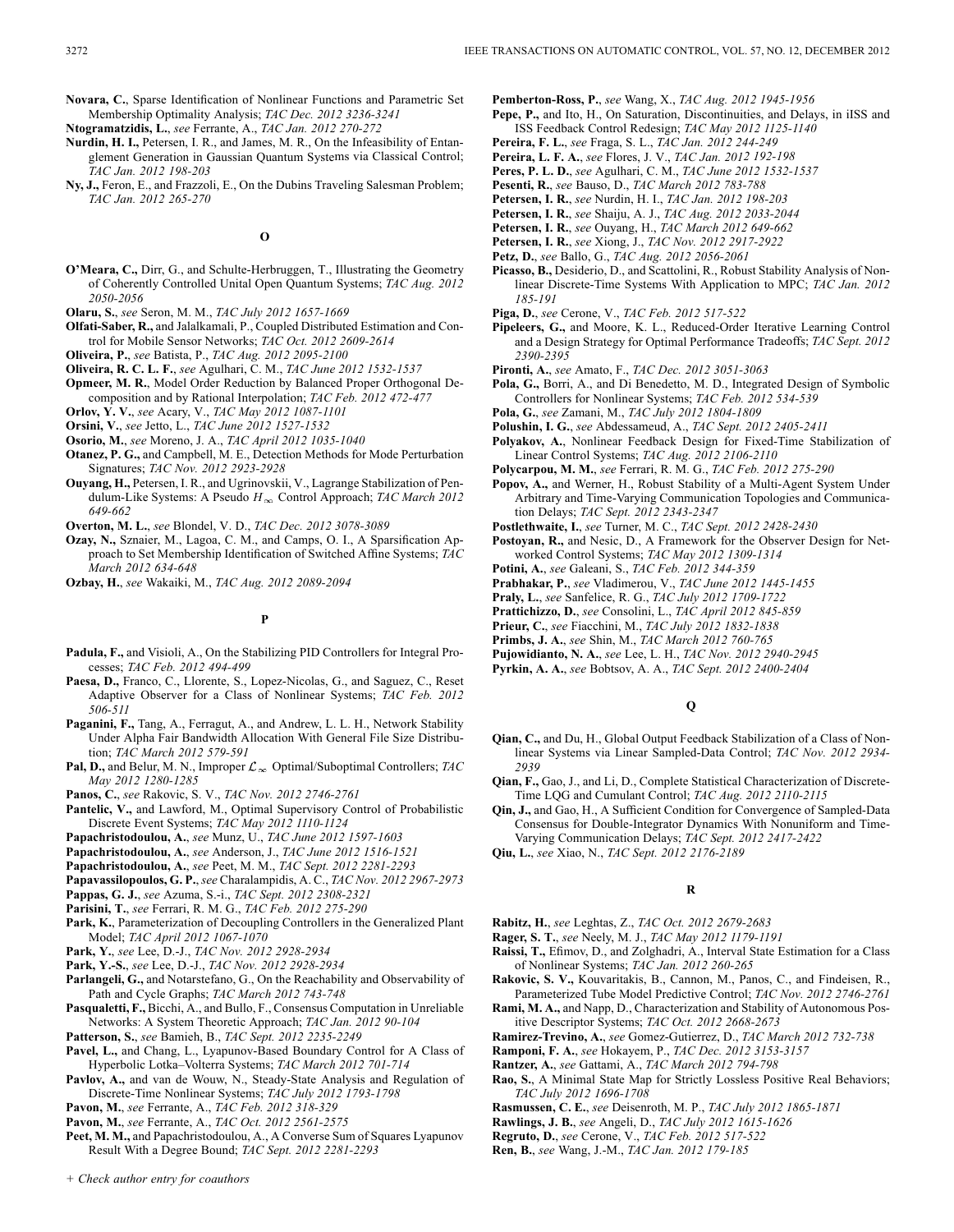- **Ren, W.**, *see* Chen, F., *TAC Dec. 2012 3169-3174*
- **Ren, W.**, *see* Cao, Y., *TAC Jan. 2012 33-48*
- **Ren, W.**, *see* Li, J., *TAC June 2012 1553-1559*
- **Reveliotis, S.**, *see* Nazeem, A., *TAC July 2012 1670-1684*
- **Richter, S.,** Jones, C. N., and Morari, M., Computational Complexity Certification for Real-Time MPC With Input Constraints
- Based on the Fast Gradient Method; *TAC June 2012 1391-1403*
- **Rojas, C. R.,** Aguero, J.-C., Welsh, J. S., Goodwin, G. C., and Feuer, A., Robustness in Experiment Design; *TAC April 2012 860-874*
- **Romano, R.**, *see* D'Alessandro, D., *TAC Aug. 2012 2009-2020*
- **Rooda, J. E.**, *see* Su, R., *TAC Jan. 2012 105-118*
- **Rotkowitz, M. C.,** and Martins, N. C., On the Nearest Quadratically Invariant Information Constraint; *TAC May 2012 1314-1319*
- **Rotkowitz, M. C.**, *see* Dehghani, A., *TAC Oct. 2012 2633-2639*
- **Rouchon, P.**, *see* Leghtas, Z., *TAC Oct. 2012 2679-2683*
- **Rouchon, P.**, *see* Altafini, C., *TAC Aug. 2012 1893-1895*
- **Rouchon, P.**, *see* Amini, H., *TAC Aug. 2012 1918-1930*
- **Rubinovich, E. Y.**, *see* Bentsman, J., *TAC July 2012 1854-1859*
- **Ruiz-Leon, J.**, *see* Gomez-Gutierrez, D., *TAC March 2012 732-738*
- **Ruiz-Molina, J. C.**, *see* Fernandez-Alcala, R. M., *TAC July 2012 1843-1848*
- **Ruths, J.,** and Li, J.-S., Optimal Control of Inhomogeneous Ensembles; *TAC Aug. 2012 2021-2032*

### **S**

- **Saberi, A.**, *see* Grip, H. F., *TAC May 2012 1332-1338*
- **Saboori, A.,** and Hadjicostis, C. N., Opacity-Enforcing Supervisory Strategies via State Estimator Constructions; *TAC May 2012 1155-1165*
- **Saboori, A.,** and Hadjicostis, C. N., Verification of Infinite-Step Opacity and Complexity Considerations; *TAC May 2012 1265-1269*
- **Safonov, M.**, *see* Chang, M., *TAC April 2012 1024-1029*
- **Safonov, M. G.**, *see* Cheong, S.-Y., *TAC March 2012 721-726*
- **Saguez, C.**, *see* Paesa, D., *TAC Feb. 2012 506-511*
- **Sakar, M. S.**, *see* Azuma, S.-i., *TAC Sept. 2012 2308-2321*
- **Salapaka, M. V.**, *see* Materassi, D., *TAC July 2012 1765-1777*
- **Salapaka, S. M.**, *see* Sharma, P., *TAC Jan. 2012 135-150*
- **Sanfelice, R. G.,** and Praly, L., Convergence of Nonlinear Observers on  $\mathbb{R}^n$ With a Riemannian Metric (Part I); *TAC July 2012 1709-1722*
- **Sanfelice, R. G.**, *see* Mayhew, C. G., *TAC Aug. 2012 2122-2127*
- **Sang, Q.,** and Tao, G., Adaptive Control of Piecewise Linear Systems: the State Tracking Case; *TAC Feb. 2012 522-528*
- **Sarkar, S.**, *see* Khouzani, M. H. R., *TAC Jan. 2012 49-61*
- **Sarkar, S.**, *see* Kar, K., *TAC Nov. 2012 2906-2911*
- **Sarkka, S.**, *see* Sarmavuori, J., *TAC June 2012 1511-1515*
- **Sarmavuori, J.,** and Sarkka, S., Fourier-Hermite Kalman Filter; *TAC June 2012 1511-1515*
- **Sassano, M.,** and Astolfi, A., Dynamic Approximate Solutions of the HJ Inequality and of the HJB Equation for Input-Affine Nonlinear Systems; *TAC Oct. 2012 2490-2503*
- **Sbarbaro, D. G.**, *see* Flores, J. V., *TAC Jan. 2012 192-198*
- **Scattolini, R.**, *see* Picasso, B., *TAC Jan. 2012 185-191*
- **Scharlau, C. C.**, *see* Trofino, A., *TAC April 2012 1080-1082*
- **Scherer, C. W.,** and Kose, I. E., Gain-Scheduled Control Synthesis Using Dynamic D-Scales; *TAC Sept. 2012 2219-2234*
- **Scherpen, J. M. A.**, *see* Dirksz, D. A., *TAC Nov. 2012 2880-2885*
- **Schiavoni, N.**, *see* Locatelli, A., *TAC Nov. 2012 2912-2917*
- **Schirmer, S. G.**, *see* Wang, X., *TAC Aug. 2012 1945-1956*
- **Schlanbusch, R.,** Loria, A., Kristiansen, R., and Nicklasson, P. J., PD+ Based Output Feedback Attitude Control of Rigid Bodies; *TAC Aug. 2012 2146- 2152*
- **Schmidt, K. W.,** and Cury, J. E. R., Efficient Abstractions for the Supervisory Control of Modular Discrete Event Systems; *TAC Dec. 2012 3224-3229*
- **Schulte-Herbruggen, T.**, *see* O'Meara, C., *TAC Aug. 2012 2050-2056*
- **Seatzu, C.**, *see* Cabasino, M. P., *TAC Dec. 2012 3104-3117*
- **Senhadji, L.**, *see* Frogerais, P., *TAC April 2012 1000-1004*
- **Sepulchre, R.**, *see* Hamadeh, A., *TAC Feb. 2012 478-483*
- **Seron, M. M.,** De Dona, J. A., and Olaru, S., Fault Tolerant Control Allowing Sensor Healthy-to-Faulty and Faulty-to-Healthy Transitions; *TAC July 2012 1657-1669*
- **Setola, R.**, *see* Cacace, F., *TAC Jan. 2012 119-134*
- **Seuret, A.**, *see* Briat, C., *TAC Dec. 2012 3241-3246*

*+ Check author entry for coauthors*

**Shafi, S. Y.,** Arcak, M., and El Ghaoui, L., Graph Weight Allocation to Meet Laplacian Spectral Constraints; *TAC July 2012 1872-1877*

- **Shaiju, A. J.,** and Petersen, I. R., A Frequency Domain Condition for the Physical Realizability of Linear Quantum Systems; *TAC Aug. 2012 2033-2044* **Shakkottai, S.**, *see* Yang, C., *TAC Feb. 2012 376-391*
- **Shakkottai, S.**, *see* Ying, L., *TAC Oct. 2012 2504-2517*
- **Shames, I.,** Dasgupta, S., Fidan, B., and Anderson, B. D. O., Circumnavigation
- Using Distance Measurements Under Slow Drift; *TAC April 2012 889-903* **Shanbhag, U. V.**, *see* Yin, H., *TAC April 2012 920-935*
- **Shanthikumar, J. G.**, *see* Li, P., *TAC Nov. 2012 2762-2777*
- **Shao, Z.-C.**, *see* Guo, W., *TAC Sept. 2012 2367-2372*
- **Sharma, N.,** Bhasin, S., Wang, Q., and Dixon, W. E., RISE-Based Adaptive Control of a Control Affine Uncertain Nonlinear System With Unknown State Delays; *TAC Jan. 2012 255-259*
- **Sharma, P.,** Salapaka, S. M., and Beck, C. L., Entropy-Based Framework for Dynamic Coverage and Clustering Problems; *TAC Jan. 2012 135-150*
- **Sharon, Y.,** and Liberzon, D., Input to State Stabilizing Controller for Systems
- With Coarse Quantization; *TAC April 2012 830-844* **Shea, J. M.**, *see* Kan, Z., *TAC July 2012 1827-1832*
- **Shen, B.**, *see* Wang, Z., *TAC June 2012 1431-1444*
- **Shen, B.,** Wang, Z., and Liu, X., Sampled-Data Synchronization Control of Dynamical Networks With Stochastic Sampling; *TAC Oct. 2012 2644-2650*
- **Shen, J.**, Positive Invariance of Constrained Affine Dynamics and Its Applications to Hybrid Systems and Safety Verification; *TAC Jan. 2012 3-18*
- **Shen, X.**, *see* Liu, Z.-W., *TAC Oct. 2012 2639-2643*
- **Sheng, J.**, *see* Mayhew, C. G., *TAC Aug. 2012 2122-2127*
- **Shi, G.,** Hong, Y., and Johansson, K. H., Connectivity and Set Tracking of Multi-Agent Systems Guided by Multiple Moving Leaders; *TAC March 2012 663-676*
- **Shi, L.**, *see* Zhang, H., *TAC May 2012 1248-1253*
- **Shi, L.**, *see* Jia, Q.-S., *TAC March 2012 715-721*
- **Shi, P.**, *see* Zhao, X., *TAC July 2012 1809-1815*
- **Shi, P.**, *see* Yang, H., *TAC Oct. 2012 2694-2700*
- **Shin, H. S.,** and Lall, S., Decentralized Control via Gröbner Bases and Variable Elimination; *TAC April 2012 1030-1035*
- **Shin, M.,** and Primbs, J. A., A Riccati Based Interior Point Algorithm for the Computation in Constrained Stochastic MPC; *TAC March 2012 760-765*
- **Shorten, R.**, *see* Chesi, G., *TAC May 2012 1297-1302*
- **Shroff, N. B.**, *see* Mao, Z., *TAC April 2012 815-829*
- **Shu, H.**, *see* Wang, Z., *TAC June 2012 1431-1444*
- **Sigalotti, M.**, *see* Boscain, U. V., *TAC Aug. 2012 1970-1983*
- **Sigalotti, M.**, *see* El Hachemi, F., *TAC Aug. 2012 2116-2121*
- **Sijs, J.,** and Lazar, M., Event Based State Estimation With Time Synchronous Updates; *TAC Oct. 2012 2650-2655*
- **Silvestre, C.**, *see* Batista, P., *TAC Aug. 2012 2095-2100*
- **Silvestre, C. J.**, *see* Antunes, D. J., *TAC March 2012 607-619*
- **Sima, V.**, *see* Benner, P., *TAC Jan. 2012 233-238*
- **Simandl, M.**, *see* Dunik, J., *TAC Sept. 2012 2411-2416*
- **Sinopoli, B.**, *see* Kar, S., *TAC Feb. 2012 405-420*
- **Sinopoli, B.**, *see* Garone, E., *TAC Feb. 2012 450-456*
- **Sinopoli, B.**, *see* Jia, Q.-S., *TAC March 2012 715-721*
- **Sinopoli, B.**, *see* Mo, Y., *TAC March 2012 677-689*
- **Sipahi, R.**, *see* Delice, I. I., *TAC April 2012 963-972*
- **Soh, Y. C.**, *see* Gautam, A., *TAC April 2012 973-988*
- **Song, D.-P.**, *see* Ng, C. T., *TAC Dec. 2012 3247-3252*
- **Song, X.**, *see* Zhang, H., *TAC May 2012 1248-1253*
- **Spong, M. W.**, *see* Hatanaka, T., *TAC Feb. 2012 360-375*
- **Sreenivas, R. S.**, On the Existence of Supervisory Policies That Enforce Live-
- ness in Partially Controlled Free-Choice Petri Nets; *TAC Feb. 2012 435-449* **Srikant, R.**, *see* Tan, B., *TAC Nov. 2012 2854-2868*

of Nash Equilibria With Applications to Mobile Sensor Networks; *TAC*

**Staroswiecki, M.,** Zhang, K., Berdjag, D., and Abbas-Turki, M., Reducing the Reliability Over-Cost in Reconfiguration-Based Fault Tolerant Control

**Su, R.,** van Schuppen, J. H., and Rooda, J. E., The Synthesis of Time Optimal Supervisors by Using Heaps-of-Pieces; *TAC Jan. 2012 105-118*

**Su, Y.,** and Huang, J., Cooperative Output Regulation of Linear Multi-Agent

*April 2012 904-919*

**Stan, G.-B.**, *see* Hamadeh, A., *TAC Feb. 2012 478-483* **Stankovic, M. S.,** Johansson, K. H., and Stipanovic, D. M., Distributed Seeking

Under Actuator Faults; *TAC Dec. 2012 3181-3186* **Stipanovic, D. M.**, *see* Stankovic, M. S., *TAC April 2012 904-919* **Stoica, P.**, *see* Wahlberg, B., *TAC March 2012 766-771* **Stosic, B. D.**, *see* Tangerman, F. M., *TAC Nov. 2012 2844-2853* **Straka, O.**, *see* Dunik, J., *TAC Sept. 2012 2411-2416*

**Su, W.-C.**, *see* Nguyen, T., *TAC March 2012 777-783*

Systems; *TAC April 2012 1062-1066*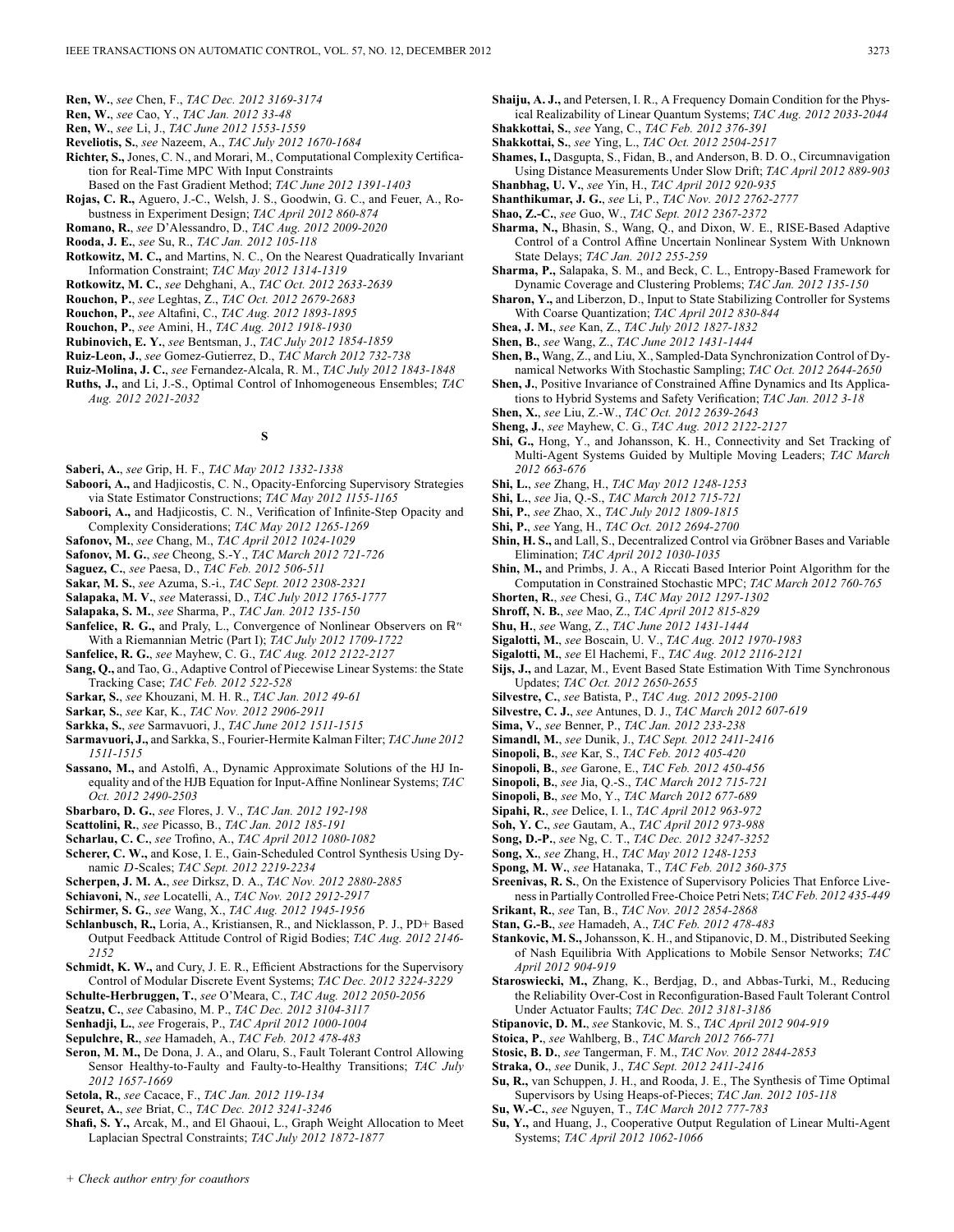- **Su, Y.,** and Huang, J., Stability of a Class of Linear Switching Systems with Applications to Two Consensus Problems; *TAC June 2012 1420-1430*
- **Sugie, T.**, *see* Azuma, S.-I., *TAC April 2012 875-888*
- **Sugny, D.**, *see* Bonnard, B., *TAC Aug. 2012 1957-1969*
- **Sun, H.,** Hovakimyan, N., and Basar, T.,  $\mathcal{L}_1$  Adaptive Controller for Uncertain Nonlinear Multi-Input Multi-Output Systems With Input Quantization; *TAC March 2012 565-578*
- **Sun, J.**, *see* Ghaemi, R., *TAC Oct. 2012 2683-2688*
- **Sun, M.**, *see* Chen, P., *TAC April 2012 1056-1061*
- **Sznaier, M.**, *see* Ozay, N., *TAC March 2012 634-648*
- **Sznaier, M.**, *see* Blanchini, F., *TAC Jan. 2012 216-221*

**T**

- **Tabuada, P.**, *see* Anta, A., *TAC April 2012 950-962*
- **Tabuada, P.**, *see* Zamani, M., *TAC July 2012 1804-1809*
- **Takai, S.,** and Kumar, R., Distributed Failure Prognosis of Discrete Event Systems With Bounded-Delay Communications; *TAC May 2012 1259-1265*
- **Takai, S.,** and Ushio, T., Verification of Codiagnosability for Discrete Event Systems Modeled by Mealy Automata With Nondeterministic Output Functions; *TAC March 2012 798-804*
- **Tan, B.,** and Srikant, R., Online Advertisement, Optimization and Stochastic Networks; *TAC Nov. 2012 2854-2868*
- **Tang, A.**, *see* Paganini, F., *TAC March 2012 579-591*
- **Tang, C. Y.**, *see* Lu, J., *TAC April 2012 1005-1012*
- **Tang, C. Y.**, *see* Lu, J., *TAC Sept. 2012 2348-2354*
- **Tangerman, F. M.,** Veerman, J. J. P., and Stosic, B. D., Asymmetric Decentralized Flocks; *TAC Nov. 2012 2844-2853*
- **Tao, G.**, *see* Sang, Q., *TAC Feb. 2012 522-528*
- **Tao, H.**, *see* Mishra, V. K., *TAC Oct. 2012 2450-2463*
- **Tarbouriech, S.,** and Gouaisbaut, F., Control Design for Quantized Linear Systems With Saturations; *TAC July 2012 1883-1889*
- **Tarbouriech, S.**, *see* Fiacchini, M., *TAC July 2012 1832-1838*
- **Tarn, T.-J.**, *see* Zhang, J., *TAC Aug. 2012 1997-2008*
- **Tarraf, D. C.**, A Control-Oriented Notion of Finite State Approximation; *TAC Dec. 2012 3197-3202*
- **Tayebi, A.**, *see* Abdessameud, A., *TAC Sept. 2012 2405-2411*
- **Tazaki, Y.,** and Imura, J., Discrete Abstractions of Nonlinear Systems Based on Error Propagation Analysis; *TAC March 2012 550-564*
- **Teel, A. R.**, *see* Mayhew, C. G., *TAC Aug. 2012 2122-2127*
- **Teel, A. R.**, *see* Hartman, M., *TAC Nov. 2012 2956-2962*
- **Tempo, R.**, *see* Ishii, H., *TAC Nov. 2012 2703-2717*
- **Teneketzis, D.**, *see* Kakhbod, A., *TAC Feb. 2012 392-404*
- **Teneketzis, D.**, *see* Kakhbod, A., *TAC Sept. 2012 2338-2342*
- **Teo, C.-P.**, *see* Mishra, V. K., *TAC Oct. 2012 2450-2463*
- **Thistle, J. G.**, *see* Nazari, S., *TAC May 2012 1233-1242*
- **Thompson, J.**, *see* Chen, Z., *TAC Dec. 2012 3203-3208*
- **Tian, Y.-P.**, *see* Zhang, Y., *TAC Aug. 2012 2127-2132*
- **Ticozzi, F.**, *see* Altafini, C., *TAC Aug. 2012 1898-1917*
- **Ticozzi, F.,** Lucchese, R., Cappellaro, P., and Viola, L., Hamiltonian Control of Quantum Dynamical Semigroups: Stabilization and Convergence Speed; *TAC Aug. 2012 1931-1944*
- **Topcu, U.**, *see* Wongpiromsarn, T., *TAC Nov. 2012 2817-2830*
- **Torres, L.,** Besancon, G., and Georges, D., EKF-Like Observer With Stability for a Class of Nonlinear Systems; *TAC June 2012 1570-1574*
- **Tosques, M.**, *see* Consolini, L., *TAC April 2012 845-859*
- **Tosques, M.**, *see* Consolini, L., *TAC Dec. 2012 3174-3180*
- **Touri, B.,** and Nedic, A., On Approximations and Ergodicity Classes in Random Chains; *TAC Nov. 2012 2718-2730*
- **Tran Dinh, Q.,** Gumussoy, S., Michiels, W., and Diehl, M., Combining Convex–Concave Decompositions and Linearization Approaches for Solving BMIs, With Application to Static Output Feedback; *TAC June 2012 1377-1390*
- **Trentelman, H. L.**, *see* Monshizadeh, N., *TAC Dec. 2012 3118-3131*
- **Trofino, A.,** Scharlau, C. C., and Coutinho, D. F., Corrections to "Switching Rule Design for Switched Dynamic Systems With Affine Vector Fields" [Sep 09 2215-2222]; *TAC April 2012 1080-1082*
- **Trumpf, J.,** Mahony, R., Hamel, T., and Lageman, C., Analysis of Non-Linear Attitude Observers for Time-Varying Reference Measurements; *TAC Nov. 2012 2789-2800*
- **Tsiotras, P.**, *see* Lu, Y., *TAC May 2012 1166-1178*
- **Tumova, J.**, *see* Yordanov, B., *TAC June 2012 1491-1504*
- **Tuna, S. E.**, Deadbeat Observer: Construction via Sets; *TAC Sept. 2012 2333- 2337*
- **Turinici, G.**, *see* Leghtas, Z., *TAC Oct. 2012 2679-2683*
- **Turner, M. C.,** Kerr, M., and Postlethwaite, I., Authors Reply to "Comments on 'On the Existence of Stable, Causal Multipliers for Systems With Slope-Restricted Nonlinearities'"; *TAC Sept. 2012 2428-2430*
- **Turner, R. D.**, *see* Deisenroth, M. P., *TAC July 2012 1865-1871*

**U**

**Ugrinovskii, V.**, *see* Ouyang, H., *TAC March 2012 649-662* **Ushio, T.**, *see* Takai, S., *TAC March 2012 798-804*

**V**

- **Valcher, M. E.**, *see* Fornasini, E., *TAC May 2012 1208-1221*
- **Valcher, M. E.**, *see* Bisiacco, M., *TAC Sept. 2012 2163-2175*
- **Valcher, M. E.**, *see* Blanchini, F., *TAC Dec. 2012 3038-3050*
- **van de Wouw, N.**, *see* Pavlov, A., *TAC July 2012 1793-1798* **van de Wouw, N.**, *see* Besselink, B., *TAC April 2012 1071-1076*
- **van Schuppen, J. H.**, *see* Su, R., *TAC Jan. 2012 105-118*
- **van Schuppen, J. H.**, *see* Habets, L. C. G. J. M., *TAC Nov. 2012 2831-2843*
- **Veerman, J. J. P.**, *see* Tangerman, F. M., *TAC Nov. 2012 2844-2853*
- **Verhaegen, M.**, *see* Kulcsar, B., *TAC Aug. 2012 2159*
- **Verhaegen, M.**, *see* Kulcsar, B., *TAC June 2012 1581-1586*
- **Verhaegen, M.**, *see* Dong, J., *TAC June 2012 1347-1361*
- **Verma, R.,** and Del Vecchio, D., Safety Control of Hidden Mode Hybrid Systems; *TAC Jan. 2012 62-77*
- **Vidyasagar, M.**, A Metric Between Probability Distributions on Finite Sets of Different Cardinalities and Applications to Order Reduction; *TAC Oct. 2012 2464-2477*
- **Vinter, R. B.**, *see* Falugi, P., *TAC Nov. 2012 2778-2788*
- **Viola, L.**, *see* Ticozzi, F., *TAC Aug. 2012 1931-1944*
- **Visioli, A.**, *see* Padula, F., *TAC Feb. 2012 494-499*
- **Viswanathan, M.**, *see* Vladimerou, V., *TAC June 2012 1445-1455*
- **Vladimerou, V.,** Prabhakar, P., Viswanathan, M., and Dullerud, G., Verification of Bounded Discrete Horizon Hybrid Automata; *TAC June 2012 1445-1455* **Voigt, M.**, *see* Benner, P., *TAC Jan. 2012 233-238*
- **Vorobyov, S. A.**, *see* Chen, Z., *TAC Dec. 2012 3203-3208*
- 

**W**

- **Wahlberg, B.,** Hjalmarsson, H., and Stoica, P., On the Performance of Optimal Input Signals for Frequency Response Estimation; *TAC March 2012 766-771*
- **Wahls, S.,** and Boche, H., Lower Bounds on the Infima in Some  $\mathcal{H}_{\infty}$  Optimization Problems; *TAC March 2012 788-793*
- **Wainwright, M. J.**, *see* Duchi, J. C., *TAC March 2012 592-606*
- **Wakaiki, M.,** Yamamoto, Y., and Ozbay, H., Sensitivity Reduction by Strongly Stabilizing Controllers for MIMO Distributed Parameter Systems; *TAC Aug. 2012 2089-2094*
- **Wang, C.,** and Lin, Y., Multivariable Adaptive Backstepping Control: A Norm Estimation Approach; *TAC April 2012 989-995*
- **Wang, C.**, *see* Li, X., *TAC Dec. 2012 3090-3103*
- **Wang, C.-X.**, *see* Chen, Z., *TAC Dec. 2012 3203-3208*
- **Wang, H.**, *see* Dai, X., *TAC March 2012 726-732*
- **Wang, J.,** and Elia, N., Distributed Averaging Under Constraints on Information Exchange: Emergence of Lévy Flights; *TAC Oct. 2012 2435-2449*
- **Wang, J.-M.,** Ren, B., and Krstic, M., Stabilization and Gevrey Regularity of a Schrödinger Equation in Boundary Feedback With a Heat Equation; *TAC Jan. 2012 179-185*
- **Wang, Q.**, *see* Sharma, N., *TAC Jan. 2012 255-259*
- **Wang, X.,** Pemberton-Ross, P., and Schirmer, S. G., Symmetry and Subspace Controllability for Spin Networks With a Single-Node Control; *TAC Aug. 2012 1945-1956*
- **Wang, Z.**, *see* Shen, B., *TAC Oct. 2012 2644-2650*
- **Wang, Z.,** Shen, B., Shu, H., and Wei, G., Quantized  $H_{\infty}$  Control for Nonlinear Stochastic Time-Delay Systems With Missing Measurements; *TAC June 2012 1431-1444*
- **Wei, G.**, *see* Wang, Z., *TAC June 2012 1431-1444*
- **Wei, J.**, *see* Fang, H., *TAC Jan. 2012 249-254*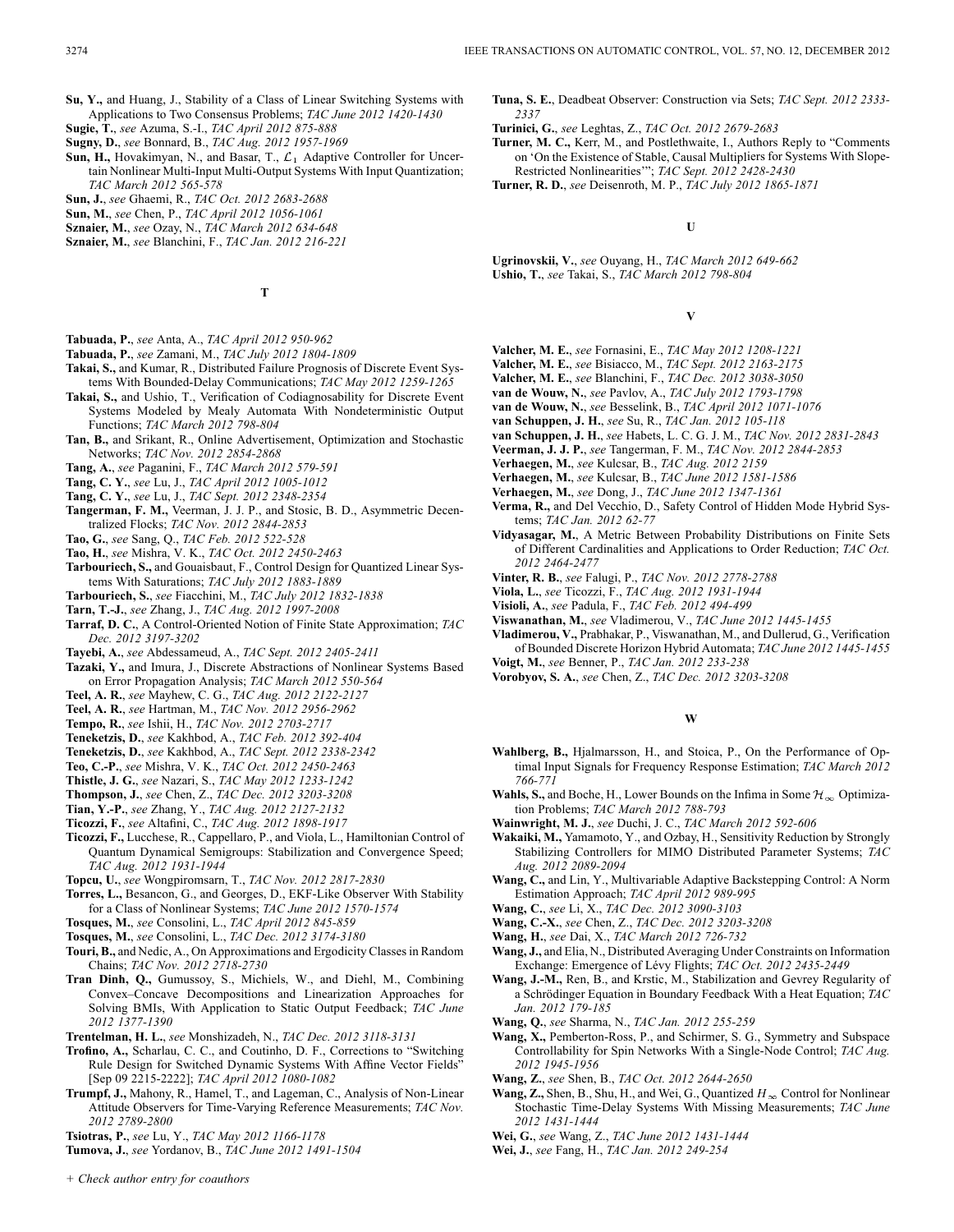- **Welsh, J. S.**, *see* Rojas, C. R., *TAC April 2012 860-874*
- **Wen, C.**, *see* Zhou, J., *TAC Oct. 2012 2627-2633*
- **Werner, H.**, *see* Popov, A., *TAC Sept. 2012 2343-2347*
- **Westwick, D. T.**, *see* Dankers, A. G., *TAC May 2012 1102-1109*
- **White, L. B.**, *see* Carravetta, F., *TAC Sept. 2012 2190-2202*
- **Wierman, A.**, *see* Yang, C., *TAC Feb. 2012 376-391*
- **Wijayasinghe, I. B.**, *see* Ghosh, B. K., *TAC Oct. 2012 2478-2489*
- **Wong, W. S.,** and Baillieul, J., Control Communication Complexity of Distributed Actions; *TAC Nov. 2012 2731-2745*
- **Wongpiromsarn, T.,** Topcu, U., and Murray, R. M., Receding Horizon Temporal Logic Planning; *TAC Nov. 2012 2817-2830*

**Worgotter, F.**, *see* Liu, G., *TAC Nov. 2012 2945-2950*

**Wu, R.-B.**, *see* Zhang, J., *TAC Aug. 2012 1997-2008*

- **Wu, X.,** and Lin, Z., On Immediate, Delayed and Anticipatory Activation of Anti-Windup Mechanism: Static Anti-Windup Case; *TAC March 2012 771-777*
- **Wu, Z.**, *see* Fang, H., *TAC Jan. 2012 249-254*
- **Wu, Z. J.,** Xia, Y. Q., and Xie, X. J., Stochastic Barbalat's Lemma and Its Applications; *TAC June 2012 1537-1543*

# **X**

- **Xia, Y.**, *see* Yang, H., *TAC Oct. 2012 2694-2700*
- **Xia, Y. Q.**, *see* Wu, Z. J., *TAC June 2012 1537-1543*
- **Xiao, F.,** and Chen, T., Sampled-Data Consensus for Multiple Double Integrators With Arbitrary Sampling; *TAC Dec. 2012 3230-3235*
- **Xiao, N.,** Xie, L., and Qiu, L., Feedback Stabilization of Discrete-Time Networked Systems Over Fading Channels; *TAC Sept. 2012 2176-2189*
- **Xiao, X.-S.,** Mao, Z.-Z., Liu, J., Yue, D., Hu, S., and Gu, Z., Comments on "Decentralized Stabilization of Interconnected Systems With Time-Varying Delays"; *TAC March 2012 809-810*
- **Xie, L.**, *see* Xu, J., *TAC Dec. 2012 3163-3168*
- **Xie, L.**, *see* Li, T., *TAC Dec. 2012 3023-3037*
- **Xie, L.**, *see* Xiao, N., *TAC Sept. 2012 2176-2189*
- **Xie, X. J.**, *see* Wu, Z. J., *TAC June 2012 1537-1543*
- **Xiong, J.,** Petersen, I. R., and Lanzon, A., Finite Frequency Negative Imaginary Systems; *TAC Nov. 2012 2917-2922*
- **Xu, J.,** Zhang, H., and Xie, L., Stochastic Approximation Approach for Consensus and Convergence Rate Analysis of Multiagent Systems; *TAC Dec. 2012 3163-3168*
- **Xu, S.**, *see* Li, J., *TAC June 2012 1553-1559*
- **Xu, S.,** Feng, G., Zou, Y., and Huang, J., Robust Controller Design of Uncertain Discrete Time-Delay Systems With Input Saturation and Disturbances; *TAC Oct. 2012 2604-2609*
- **Xu, Y.,** Choi, J., Dass, S., and Maiti, T., Sequential Bayesian Prediction and Adaptive Sampling Algorithms for Mobile Sensor Networks; *TAC Aug. 2012 2078-2084*
- **Xudong, Y.**, Nonlinear Adaptive Learning Control With Disturbance of Unknown Periods; *TAC May 2012 1269-1273*
- **Xue, B.,** Li, S., and Zhu, Q., Moving Horizon State Estimation for Networked Control Systems With Multiple Packet Dropouts; *TAC Sept. 2012 2360- 2366*

# **Y**

- **Yagoubi, M.**, *see* Feng, Y., *TAC June 2012 1559-1564*
- **Yamamoto, N.**, *see* Iida, S., *TAC Aug. 2012 2045-2050*
- **Yamamoto, Y.**, *see* Wakaiki, M., *TAC Aug. 2012 2089-2094*
- **Yan, Q.**, *see* Chen, P., *TAC April 2012 1056-1061*
- **Yang, C.,** Wierman, A., Shakkottai, S., and Harchol-Balter, M., Many Flows Asymptotics for SMART Scheduling Policies; *TAC Feb. 2012 376-391*
- **Yang, H.,** Xia, Y., Shi, P., and Fu, M., Stability Analysis for High Frequency Networked Control Systems; *TAC Oct. 2012 2694-2700*
- **Yang, J.-M.**, Fault Tolerance in Asynchronous Sequential Machines Using Output Feedback Control; *TAC June 2012 1604-1609*
- **Yap, C. M.**, *see* Lee, L. H., *TAC Nov. 2012 2940-2945*
- **Yin, H.,** Mehta, P. G., Meyn, S. P., and Shanbhag, U. V., Synchronization of Coupled Oscillators is a Game; *TAC April 2012 920-935*
- **Ying, L.,** and Shakkottai, S., Scheduling in Mobile Ad Hoc Networks With Topology and Channel-State Uncertainty; *TAC Oct. 2012 2504-2517*
- **Yonezawa, H.**, *see* Iida, S., *TAC Aug. 2012 2045-2050*
- **Yordanov, B.,** Tumova, J., Cerna, I., Barnat, J., and Belta, C., Temporal Logic Control of Discrete-Time Piecewise Affine Systems; *TAC June 2012 1491- 1504*
- **Yu, J.,** LaValle, S. M., and Liberzon, D., Rendezvous Without Coordinates; *TAC Feb. 2012 421-434*
- **Yu, W.,** DeLellis, P., Chen, G., di Bernardo, M., and Kurths, J., Distributed Adaptive Control of Synchronization in Complex Networks; *TAC Aug. 2012 2153-2158*
- **Yue, D.**, *see* Xiao, X.-S., *TAC March 2012 809-810*
- **Yukawa, M.**, *see* Iida, S., *TAC Aug. 2012 2045-2050*

**Z**

- **Zamani, M.,** Pola, G., Mazo, M., and Tabuada, P., Symbolic Models for Nonlinear Control Systems Without Stability Assumptions; *TAC July 2012 1804-1809*
- **Zanetti, R.**, Recursive Update Filtering for Nonlinear Estimation; *TAC June 2012 1481-1490*
- **Zhang, F.**, *see* Malisoff, M., *TAC May 2012 1320-1326*
- **Zhang, H.,** Song, X., and Shi, L., Convergence and Mean Square Stability of Suboptimal Estimator for Systems With Measurement Packet Dropping; *TAC May 2012 1248-1253*
- **Zhang, H.**, *see* Xu, J., *TAC Dec. 2012 3163-3168*
- **Zhang, J.,** Wu, R.-B., Liu, Y.-X., Li, C.-W., and Tarn, T.-J., Quantum Coherent Nonlinear Feedback With Applications to Quantum Optics on Chip; *TAC Aug. 2012 1997-2008*
- **Zhang, J.-F.**, *see* Zhang, Q., *TAC Oct. 2012 2545-2560*
- **Zhang, K.**, *see* Staroswiecki, M., *TAC Dec. 2012 3181-3186*
- **Zhang, L.**, *see* Zhao, X., *TAC July 2012 1809-1815*
- **Zhang, P.,** Ding, S. X., and Liu, P., A Lifting Based Approach to Observer Based Fault Detection of Linear Periodic Systems; *TAC Feb. 2012 457-462*
- **Zhang, Q.,** and Zhang, J.-F., Distributed Parameter Estimation Over Unreliable Networks With Markovian Switching Topologies; *TAC Oct. 2012 2545- 2560*
- Zhang, W., and Chen, B.-S.,  $H$ -Representation and Applications to Generalized Lyapunov Equations and Linear Stochastic Systems; *TAC Dec. 2012 3009-3022*
- **Zhang, W.,** Hu, J., and Abate, A., Infinite-Horizon Switched LQR Problems in Discrete Time: A Suboptimal Algorithm With Performance Analysis; *TAC July 2012 1815-1821*
- **Zhang, X.,** and Lin, Y., A New Approach to Global Asymptotic Tracking for a Class of Low-Triangular Nonlinear Systems via Output Feedback; *TAC Dec. 2012 3192-3196*
- **Zhang, Y.**, *see* Bonnard, B., *TAC Aug. 2012 1957-1969*
- **Zhang, Y.,** and Tian, Y.-P., Maximum Allowable Loss Probability for Consensus of Multi-Agent Systems Over Random Weighted Lossy Networks; *TAC Aug. 2012 2127-2132*
- **Zhao, J.**, *see* Liu, T., *TAC June 2012 1574-1580*
- **Zhao, J.**, *see* Long, L., *TAC May 2012 1285-1291*
- **Zhao, J.,** Hill, D. J., and Liu, T., Global Bounded Synchronization of General Dynamical Networks With Nonidentical Nodes; *TAC Oct. 2012 2656-2662*
- **Zhao, X.,** Zhang, L., Shi, P., and Liu, M., Stability and Stabilization of Switched Linear Systems With Mode-Dependent Average Dwell Time; *TAC July 2012 1809-1815*
- **Zheng, W. X.**, *see* Chen, W.-H., *TAC Sept. 2012 2378-2384*
- **Zhou, B.,** and Duan, G.-R., Periodic Lyapunov Equation Based Approaches to the Stabilization of Continuous-Time Periodic Linear Systems; *TAC Aug. 2012 2139-2146*
- **Zhou, J.,** Wen, C., and Li, T., Adaptive Output Feedback Control of Uncertain Nonlinear Systems With Hysteresis Nonlinearity; *TAC Oct. 2012 2627- 2633*
- **Zhu, M.,** and Martinez, S., On Distributed Convex Optimization Under Inequality and Equality Constraints; *TAC Jan. 2012 151-164*
- **Zhu, Q.**, *see* Xue, B., *TAC Sept. 2012 2360-2366*
- **Zolghadri, A.**, *see* Raissi, T., *TAC Jan. 2012 260-265*
- **Zolghadri, A.**, *see* Bobtsov, A. A., *TAC Sept. 2012 2400-2404*
- **Zorzi, M.**, *see* Ferrante, A., *TAC Feb. 2012 318-329*
- **Zou, Y.**, *see* Xu, S., *TAC Oct. 2012 2604-2609*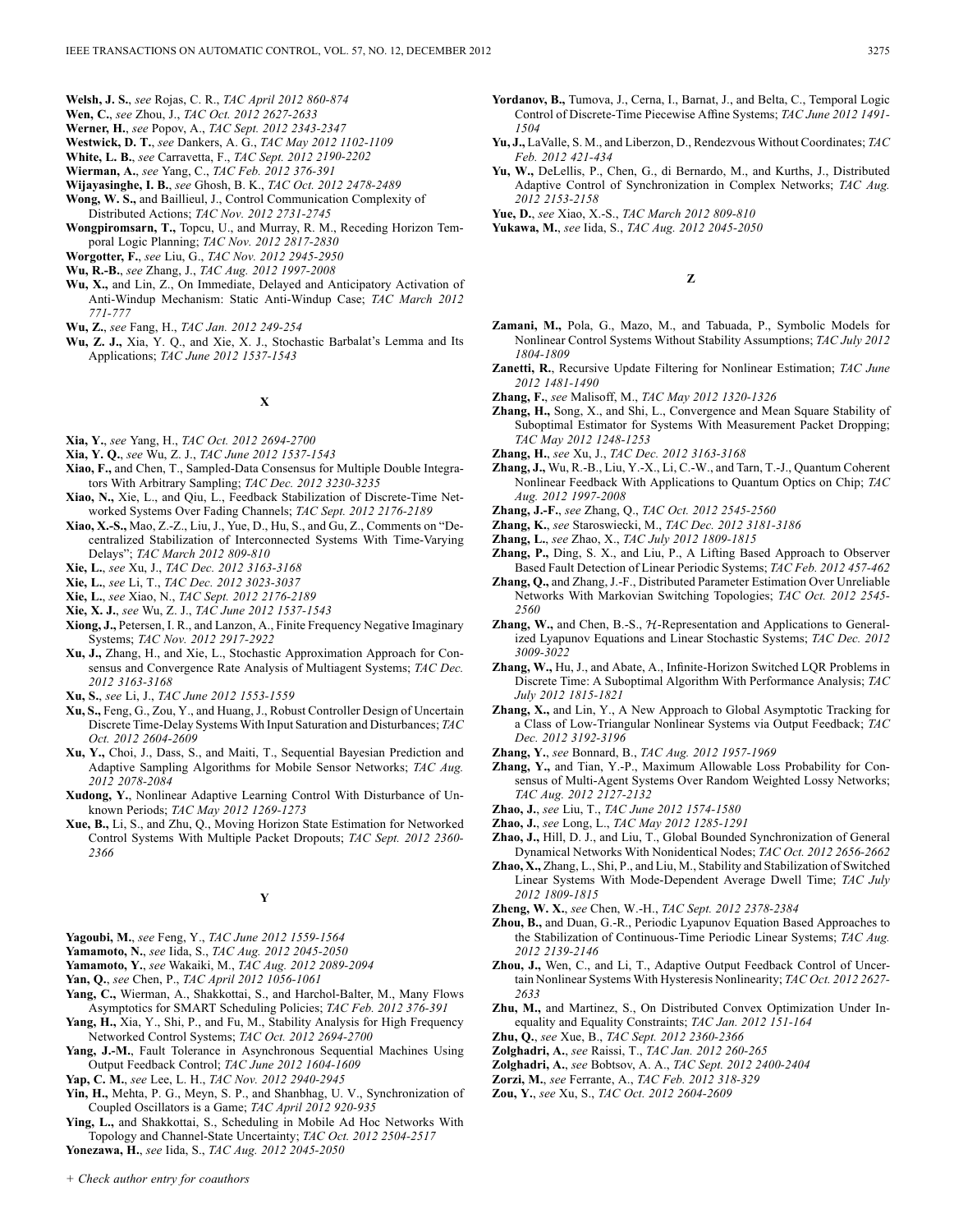# **SUBJECT INDEX**

**A**

### **Absolute stability**

- Computation of Zames-Falb Multipliers Revisited. *Chang, M.,* +, *TAC April 2012 1024-1029*
- **Acceleration control**
	- Distributed Containment Control with Multiple Dynamic Leaders for Double-Integrator Dynamics Using Only Position Measurements. *Li, J.,* +, *TAC June 2012 1553-1559*
- Single Camera Structure and Motion. *Dani, A. P.,* +, *TAC Jan. 2012 238-243* **Accelerometers**

Second-Order Systems With Acceleration Measurements. *Jacob, B.,* +, *TAC March 2012 690-700*

### **Actuators**

- Adaptive Control of 2-D PDEs Using Mobile Collocated Actuator/Sensor Pairs With Augmented Vehicle Dynamics. *Demetriou, M. A.,* +, *TAC Dec. 2012 2979-2993*
- An Improved Stabilization Method for Sampled-Data Control Systems With Control Packet Loss. *Chen, W.-H.,* +, *TAC Sept. 2012 2378-2384*
- Control With Markov Sensors/Actuators Assignment. *Guo, G.,* +, *TAC July 2012 1799-1804*
- Decentralized Robust Servomechanism Problem for Large Flexible Space Structures Under Sensor and Actuator Failures. *Huang, S. T. C.,* +, *TAC Dec. 2012 3219-3224*
- Design and Analysis of an Integral Sliding Mode Fault-Tolerant Control Scheme. *Hamayun, M. T.,* +, *TAC July 2012 1783-1789*
- On Immediate, Delayed and Anticipatory Activation of Anti-Windup Mechanism: Static Anti-Windup Case. *Wu, X.,* +, *TAC March 2012 771-777*
- Reducing the Reliability Over-Cost in Reconfiguration-Based Fault Tolerant Control Under Actuator Faults. *Staroswiecki, M.,* +, *TAC Dec. 2012 3181- 3186*
- Small-Gain Based Output-Feedback Controller Design for a Class of Nonlinear Systems With Actuator Dynamic Quantization. *Liu, T.,* +, *TAC May 2012 1326-1332*

### **Ad hoc networks**

Delay Guarantees for Throughput-Optimal Wireless Link Scheduling. *Kar, K.,* +, *TAC Nov. 2012 2906-2911*

### **Adaptive control**

- $\mathcal{L}_1$  Adaptive Controller for Uncertain Nonlinear Multi-Input Multi-Output Systems With Input Quantization. *Sun, H.,* +, *TAC March 2012 565-578*
- A Combined Multiple Model Adaptive Control Scheme and Its Application to Nonlinear Systems With Nonlinear Parameterization. *Chen, W.,* +, *TAC July 2012 1778-1782*
- Adaptive Control of Piecewise Linear Systems: the State Tracking Case. *Sang, Q.,* +, *TAC Feb. 2012 522-528*
- Adaptive Output Feedback Control of Uncertain Nonlinear Systems With Hysteresis Nonlinearity. *Zhou, J.,* +, *TAC Oct. 2012 2627-2633*
- Adaptive Output Feedback Design Using Asymptotic Properties of LQG/LTR Controllers. *Lavretsky, E.,* +, *TAC June 2012 1587-1591*
- Distributed Adaptive Control of Synchronization in Complex Networks. *Yu, W.,* +, *TAC Aug. 2012 2153-2158*
- Multiple Model Adaptive Mixing Control: The Discrete-Time Case. *Baldi, S.,* +, *TAC April 2012 1040-1045*
- Multivariable Adaptive Backstepping Control: A Norm Estimation Approach. *Wang, C.,* +, *TAC April 2012 989-995*
- New Concepts in Adaptive Control Using Multiple Models. *Han, Z.,* +, *TAC Jan. 2012 78-89*
- Nonlinear Adaptive Learning Control With Disturbance of Unknown Periods. *Xudong, Y.,* +, *TAC May 2012 1269-1273*
- Reset Adaptive Observer for a Class of Nonlinear Systems. *Paesa, D.,* +, *TAC Feb. 2012 506-511*
- RISE-Based Adaptive Control of a Control Affine Uncertain Nonlinear System With Unknown State Delays. *Sharma, N.,* +, *TAC Jan. 2012 255-259*
- Slow-Fast Controller Decomposition Bumpless Transfer for Adaptive Switching Control. *Cheong, S.-Y.,* +, *TAC March 2012 721-726*
- Structure Preserving Adaptive Control of Port-Hamiltonian Systems. *Dirksz, D. A.,* +, *TAC Nov. 2012 2880-2885*

# **Adaptive estimation**

Enforcing Consensus on Adaptive Parameter Estimation of Structurally Perturbed Infinite Dimensional Systems. *Demetriou, M. A.,* +, *TAC Dec. 2012 3147-3152*

# **Adaptive signal processing**

Unscented Kalman Filter: Aspects and Adaptive Setting of Scaling Parameter. *Dunik, J.,* +, *TAC Sept. 2012 2411-2416*

# **Adaptive systems**

- A New Approach to Global Asymptotic Tracking for a Class of Low-Triangular Nonlinear Systems via Output Feedback. *Zhang, X.,* +, *TAC Dec. 2012 3192-3196*
- Enforcing Consensus on Adaptive Parameter Estimation of Structurally Perturbed Infinite Dimensional Systems. *Demetriou, M. A.,* +, *TAC Dec. 2012 3147-3152*

New Concepts in Adaptive Control Using Multiple Models. *Han, Z.,* +, *TAC Jan. 2012 78-89*

### **Advertising data processing**

Online Advertisement, Optimization and Stochastic Networks. *Tan, B.,* +, *TAC Nov. 2012 2854-2868*

**Aerospace control**

Adaptive Output Feedback Design Using Asymptotic Properties of LQG/LTR Controllers. *Lavretsky, E.,* +, *TAC June 2012 1587-1591*

# **Aerospace instrumentation**

Rigid Body Attitude Control Using a Single Vector Measurement and Gyro. *Khosravian, A.,* +, *TAC May 2012 1273-1279*

### **Affine transforms**

A Sparsification Approach to Set Membership Identification of Switched Affine Systems. *Ozay, N.,* +, *TAC March 2012 634-648*

### **Aircraft control**

Attitude Synchronization of Multiple Rigid Bodies With Communication Delays. *Abdessameud, A.,* +, *TAC Sept. 2012 2405-2411*

### **Algebra**

Constrained Nonlinear Polynomial Time-Delay Systems: A Sum-of-Squares Approach to Estimate the Domain of Attraction. *Franze, G.,* +, *TAC Oct. 2012 2673-2679*

Robustness Analysis for Feedback Interconnections of Distributed Systems via Integral Quadratic Constraints. *Cantoni, M.,* +, *TAC Feb. 2012 302-317*

# **Algorithm design and analysis**

- Distributed Average Tracking of Multiple Time-Varying Reference Signals With Bounded Derivatives. *Chen, F.,* +, *TAC Dec. 2012 3169-3174*
- Optimal Approximation Schedules for a Class of Iterative Algorithms, With an Application
- to Multigrid Value Iteration. *Almudevar, A.,* +, *TAC Dec. 2012 3132-3146* Sparse Identification of Nonlinear Functions and Parametric Set Membership Optimality Analysis. *Novara, C.,* +, *TAC Dec. 2012 3236-3241*

### **Angular velocity control**

Rigid Body Attitude Control Using a Single Vector Measurement and Gyro. *Khosravian, A.,* +, *TAC May 2012 1273-1279*

### **Approximation algorithms**

Optimal Approximation Schedules for a Class of Iterative Algorithms, With an Application

- to Multigrid Value Iteration. *Almudevar, A.,* +, *TAC Dec. 2012 3132-3146* Sparse Identification of Nonlinear Functions and Parametric Set Membership Optimality Analysis. *Novara, C.,* +, *TAC Dec. 2012 3236-3241*
- Stochastic Approximation Approach for Consensus and Convergence Rate
- Analysis of Multiagent Systems. *Xu, J.,* +, *TAC Dec. 2012 3163-3168* Stochastic Approximation for Consensus: A New Approach via Ergodic
- Backward Products. *Huang, M.,* +, *TAC Dec. 2012 2994-3008*

# **Approximation error**

A Control-Oriented Notion of Finite State Approximation. *Tarraf, D. C.,* +, *TAC Dec. 2012 3197-3202*

**Approximation methods**

Explicit Solutions for Root Optimization of a Polynomial Family With One Affine Constraint. *Blondel, V. D.,* +, *TAC Dec. 2012 3078-3089*

Optimal Approximation Schedules for a Class of Iterative Algorithms, With an Application

- to Multigrid Value Iteration. *Almudevar, A.,* +, *TAC Dec. 2012 3132-3146* Sparse Identification of Nonlinear Functions and Parametric Set Membership Optimality Analysis. *Novara, C.,* +, *TAC Dec. 2012 3236-3241*
- Stochastic Approximation Approach for Consensus and Convergence Rate Analysis of Multiagent Systems. *Xu, J.,* +, *TAC Dec. 2012 3163-3168*

Stochastic Approximation for Consensus: A New Approach via Ergodic Backward Products. *Huang, M.,* +, *TAC Dec. 2012 2994-3008*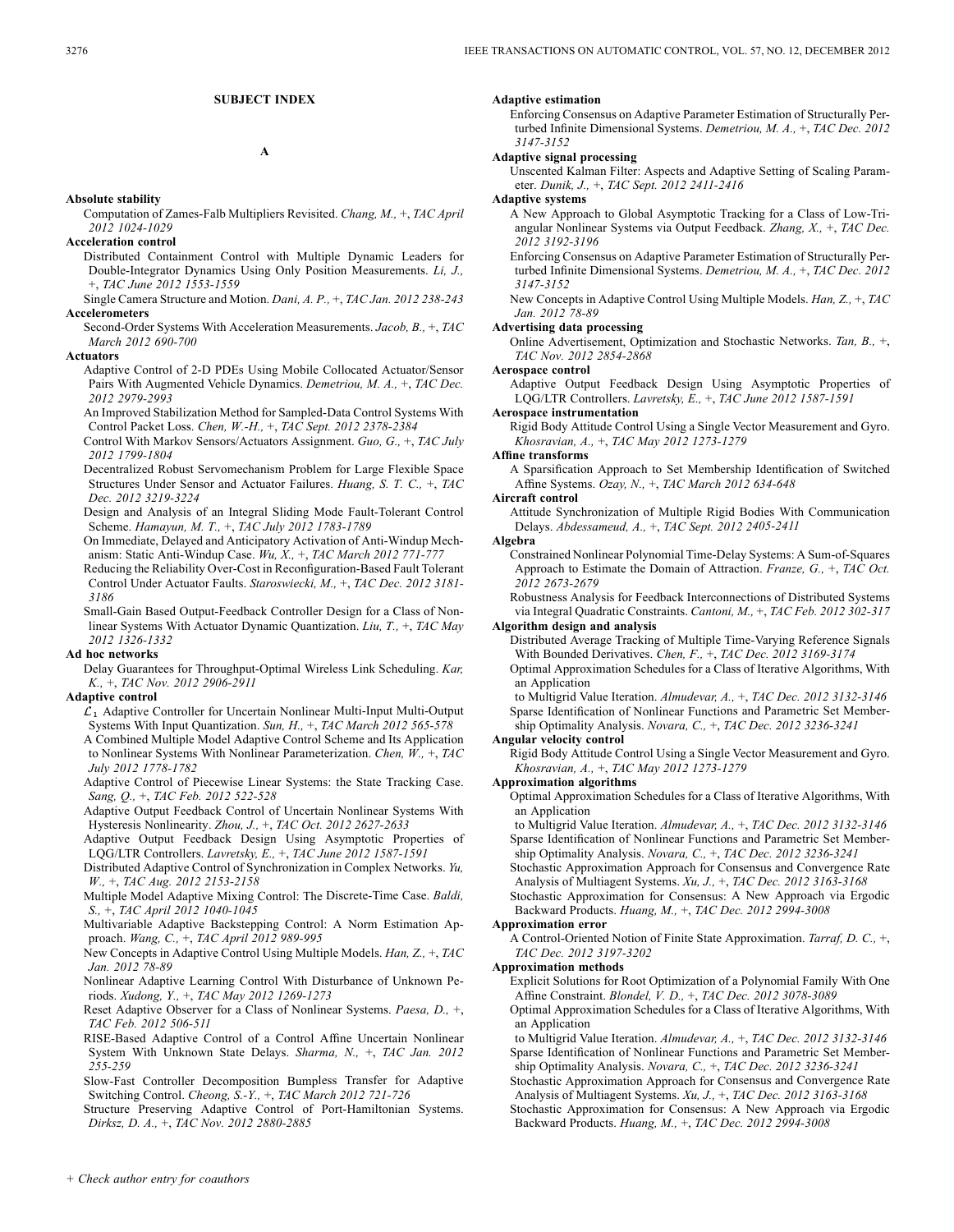### **Approximation theory**

- A Metric Between Probability Distributions on Finite Sets of Different Cardinalities and Applications to Order Reduction. *Vidyasagar, M.,* +, *TAC Oct. 2012 2464-2477*
- A Stochastic Approximation Framework for a Class of Randomized Optimization Algorithms. *Hu, J.,* +, *TAC Jan. 2012 165-178*
- Adiabatic Control of the Schrödinger Equation via Conical Intersections of the Eigenvalues. *Boscain, U. V.,* +, *TAC Aug. 2012 1970-1983*
- Discrete Abstractions of Nonlinear Systems Based on Error Propagation Analysis. *Tazaki, Y.,* +, *TAC March 2012 550-564*
- Distributed Fault Detection and Isolation of Large-Scale Discrete-Time Nonlinear Systems: An Adaptive Approximation Approach. *Ferrari, R. M. G.,* +, *TAC Feb. 2012 275-290*
- Mean Field for Markov Decision Processes: From Discrete to Continuous Optimization. *Gast, N.,* +, *TAC Sept. 2012 2266-2280*
- On Approximations and Ergodicity Classes in Random Chains. *Touri, B.,* +, *TAC Nov. 2012 2718-2730*
- On the Dubins Traveling Salesman Problem. *Ny, J.,* +, *TAC Jan. 2012 265-270*
- On the Relationship Between the Enforced Convergence Criterion and the Asymptotically Optimal Laguerre Pole. *Dankers, A. G.,* +, *TAC May 2012 1102-1109*
- Optimal Control of Inhomogeneous Ensembles. *Ruths, J.,* +, *TAC Aug. 2012 2021-2032*
- Prediction of the Intensity Process of Doubly Stochastic Multichannel Poisson Processes. *Fernandez-Alcala, R. M.,* +, *TAC July 2012 1843-1848* Robustness and Safe Sampling of Distributed-Delay Control Laws for Unstable Delayed Systems. *Leonard, F.,* +, *TAC June 2012 1521-1526*
- Stochastic Source Seeking by Mobile Robots. *Azuma, S.-i.,* +, *TAC Sept. 2012 2308-2321*
- Synchronization of Coupled Oscillators is a Game. *Yin, H.,* +, *TAC April 2012 920-935*

# **Artificial neural networks**

A New Approach for Diagnosability Analysis of Petri Nets Using Verifier Nets. *Cabasino, M. P.,* +, *TAC Dec. 2012 3104-3117*

# **Artificial satellites**

Rigid Body Attitude Control Using a Single Vector Measurement and Gyro. *Khosravian, A.,* +, *TAC May 2012 1273-1279*

# **Assembling**

Optimal Pricing and Production Control in an Assembly System With a General Stockout Cost. *Keblis, M. F.,* +, *TAC July 2012 1821-1826*

### **Asymptotic stability**

- $H$ -Representation and Applications to Generalized Lyapunov Equations and Linear Stochastic Systems. *Zhang, W.,* +, *TAC Dec. 2012 3009-3022*
- $H_{\infty}$  Control of Switched Nonlinear Systems in p-Normal Form Using Multiple Lyapunov Functions. *Long, L.,* +, *TAC May 2012 1285-1291*
- A Converse Sum of Squares Lyapunov Result With a Degree Bound. *Peet, M. M.,* +, *TAC Sept. 2012 2281-2293*
- A Minimum Phase Output in the Exact Tracking Problem for the Nonminimum Phase Underactuated Surface Ship. *Consolini, L.,* +, *TAC Dec. 2012 3174-3180*
- A Supervised Switching Control Policy for LPV Systems With Inaccurate Parameter Knowledge. *Jetto, L.,* +, *TAC June 2012 1527-1532*
- Adaptive Output Feedback Design Using Asymptotic Properties of LQG/LTR Controllers. *Lavretsky, E.,* +, *TAC June 2012 1587-1591*
- Analysis of Non-Linear Attitude Observers for Time-Varying Reference Measurements. *Trumpf, J.,* +, *TAC Nov. 2012 2789-2800*
- Asymmetric Decentralized Flocks. *Tangerman, F. M.,* +, *TAC Nov. 2012 2844-2853*
- Convergence of Nonlinear Observers on  $\mathbb{R}^n$  With a Riemannian Metric (Part I). *Sanfelice, R. G.,* +, *TAC July 2012 1709-1722*
- Distributed Receding Horizon Control of Vehicle Platoons: Stability and String Stability. *Dunbar, W. B.,* +, *TAC March 2012 620-633*
- Dynamic Approximate Solutions of the HJ Inequality and of the HJB Equation for Input-Affine Nonlinear Systems. *Sassano, M.,* +, *TAC Oct. 2012 2490-2503*
- EKF-Like Observer With Stability for a Class of Nonlinear Systems. *Torres, L.,* +, *TAC June 2012 1570-1574*
- Exact Differentiation of Signals With Unbounded Higher Derivatives. *Levant, A.,* +, *TAC April 2012 1076-1080*
- Explicit MPC for LPV Systems: Stability and Optimality. *Besselmann, T.,* +, *TAC Sept. 2012 2322-2332*
- Exponential Stability of Integral Delay Systems With a Class of Analytic Kernels. *Mondie, S.,* +, *TAC Feb. 2012 484-489*
- Exponential Stability of Switched Linear Hyperbolic Initial-Boundary Value Problems. *Amin, S.,* +, *TAC Feb. 2012 291-301*
- Nonlinear Stabilization Under Sampled and Delayed Measurements, and With Inputs Subject to Delay and Zero-Order Hold. *Karafyllis, I.,* +, *TAC May 2012 1141-1154*
- On Average Performance and Stability of Economic Model Predictive Control. *Angeli, D.,* +, *TAC July 2012 1615-1626*
- PD+ Based Output Feedback Attitude Control of Rigid Bodies. *Schlanbusch, R.,* +, *TAC Aug. 2012 2146-2152*
- Power Control in Wireless Networks: Stability and Delay Independence for a General Class of Distributed Algorithms. *Lestas, I.,* +, *TAC May 2012 1253-1258*
- Quaternion-Based Hybrid Feedback for Robust Global Attitude Synchronization. *Mayhew, C. G.,* +, *TAC Aug. 2012 2122-2127*
- Robust Finite-Time Parameter Estimation Using a Hybrid Systems Framework. *Hartman, M.,* +, *TAC Nov. 2012 2956-2962*
- Robust Stability Analysis of Nonlinear Discrete-Time Systems With Application to MPC. *Picasso, B.,* +, *TAC Jan. 2012 185-191*
- Sampled-Data Synchronization Control of Dynamical Networks With Stochastic Sampling. *Shen, B.,* +, *TAC Oct. 2012 2644-2650*
- Sensor-Based Globally Asymptotically Stable Filters for Attitude Estimation: Analysis, Design, and Performance Evaluation. *Batista, P.,* +, *TAC Aug. 2012 2095-2100*
- Stability and Transient Performance of Discrete-Time Piecewise Affine Systems. *Mirzazad-Barijough, S.,* +, *TAC April 2012 936-949*
- Strong Stability of an Unstable Wave Equation by Boundary Feedback With Only Displacement Observation. *Guo, W.,* +, *TAC Sept. 2012 2367-2372*
- Variable Structure Control for Singularly Perturbed Linear Continuous Systems With Matched Disturbances. *Nguyen, T.,* +, *TAC March 2012 777-783* Volterra Integral Approach to Impulsive Renewal Systems: Application to Networked Control. *Antunes, D. J.,* +, *TAC March 2012 607-619*

### **Attitude control**

- Analysis of Non-Linear Attitude Observers for Time-Varying Reference Measurements. *Trumpf, J.,* +, *TAC Nov. 2012 2789-2800*
- Attitude Synchronization of Multiple Rigid Bodies With Communication Delays. *Abdessameud, A.,* +, *TAC Sept. 2012 2405-2411*
- PD+ Based Output Feedback Attitude Control of Rigid Bodies. *Schlanbusch, R.,* +, *TAC Aug. 2012 2146-2152*
- Quaternion-Based Hybrid Feedback for Robust Global Attitude Synchronization. *Mayhew, C. G.,* +, *TAC Aug. 2012 2122-2127*
- Rigid Body Attitude Control Using a Single Vector Measurement and Gyro. *Khosravian, A.,* +, *TAC May 2012 1273-1279*

# **Attitude measurement**

- Attitude Estimation Using Biased Gyro and Vector Measurements With Time-Varying Reference Vectors. *Grip, H. F.,* +, *TAC May 2012 1332-1338* Rigid Body Attitude Control Using a Single Vector Measurement and Gyro. *Khosravian, A.,* +, *TAC May 2012 1273-1279*
- Sensor-Based Globally Asymptotically Stable Filters for Attitude Estimation: Analysis, Design, and Performance Evaluation. *Batista, P.,* +, *TAC Aug. 2012 2095-2100*

### **Automata**

- A New Approach for Diagnosability Analysis of Petri Nets Using Verifier Nets. *Cabasino, M. P.,* +, *TAC Dec. 2012 3104-3117*
- Efficient Abstractions for the Supervisory Control of Modular Discrete Event Systems. *Schmidt, K. W.,* +, *TAC Dec. 2012 3224-3229*

### **Automata theory**

- Safety Control of Hidden Mode Hybrid Systems. *Verma, R.,* +, *TAC Jan. 2012 62-77*
- Verification of Bounded Discrete Horizon Hybrid Automata. *Vladimerou, V.,* +, *TAC June 2012 1445-1455*
- Verification of Codiagnosability for Discrete Event Systems Modeled by Mealy Automata With Nondeterministic Output Functions. *Takai, S.,* +, *TAC March 2012 798-804*

### **Automated highways**

Coherence in Large-Scale Networks: Dimension-Dependent Limitations of Local Feedback. *Bamieh, B.,* +, *TAC Sept. 2012 2235-2249*

### **Automobiles**

- Rendezvous Without Coordinates. *Yu, J.,* +, *TAC Feb. 2012 421-434* **Automotive components**
- Rendezvous Without Coordinates. *Yu, J.,* +, *TAC Feb. 2012 421-434* **Autonomous aerial vehicles**
	- On the Dubins Traveling Salesman Problem. *Ny, J.,* +, *TAC Jan. 2012 265-270*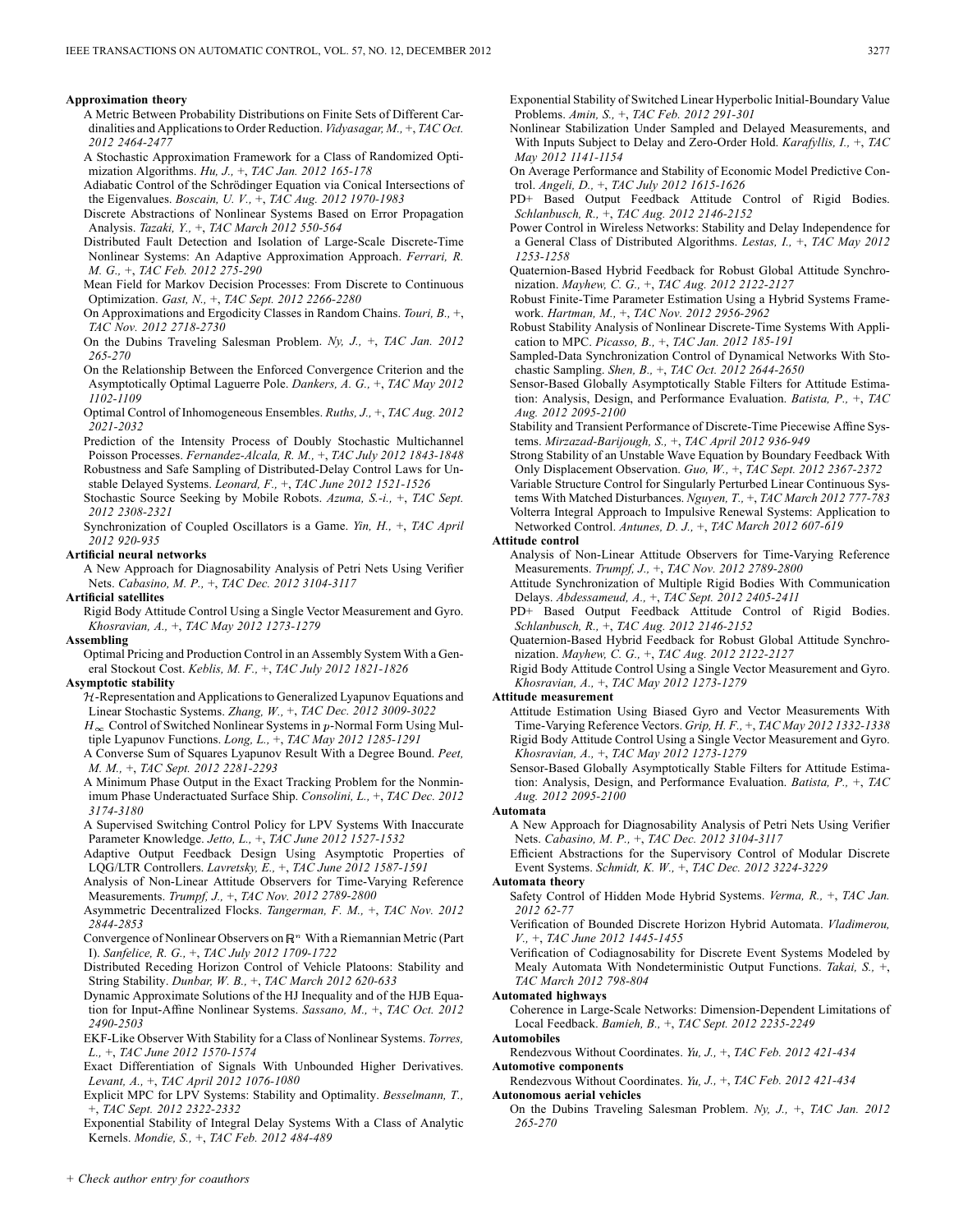### **AWGN**

- Control-Theoretic Approach to Communication With Feedback. *Ardestanizadeh, E.,* +, *TAC Oct. 2012 2576-2587*
- Estimation of a Low-Intensity Filtered Poisson Process in Additive White Gaussian Noise. *Komaee, A.,* +, *TAC Oct. 2012 2518-2531*

**B**

**Backstepping**

A New Approach to Global Asymptotic Tracking for a Class of Low-Triangular Nonlinear Systems via Output Feedback. *Zhang, X.,* +, *TAC Dec. 2012 3192-3196*

# **Bandwidth allocation**

An Efficient Game Form for Unicast Service Provisioning. *Kakhbod, A.,* +, *TAC Feb. 2012 392-404*

Network Stability Under Alpha Fair Bandwidth Allocation With General File Size Distribution. *Paganini, F.,* +, *TAC March 2012 579-591*

### **Batch processing (industrial)**

Periodic Schedules for Bounded Timed Weighted Event Graphs. *Benabid-Najjar, A.,* +, *TAC May 2012 1222-1232*

# **Bayes methods**

Robust Filtering and Smoothing with Gaussian Processes. *Deisenroth, M. P.,* +, *TAC July 2012 1865-1871*

Sequential Bayesian Prediction and Adaptive Sampling Algorithms for Mobile Sensor Networks. *Xu, Y.,* +, *TAC Aug. 2012 2078-2084*

# **Bifurcation**

Synchronization of Coupled Oscillators is a Game. *Yin, H.,* +, *TAC April 2012 920-935*

### **Bilinear systems**

Control Communication Complexity of

Distributed Actions. *Wong, W. S.,* +, *TAC Nov. 2012 2731-2745*

Controllability Aspects of Quantum Dynamics:

A Unified Approach for Closed and Open Systems. *Kurniawan, I.,* +, *TAC Aug. 2012 1984-1996*

### **Biomechanics**

Dynamics of Human Head and Eye Rotations Under Donders' Constraint. *Ghosh, B. K.,* +, *TAC Oct. 2012 2478-2489*

# **Biomedical MRI**

Geometric Optimal Control of the Contrast Imaging Problem in Nuclear Magnetic Resonance. *Bonnard, B.,* +, *TAC Aug. 2012 1957-1969*

# **Boundary-value problems**

Exponential Stability of Switched Linear Hyperbolic Initial-Boundary Value Problems. *Amin, S.,* +, *TAC Feb. 2012 291-301*

### **Budgeting**

Approximate Simulation Budget Allocation for Selecting the Best Design in the Presence of Stochastic Constraints. *Lee, L. H.,* +, *TAC Nov. 2012 2940-2945*

**C**

### **Cameras**

Single Camera Structure and Motion. *Dani, A. P.,* +, *TAC Jan. 2012 238-243* **Cascade systems**

Cascade High Gain Predictors for a Class of Nonlinear Systems. *Ahmed-Ali, T.,* +, *TAC Jan. 2012 221-226*

Input to State Stabilizing Controller for Systems With Coarse Quantization. *Sharon, Y.,* +, *TAC April 2012 830-844*

# **Centralized control**

On a Class of Hierarchical Formations of Unicycles and Their Internal Dynamics. *Consolini, L.,* +, *TAC April 2012 845-859*

Output-Based Event-Triggered Control With Guaranteed  $\mathcal{L}_{\infty}$ -Gain and Improved and Decentralized Event-Triggering. *Donkers, M. C. F.,* +, *TAC June 2012 1362-1376*

### **Chemical engineering**

Iterative Distributed Model Predictive Control of Nonlinear Systems: Handling Asynchronous, Delayed Measurements. *Liu, J.,* +, *TAC Feb. 2012 528-534*

### **Chemical reactors**

Differential Games Controllers That Confine a System to a Safe Region in the State Space, With Applications to Surge Tank Control. *Falugi, P.,* +, *TAC Nov. 2012 2778-2788*

### **Chua's circuit**

Synchronization in Complex Networks With Stochastically Switching Coupling Structures. *Liu, B.,* +, *TAC March 2012 754-760*

# **Circuit analysis computing**

A Minimal State Map for Strictly Lossless Positive Real Behaviors. *Rao, S.,* +, *TAC July 2012 1696-1708*

### **Closed loop systems**

A Combined Multiple Model Adaptive Control Scheme and Its Application to Nonlinear Systems With Nonlinear Parameterization. *Chen, W.,* +, *TAC July 2012 1778-1782*

A Control-Oriented Notion of Finite State Approximation. *Tarraf, D. C.,* +, *TAC Dec. 2012 3197-3202*

A Frequency Domain Condition for the Physical Realizability of Linear Quantum Systems. *Shaiju, A. J.,* +, *TAC Aug. 2012 2033-2044*

A Supervised Switching Control Policy for LPV Systems With Inaccurate Parameter Knowledge. *Jetto, L.,* +, *TAC June 2012 1527-1532*

Active Robust Fault Detection in Closed-Loop Systems: Quadratic Optimization Approach. *Esna Ashari, A.,* +, *TAC Oct. 2012 2532-2544*

Adaptive Asymptotic Rejection of Unmatched General Periodic Disturbances in Output-Feedback Nonlinear Systems. *Chen, P.,* +, *TAC April 2012 1056-1061*

Adaptive Output Feedback Design Using Asymptotic Properties of LQG/LTR Controllers. *Lavretsky, E.,* +, *TAC June 2012 1587-1591*

Controllability Aspects of Quantum Dynamics:

A Unified Approach for Closed and Open Systems. *Kurniawan, I.,* +, *TAC Aug. 2012 1984-1996*

Decentralized Control via Gröbner Bases and Variable Elimination. *Shin, H. S.,* +, *TAC April 2012 1030-1035*

Decentralized Implementation of Centralized Controllers for Interconnected Systems. *Lavaei, J.,* +, *TAC July 2012 1860-1865*

Decentralized Robust Servomechanism Problem for Large Flexible Space Structures Under Sensor and Actuator Failures. *Huang, S. T. C.,* +, *TAC Dec. 2012 3219-3224*

Distributed Coordination of Multi-Agent Systems With Quantized-Observer Based Encoding-Decoding. *Li, T.,* +, *TAC Dec. 2012 3023-3037*

Extended  $H_2$  Controller Synthesis for Continuous Descriptor Systems. *Feng, Y.,* +, *TAC June 2012 1559-1564*

Gain-Scheduled Control Synthesis Using Dynamic D-Scales. *Scherer, C. W.,* +, *TAC Sept. 2012 2219-2234*

Identification of Fault Estimation Filter From I/O Data for Systems With Stable Inversion. *Dong, J.,* +, *TAC June 2012 1347-1361*

Improper  $\mathcal{L}_{\infty}$  Optimal/Suboptimal Controllers. *Pal, D.,* +, *TAC May 2012 1280-1285*

Infinite-Horizon Switched LQR Problems in Discrete Time: A Suboptimal Algorithm With Performance Analysis. *Zhang, W.,* +, *TAC July 2012 1815- 1821*

Input to State Stabilizing Controller for Systems With Coarse Quantization. *Sharon, Y.,* +, *TAC April 2012 830-844*

Iterative Distributed Model Predictive Control of Nonlinear Systems: Handling Asynchronous, Delayed Measurements. *Liu, J.,* +, *TAC Feb. 2012 528-534*

Lagrange Stabilization of Pendulum-Like Systems: A Pseudo  $H_{\infty}$  Control Approach. *Ouyang, H.,* +, *TAC March 2012 649-662*

LMI Relaxations for Reduced-Order Robust  $\mathcal{H}_{\infty}$  Control of Continuous-Time Uncertain Linear Systems. *Agulhari, C. M.,* +, *TAC June 2012 1532- 1537*

Nonlinear Adaptive Learning Control With Disturbance of Unknown Periods. *Xudong, Y.,* +, *TAC May 2012 1269-1273*

Nonlinear Feedback Design for Fixed-Time Stabilization of Linear Control Systems. *Polyakov, A.,* +, *TAC Aug. 2012 2106-2110*

On Achieving Size-Independent Stability Margin of Vehicular Lattice Formations With Distributed Control. *Hao, H.,* +, *TAC Oct. 2012 2688-2694*

On Immediate, Delayed and Anticipatory Activation of Anti-Windup Mechanism: Static Anti-Windup Case. *Wu, X.,* +, *TAC March 2012 771-777*

Output-Based Event-Triggered Control With Guaranteed  $\mathcal{L}_{\infty}$ -Gain and Improved and Decentralized Event-Triggering. *Donkers, M. C. F.,* +, *TAC June 2012 1362-1376*

Partial Pole Placement with Controller Optimization. *Datta, S.,* +, *TAC April 2012 1051-1056*

PD+ Based Output Feedback Attitude Control of Rigid Bodies. *Schlanbusch, R.,* +, *TAC Aug. 2012 2146-2152*

Periodic Lyapunov Equation Based Approaches to the Stabilization of Continuous-Time Periodic Linear Systems. *Zhou, B.,* +, *TAC Aug. 2012 2139- 2146*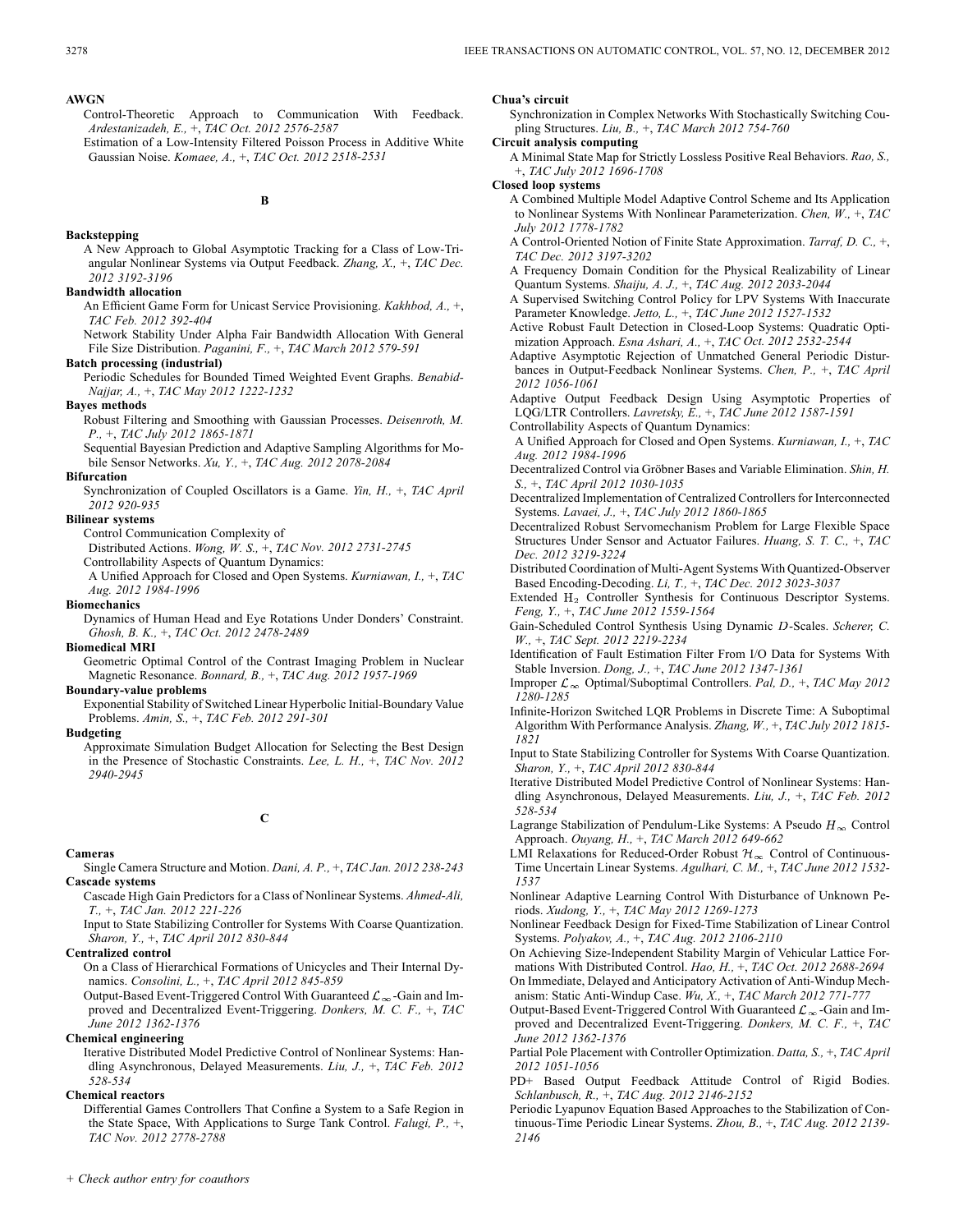Quantized  $H_{\infty}$  Control for Nonlinear Stochastic Time-Delay Systems With Missing Measurements. *Wang, Z.,* +, *TAC June 2012 1431-1444*

Robust Controller Design of Uncertain Discrete Time-Delay Systems With Input Saturation and Disturbances. *Xu, S.,* +, *TAC Oct. 2012 2604-2609*

Robustness Analysis for Feedback Interconnections of Distributed Systems via Integral Quadratic Constraints. *Cantoni, M.,* +, *TAC Feb. 2012 302-317* Signal Transformation Approach to Tracking Control With Arbitrary References. *Bazaei, A.,* +, *TAC Sept. 2012 2294-2307*

Simplified Rapid Switching Gain Scheduling for a Class of LPV Systems. *Dehghani, A.,* +, *TAC Oct. 2012 2633-2639*

Small-Gain Based Output-Feedback Controller Design for a Class of Nonlinear Systems With Actuator Dynamic Quantization. *Liu, T.,* +, *TAC May 2012 1326-1332*

Stabilization and Gevrey Regularity of a Schrödinger Equation in Boundary Feedback With a Heat Equation. *Wang, J.-M.,* +, *TAC Jan. 2012 179-185*

Stabilization of a Delayed Quantum System: The Photon Box Case-Study. *Amini, H.,* +, *TAC Aug. 2012 1918-1930*

Stabilizing Model Predictive Control of Stochastic Constrained Linear Systems. *Bernardini, D.,* +, *TAC June 2012 1468-1480*

Strong Stability of an Unstable Wave Equation by Boundary Feedback With Only Displacement Observation. *Guo, W.,* +, *TAC Sept. 2012 2367-2372* **Collision avoidance**

Network Connectivity Preserving Formation Stabilization and Obstacle Avoidance via a Decentralized Controller. *Kan, Z.,* +, *TAC July 2012 1827-1832*

Passivity-Based Pose Synchronization in Three Dimensions. *Hatanaka, T.,* +, *TAC Feb. 2012 360-375*

Safety Control of Hidden Mode Hybrid Systems. *Verma, R.,* +, *TAC Jan. 2012 62-77*

# **Combinatorial mathematics**

Entropy-Based Framework for Dynamic Coverage and Clustering Problems. *Sharma, P.,* +, *TAC Jan. 2012 135-150*

**Communication complexity** Control Communication Complexity of

Distributed Actions. *Wong, W. S.,* +, *TAC Nov. 2012 2731-2745*

### **Compensation**

Nonlinear Stabilization Under Sampled and Delayed Measurements, and With Inputs Subject to Delay and Zero-Order Hold. *Karafyllis, I.,* +, *TAC May 2012 1141-1154*

On Immediate, Delayed and Anticipatory Activation of Anti-Windup Mechanism: Static Anti-Windup Case. *Wu, X.,* +, *TAC March 2012 771-777*

Robust Trajectory Tracking for a Class of Hybrid Systems: An Internal Model Principle Approach. *Galeani, S.,* +, *TAC Feb. 2012 344-359*

### **Complex networks**

Distributed Adaptive Control of Synchronization in Complex Networks. *Yu, W.,* +, *TAC Aug. 2012 2153-2158*

Synchronization in Complex Networks With Stochastically Switching Coupling Structures. *Liu, B.,* +, *TAC March 2012 754-760*

### **Computability**

Dynamic Approximate Solutions of the HJ Inequality and of the HJB Equation for Input-Affine Nonlinear Systems. *Sassano, M.,* +, *TAC Oct. 2012 2490-2503*

Improper  $\mathcal{L}_{\infty}$  Optimal/Suboptimal Controllers. *Pal, D., +, TAC May 2012 1280-1285*

Sensitivity Reduction by Strongly Stabilizing Controllers for MIMO Distributed Parameter Systems. *Wakaiki, M.,* +, *TAC Aug. 2012 2089-2094* **Computational complexity**

A Beamlet-Based Graph Structure for Path Planning Using Multiscale Information. *Lu, Y.,* +, *TAC May 2012 1166-1178*

A Converse Sum of Squares Lyapunov Result With a Degree Bound. *Peet, M. M.,* +, *TAC Sept. 2012 2281-2293*

A Convex Optimization Approach to Synthesizing Bounded Complexity  $\ell^\infty$ Filters. *Blanchini, F.,* +, *TAC Jan. 2012 216-221*

A Fast Algorithm for Errors-in-Variables Filtering. *Diversi, R.,* +, *TAC May 2012 1303-1309*

A Metric Between Probability Distributions on Finite Sets of Different Cardinalities and Applications to Order Reduction. *Vidyasagar, M.,* +, *TAC Oct. 2012 2464-2477*

A Sparsification Approach to Set Membership Identification of Switched Affine Systems. *Ozay, N.,* +, *TAC March 2012 634-648*

Adaptive Information Collection by Robotic Sensor Networks for Spatial Estimation. *Graham, R.,* +, *TAC June 2012 1404-1419*

Clipping-Based Complexity Reduction in Explicit MPC. *Kvasnica, M.,* +, *TAC July 2012 1878-1883*

Computational Complexity Certification for Real-Time MPC With Input **Constraints** 

Based on the Fast Gradient Method. *Richter, S.,* +, *TAC June 2012 1391- 1403*

Event Based State Estimation With Time Synchronous Updates. *Sijs, J.,* +, *TAC Oct. 2012 2650-2655*

Integrated Design of Symbolic Controllers for Nonlinear Systems. *Pola, G.,* +, *TAC Feb. 2012 534-539*

Positive Invariance of Constrained Affine Dynamics and Its Applications to Hybrid Systems and Safety Verification. *Shen, J.,* +, *TAC Jan. 2012 3-18* Set-Membership Error-in-Variables Identification Through Convex Relax-

ation Techniques. *Cerone, V.,* +, *TAC Feb. 2012 517-522* The Complexity of Codiagnosability for Discrete Event and Timed Systems.

*Cassez, F.,* +, *TAC July 2012 1752-1764*

Verification of Infinite-Step Opacity and Complexity Considerations. *Saboori, A.,* +, *TAC May 2012 1265-1269*

### **Computational geometry**

Deadbeat Observer: Construction via Sets. *Tuna, S. E.,* +, *TAC Sept. 2012 2333-2337*

# **Computational modeling**

Optimal Approximation Schedules for a Class of Iterative Algorithms, With an Application

to Multigrid Value Iteration. *Almudevar, A.,* +, *TAC Dec. 2012 3132-3146* **Computer vision**

A Sparsification Approach to Set Membership Identification of Switched Affine Systems. *Ozay, N.,* +, *TAC March 2012 634-648*

### **Concave programming**

A Partially Augmented Lagrangian Method for Low Order H-Infinity Controller Synthesis Using Rational Constraints. *Ankelhed, D.,* +, *TAC Nov. 2012 2901-2905*

Combining Convex–Concave Decompositions and Linearization Approaches for Solving BMIs, With Application to Static Output Feedback. *Tran Dinh, Q.,* +, *TAC June 2012 1377-1390*

Set-Membership Error-in-Variables Identification Through Convex Relaxation Techniques. *Cerone, V.,* +, *TAC Feb. 2012 517-522*

# **Concurrency control**

Designing Compact and Maximally Permissive Deadlock Avoidance Policies for Complex Resource Allocation Systems Through Classification Theory: The Nonlinear Case. *Nazeem, A.,* +, *TAC July 2012 1670-1684*

**Constraint theory**

A Partially Augmented Lagrangian Method for Low Order H-Infinity Controller Synthesis Using Rational Constraints. *Ankelhed, D.,* +, *TAC Nov. 2012 2901-2905*

Max-Plus Control Design for Temporal Constraints Meeting in Timed Event Graphs. *Amari, S.,* +, *TAC Feb. 2012 462-467*

On the Nearest Quadratically Invariant Information Constraint. *Rotkowitz, M. C.,* +, *TAC May 2012 1314-1319*

**Containers**

Optimal Policy for Inventory Transfer Between Two Depots With Backlogging. *Ng, C. T.,* +, *TAC Dec. 2012 3247-3252*

**Continuous systems**

Comments on "Decentralized Stabilization of Interconnected Systems With Time-Varying Delays". *Xiao, X.-S.,* +, *TAC March 2012 809-810*

Extended H<sub>2</sub> Controller Synthesis for Continuous Descriptor Systems. *Feng, Y.,* +, *TAC June 2012 1559-1564*

Integrated Design of Symbolic Controllers for Nonlinear Systems. *Pola, G.,* +, *TAC Feb. 2012 534-539*

Robustness and Safe Sampling of Distributed-Delay Control Laws for Unstable Delayed Systems. *Leonard, F.,* +, *TAC June 2012 1521-1526*

Variable Structure Control for Singularly Perturbed Linear Continuous Systems With Matched Disturbances. *Nguyen, T.,* +, *TAC March 2012 777-783* **Continuous time systems**

 $\mathcal{L}_{\infty}$ -Norm Computation for Continuous-Time Descriptor Systems Using Structured Matrix Pencils. *Benner, P.,* +, *TAC Jan. 2012 233-238*

A Framework for the Observer Design for Networked Control Systems. *Postoyan, R.,* +, *TAC May 2012 1309-1314*

Circumnavigation Using Distance Measurements Under Slow Drift. *Shames, I.,* +, *TAC April 2012 889-903*

Discarded Consensus of Network of Agents With State Constraint. *Liu, Z.-X.,* +, *TAC Nov. 2012 2869-2874*

Global Output Feedback Stabilization of a Class of Nonlinear Systems via Linear Sampled-Data Control. *Qian, C.,* +, *TAC Nov. 2012 2934-2939*

Interval State Estimation for a Class of Nonlinear Systems. *Raissi, T.,* +, *TAC Jan. 2012 260-265*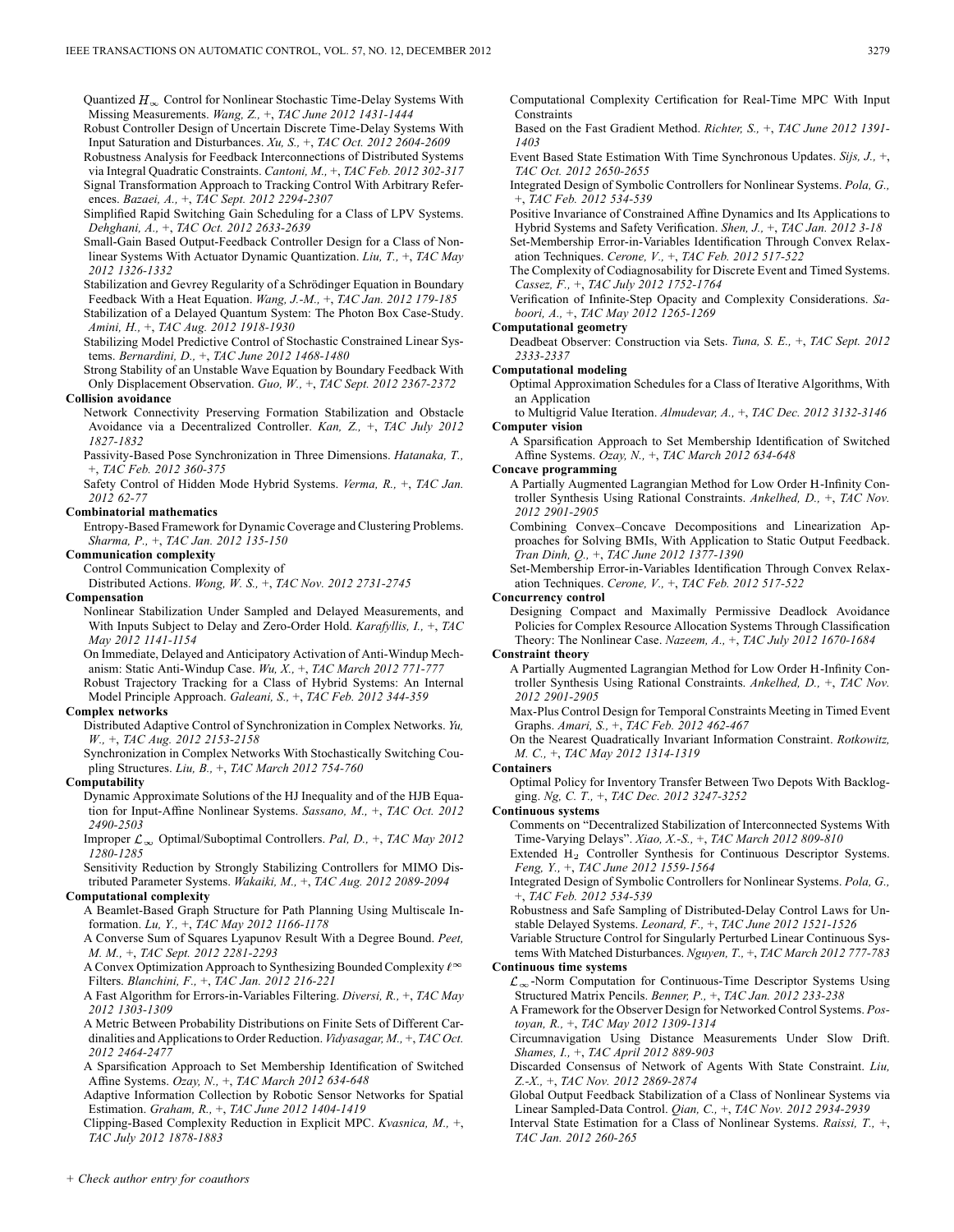- LMI Relaxations for Reduced-Order Robust  $\mathcal{H}_{\infty}$  Control of Continuous-Time Uncertain Linear Systems. *Agulhari, C. M.,* +, *TAC June 2012 1532- 1537*
- Multiple Model Adaptive Mixing Control: The Discrete-Time Case. *Baldi, S.,* +, *TAC April 2012 1040-1045*
- Nonlinear Stabilization Under Sampled and Delayed Measurements, and With Inputs Subject to Delay and Zero-Order Hold. *Karafyllis, I.,* +, *TAC May 2012 1141-1154*
- On the Observability of Continuous-Time Switched Linear Systems Under Partially Unknown Inputs. *Gomez-Gutierrez, D.,* +, *TAC March 2012 732-738*
- Partial Pole Placement with Controller Optimization. *Datta, S.,* +, *TAC April 2012 1051-1056*
- Periodic Lyapunov Equation Based Approaches to the Stabilization of Continuous-Time Periodic Linear Systems. *Zhou, B.,* +, *TAC Aug. 2012 2139- 2146*
- Quadratic Stability for Hybrid Systems With Nested Saturations. *Fiacchini, M.,* +, *TAC July 2012 1832-1838*
- Stability and Stabilization of Switched Linear Systems With Mode-Dependent Average Dwell Time. *Zhao, X.,* +, *TAC July 2012 1809-1815*

### **Contracts**

Decentralized Control of a Stochastic

Multi-Agent Queueing System. *Li, P.,* +, *TAC Nov. 2012 2762-2777* **Control engineering computing**

- Coupled Distributed Estimation and Control for Mobile Sensor Networks. *Olfati-Saber, R.,* +, *TAC Oct. 2012 2609-2614*
- Receding Horizon Temporal Logic Planning. *Wongpiromsarn, T.,* +, *TAC Nov. 2012 2817-2830*

### **Control nonlinearities**

Comments on "On the Existence of Stable, Causal Multipliers for Systems With Slope-Restricted Nonlinearities". *Carrasco, J.,* +, *TAC Sept. 2012 2422-2428*

Output Feedback Regulation of a Chain of Integrators With an Unbounded Time-Varying Delay in the Input. *Koo, M.-S.,* +, *TAC Oct. 2012 2662-2667* Semi-Global Stability Analysis of Observer-Based Extremum-Seeking for

Hammerstein Plants. *Moase, W. H.,* +, *TAC July 2012 1685-1695* Variable Gain Super-Twisting Sliding Mode Control. *Gonzalez, T.,* +, *TAC Aug. 2012 2100-2105*

# **Control system analysis**

A Decomposition Technique for Nonlinear Dynamical System Analysis. *Anderson, J.,* +, *TAC June 2012 1516-1521*

Constrained Nonlinear Polynomial Time-Delay Systems: A Sum-of-Squares Approach to Estimate the Domain of Attraction. *Franze, G.,* +, *TAC Oct. 2012 2673-2679*

Design and Analysis of an Integral Sliding Mode Fault-Tolerant Control Scheme. *Hamayun, M. T.,* +, *TAC July 2012 1783-1789*

- Distributed Fault Detection and Isolation of Large-Scale Discrete-Time Nonlinear Systems: An Adaptive Approximation Approach. *Ferrari, R. M. G.,* +, *TAC Feb. 2012 275-290*
- Input to State Stabilizing Controller for Systems With Coarse Quantization. *Sharon, Y.,* +, *TAC April 2012 830-844*
- Robustness Analysis for Feedback Interconnections of Distributed Systems via Integral Quadratic Constraints. *Cantoni, M.,* +, *TAC Feb. 2012 302-317* Semi-Global Stability Analysis of Observer-Based Extremum-Seeking for

Hammerstein Plants. *Moase, W. H.,* +, *TAC July 2012 1685-1695*

# **Control system synthesis**

 $\mathcal{L}_1$  Adaptive Controller for Uncertain Nonlinear Multi-Input Multi-Output Systems With Input Quantization. *Sun, H.,* +, *TAC March 2012 565-578*

- A Combined Multiple Model Adaptive Control Scheme and Its Application to Nonlinear Systems With Nonlinear Parameterization. *Chen, W.,* +, *TAC July 2012 1778-1782*
- A Framework for the Observer Design for Networked Control Systems. *Postoyan, R.,* +, *TAC May 2012 1309-1314*
- A Frequency Domain Condition for the Physical Realizability of Linear Quantum Systems. *Shaiju, A. J.,* +, *TAC Aug. 2012 2033-2044*
- A Partially Augmented Lagrangian Method for Low Order H-Infinity Controller Synthesis Using Rational Constraints. *Ankelhed, D.,* +, *TAC Nov. 2012 2901-2905*
- A Supervised Switching Control Policy for LPV Systems With Inaccurate Parameter Knowledge. *Jetto, L.,* +, *TAC June 2012 1527-1532*
- Adaptive Output Feedback Control of Uncertain Nonlinear Systems With Hysteresis Nonlinearity. *Zhou, J.,* +, *TAC Oct. 2012 2627-2633*
- Adaptive Output Feedback Design Using Asymptotic Properties of LQG/LTR Controllers. *Lavretsky, E.,* +, *TAC June 2012 1587-1591*

Combining Convex–Concave Decompositions and Linearization Approaches for Solving BMIs, With Application to Static Output Feedback. *Tran Dinh, Q.,* +, *TAC June 2012 1377-1390*

Control Design for Quantized Linear Systems With Saturations. *Tarbouriech, S.,* +, *TAC July 2012 1883-1889*

Control to Facet by Piecewise-Affine Output Feedback. *Habets, L. C. G. J. M.,* +, *TAC Nov. 2012 2831-2843*

- Control With Markov Sensors/Actuators Assignment. *Guo, G.,* +, *TAC July 2012 1799-1804*
- Corrections to "Switching Rule Design for Switched Dynamic Systems With Affine Vector Fields" [Sep 09 2215-2222]. *Trofino, A.,* +, *TAC April 2012 1080-1082*
- Dead-Beat Control in the Behavioral Approach. *Bisiacco, M.,* +, *TAC Sept. 2012 2163-2175*
- Decentralized Control via Gröbner Bases and Variable Elimination. *Shin, H. S.,* +, *TAC April 2012 1030-1035*

Decentralized Implementation of Centralized Controllers for Interconnected Systems. *Lavaei, J.,* +, *TAC July 2012 1860-1865*

- Decentralized Robust Control Invariance for a Network of Storage Devices. *Baric, M.,* +, *TAC April 2012 1018-1024*
- Design and Analysis of an Integral Sliding Mode Fault-Tolerant Control Scheme. *Hamayun, M. T.,* +, *TAC July 2012 1783-1789*
- Distributed Fault Detection and Isolation of Large-Scale Discrete-Time Nonlinear Systems: An Adaptive Approximation Approach. *Ferrari, R. M. G.,* +, *TAC Feb. 2012 275-290*
- Employing Kronecker Canonical Form for LMI-Based  $H_{\infty}$  Synthesis Problems. *Helmersson, A.,* +, *TAC Aug. 2012 2062-2067*
- Extended H<sub>2</sub> Controller Synthesis for Continuous Descriptor Systems. *Feng, Y.,* +, *TAC June 2012 1559-1564*
- Fault Tolerance in Asynchronous Sequential Machines Using Output Feedback Control. *Yang, J.-M.,* +, *TAC June 2012 1604-1609*
- Gain-Scheduled Control Synthesis Using Dynamic D-Scales. Scherer, C. *W.,* +, *TAC Sept. 2012 2219-2234*
- Hamilton-Jacobi-Bellman Equation and Feedback Synthesis for Impulsive Control. *Fraga, S. L.,* +, *TAC Jan. 2012 244-249*
- Hamiltonian Control of Quantum Dynamical Semigroups: Stabilization and Convergence Speed. *Ticozzi, F.,* +, *TAC Aug. 2012 1931-1944*
- Infinite-Horizon Switched LQR Problems in Discrete Time: A Suboptimal Algorithm With Performance Analysis. *Zhang, W.,* +, *TAC July 2012 1815- 1821*
- Inner Approximations for Polynomial Matrix Inequalities and Robust Stability Regions. *Henrion, D.,* +, *TAC June 2012 1456-1467*
- Integrated Design of Symbolic Controllers for Nonlinear Systems. *Pola, G.,* +, *TAC Feb. 2012 534-539*
- Interval State Estimation for a Class of Nonlinear Systems. *Raissi, T.,* +, *TAC Jan. 2012 260-265*
- Iterative Distributed Model Predictive Control of Nonlinear Systems: Handling Asynchronous, Delayed Measurements. *Liu, J.,* +, *TAC Feb. 2012 528-534*
- LMI Relaxations for Reduced-Order Robust  $\mathcal{H}_{\infty}$  Control of Continuous-Time Uncertain Linear Systems. *Agulhari, C. M.,* +, *TAC June 2012 1532- 1537*
- LPV Control of Nonstationary Systems: A Parameter-Dependent Lyapunov Approach. *Farhood, M.,* +, *TAC Jan. 2012 209-215*
- Max-Plus Control Design for Temporal Constraints Meeting in Timed Event Graphs. *Amari, S.,* +, *TAC Feb. 2012 462-467*
- Modeling and Control of Quantum Systems: An Introduction. *Altafini, C.,* +, *TAC Aug. 2012 1898-1917*
- Modeling and Control of Systems with Active Singularities Under Energy Constraints: Single- and Multi-Impact Sequences. *Bentsman, J.,* +, *TAC July 2012 1854-1859*
- New Concepts in Adaptive Control Using Multiple Models. *Han, Z.,* +, *TAC Jan. 2012 78-89*
- Observer Design for MIMO Non-Uniformly Observable Systems. *Dufour, P.,* +, *TAC Feb. 2012 511-516*
- On Average Performance and Stability of Economic Model Predictive Control. *Angeli, D.,* +, *TAC July 2012 1615-1626*
- On Immediate, Delayed and Anticipatory Activation of Anti-Windup Mechanism: Static Anti-Windup Case. *Wu, X.,* +, *TAC March 2012 771-777*
- On Saturation, Discontinuities, and Delays, in iISS and ISS Feedback Control Redesign. *Pepe, P.,* +, *TAC May 2012 1125-1140*
- Parameterization of Decoupling Controllers in the Generalized Plant Model. *Park, K.,* +, *TAC April 2012 1067-1070*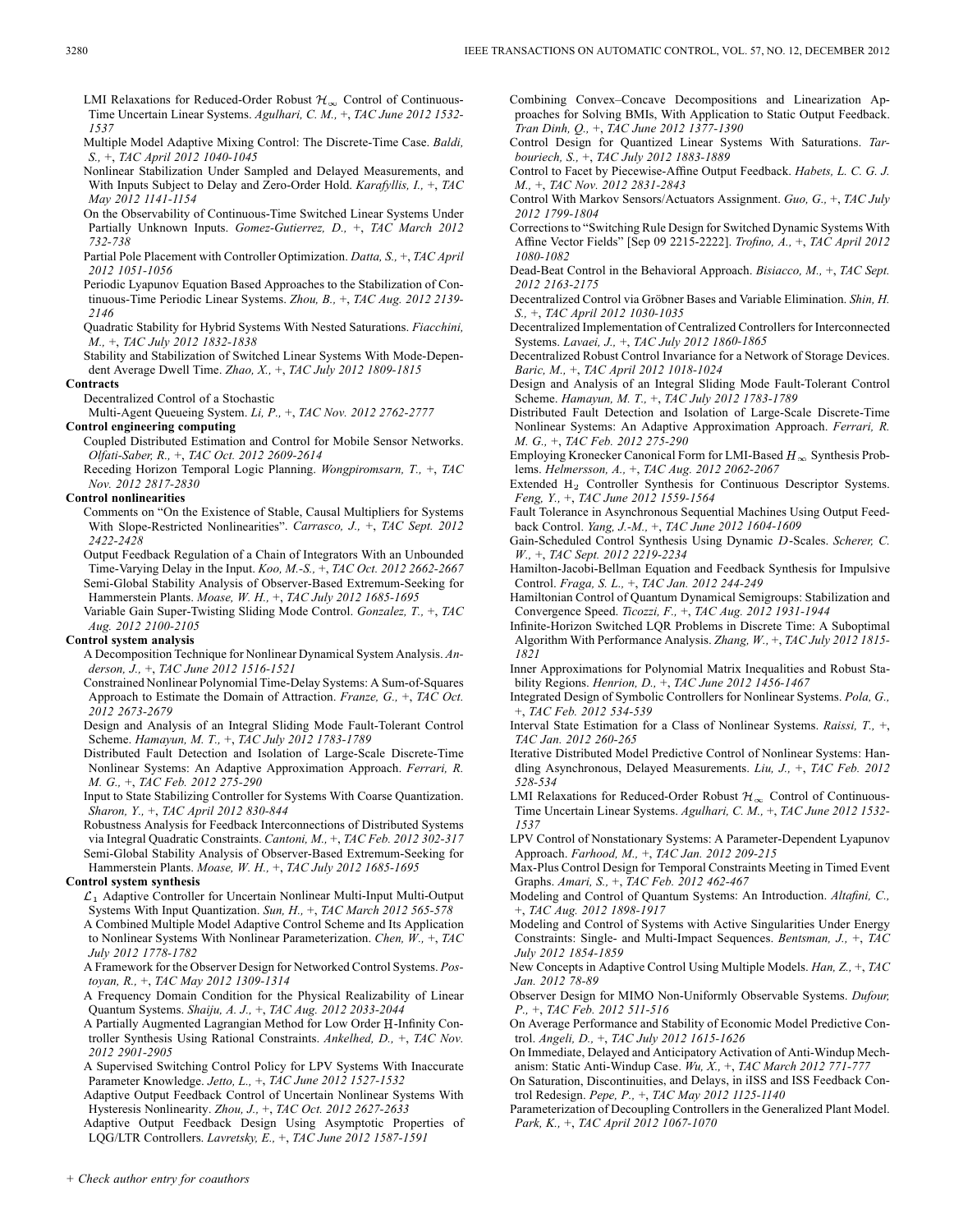Periodic Lyapunov Equation Based Approaches to the Stabilization of Continuous-Time Periodic Linear Systems. *Zhou, B.,* +, *TAC Aug. 2012 2139- 2146*

Quantized  $H_{\infty}$  Control for Nonlinear Stochastic Time-Delay Systems With Missing Measurements. *Wang, Z.,* +, *TAC June 2012 1431-1444*

Receding Horizon Control Strategies for Constrained LPV Systems Based on a Class of Nonlinearly Parameterized Lyapunov Functions. *Garone, E.,* +, *TAC Sept. 2012 2354-2360*

Reduced-Order Iterative Learning Control and a Design Strategy for Optimal Performance Tradeoffs. *Pipeleers, G.,* +, *TAC Sept. 2012 2390-2395* Repetitive Control Design for MIMO Systems With Saturating Actuators. *Flores, J. V.,* +, *TAC Jan. 2012 192-198*

- RISE-Based Adaptive Control of a Control Affine Uncertain Nonlinear System With Unknown State Delays. *Sharma, N.,* +, *TAC Jan. 2012 255-259*
- Robust  $H_{\infty}$  Sliding Mode Descriptor Observer for Fault and Output Disturbance Estimation of Uncertain Systems. *Lee, D.-J.,* +, *TAC Nov. 2012 2928-2934*

Robust Controller Design of Uncertain Discrete Time-Delay Systems With Input Saturation and Disturbances. *Xu, S.,* +, *TAC Oct. 2012 2604-2609*

Robust Stability Analysis of Nonlinear Discrete-Time Systems With Application to MPC. *Picasso, B.,* +, *TAC Jan. 2012 185-191*

Robust Stability of a Multi-Agent System Under Arbitrary and Time-Varying Communication Topologies and Communication Delays. *Popov, A.,* +, *TAC Sept. 2012 2343-2347*

Robust Trajectory Tracking for a Class of Hybrid Systems: An Internal Model Principle Approach. *Galeani, S.,* +, *TAC Feb. 2012 344-359*

Robustness Analysis for Feedback Interconnections of Distributed Systems via Integral Quadratic Constraints. *Cantoni, M.,* +, *TAC Feb. 2012 302-317*

Small-Gain Based Output-Feedback Controller Design for a Class of Nonlinear Systems With Actuator Dynamic Quantization. *Liu, T.,* +, *TAC May 2012 1326-1332*

Stabilizing Model Predictive Control of Stochastic Constrained Linear Systems. *Bernardini, D.,* +, *TAC June 2012 1468-1480*

Steady-State Analysis and Regulation of Discrete-Time Nonlinear Systems. *Pavlov, A.,* +, *TAC July 2012 1793-1798*

Strict Lyapunov Functions for the Super-Twisting Algorithm. *Moreno, J. A.,* +, *TAC April 2012 1035-1040*

Symbolic Models for Nonlinear Control Systems Without Stability Assumptions. *Zamani, M.,* +, *TAC July 2012 1804-1809*

Synchronization of Dynamical Networks by Network Control. *Liu, T.,* +, *TAC June 2012 1574-1580*

Synthesis for Constrained Nonlinear Systems Using Hybridization and Robust Controllers on Simplices. *Girard, A.,* +, *TAC April 2012 1046-1051*

Temporal Logic Control of Discrete-Time Piecewise Affine Systems. *Yordanov, B.,* +, *TAC June 2012 1491-1504*

# **Control systems**

Guest Editorial: Special Issue on Control of Quantum Mechanical Systems. *Altafini, C.,* +, *TAC Aug. 2012 1893-1895*

Optimal Sampling and Performance Comparison of Periodic and Event Based Impulse Control. *Meng, X.,* +, *TAC Dec. 2012 3252-3259*

Verification of Codiagnosability for Discrete Event Systems Modeled by Mealy Automata With Nondeterministic Output Functions. *Takai, S.,* +, *TAC March 2012 798-804*

# **Controllability**

Adiabatic Control of the Schrödinger Equation via Conical Intersections of the Eigenvalues. *Boscain, U. V.,* +, *TAC Aug. 2012 1970-1983*

Dead-Beat Control in the Behavioral Approach. *Bisiacco, M.,* +, *TAC Sept. 2012 2163-2175*

Indirect Controllability of Quantum Systems; A Study of Two Interacting Quantum Bits. *D'Alessandro, D.,* +, *TAC Aug. 2012 2009-2020*

Modeling and Control of Quantum Systems: An Introduction. *Altafini, C.,* +, *TAC Aug. 2012 1898-1917*

Network Identification via Node Knockout. *Nabi-Abdolyousefi, M.,* +, *TAC Dec. 2012 3214-3219*

Strong Structural Controllability and the Multilink Inverted Pendulum. *Bowden, C.,* +, *TAC Nov. 2012 2891-2896*

Symmetry and Subspace Controllability for Spin Networks With a Single-Node Control. *Wang, X.,* +, *TAC Aug. 2012 1945-1956*

System Theoretic Aspects of Influenced Consensus: Single Input Case. *Chapman, A.,* +, *TAC June 2012 1505-1511*

### **Controllers**

An Improved Stabilization Method for Sampled-Data Control Systems With Control Packet Loss. *Chen, W.-H.,* +, *TAC Sept. 2012 2378-2384*

Integrated Design of Symbolic Controllers for Nonlinear Systems. *Pola, G.,* +, *TAC Feb. 2012 534-539*

**Convergence**

A Sufficient Condition for Convergence of Sampled-Data Consensus for Double-Integrator Dynamics With Nonuniform and Time-Varying Communication Delays. *Qin, J.,* +, *TAC Sept. 2012 2417-2422*

Attitude Estimation Using Biased Gyro and Vector Measurements With Time-Varying Reference Vectors. *Grip, H. F.,* +, *TAC May 2012 1332-1338* Averaging Over General Random Networks. *Cai, K.,* +, *TAC Dec. 2012 3186-3191*

Cascade High Gain Predictors for a Class of Nonlinear Systems. *Ahmed-Ali, T.,* +, *TAC Jan. 2012 221-226*

Controlled Hopwise Averaging and Its Convergence Rate. *Lu, J.,* +, *TAC April 2012 1005-1012*

Convergence and Mean Square Stability of Suboptimal Estimator for Systems With Measurement Packet Dropping. *Zhang, H.,* +, *TAC May 2012 1248-1253*

Convergence of Nonlinear Observers on  $\mathbb{R}^n$  With a Riemannian Metric (Part I). *Sanfelice, R. G.,* +, *TAC July 2012 1709-1722*

Distributed Coordination of Multi-Agent Systems With Quantized-Observer Based Encoding-Decoding. *Li, T.,* +, *TAC Dec. 2012 3023-3037*

Enforcing Consensus on Adaptive Parameter Estimation of Structurally Perturbed Infinite Dimensional Systems. *Demetriou, M. A.,* +, *TAC Dec. 2012 3147-3152*

Global Bounded Synchronization of General Dynamical Networks With Nonidentical Nodes. *Zhao, J.,* +, *TAC Oct. 2012 2656-2662*

Hamiltonian Control of Quantum Dynamical Semigroups: Stabilization and Convergence Speed. *Ticozzi, F.,* +, *TAC Aug. 2012 1931-1944*

High Gain Observer Design for Some Networked Control Systems. *Ahmed-Ali, T.,* +, *TAC April 2012 995-1000*

Kalman Filtering With Intermittent Observations: Weak Convergence to a Stationary Distribution. *Kar, S.,* +, *TAC Feb. 2012 405-420*

Model Reduction for a Class of Convergent Nonlinear Systems. *Besselink, B.,* +, *TAC April 2012 1071-1076*

Network Stability Under Alpha Fair Bandwidth Allocation With General File Size Distribution. *Paganini, F.,* +, *TAC March 2012 579-591*

Observer Design in Convergent Series for a Class of Nonlinear Systems. *Ding, Z.,* +, *TAC July 2012 1849-1854*

Optimal Approximation Schedules for a Class of Iterative Algorithms, With an Application

to Multigrid Value Iteration. *Almudevar, A.,* +, *TAC Dec. 2012 3132-3146* Optimal Control of Inhomogeneous Ensembles. *Ruths, J.,* +, *TAC Aug. 2012 2021-2032*

Quantized Consensus by Means of Gossip Algorithm. *Lavaei, J.,* +, *TAC Jan. 2012 19-32*

Reset Adaptive Observer for a Class of Nonlinear Systems. *Paesa, D.,* +, *TAC Feb. 2012 506-511*

Rigid Body Attitude Control Using a Single Vector Measurement and Gyro. *Khosravian, A.,* +, *TAC May 2012 1273-1279*

Sampled-Data Consensus for Multiple Double Integrators With Arbitrary Sampling. *Xiao, F.,* +, *TAC Dec. 2012 3230-3235*

Stabilization of a Delayed Quantum System: The Photon Box Case-Study. *Amini, H.,* +, *TAC Aug. 2012 1918-1930*

Steady-State Analysis and Regulation of Discrete-Time Nonlinear Systems. *Pavlov, A.,* +, *TAC July 2012 1793-1798*

Stochastic Approximation Approach for Consensus and Convergence Rate Analysis of Multiagent Systems. *Xu, J.,* +, *TAC Dec. 2012 3163-3168*

Stochastic Approximation for Consensus: A New Approach via Ergodic Backward Products. *Huang, M.,* +, *TAC Dec. 2012 2994-3008*

Stochastic Source Seeking by Mobile Robots. *Azuma, S.-i.,* +, *TAC Sept. 2012 2308-2321*

Strict Lyapunov Functions for the Super-Twisting Algorithm. *Moreno, J. A.,* +, *TAC April 2012 1035-1040*

### **Convergence of numerical methods**

A Stochastic Approximation Framework for a Class of Randomized Optimization Algorithms. *Hu, J.,* +, *TAC Jan. 2012 165-178*

Mean Field for Markov Decision Processes: From Discrete to Continuous Optimization. *Gast, N.,* +, *TAC Sept. 2012 2266-2280*

### **Convex programming**

A Converse Sum of Squares Lyapunov Result With a Degree Bound. *Peet, M. M.,* +, *TAC Sept. 2012 2281-2293*

A Convex Optimization Approach to Synthesizing Bounded Complexity  $\ell^{\infty}$ Filters. *Blanchini, F.,* +, *TAC Jan. 2012 216-221*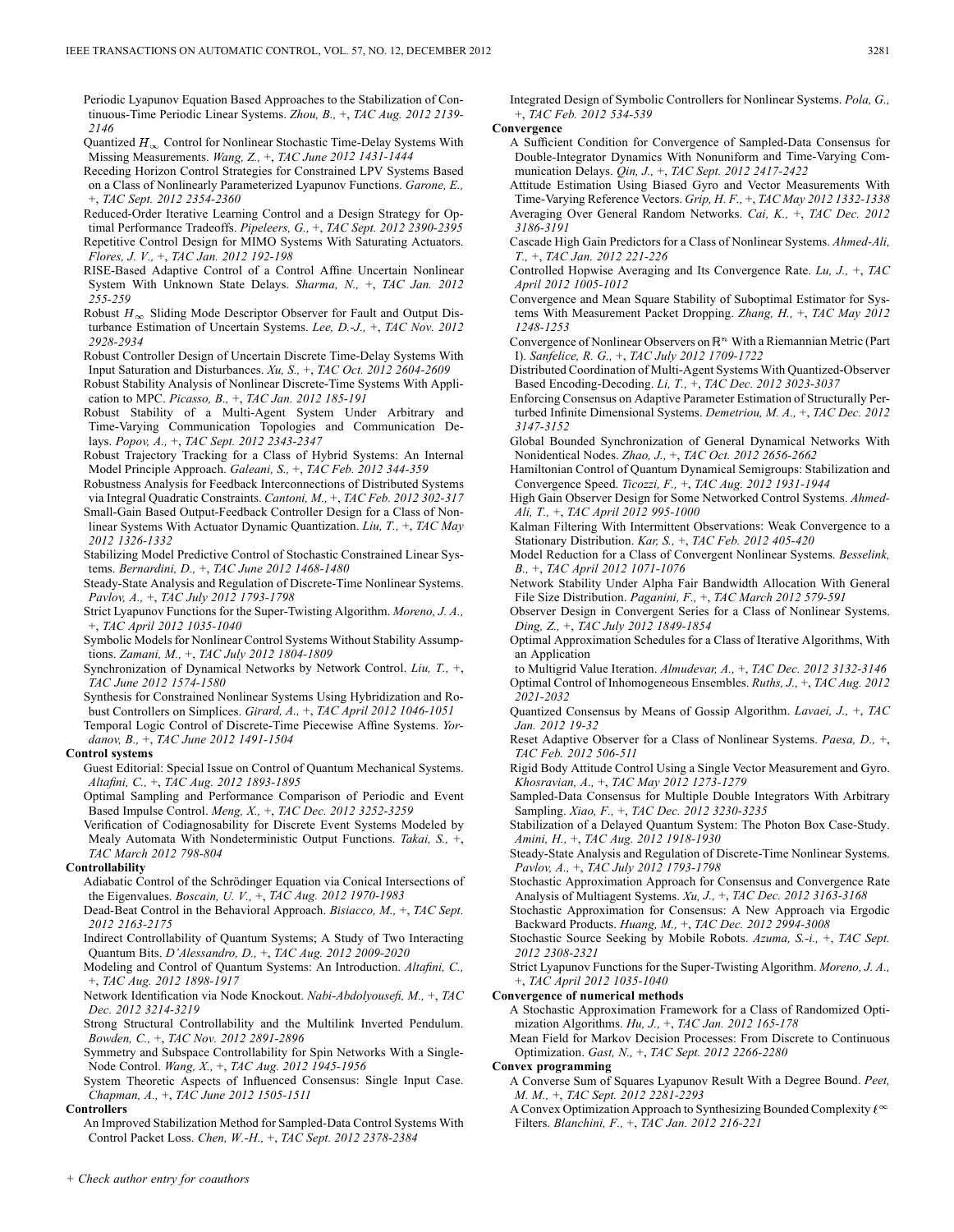Choice Prediction With Semidefinite Optimization When Utilities are Correlated. *Mishra, V. K.,* +, *TAC Oct. 2012 2450-2463*

Combining Convex–Concave Decompositions and Linearization Approaches for Solving BMIs, With Application to Static Output Feedback. *Tran Dinh, Q.,* +, *TAC June 2012 1377-1390*

Comments on "On the Existence of Stable, Causal Multipliers for Systems With Slope-Restricted Nonlinearities". *Carrasco, J.,* +, *TAC Sept. 2012 2422-2428*

Computation of Zames-Falb Multipliers Revisited. *Chang, M.,* +, *TAC April 2012 1024-1029*

Control Design for Quantized Linear Systems With Saturations. *Tarbouriech, S.,* +, *TAC July 2012 1883-1889*

Convex Optimization-Based Parameter Estimation and Experiment Design for Pauli Channels. *Ballo, G.,* +, *TAC Aug. 2012 2056-2061*

Decentralized Robust Control Invariance for a Network of Storage Devices. *Baric, M.,* +, *TAC April 2012 1018-1024*

Graph Weight Allocation to Meet Laplacian Spectral Constraints. *Shafi, S. Y.,* +, *TAC July 2012 1872-1877*

Inner Approximations for Polynomial Matrix Inequalities and Robust Stability Regions. *Henrion, D.,* +, *TAC June 2012 1456-1467*

On a Class of Hierarchical Formations of Unicycles and Their Internal Dynamics. *Consolini, L.,* +, *TAC April 2012 845-859*

On Distributed Convex Optimization Under Inequality and Equality Constraints. *Zhu, M.,* +, *TAC Jan. 2012 151-164*

On the Nearest Quadratically Invariant Information Constraint. *Rotkowitz, M. C.,* +, *TAC May 2012 1314-1319*

Quantized Consensus by Means of Gossip Algorithm. *Lavaei, J.,* +, *TAC Jan. 2012 19-32*

Receding Horizon Control Strategies for Constrained LPV Systems Based on a Class of Nonlinearly Parameterized Lyapunov Functions. *Garone, E.,* +, *TAC Sept. 2012 2354-2360*

Synchronization of Dynamical Networks by Network Control. *Liu, T.,* +, *TAC June 2012 1574-1580*

Zero-Gradient-Sum Algorithms for Distributed Convex Optimization: The Continuous-Time Case. *Lu, J.,* +, *TAC Sept. 2012 2348-2354*

### **Cooperative systems**

Passivity-Based Pose Synchronization in Three Dimensions. *Hatanaka, T.,* +, *TAC Feb. 2012 360-375*

# **Cost reduction**

Single Integration Optimization of Linear Time-Varying Switched Systems. *Caldwell, T. M.,* +, *TAC June 2012 1592-1597*

# **Covariance analysis**

Kalman Filtering With Intermittent Observations: Tail Distribution and Critical Value. *Mo, Y.,* +, *TAC March 2012 677-689*

Prediction of the Intensity Process of Doubly Stochastic Multichannel Poisson Processes. *Fernandez-Alcala, R. M.,* +, *TAC July 2012 1843-1848* Square-Root Sigma-Point Information Filtering. *Liu, G.,* +, *TAC Nov. 2012 2945-2950*

### **Covariance matrices**

A Maximum Entropy Enhancement for a Family of High-Resolution Spectral Estimators. *Ferrante, A.,* +, *TAC Feb. 2012 318-329*

A Riccati Based Interior Point Algorithm for the Computation in Constrained Stochastic MPC. *Shin, M.,* +, *TAC March 2012 760-765*

Event Based State Estimation With Time Synchronous Updates. *Sijs, J.,* +, *TAC Oct. 2012 2650-2655*

Kalman Filtering for a Generalized Class of Nonlinear Systems and a New Gaussian Quadrature Technique. *Charalampidis, A. C.,* +, *TAC Nov. 2012 2967-2973*

Kalman Filtering With Intermittent Observations: Weak Convergence to a Stationary Distribution. *Kar, S.,* +, *TAC Feb. 2012 405-420*

Robust Finite-Horizon Kalman Filtering for Uncertain Discrete-Time Systems. *Mohamed, S. M. K.,* +, *TAC June 2012 1548-1552*

# **Covariance matrix**

Pareto Region Characterization for Rate Control in MIMO Interference Systems and Nash Bargaining. *Chen, Z.,* +, *TAC Dec. 2012 3203-3208*

**Cryptography**

Verification of Infinite-Step Opacity and Complexity Considerations. *Saboori, A.,* +, *TAC May 2012 1265-1269*

**Customer services**

Decentralized Control of a Stochastic Multi-Agent Queueing System. *Li, P.,* +, *TAC Nov. 2012 2762-2777*

# **D**

### **Decentralized control**

Asymmetric Decentralized Flocks. *Tangerman, F. M.,* +, *TAC Nov. 2012 2844-2853*

Comments on "Decentralized Stabilization of Interconnected Systems With Time-Varying Delays". *Xiao, X.-S.,* +, *TAC March 2012 809-810*

Decentralized Control via Gröbner Bases and Variable Elimination. *Shin, H. S.,* +, *TAC April 2012 1030-1035*

Decentralized Implementation of Centralized Controllers for Interconnected Systems. *Lavaei, J.,* +, *TAC July 2012 1860-1865*

Decentralized Robust Control Invariance for a Network of Storage Devices. *Baric, M.,* +, *TAC April 2012 1018-1024*

Fault-Tolerant Pole-Placement in Double-Integrator Networks. *Locatelli, A.,* +, *TAC Nov. 2012 2912-2917*

Network Connectivity Preserving Formation Stabilization and Obstacle Avoidance via a Decentralized Controller. *Kan, Z.,* +, *TAC July 2012 1827-1832*

On the Nearest Quadratically Invariant Information Constraint. *Rotkowitz, M. C.,* +, *TAC May 2012 1314-1319*

Output-Based Event-Triggered Control With Guaranteed  $\mathcal{L}_{\infty}$ -Gain and Improved and Decentralized Event-Triggering. *Donkers, M. C. F.,* +, *TAC June 2012 1362-1376*

Quaternion-Based Hybrid Feedback for Robust Global Attitude Synchronization. *Mayhew, C. G.,* +, *TAC Aug. 2012 2122-2127*

Social Optima in Mean Field LQG Control: Centralized and Decentralized Strategies. *Huang, M.,* +, *TAC July 2012 1736-1751*

Sufficient Conditions for Decentralized Potential Functions Based Controllers Using Canonical Vector Fields. *Dimarogonas, D. V.,* +, *TAC Oct. 2012 2621-2626*

# **Decidability**

Blocking in Fully Connected Networks of Arbitrary Size. *Nazari, S.,* +, *TAC May 2012 1233-1242*

Positive Invariance of Constrained Affine Dynamics and Its Applications to Hybrid Systems and Safety Verification. *Shen, J.,* +, *TAC Jan. 2012 3-18* Verification of Bounded Discrete Horizon Hybrid Automata. *Vladimerou, V.,* +, *TAC June 2012 1445-1455*

### **Decision making**

Social Optima in Mean Field LQG Control: Centralized and Decentralized Strategies. *Huang, M.,* +, *TAC July 2012 1736-1751*

### **Decision theory**

Mean Field for Markov Decision Processes: From Discrete to Continuous Optimization. *Gast, N.,* +, *TAC Sept. 2012 2266-2280*

Networked Markov Decision Processes With Delays. *Adlakha, S.,* +, *TAC April 2012 1013-1018*

Robust Team Decision Theory. *Gattami, A.,* +, *TAC March 2012 794-798* **Decoding**

Distributed Coordination of Multi-Agent Systems With Quantized-Observer Based Encoding-Decoding. *Li, T.,* +, *TAC Dec. 2012 3023-3037*

# **Delay systems**

Delay-Independent Stability Test for Systems With Multiple Time-Delays. *Delice, I. I.,* +, *TAC April 2012 963-972*

Distributed Failure Prognosis of Discrete Event Systems With Bounded-Delay Communications. *Takai, S.,* +, *TAC May 2012 1259-1265*

Exponential Stability of Integral Delay Systems With a Class of Analytic Kernels. *Mondie, S.,* +, *TAC Feb. 2012 484-489*

On Stability of Discrete-Time LTI Systems With Varying Time Delays. *Kao, C.-Y.,* +, *TAC May 2012 1243-1248*

Power Control in Wireless Networks: Stability and Delay Independence for a General Class of Distributed Algorithms. *Lestas, I.,* +, *TAC May 2012 1253-1258*

Quantized  $H_{\infty}$  Control for Nonlinear Stochastic Time-Delay Systems With Missing Measurements. *Wang, Z.,* +, *TAC June 2012 1431-1444*

Robust Controller Design of Uncertain Discrete Time-Delay Systems With Input Saturation and Disturbances. *Xu, S.,* +, *TAC Oct. 2012 2604-2609*

Robust Stability of a Multi-Agent System Under Arbitrary and Time-Varying Communication Topologies and Communication Delays. *Popov, A.,* +, *TAC Sept. 2012 2343-2347*

Robustness and Safe Sampling of Distributed-Delay Control Laws for Unstable Delayed Systems. *Leonard, F.,* +, *TAC June 2012 1521-1526*

Stabilization of a Delayed Quantum System: The Photon Box Case-Study. *Amini, H.,* +, *TAC Aug. 2012 1918-1930*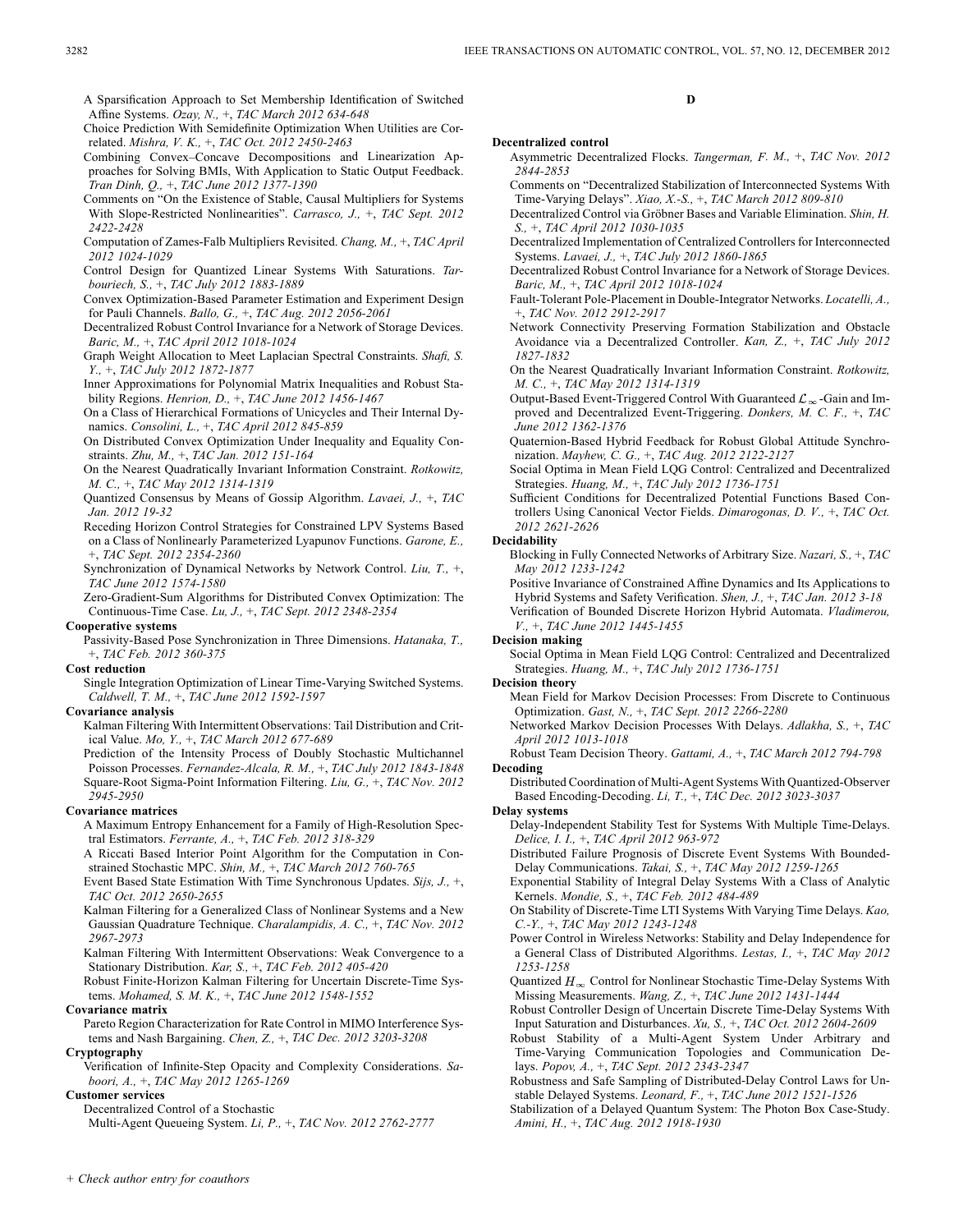### **Delays**

- A New Approach for Diagnosability Analysis of Petri Nets Using Verifier Nets. *Cabasino, M. P.,* +, *TAC Dec. 2012 3104-3117*
- A Sufficient Condition for Convergence of Sampled-Data Consensus for Double-Integrator Dynamics With Nonuniform and Time-Varying Communication Delays. *Qin, J.,* +, *TAC Sept. 2012 2417-2422*
- Attitude Synchronization of Multiple Rigid Bodies With Communication Delays. *Abdessameud, A.,* +, *TAC Sept. 2012 2405-2411*
- Author's reply to comments on "Decentralized stabilization of interconnected systems with time-varying delays". *Mahmoud, M. S.,* +, *TAC March 2012 811*
- Cascade High Gain Predictors for a Class of Nonlinear Systems. *Ahmed-Ali, T.,* +, *TAC Jan. 2012 221-226*
- Co-Positive Lyapunov Functions for the Stabilization of Positive Switched Systems. *Blanchini, F.,* +, *TAC Dec. 2012 3038-3050*
- Constrained Nonlinear Polynomial Time-Delay Systems: A Sum-of-Squares Approach to Estimate the Domain of Attraction. *Franze, G.,* +, *TAC Oct. 2012 2673-2679*
- Control With Markov Sensors/Actuators Assignment. *Guo, G.,* +, *TAC July 2012 1799-1804*
- Delay Robustness in Non-Identical Multi-Agent Systems. *Munz, U.,* +, *TAC June 2012 1597-1603*
- Delay-Independent Stability Test for Systems With Multiple Time-Delays. *Delice, I. I.,* +, *TAC April 2012 963-972*
- Experimental Demonstration of Coherent Feedback Control on Optical Field Squeezing. *Iida, S.,* +, *TAC Aug. 2012 2045-2050*
- High-Gain Observer-Based Estimation of Parameter Variations With Delay Alignment. *Dai, X.,* +, *TAC March 2012 726-732*
- Improvement for Consensus Performance of Multi-Agent Systems Based on Weighted Average Prediction. *Fang, H.,* +, *TAC Jan. 2012 249-254*
- Networked Markov Decision Processes With Delays. *Adlakha, S.,* +, *TAC April 2012 1013-1018*
- Nonlinear Stabilization Under Sampled and Delayed Measurements, and With Inputs Subject to Delay and Zero-Order Hold. *Karafyllis, I.,* +, *TAC May 2012 1141-1154*
- On Immediate, Delayed and Anticipatory Activation of Anti-Windup Mechanism: Static Anti-Windup Case. *Wu, X.,* +, *TAC March 2012 771-777*
- On Saturation, Discontinuities, and Delays, in iISS and ISS Feedback Control Redesign. *Pepe, P.,* +, *TAC May 2012 1125-1140*
- On the Nearest Quadratically Invariant Information Constraint. *Rotkowitz, M. C.,* +, *TAC May 2012 1314-1319*
- Output Feedback Regulation of a Chain of Integrators With an Unbounded Time-Varying Delay in the Input. *Koo, M.-S.,* +, *TAC Oct. 2012 2662-2667* Output Synchronization on Strongly Connected Graphs. *Chopra, N.,* +, *TAC Nov. 2012 2896-2901*
- RISE-Based Adaptive Control of a Control Affine Uncertain Nonlinear System With Unknown State Delays. *Sharma, N.,* +, *TAC Jan. 2012 255-259*
- Robustness Analysis for Feedback Interconnections of Distributed Systems via Integral Quadratic Constraints. *Cantoni, M.,* +, *TAC Feb. 2012 302-317*
- Robustness and Safe Sampling of Distributed-Delay Control Laws for Unstable Delayed Systems. *Leonard, F.,* +, *TAC June 2012 1521-1526*
- Sampled-Data Synchronization Control of Dynamical Networks With Stochastic Sampling. *Shen, B.,* +, *TAC Oct. 2012 2644-2650*
- Semistability of Nonlinear Systems Having a Connected Set of Equilibria and Time-Delays. *Hui, Q.,* +, *TAC Oct. 2012 2615-2620*
- Stability and Robustness Analysis for Curve Tracking Control using Input-to-State Stability. *Malisoff, M.,* +, *TAC May 2012 1320-1326* **Design of experiments**
- Robustness in Experiment Design. *Rojas, C. R.,* +, *TAC April 2012 860-874* **Differential equations**
	- A Frequency Domain Condition for the Physical Realizability of Linear Quantum Systems. *Shaiju, A. J.,* +, *TAC Aug. 2012 2033-2044*
	- A Riccati Based Interior Point Algorithm for the Computation in Constrained Stochastic MPC. *Shin, M.,* +, *TAC March 2012 760-765*
	- Distributed Parameter Estimation Over Unreliable Networks With Markovian Switching Topologies. *Zhang, Q.,* +, *TAC Oct. 2012 2545-2560*
	- Dynamics of Human Head and Eye Rotations Under Donders' Constraint. *Ghosh, B. K.,* +, *TAC Oct. 2012 2478-2489*
	- Mean Field for Markov Decision Processes: From Discrete to Continuous Optimization. *Gast, N.,* +, *TAC Sept. 2012 2266-2280*
	- Observer Design for MIMO Non-Uniformly Observable Systems. *Dufour, P.,* +, *TAC Feb. 2012 511-516*

On Saturation, Discontinuities, and Delays, in iISS and ISS Feedback Control Redesign. *Pepe, P.,* +, *TAC May 2012 1125-1140*

- Optimal Sampling and Performance Comparison of Periodic and Event Based Impulse Control. *Meng, X.,* +, *TAC Dec. 2012 3252-3259*
- Semistability of Nonlinear Systems Having a Connected Set of Equilibria and Time-Delays. *Hui, Q.,* +, *TAC Oct. 2012 2615-2620*
- Single Integration Optimization of Linear Time-Varying Switched Systems. *Caldwell, T. M.,* +, *TAC June 2012 1592-1597*
- Various Ways to Compute the Continuous-Discrete Extended Kalman Filter. *Frogerais, P.,* +, *TAC April 2012 1000-1004*

# **Differential games**

Differential Games Controllers That Confine a System to a Safe Region in the State Space, With Applications to Surge Tank Control. *Falugi, P.,* +, *TAC Nov. 2012 2778-2788*

# **Differential geometry**

- Controllability Aspects of Quantum Dynamics:
- A Unified Approach for Closed and Open Systems. *Kurniawan, I.,* +, *TAC Aug. 2012 1984-1996*
- Convergence of Nonlinear Observers on  $\mathbb{R}^n$  With a Riemannian Metric (Part I). *Sanfelice, R. G.,* +, *TAC July 2012 1709-1722*
- Distances and Riemannian Metrics for Multivariate Spectral Densities. *Jiang, X.,* +, *TAC July 2012 1723-1735*
- Dynamics of Human Head and Eye Rotations Under Donders' Constraint. *Ghosh, B. K.,* +, *TAC Oct. 2012 2478-2489*
- **Differentiation**
	- Exact Differentiation of Signals With Unbounded Higher Derivatives. *Levant, A.,* +, *TAC April 2012 1076-1080*
- **Directed graphs**
	- A Sufficient Condition for Convergence of Sampled-Data Consensus for Double-Integrator Dynamics With Nonuniform and Time-Varying Communication Delays. *Qin, J.,* +, *TAC Sept. 2012 2417-2422*
	- Connectivity and Set Tracking of Multi-Agent Systems Guided by Multiple Moving Leaders. *Shi, G.,* +, *TAC March 2012 663-676*
	- Distributed Optimization for MPC of Linear Networks With Uncertain Dynamics. *Camponogara, E.,* +, *TAC March 2012 804-809*
	- Evolution of Players' Misperceptions in Hypergames Under Perfect Observations. *Gharesifard, B.,* +, *TAC July 2012 1627-1640*

### **Discrete event systems**

- Blocking in Fully Connected Networks of Arbitrary Size. *Nazari, S.,* +, *TAC May 2012 1233-1242*
- Distributed Failure Prognosis of Discrete Event Systems With Bounded-Delay Communications. *Takai, S.,* +, *TAC May 2012 1259-1265*
- Efficient Abstractions for the Supervisory Control of Modular Discrete Event Systems. *Schmidt, K. W.,* +, *TAC Dec. 2012 3224-3229*
- Opacity-Enforcing Supervisory Strategies via State Estimator Constructions. *Saboori, A.,* +, *TAC May 2012 1155-1165*
- Optimal Supervisory Control of Probabilistic Discrete Event Systems. *Pantelic, V.,* +, *TAC May 2012 1110-1124*
- The Complexity of Codiagnosability for Discrete Event and Timed Systems. *Cassez, F.,* +, *TAC July 2012 1752-1764*
- Verification of Codiagnosability for Discrete Event Systems Modeled by Mealy Automata With Nondeterministic Output Functions. *Takai, S.,* +, *TAC March 2012 798-804*

### **Discrete systems**

- A Frequency Domain Condition for the Physical Realizability of Linear Quantum Systems. *Shaiju, A. J.,* +, *TAC Aug. 2012 2033-2044*
- Controllability Aspects of Quantum Dynamics:
- A Unified Approach for Closed and Open Systems. *Kurniawan, I.,* +, *TAC Aug. 2012 1984-1996*
- Exact Differentiation of Signals With Unbounded Higher Derivatives. *Levant, A.,* +, *TAC April 2012 1076-1080*
- Experimental Demonstration of Coherent Feedback Control on Optical Field Squeezing. *Iida, S.,* +, *TAC Aug. 2012 2045-2050*
- Geometric Optimal Control of the Contrast Imaging Problem in Nuclear Magnetic Resonance. *Bonnard, B.,* +, *TAC Aug. 2012 1957-1969*
- Hamiltonian Control of Quantum Dynamical Semigroups: Stabilization and Convergence Speed. *Ticozzi, F.,* +, *TAC Aug. 2012 1931-1944*
- Hamiltonian Identification Through Enhanced Observability Utilizing Quantum Control. *Leghtas, Z.,* +, *TAC Oct. 2012 2679-2683*
- Indirect Controllability of Quantum Systems; A Study of Two Interacting Quantum Bits. *D'Alessandro, D.,* +, *TAC Aug. 2012 2009-2020*
- Invariance Principles Allowing of Non-Lyapunov Functions for Estimating Attractor of Discrete Dynamical Systems. *Ge, T.,* +, *TAC Feb. 2012 500-505*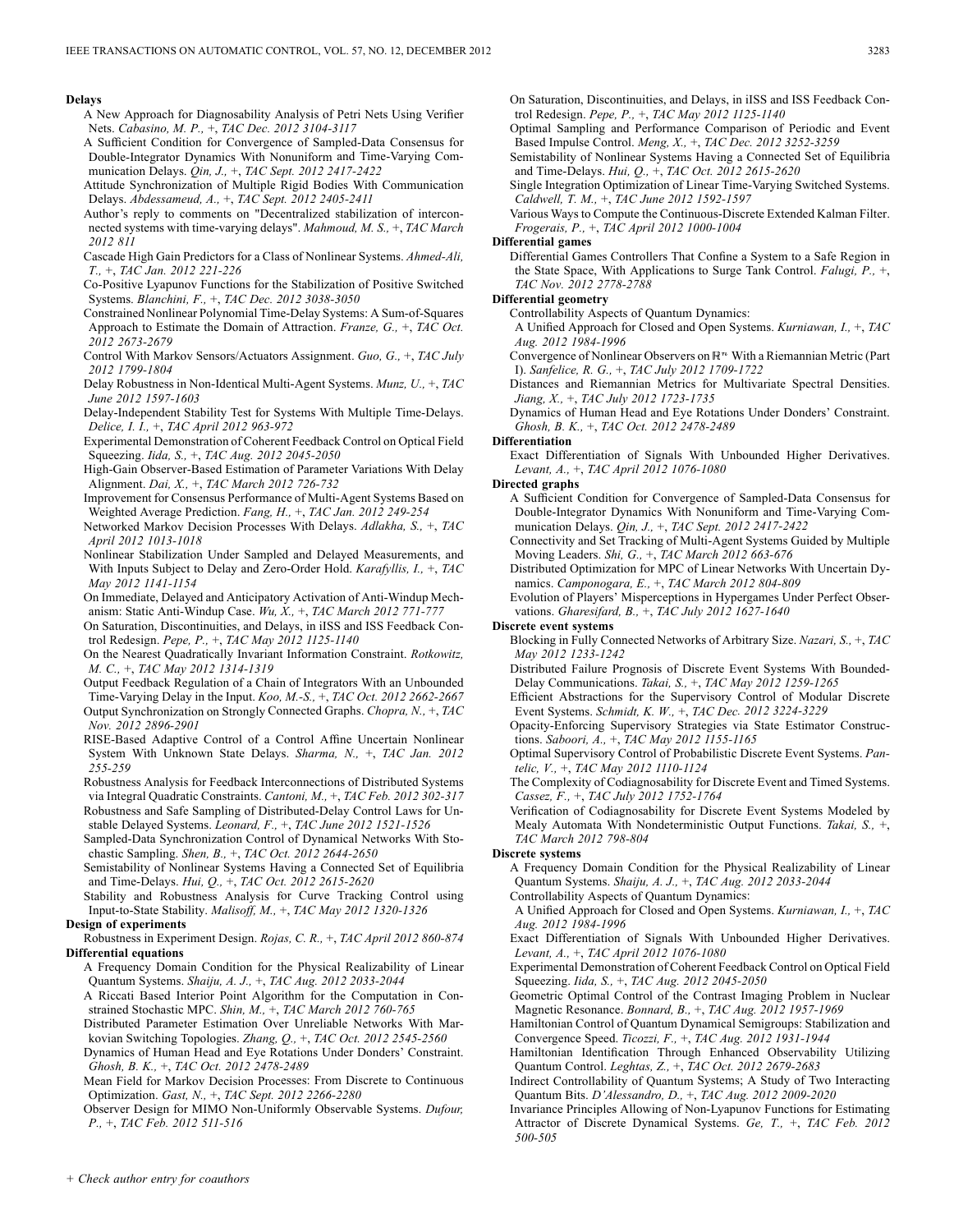Modelling and Estimation for Finite State

Reciprocal Processes. *Carravetta, F.,* +, *TAC Sept. 2012 2190-2202*

- On the Infeasibility of Entanglement Generation in Gaussian Quantum Systems via Classical Control. *Nurdin, H. I.,* +, *TAC Jan. 2012 198-203*
- Optimal Control of Inhomogeneous Ensembles. *Ruths, J.,* +, *TAC Aug. 2012 2021-2032*
- Quantum Coherent Nonlinear Feedback With Applications to Quantum Optics on Chip. *Zhang, J.,* +, *TAC Aug. 2012 1997-2008*
- Symmetry and Subspace Controllability for Spin Networks With a Single-Node Control. *Wang, X.,* +, *TAC Aug. 2012 1945-1956*
- **Discrete time filters**
	- Kalman Filtering for a Generalized Class of Nonlinear Systems and a New Gaussian Quadrature Technique. *Charalampidis, A. C.,* +, *TAC Nov. 2012 2967-2973*

Kalman Filtering With Intermittent Observations: Tail Distribution and Critical Value. *Mo, Y.,* +, *TAC March 2012 677-689*

### **Discrete time systems**

- A Control-Oriented Notion of Finite State Approximation. *Tarraf, D. C.,* +, *TAC Dec. 2012 3197-3202*
- A Lifting Based Approach to Observer Based Fault Detection of Linear Periodic Systems. *Zhang, P.,* +, *TAC Feb. 2012 457-462*
- A Sparsification Approach to Set Membership Identification of Switched Affine Systems. *Ozay, N.,* +, *TAC March 2012 634-648*
- A Sufficient Condition for Convergence of Sampled-Data Consensus for Double-Integrator Dynamics With Nonuniform and Time-Varying Communication Delays. *Qin, J.,* +, *TAC Sept. 2012 2417-2422*
- Complete Statistical Characterization of Discrete-Time LQG and Cumulant Control. *Qian, F.,* +, *TAC Aug. 2012 2110-2115*
- Consensusability of Discrete-Time Dynamic Multiagent Systems. *Gu, G.,* +, *TAC Aug. 2012 2085-2089*
- Correction to "Robust Inversion Based Fault Estimation for Discrete-Time LPV Systems" [Jun 12 1581-1586]. *Kulcsar, B.,* +, *TAC Aug. 2012 2159*
- Coupled Distributed Estimation and Control for Mobile Sensor Networks. *Olfati-Saber, R.,* +, *TAC Oct. 2012 2609-2614*
- Decentralized Robust Control Invariance for a Network of Storage Devices. *Baric, M.,* +, *TAC April 2012 1018-1024*
- Discarded Consensus of Network of Agents With State Constraint. *Liu, Z.-X.,* +, *TAC Nov. 2012 2869-2874*
- Discrete Abstractions of Nonlinear Systems Based on Error Propagation Analysis. *Tazaki, Y.,* +, *TAC March 2012 550-564*
- Discrete-Time Observer Error Linearizability via Restricted Dynamic Systems. *Lee, H.-G.,* +, *TAC June 2012 1543-1547*
- Distributed Fault Detection and Isolation of Large-Scale Discrete-Time Nonlinear Systems: An Adaptive Approximation Approach. *Ferrari, R. M. G.,* +, *TAC Feb. 2012 275-290*
- Distributed Seeking of Nash Equilibria With Applications to Mobile Sensor Networks. *Stankovic, M. S.,* +, *TAC April 2012 904-919*
- Fault Tolerant Control Allowing Sensor Healthy-to-Faulty and Faulty-to-Healthy Transitions. *Seron, M. M.,* +, *TAC July 2012 1657-1669*
- Feedback Stabilization of Discrete-Time Networked Systems Over Fading Channels. *Xiao, N.,* +, *TAC Sept. 2012 2176-2189*
- Global Output Feedback Stabilization of a Class of Nonlinear Systems via Linear Sampled-Data Control. *Qian, C.,* +, *TAC Nov. 2012 2934-2939*
- Infinite-Horizon Switched LQR Problems in Discrete Time: A Suboptimal Algorithm With Performance Analysis. *Zhang, W.,* +, *TAC July 2012 1815- 1821*
- LQG Control for MIMO Systems Over Multiple Erasure Channels With Perfect Acknowledgment. *Garone, E.,* +, *TAC Feb. 2012 450-456*
- Modeling and Control of Quantum Systems: An Introduction. *Altafini, C.,* +, *TAC Aug. 2012 1898-1917*
- Multiple Model Adaptive Mixing Control: The Discrete-Time Case. *Baldi, S.,* +, *TAC April 2012 1040-1045*
- Numerical Sensitivity of Linear Matrix Inequalities Using Shift and Delta Operators. *Lennartson, B.,* +, *TAC Nov. 2012 2874-2879*
- On Stability of Discrete-Time LTI Systems With Varying Time Delays. *Kao, C.-Y.,* +, *TAC May 2012 1243-1248*
- Quadratic Stability for Hybrid Systems With Nested Saturations. *Fiacchini, M.,* +, *TAC July 2012 1832-1838*
- Quantized Dissensus in Networks of Agents Subject to Death and Duplication. *Bauso, D.,* +, *TAC March 2012 783-788*
- Reduced-Order Iterative Learning Control and a Design Strategy for Optimal Performance Tradeoffs. *Pipeleers, G.,* +, *TAC Sept. 2012 2390-2395* Robust Controller Design of Uncertain Discrete Time-Delay Systems With Input Saturation and Disturbances. *Xu, S.,* +, *TAC Oct. 2012 2604-2609*

Robust Finite-Horizon Kalman Filtering for Uncertain Discrete-Time Systems. *Mohamed, S. M. K.,* +, *TAC June 2012 1548-1552*

Robust Inversion Based Fault Estimation for Discrete-Time LPV Systems. *Kulcsar, B.,* +, *TAC June 2012 1581-1586*

Robust Stability Analysis of Nonlinear Discrete-Time Systems With Application to MPC. *Picasso, B.,* +, *TAC Jan. 2012 185-191*

- Robust Trajectory Tracking for a Class of Hybrid Systems: An Internal Model Principle Approach. *Galeani, S.,* +, *TAC Feb. 2012 344-359*
- Stability and Stabilizability Criteria for Discrete-Time Positive Switched Systems. *Fornasini, E.,* +, *TAC May 2012 1208-1221*
- Stability and Stabilization of Switched Linear Systems With Mode-Dependent Average Dwell Time. *Zhao, X.,* +, *TAC July 2012 1809-1815*
- Stability and Transient Performance of Discrete-Time Piecewise Affine Systems. *Mirzazad-Barijough, S.,* +, *TAC April 2012 936-949*
- Stabilization of a Delayed Quantum System: The Photon Box Case-Study. *Amini, H.,* +, *TAC Aug. 2012 1918-1930*
- Stabilizing Model Predictive Control of Stochastic Constrained Linear Systems. *Bernardini, D.,* +, *TAC June 2012 1468-1480*
- Steady-State Analysis and Regulation of Discrete-Time Nonlinear Systems. *Pavlov, A.,* +, *TAC July 2012 1793-1798*
- Temporal Logic Control of Discrete-Time Piecewise Affine Systems. *Yordanov, B.,* +, *TAC June 2012 1491-1504*
- The Complexity of Codiagnosability for Discrete Event and Timed Systems. *Cassez, F.,* +, *TAC July 2012 1752-1764*
- The Explicit Constrained Min-Max Model Predictive Control of a Discrete-Time Linear System With Uncertain Disturbances. *Gao, Y.,* +, *TAC Sept. 2012 2373-2378*

### **Distance measurement**

Circumnavigation Using Distance Measurements Under Slow Drift. *Shames, I.,* +, *TAC April 2012 889-903*

### **Distributed algorithms**

- Discarded Consensus of Network of Agents With State Constraint. *Liu, Z.-X.,* +, *TAC Nov. 2012 2869-2874*
- Distributed Optimization for MPC of Linear Networks With Uncertain Dynamics. *Camponogara, E.,* +, *TAC March 2012 804-809*
- Distributed Parameter Estimation Over Unreliable Networks With Markovian Switching Topologies. *Zhang, Q.,* +, *TAC Oct. 2012 2545-2560*
- Dual Averaging for Distributed Optimization: Convergence Analysis and Network Scaling. *Duchi, J. C.,* +, *TAC March 2012 592-606*

### **Distributed control**

- A Framework for the Observer Design for Networked Control Systems. *Postoyan, R.,* +, *TAC May 2012 1309-1314*
- Connectivity and Set Tracking of Multi-Agent Systems Guided by Multiple Moving Leaders. *Shi, G.,* +, *TAC March 2012 663-676*

Control Communication Complexity of

- Distributed Actions. *Wong, W. S.,* +, *TAC Nov. 2012 2731-2745*
- Cooperative Output Regulation of Linear Multi-Agent Systems. *Su, Y.,* +, *TAC April 2012 1062-1066*
- Distributed Adaptive Control of Synchronization in Complex Networks. *Yu, W.,* +, *TAC Aug. 2012 2153-2158*
- Distributed Containment Control with Multiple Dynamic Leaders for Double-Integrator Dynamics Using Only Position Measurements. *Li, J.,* +, *TAC June 2012 1553-1559*
- Distributed Event-Triggered Control for Multi-Agent Systems. *Dimarogonas, D. V.,* +, *TAC May 2012 1291-1297*
- Distributed Fault Detection and Isolation of Large-Scale Discrete-Time Nonlinear Systems: An Adaptive Approximation Approach. *Ferrari, R. M. G.,* +, *TAC Feb. 2012 275-290*
- Distributed Receding Horizon Control of Vehicle Platoons: Stability and String Stability. *Dunbar, W. B.,* +, *TAC March 2012 620-633*
- Moving Horizon State Estimation for Networked Control Systems With Multiple Packet Dropouts. *Xue, B.,* +, *TAC Sept. 2012 2360-2366*
- On Achieving Size-Independent Stability Margin of Vehicular Lattice Formations With Distributed Control. *Hao, H.,* +, *TAC Oct. 2012 2688-2694*
- Passivity-Based Pose Synchronization in Three Dimensions. *Hatanaka, T.,* +, *TAC Feb. 2012 360-375*
- Robustness Analysis for Feedback Interconnections of Distributed Systems via Integral Quadratic Constraints. *Cantoni, M.,* +, *TAC Feb. 2012 302-317* Stability Analysis for High Frequency Networked Control Systems. *Yang, H.,* +, *TAC Oct. 2012 2694-2700*
- Synchronization of Dynamical Networks by Network Control. *Liu, T.,* +, *TAC June 2012 1574-1580*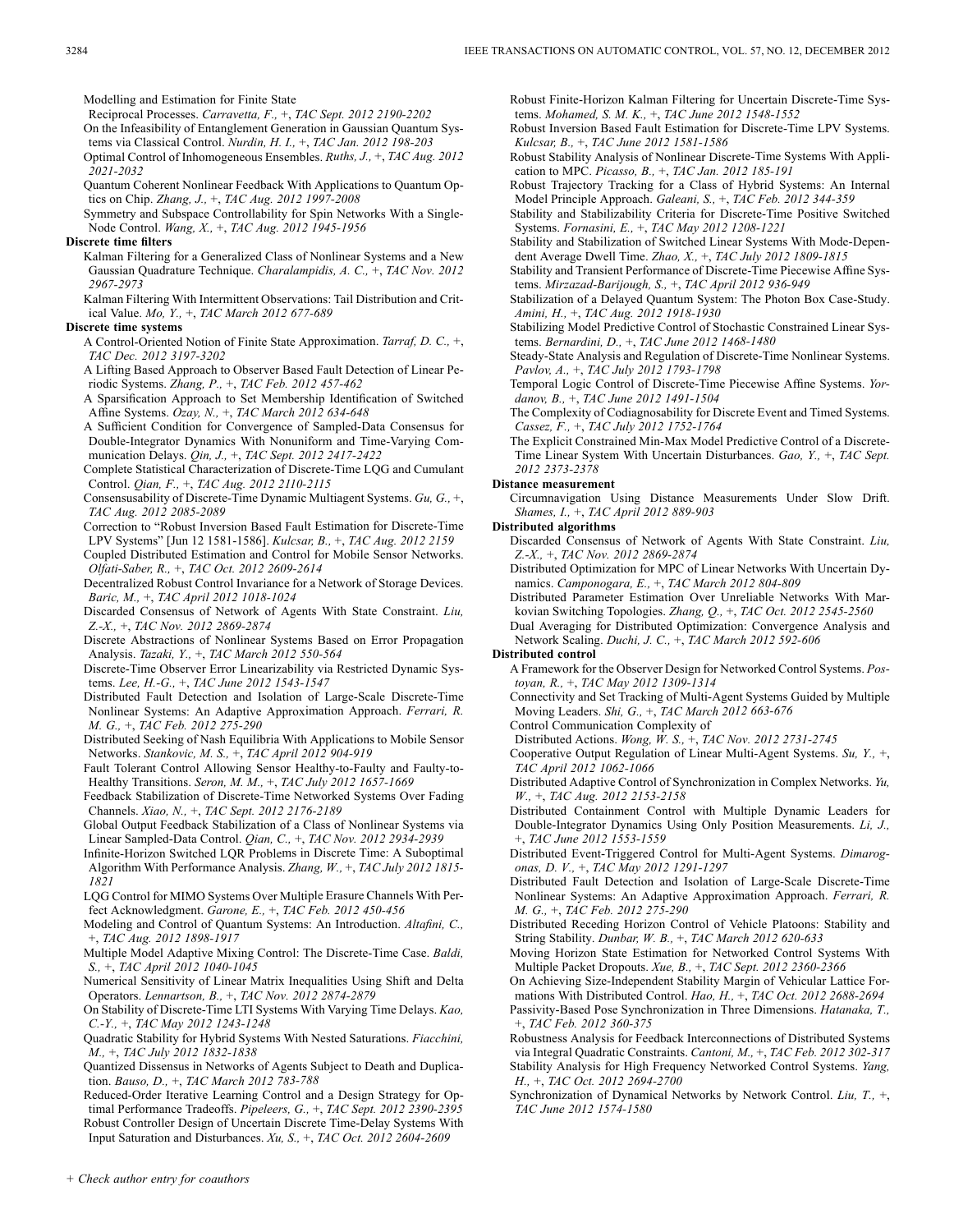### **Distributed parameter systems**

- Coupled Distributed Estimation and Control for Mobile Sensor Networks. *Olfati-Saber, R.,* +, *TAC Oct. 2012 2609-2614*
- Iterative Distributed Model Predictive Control of Nonlinear Systems: Handling Asynchronous, Delayed Measurements. *Liu, J.,* +, *TAC Feb. 2012 528-534*
- LQG Control for MIMO Systems Over Multiple Erasure Channels With Perfect Acknowledgment. *Garone, E.,* +, *TAC Feb. 2012 450-456*
- Quantized  $H_{\infty}$  Control for Nonlinear Stochastic Time-Delay Systems With Missing Measurements. *Wang, Z.,* +, *TAC June 2012 1431-1444*
- Robustness and Safe Sampling of Distributed-Delay Control Laws for Unstable Delayed Systems. *Leonard, F.,* +, *TAC June 2012 1521-1526*
- Sensitivity Reduction by Strongly Stabilizing Controllers for MIMO Distributed Parameter Systems. *Wakaiki, M.,* +, *TAC Aug. 2012 2089-2094*

### **Distributed processing**

- A Web Aggregation Approach for Distributed Randomized PageRank Algorithms. *Ishii, H.,* +, *TAC Nov. 2012 2703-2717*
- Quantized Consensus by Means of Gossip Algorithm. *Lavaei, J.,* +, *TAC Jan. 2012 19-32*

# **Distributed sensors**

Control With Markov Sensors/Actuators Assignment. *Guo, G.,* +, *TAC July 2012 1799-1804*

## **Diversity reception**

Max Weight Learning Algorithms for Scheduling in Unknown Environments. *Neely, M. J.,* +, *TAC May 2012 1179-1191*

# **Dynamic programming**

- Mean Field for Markov Decision Processes: From Discrete to Continuous Optimization. *Gast, N.,* +, *TAC Sept. 2012 2266-2280*
- Parameterized Tube Model Predictive Control. *Rakovic, S. V.,* +, *TAC Nov. 2012 2746-2761*

### **Dynamics**

Chattering-Free Digital Sliding-Mode Control With State Observer and Disturbance Rejection. *Acary, V.,* +, *TAC May 2012 1087-1101*

# **E**

# **Eigenvalues and eigenfunctions**

- A Simultaneous Balanced Truncation Approach to Model Reduction of Switched Linear Systems. *Monshizadeh, N.,* +, *TAC Dec. 2012 3118-3131* Adiabatic Control of the Schrödinger Equation via Conical Intersections of the Eigenvalues. *Boscain, U. V.,* +, *TAC Aug. 2012 1970-1983*
- Averaging Over General Random Networks. *Cai, K.,* +, *TAC Dec. 2012 3186-3191*
- Co-Positive Lyapunov Functions for the Stabilization of Positive Switched Systems. *Blanchini, F.,* +, *TAC Dec. 2012 3038-3050*
- Decentralized Robust Servomechanism Problem for Large Flexible Space Structures Under Sensor and Actuator Failures. *Huang, S. T. C.,* +, *TAC Dec. 2012 3219-3224*
- Graph Weight Allocation to Meet Laplacian Spectral Constraints. *Shafi, S. Y.,* +, *TAC July 2012 1872-1877*
- Internally Positive Representation of a Class of Continuous Time Systems. *Cacace, F.,* +, *TAC Dec. 2012 3158-3163*
- Maximum Allowable Loss Probability for Consensus of Multi-Agent Systems Over Random Weighted Lossy Networks. *Zhang, Y.,* +, *TAC Aug. 2012 2127-2132*
- Modular Subspace-Based System Identification From Multi-Setup Measurements. *Dohler, M.,* +, *TAC Nov. 2012 2951-2956*
- On the Reachability and Observability of Path and Cycle Graphs. *Parlangeli, G.,* +, *TAC March 2012 743-748*
- Partial Pole Placement with Controller Optimization. *Datta, S.,* +, *TAC April 2012 1051-1056*
- Sampled-Data Consensus for Multiple Double Integrators With Arbitrary Sampling. *Xiao, F.,* +, *TAC Dec. 2012 3230-3235*
- Stabilization and Gevrey Regularity of a Schrödinger Equation in Boundary Feedback With a Heat Equation. *Wang, J.-M.,* +, *TAC Jan. 2012 179-185*
- Worst-Case Mahler Measure in Polytopic Uncertain Systems. *Chesi, G.,* +, *TAC Dec. 2012 3208-3213*

# **Embedded systems**

Distributed Event-Triggered Control for Multi-Agent Systems. *Dimarogonas, D. V.,* +, *TAC May 2012 1291-1297*

Receding Horizon Temporal Logic Planning. *Wongpiromsarn, T.,* +, *TAC Nov. 2012 2817-2830*

# Verification of Bounded Discrete Horizon Hybrid Automata. *Vladimerou, V.,* +, *TAC June 2012 1445-1455*

### **Equations**

 $H$ -Representation and Applications to Generalized Lyapunov Equations and Linear Stochastic Systems. *Zhang, W.,* +, *TAC Dec. 2012 3009-3022*

- Averaging Over General Random Networks. *Cai, K.,* +, *TAC Dec. 2012 3186-3191*
- Input–Output Finite-Time Stability of Linear Systems: Necessary and Sufficient Conditions. *Amato, F.,* +, *TAC Dec. 2012 3051-3063*

Internally Positive Representation of a Class of Continuous Time Systems. *Cacace, F.,* +, *TAC Dec. 2012 3158-3163*

- Optimal Sampling and Performance Comparison of Periodic and Event Based Impulse Control. *Meng, X.,* +, *TAC Dec. 2012 3252-3259*
- Sampled-Data Consensus for Multiple Double Integrators With Arbitrary Sampling. *Xiao, F.,* +, *TAC Dec. 2012 3230-3235*

# **Error analysis**

Discrete Abstractions of Nonlinear Systems Based on Error Propagation Analysis. *Tazaki, Y.,* +, *TAC March 2012 550-564*

### **Estimation error**

Correction to "Robust Inversion Based Fault Estimation for Discrete-Time LPV Systems" [Jun 12 1581-1586]. *Kulcsar, B.,* +, *TAC Aug. 2012 2159* Distributed Coordination of Multi-Agent Systems With Quantized-Observer Based Encoding-Decoding. *Li, T.,* +, *TAC Dec. 2012 3023-3037*

### **Estimation theory**

Exact Differentiation of Signals With Unbounded Higher Derivatives. *Levant, A.,* +, *TAC April 2012 1076-1080*

Kalman Filtering With Intermittent Observations: Tail Distribution and Critical Value. *Mo, Y.,* +, *TAC March 2012 677-689*

Multivariable Adaptive Backstepping Control: A Norm Estimation Approach. *Wang, C.,* +, *TAC April 2012 989-995*

On the Performance of Optimal Input Signals for Frequency Response Estimation. *Wahlberg, B.,* +, *TAC March 2012 766-771*

On the Problem of Reconstructing an Unknown Topology via Locality Properties of the Wiener Filter. *Materassi, D.,* +, *TAC July 2012 1765-1777*

### **F**

### **Fading channels**

- Dynamic Quantization and Power Allocation for Multisensor Estimation of Hidden Markov Models. *Ghasemi, N.,* +, *TAC July 2012 1641-1656* Feedback Stabilization of Discrete-Time Networked Systems Over Fading
- Channels. *Xiao, N.,* +, *TAC Sept. 2012 2176-2189* Scheduling in Mobile Ad Hoc Networks With Topology and Channel-State Uncertainty. *Ying, L.,* +, *TAC Oct. 2012 2504-2517*

### **Failure analysis**

- Distributed Failure Prognosis of Discrete Event Systems With Bounded-Delay Communications. *Takai, S.,* +, *TAC May 2012 1259-1265*
- Distributed Source Identification for Wave Equations: An Offline Observer-Based Approach. *Chapouly, M.,* +, *TAC Aug. 2012 2067-2073*
- Hierarchical Cucker-Smale Model Subject to Random Failure. *Dalmao, F.,* +, *TAC July 2012 1789-1793*

### **Fault detection**

Correction to "Robust Inversion Based Fault Estimation for Discrete-Time LPV Systems" [Jun 12 1581-1586]. *Kulcsar, B.,* +, *TAC Aug. 2012 2159* **Fault diagnosis**

- A Lifting Based Approach to Observer Based Fault Detection of Linear Periodic Systems. *Zhang, P.,* +, *TAC Feb. 2012 457-462*
- Active Robust Fault Detection in Closed-Loop Systems: Quadratic Optimization Approach. *Esna Ashari, A.,* +, *TAC Oct. 2012 2532-2544*
- Fault Tolerance in Asynchronous Sequential Machines Using Output Feedback Control. *Yang, J.-M.,* +, *TAC June 2012 1604-1609*
- Robust  $H_{\infty}$  Sliding Mode Descriptor Observer for Fault and Output Disturbance Estimation of Uncertain Systems. *Lee, D.-J.,* +, *TAC Nov. 2012 2928-2934*
- Robust Inversion Based Fault Estimation for Discrete-Time LPV Systems. *Kulcsar, B.,* +, *TAC June 2012 1581-1586*
- Verification of Codiagnosability for Discrete Event Systems Modeled by Mealy Automata With Nondeterministic Output Functions. *Takai, S.,* +, *TAC March 2012 798-804*

# **Fault location**

Identification of Fault Estimation Filter From I/O Data for Systems With Stable Inversion. *Dong, J.,* +, *TAC June 2012 1347-1361*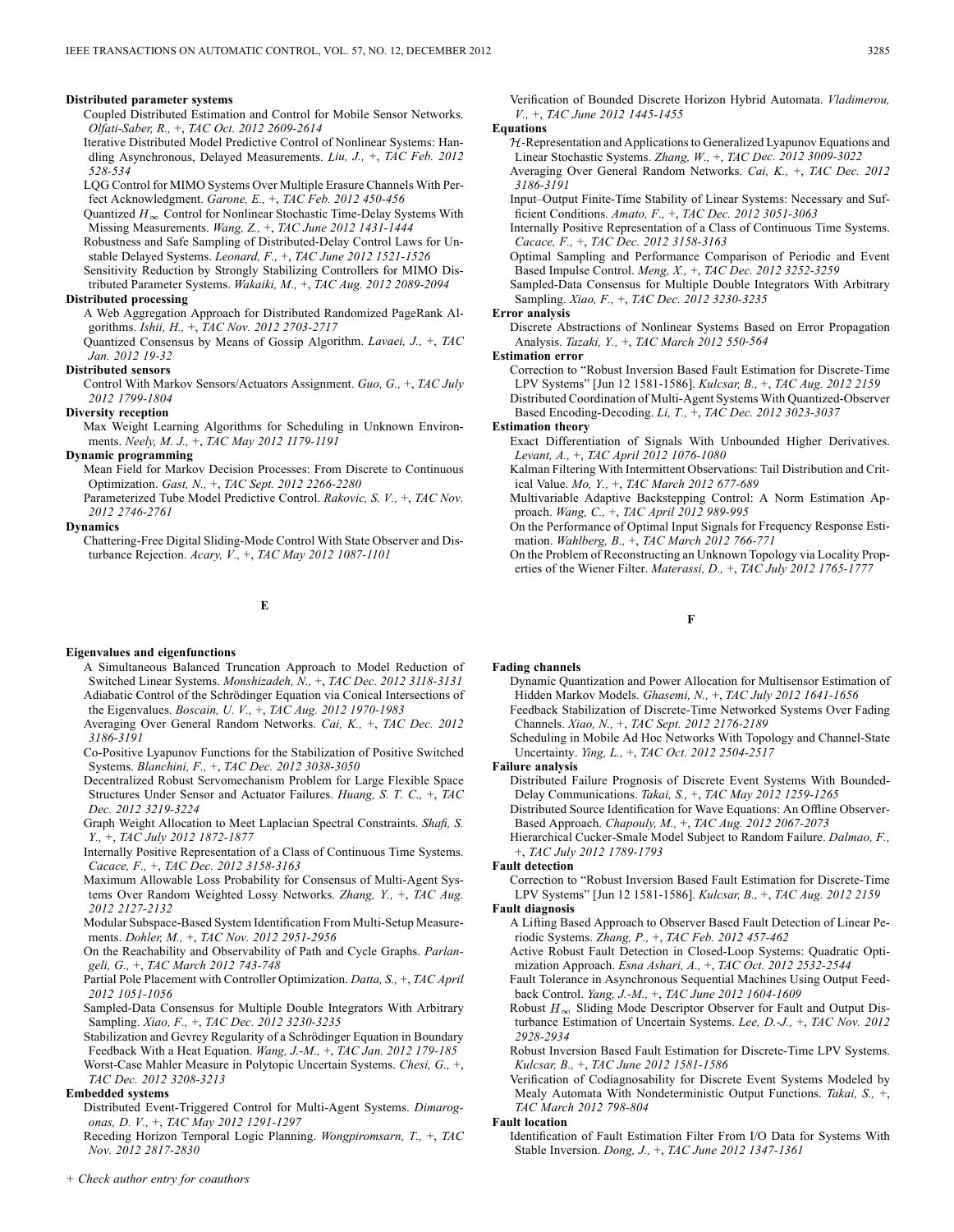### **Fault tolerance**

- Design and Analysis of an Integral Sliding Mode Fault-Tolerant Control Scheme. *Hamayun, M. T.,* +, *TAC July 2012 1783-1789*
- Distributed Fault Detection and Isolation of Large-Scale Discrete-Time Nonlinear Systems: An Adaptive Approximation Approach. *Ferrari, R. M. G.,* +, *TAC Feb. 2012 275-290*
- Fault Tolerance in Asynchronous Sequential Machines Using Output Feedback Control. *Yang, J.-M.,* +, *TAC June 2012 1604-1609*
- Fault Tolerant Control Allowing Sensor Healthy-to-Faulty and Faulty-to-Healthy Transitions. *Seron, M. M.,* +, *TAC July 2012 1657-1669*
- Fault-Tolerant Pole-Placement in Double-Integrator Networks. *Locatelli, A.,* +, *TAC Nov. 2012 2912-2917*

Reducing the Reliability Over-Cost in Reconfiguration-Based Fault Tolerant Control Under Actuator Faults. *Staroswiecki, M.,* +, *TAC Dec. 2012 3181- 3186*

# **Feature extraction**

Single Camera Structure and Motion. *Dani, A. P.,* +, *TAC Jan. 2012 238-243* **Feedback**

- $\mathcal{L}_1$  Adaptive Controller for Uncertain Nonlinear Multi-Input Multi-Output Systems With Input Quantization. *Sun, H.,* +, *TAC March 2012 565-578*
- A Frequency Domain Condition for the Physical Realizability of Linear Quantum Systems. *Shaiju, A. J.,* +, *TAC Aug. 2012 2033-2044*
- Adaptive Asymptotic Rejection of Unmatched General Periodic Disturbances in Output-Feedback Nonlinear Systems. *Chen, P.,* +, *TAC April 2012 1056-1061*
- Adaptive Output Feedback Control of Uncertain Nonlinear Systems With Hysteresis Nonlinearity. *Zhou, J.,* +, *TAC Oct. 2012 2627-2633*
- Adaptive Output Feedback Design Using Asymptotic Properties of LQG/LTR Controllers. *Lavretsky, E.,* +, *TAC June 2012 1587-1591*
- Coherence in Large-Scale Networks: Dimension-Dependent Limitations of Local Feedback. *Bamieh, B.,* +, *TAC Sept. 2012 2235-2249*
- Combining Convex–Concave Decompositions and Linearization Approaches for Solving BMIs, With Application to Static Output Feedback. *Tran Dinh, Q.,* +, *TAC June 2012 1377-1390*
- Consensusability of Discrete-Time Dynamic Multiagent Systems. *Gu, G.,* +, *TAC Aug. 2012 2085-2089*
- Control-Theoretic Approach to Communication With Feedback. *Ardestanizadeh, E.,* +, *TAC Oct. 2012 2576-2587*
- Controlled Hopwise Averaging and Its Convergence Rate. *Lu, J.,* +, *TAC April 2012 1005-1012*
- Dead-Beat Control in the Behavioral Approach. *Bisiacco, M.,* +, *TAC Sept. 2012 2163-2175*
- Decentralized Control via Gröbner Bases and Variable Elimination. *Shin, H. S.,* +, *TAC April 2012 1030-1035*
- Delay Robustness in Non-Identical Multi-Agent Systems. *Munz, U.,* +, *TAC June 2012 1597-1603*
- Discrete-Time Observer Error Linearizability via Restricted Dynamic Systems. *Lee, H.-G.,* +, *TAC June 2012 1543-1547*
- Experimental Demonstration of Coherent Feedback Control on Optical Field Squeezing. *Iida, S.,* +, *TAC Aug. 2012 2045-2050*
- Exploiting Isochrony in Self-Triggered Control. *Anta, A.,* +, *TAC April 2012 950-962*
- Extended H<sub>2</sub> Controller Synthesis for Continuous Descriptor Systems. *Feng, Y.,* +, *TAC June 2012 1559-1564*
- Fault Tolerance in Asynchronous Sequential Machines Using Output Feedback Control. *Yang, J.-M.,* +, *TAC June 2012 1604-1609*
- Fault Tolerant Control Allowing Sensor Healthy-to-Faulty and Faulty-to-Healthy Transitions. *Seron, M. M.,* +, *TAC July 2012 1657-1669*
- Gain-Scheduled Control Synthesis Using Dynamic D-Scales. Scherer, C. *W.,* +, *TAC Sept. 2012 2219-2234*
- Global State Synchronization in Networks of Cyclic Feedback Systems. *Hamadeh, A.,* +, *TAC Feb. 2012 478-483*
- Hamilton-Jacobi-Bellman Equation and Feedback Synthesis for Impulsive Control. *Fraga, S. L.,* +, *TAC Jan. 2012 244-249*
- LMI Relaxations for Reduced-Order Robust  $\mathcal{H}_{\infty}$  Control of Continuous-Time Uncertain Linear Systems. *Agulhari, C. M.,* +, *TAC June 2012 1532- 1537*
- Model Reduction for a Class of Convergent Nonlinear Systems. *Besselink, B.,* +, *TAC April 2012 1071-1076*
- Modeling and Control of Quantum Systems: An Introduction. *Altafini, C.,* +, *TAC Aug. 2012 1898-1917*
- Multivariable Adaptive Backstepping Control: A Norm Estimation Approach. *Wang, C.,* +, *TAC April 2012 989-995*
- Network Connectivity Preserving Formation Stabilization and Obstacle Avoidance via a Decentralized Controller. *Kan, Z.,* +, *TAC July 2012 1827-1832*
- Nonlinear Feedback Design for Fixed-Time Stabilization of Linear Control Systems. *Polyakov, A.,* +, *TAC Aug. 2012 2106-2110*
- Nonlinear Stabilization Under Sampled and Delayed Measurements, and With Inputs Subject to Delay and Zero-Order Hold. *Karafyllis, I.,* +, *TAC May 2012 1141-1154*
- On Saturation, Discontinuities, and Delays, in iISS and ISS Feedback Control Redesign. *Pepe, P.,* +, *TAC May 2012 1125-1140*
- Output Feedback Regulation of a Chain of Integrators With an Unbounded Time-Varying Delay in the Input. *Koo, M.-S.,* +, *TAC Oct. 2012 2662-2667* Parameterization of Decoupling Controllers in the Generalized Plant Model. *Park, K.,* +, *TAC April 2012 1067-1070*
- PD+ Based Output Feedback Attitude Control of Rigid Bodies. *Schlanbusch, R.,* +, *TAC Aug. 2012 2146-2152*
- Quantum Coherent Nonlinear Feedback With Applications to Quantum Optics on Chip. *Zhang, J.,* +, *TAC Aug. 2012 1997-2008*
- Quaternion-Based Hybrid Feedback for Robust Global Attitude Synchronization. *Mayhew, C. G.,* +, *TAC Aug. 2012 2122-2127*
- Robust Trajectory Tracking for a Class of Hybrid Systems: An Internal Model Principle Approach. *Galeani, S.,* +, *TAC Feb. 2012 344-359*
- Robustness Analysis for Feedback Interconnections of Distributed Systems via Integral Quadratic Constraints. *Cantoni, M.,* +, *TAC Feb. 2012 302-317* Signal Transformation Approach to Tracking Control With Arbitrary References. *Bazaei, A.,* +, *TAC Sept. 2012 2294-2307*
- Small-Gain Based Output-Feedback Controller Design for a Class of Nonlinear Systems With Actuator Dynamic Quantization. *Liu, T.,* +, *TAC May 2012 1326-1332*
- Stability and Robustness Analysis for Curve Tracking Control using Input-to-State Stability. *Malisoff, M.,* +, *TAC May 2012 1320-1326*
- Stabilization and Gevrey Regularity of a Schrödinger Equation in Boundary Feedback With a Heat Equation. *Wang, J.-M.,* +, *TAC Jan. 2012 179-185*
- Stabilization of a Delayed Quantum System: The Photon Box Case-Study. *Amini, H.,* +, *TAC Aug. 2012 1918-1930*
- Strong Stability of an Unstable Wave Equation by Boundary Feedback With Only Displacement Observation. *Guo, W.,* +, *TAC Sept. 2012 2367-2372*
- Synchronization of Dynamical Networks by Network Control. *Liu, T.,* +, *TAC June 2012 1574-1580*
- Temporal Logic Control of Discrete-Time Piecewise Affine Systems. *Yordanov, B.,* +, *TAC June 2012 1491-1504*
- **Feedforward**
	- Nonlinear Stabilization Under Sampled and Delayed Measurements, and With Inputs Subject to Delay and Zero-Order Hold. *Karafyllis, I.,* +, *TAC May 2012 1141-1154*
- Output Feedback Regulation of a Chain of Integrators With an Unbounded Time-Varying Delay in the Input. *Koo, M.-S.,* +, *TAC Oct. 2012 2662-2667* **File organization**
- Network Stability Under Alpha Fair Bandwidth Allocation With General File Size Distribution. *Paganini, F.,* +, *TAC March 2012 579-591*

### **Filtering theory**

- A Convex Optimization Approach to Synthesizing Bounded Complexity  $\ell^{\infty}$ Filters. *Blanchini, F.,* +, *TAC Jan. 2012 216-221*
- Consensus-Based Distributed Multiple Model UKF for Jump Markov Nonlinear Systems. *Li, W.,* +, *TAC Jan. 2012 227-233*
- Consensusability of Discrete-Time Dynamic Multiagent Systems. *Gu, G.,* +, *TAC Aug. 2012 2085-2089*
- Convergence and Mean Square Stability of Suboptimal Estimator for Systems With Measurement Packet Dropping. *Zhang, H.,* +, *TAC May 2012 1248-1253*
- Estimation of a Low-Intensity Filtered Poisson Process in Additive White Gaussian Noise. *Komaee, A.,* +, *TAC Oct. 2012 2518-2531*
- Identification of Fault Estimation Filter From I/O Data for Systems With Stable Inversion. *Dong, J.,* +, *TAC June 2012 1347-1361*
- Recursive Update Filtering for Nonlinear Estimation. *Zanetti, R.,* +, *TAC June 2012 1481-1490*

### **Filters**

A Convex Optimization Approach to Synthesizing Bounded Complexity  $\ell^\infty$ Filters. *Blanchini, F.,* +, *TAC Jan. 2012 216-221*

### **Finite automata**

- Discrete Abstractions of Nonlinear Systems Based on Error Propagation Analysis. *Tazaki, Y.,* +, *TAC March 2012 550-564*
- The Complexity of Codiagnosability for Discrete Event and Timed Systems. *Cassez, F.,* +, *TAC July 2012 1752-1764*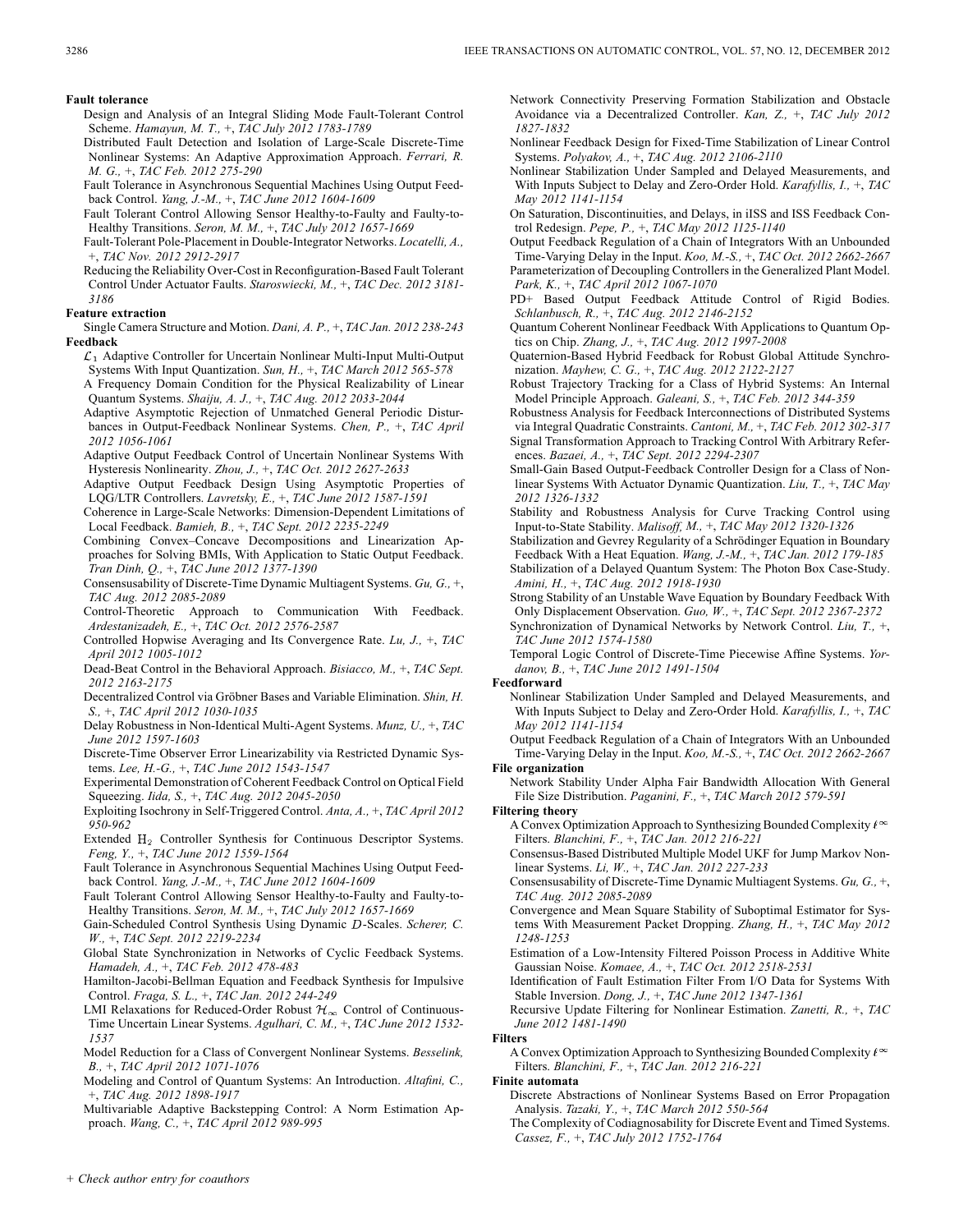Verification of Infinite-Step Opacity and Complexity Considerations. *Saboori, A.,* +, *TAC May 2012 1265-1269*

### **FIR filters**

On the Performance of Optimal Input Signals for Frequency Response Estimation. *Wahlberg, B.,* +, *TAC March 2012 766-771*

### **Flow control**

Differential Games Controllers That Confine a System to a Safe Region in the State Space, With Applications to Surge Tank Control. *Falugi, P.,* +, *TAC Nov. 2012 2778-2788*

### **Flow instability**

Network Stability Under Alpha Fair Bandwidth Allocation With General File Size Distribution. *Paganini, F.,* +, *TAC March 2012 579-591*

### **Formal logic**

Quaternion-Based Hybrid Feedback for Robust Global Attitude Synchronization. *Mayhew, C. G.,* +, *TAC Aug. 2012 2122-2127*

# **Formal specification**

Receding Horizon Temporal Logic Planning. *Wongpiromsarn, T.,* +, *TAC Nov. 2012 2817-2830*

# **Formal verification**

Positive Invariance of Constrained Affine Dynamics and Its Applications to Hybrid Systems and Safety Verification. *Shen, J.,* +, *TAC Jan. 2012 3-18* Temporal Logic Control of Discrete-Time Piecewise Affine Systems. *Yordanov, B.,* +, *TAC June 2012 1491-1504*

Verification of Infinite-Step Opacity and Complexity Considerations. *Saboori, A.,* +, *TAC May 2012 1265-1269*

### **Fourier series**

Fourier-Hermite Kalman Filter. *Sarmavuori, J.,* +, *TAC June 2012 1511- 1515*

# **Frequency control**

Generalized Kalman–Yakubovich–Popov Lemma for 2-D FM LSS Model. *Li, X.,* +, *TAC Dec. 2012 3090-3103*

# **Frequency domain analysis**

A Frequency Domain Condition for the Physical Realizability of Linear Quantum Systems. *Shaiju, A. J.,* +, *TAC Aug. 2012 2033-2044* Generalized Kalman–Yakubovich–Popov Lemma for 2-D FM LSS Model.

*Li, X.,* +, *TAC Dec. 2012 3090-3103* **Frequency estimation**

Parameter Identification of Sinusoids. *Hou, M.,* +, *TAC Feb. 2012 467-472* Switched Algorithm for Frequency Estimation with Noise Rejection. *Bobtsov, A. A.,* +, *TAC Sept. 2012 2400-2404*

# **Frequency modulation**

Generalized Kalman–Yakubovich–Popov Lemma for 2-D FM LSS Model. *Li, X.,* +, *TAC Dec. 2012 3090-3103*

# **Frequency response**

On the Performance of Optimal Input Signals for Frequency Response Estimation. *Wahlberg, B.,* +, *TAC March 2012 766-771*

Steady-State Analysis and Regulation of Discrete-Time Nonlinear Systems. *Pavlov, A.,* +, *TAC July 2012 1793-1798*

# **G**

### **Gain control**

Gain-Scheduled Control Synthesis Using Dynamic D-Scales. Scherer, C. *W.,* +, *TAC Sept. 2012 2219-2234*

Optimal Quarantining of Wireless Malware Through Reception Gain Control. *Khouzani, M. H. R.,* +, *TAC Jan. 2012 49-61*

### **Game theory**

An Efficient Game Form for Unicast Service Provisioning. *Kakhbod, A.,* +, *TAC Feb. 2012 392-404*

Distributed Seeking of Nash Equilibria With Applications to Mobile Sensor Networks. *Stankovic, M. S.,* +, *TAC April 2012 904-919*

- Evolution of Players' Misperceptions in Hypergames Under Perfect Observations. *Gharesifard, B.,* +, *TAC July 2012 1627-1640*
- Mean Field LQG Control in Leader-Follower Stochastic Multi-Agent Systems: Likelihood Ratio Based Adaptation. *Nourian, M.,* +, *TAC Nov. 2012 2801-2816*
- Nash Equilibrium Seeking in Noncooperative Games. *Frihauf, P.,* +, *TAC May 2012 1192-1207*

Power Allocation and Spectrum Sharing in Multi-User, Multi-Channel Systems With Strategic Users. *Kakhbod, A.,* +, *TAC Sept. 2012 2338-2342*

Social Optima in Mean Field LQG Control: Centralized and Decentralized Strategies. *Huang, M.,* +, *TAC July 2012 1736-1751*

Synchronization of Coupled Oscillators is a Game. *Yin, H.,* +, *TAC April 2012 920-935*

### **Gaussian channels**

- Control-Theoretic Approach to Communication With Feedback. *Ardestanizadeh, E.,* +, *TAC Oct. 2012 2576-2587*
- **Gaussian noise**
- A Riccati Based Interior Point Algorithm for the Computation in Constrained Stochastic MPC. *Shin, M.,* +, *TAC March 2012 760-765*

### **Gaussian processes**

- Estimation of a Low-Intensity Filtered Poisson Process in Additive White Gaussian Noise. *Komaee, A.,* +, *TAC Oct. 2012 2518-2531*
- Event Based State Estimation With Time Synchronous Updates. *Sijs, J.,* +, *TAC Oct. 2012 2650-2655*
- Fourier-Hermite Kalman Filter. *Sarmavuori, J.,* +, *TAC June 2012 1511- 1515*
- Kalman Filtering for a Generalized Class of Nonlinear Systems and a New Gaussian Quadrature Technique. *Charalampidis, A. C.,* +, *TAC Nov. 2012 2967-2973*
- Kalman Filtering With Intermittent Observations: Tail Distribution and Critical Value. *Mo, Y.,* +, *TAC March 2012 677-689*
- Mean Field LQG Control in Leader-Follower Stochastic Multi-Agent Systems: Likelihood Ratio Based Adaptation. *Nourian, M.,* +, *TAC Nov. 2012 2801-2816*
- Modelling and Estimation for Finite State
- Reciprocal Processes. *Carravetta, F.,* +, *TAC Sept. 2012 2190-2202*
- On the Infeasibility of Entanglement Generation in Gaussian Quantum Systems via Classical Control. *Nurdin, H. I.,* +, *TAC Jan. 2012 198-203*
- Optimal Pruning for Multi-Step Sensor Scheduling. *Huber, M. F.,* +, *TAC May 2012 1338-1343*
- Robust Filtering and Smoothing with Gaussian Processes. *Deisenroth, M. P.,* +, *TAC July 2012 1865-1871*
- Sequential Bayesian Prediction and Adaptive Sampling Algorithms for Mobile Sensor Networks. *Xu, Y.,* +, *TAC Aug. 2012 2078-2084*
- Time and Spectral Domain Relative Entropy: A New Approach to Multivariate Spectral Estimation. *Ferrante, A.,* +, *TAC Oct. 2012 2561-2575*

# **Geometry**

Adaptive Information Collection by Robotic Sensor Networks for Spatial Estimation. *Graham, R.,* +, *TAC June 2012 1404-1419*

- Adiabatic Control of the Schrödinger Equation via Conical Intersections of the Eigenvalues. *Boscain, U. V.,* +, *TAC Aug. 2012 1970-1983*
- Constrained Nonlinear Polynomial Time-Delay Systems: A Sum-of-Squares Approach to Estimate the Domain of Attraction. *Franze, G.,* +, *TAC Oct. 2012 2673-2679*
- Delay-Independent Stability Test for Systems With Multiple Time-Delays. *Delice, I. I.,* +, *TAC April 2012 963-972*
- Geometric Optimal Control of the Contrast Imaging Problem in Nuclear Magnetic Resonance. *Bonnard, B.,* +, *TAC Aug. 2012 1957-1969*
- Illustrating the Geometry of Coherently Controlled Unital Open Quantum Systems. *O'Meara, C.,* +, *TAC Aug. 2012 2050-2056*
- Inner Approximations for Polynomial Matrix Inequalities and Robust Stability Regions. *Henrion, D.,* +, *TAC June 2012 1456-1467*
- Robust Inversion Based Fault Estimation for Discrete-Time LPV Systems. *Kulcsar, B.,* +, *TAC June 2012 1581-1586*

### **Gold codes**

Detection Methods for Mode Perturbation Signatures. *Otanez, P. G.,* +, *TAC Nov. 2012 2923-2928*

### **Gradient methods**

Computational Complexity Certification for Real-Time MPC With Input **Constraints** 

Based on the Fast Gradient Method. *Richter, S.,* +, *TAC June 2012 1391- 1403*

RISE-Based Adaptive Control of a Control Affine Uncertain Nonlinear System With Unknown State Delays. *Sharma, N.,* +, *TAC Jan. 2012 255-259*

Zero-Gradient-Sum Algorithms for Distributed Convex Optimization: The Continuous-Time Case. *Lu, J.,* +, *TAC Sept. 2012 2348-2354*

**Graph theory**

- A Beamlet-Based Graph Structure for Path Planning Using Multiscale Information. *Lu, Y.,* +, *TAC May 2012 1166-1178*
- Consensus of Heterogeneous LTI Agents. *Jonsson, U. T.,* +, *TAC Aug. 2012 2133-2139*
- Consensusability of Discrete-Time Dynamic Multiagent Systems. *Gu, G.,* +, *TAC Aug. 2012 2085-2089*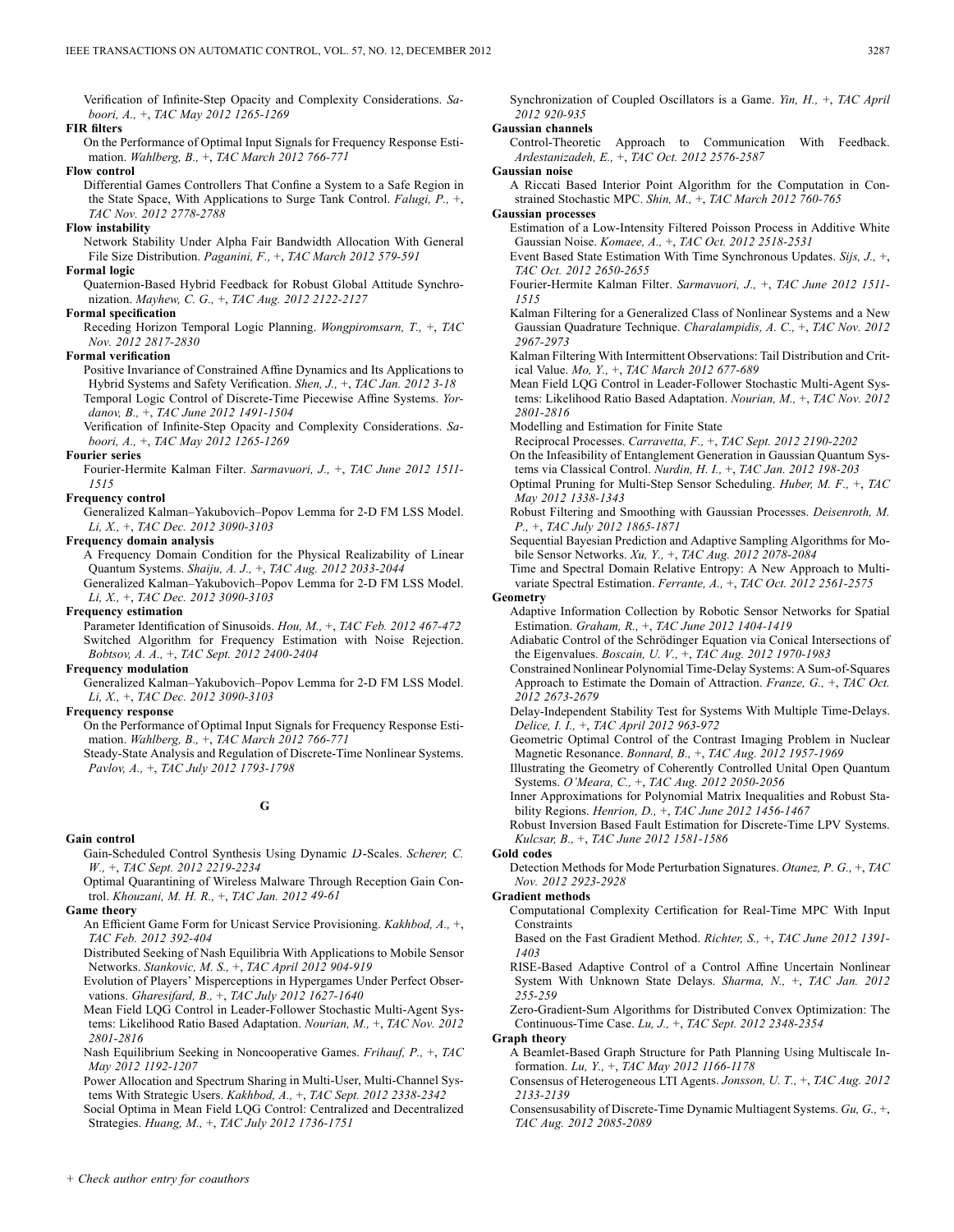Controlled Hopwise Averaging and Its Convergence Rate. *Lu, J.,* +, *TAC April 2012 1005-1012*

Delay Guarantees for Throughput-Optimal Wireless Link Scheduling. *Kar, K.,* +, *TAC Nov. 2012 2906-2911*

Delay Robustness in Non-Identical Multi-Agent Systems. *Munz, U.,* +, *TAC June 2012 1597-1603*

Distributed Parameter Estimation Over Unreliable Networks With Markovian Switching Topologies. *Zhang, Q.,* +, *TAC Oct. 2012 2545-2560*

Graph Weight Allocation to Meet Laplacian Spectral Constraints. *Shafi, S. Y.,* +, *TAC July 2012 1872-1877*

- Max-Plus Control Design for Temporal Constraints Meeting in Timed Event Graphs. *Amari, S.,* +, *TAC Feb. 2012 462-467*
- Network Connectivity Preserving Formation Stabilization and Obstacle Avoidance via a Decentralized Controller. *Kan, Z.,* +, *TAC July 2012 1827-1832*

Networked Markov Decision Processes With Delays. *Adlakha, S.,* +, *TAC April 2012 1013-1018*

On Achieving Size-Independent Stability Margin of Vehicular Lattice Formations With Distributed Control. *Hao, H.,* +, *TAC Oct. 2012 2688-2694*

On Approximations and Ergodicity Classes in Random Chains. *Touri, B.,* +, *TAC Nov. 2012 2718-2730*

On the Problem of Reconstructing an Unknown Topology via Locality Properties of the Wiener Filter. *Materassi, D.,* +, *TAC July 2012 1765-1777*

On the Reachability and Observability of Path and Cycle Graphs. *Parlan-*

*geli, G.,* +, *TAC March 2012 743-748* Output Synchronization on Strongly Connected Graphs. *Chopra, N.,* +, *TAC Nov. 2012 2896-2901*

Passivity-Based Pose Synchronization in Three Dimensions. *Hatanaka, T.,* +, *TAC Feb. 2012 360-375*

Quantized Consensus by Means of Gossip Algorithm. *Lavaei, J.,* +, *TAC Jan. 2012 19-32*

Rendezvous Without Coordinates. *Yu, J.,* +, *TAC Feb. 2012 421-434*

Stability of a Class of Linear Switching Systems with Applications to Two Consensus Problems. *Su, Y.,* +, *TAC June 2012 1420-1430*

System Theoretic Aspects of Influenced Consensus: Single Input Case. *Chapman, A.,* +, *TAC June 2012 1505-1511*

### **Greedy algorithms**

A Metric Between Probability Distributions on Finite Sets of Different Cardinalities and Applications to Order Reduction. *Vidyasagar, M.,* +, *TAC Oct. 2012 2464-2477*

# **Grounding**

Network Identification via Node Knockout. *Nabi-Abdolyousefi, M.,* +, *TAC Dec. 2012 3214-3219*

# **Group theory**

Hamiltonian Control of Quantum Dynamical Semigroups: Stabilization and Convergence Speed. *Ticozzi, F.,* +, *TAC Aug. 2012 1931-1944*

Strong Stability of an Unstable Wave Equation by Boundary Feedback With Only Displacement Observation. *Guo, W.,* +, *TAC Sept. 2012 2367-2372*

# **Gyroscopes**

Attitude Estimation Using Biased Gyro and Vector Measurements With Time-Varying Reference Vectors. *Grip, H. F.,* +, *TAC May 2012 1332-1338* Rigid Body Attitude Control Using a Single Vector Measurement and Gyro. *Khosravian, A.,* +, *TAC May 2012 1273-1279*

**H**

### $H^{\infty}$  control

 $\mathcal{L}_{\infty}$ -Norm Computation for Continuous-Time Descriptor Systems Using Structured Matrix Pencils. *Benner, P.,* +, *TAC Jan. 2012 233-238*

 $H_{\infty}$  Control of Switched Nonlinear Systems in p-Normal Form Using Multiple Lyapunov Functions. *Long, L.,* +, *TAC May 2012 1285-1291*

A Numerical Design of Interactors for General Descriptor Systems. *Chu, D.,* +, *TAC Sept. 2012 2396-2399*

A Partially Augmented Lagrangian Method for Low Order H-Infinity Controller Synthesis Using Rational Constraints. *Ankelhed, D.,* +, *TAC Nov. 2012 2901-2905*

Employing Kronecker Canonical Form for LMI-Based  $H_{\infty}$  Synthesis Problems. *Helmersson, A.,* +, *TAC Aug. 2012 2062-2067*

Lagrange Stabilization of Pendulum-Like Systems: A Pseudo  $H_{\infty}$  Control Approach. *Ouyang, H.,* +, *TAC March 2012 649-662*

LMI Relaxations for Reduced-Order Robust  $\mathcal{H}_{\infty}$  Control of Continuous-Time Uncertain Linear Systems. *Agulhari, C. M.,* +, *TAC June 2012 1532- 1537*

Quantized  $H_{\infty}$  Control for Nonlinear Stochastic Time-Delay Systems With Missing Measurements. *Wang, Z.,* +, *TAC June 2012 1431-1444*

Robust  $H_{\infty}$  Sliding Mode Descriptor Observer for Fault and Output Disturbance Estimation of Uncertain Systems. *Lee, D.-J.,* +, *TAC Nov. 2012 2928-2934*

# **H optimization**

Lower Bounds on the Infima in Some  $\mathcal{H}_{\infty}$  Optimization Problems. *Wahls*, *S.,* +, *TAC March 2012 788-793*

# $H^2$  control

Extended  $H_2$  Controller Synthesis for Continuous Descriptor Systems. *Feng, Y.,* +, *TAC June 2012 1559-1564*

On the  $H^2$  Two-Sided Model Matching Problem With Preview. *Kristalny*, *M.,* +, *TAC Jan. 2012 204-209*

### **Hessian matrices**

Sufficient Conditions for Decentralized Potential Functions Based Controllers Using Canonical Vector Fields. *Dimarogonas, D. V.,* +, *TAC Oct. 2012 2621-2626*

### **Heuristic algorithms**

Distributed Average Tracking of Multiple Time-Varying Reference Signals With Bounded Derivatives. *Chen, F.,* +, *TAC Dec. 2012 3169-3174*

### **Hidden Markov models**

Dynamic Quantization and Power Allocation for Multisensor Estimation of Hidden Markov Models. *Ghasemi, N.,* +, *TAC July 2012 1641-1656*

# **Hilbert spaces**

Hamiltonian Control of Quantum Dynamical Semigroups: Stabilization and Convergence Speed. *Ticozzi, F.,* +, *TAC Aug. 2012 1931-1944*

### **Hyperbolic equations**

Exponential Stability of Switched Linear Hyperbolic Initial-Boundary Value Problems. *Amin, S.,* +, *TAC Feb. 2012 291-301*

Lyapunov-Based Boundary Control for A Class of Hyperbolic Lotka–Volterra Systems. *Pavel, L.,* +, *TAC March 2012 701-714*

### **I**

### **Identification**

High-Gain Observer-Based Estimation of Parameter Variations With Delay Alignment. *Dai, X.,* +, *TAC March 2012 726-732*

- How Nonlinear Parametric Wiener System Identification is Under Gaussian Inputs?. *Cai, Z.,* +, *TAC March 2012 738-742*
- Identification of Fault Estimation Filter From I/O Data for Systems With Stable Inversion. *Dong, J.,* +, *TAC June 2012 1347-1361*
- On the Problem of Reconstructing an Unknown Topology via Locality Properties of the Wiener Filter. *Materassi, D.,* +, *TAC July 2012 1765-1777*
- Robust Filtering and Smoothing with Gaussian Processes. *Deisenroth, M. P.,* +, *TAC July 2012 1865-1871*
- Set-Membership Error-in-Variables Identification Through Convex Relaxation Techniques. *Cerone, V.,* +, *TAC Feb. 2012 517-522*

### **IEEE publishing**

List of Reviewers for 2011. *, TAC March 2012 541-547*

### **Image motion analysis**

- Single Camera Structure and Motion. *Dani, A. P.,* +, *TAC Jan. 2012 238-243* **Image representation**
	- A Minimal State Map for Strictly Lossless Positive Real Behaviors. *Rao, S.,* +, *TAC July 2012 1696-1708*

### **Image segmentation**

A Sparsification Approach to Set Membership Identification of Switched Affine Systems. *Ozay, N.,* +, *TAC March 2012 634-648*

**Image texture**

A Sparsification Approach to Set Membership Identification of Switched Affine Systems. *Ozay, N.,* +, *TAC March 2012 634-648*

**Information filtering**

Square-Root Sigma-Point Information Filtering. *Liu, G.,* +, *TAC Nov. 2012 2945-2950*

### **Information filters**

Square-Root Sigma-Point Information Filtering. *Liu, G.,* +, *TAC Nov. 2012 2945-2950*

### **Information retrieval**

A Web Aggregation Approach for Distributed Randomized PageRank Algorithms. *Ishii, H.,* +, *TAC Nov. 2012 2703-2717*

### **Input-output stability**

Time Domain Model Order Reduction of General Orthogonal Polynomials for Linear Input-Output Systems. *Jiang, Y.-L.,* +, *TAC Feb. 2012 330-343*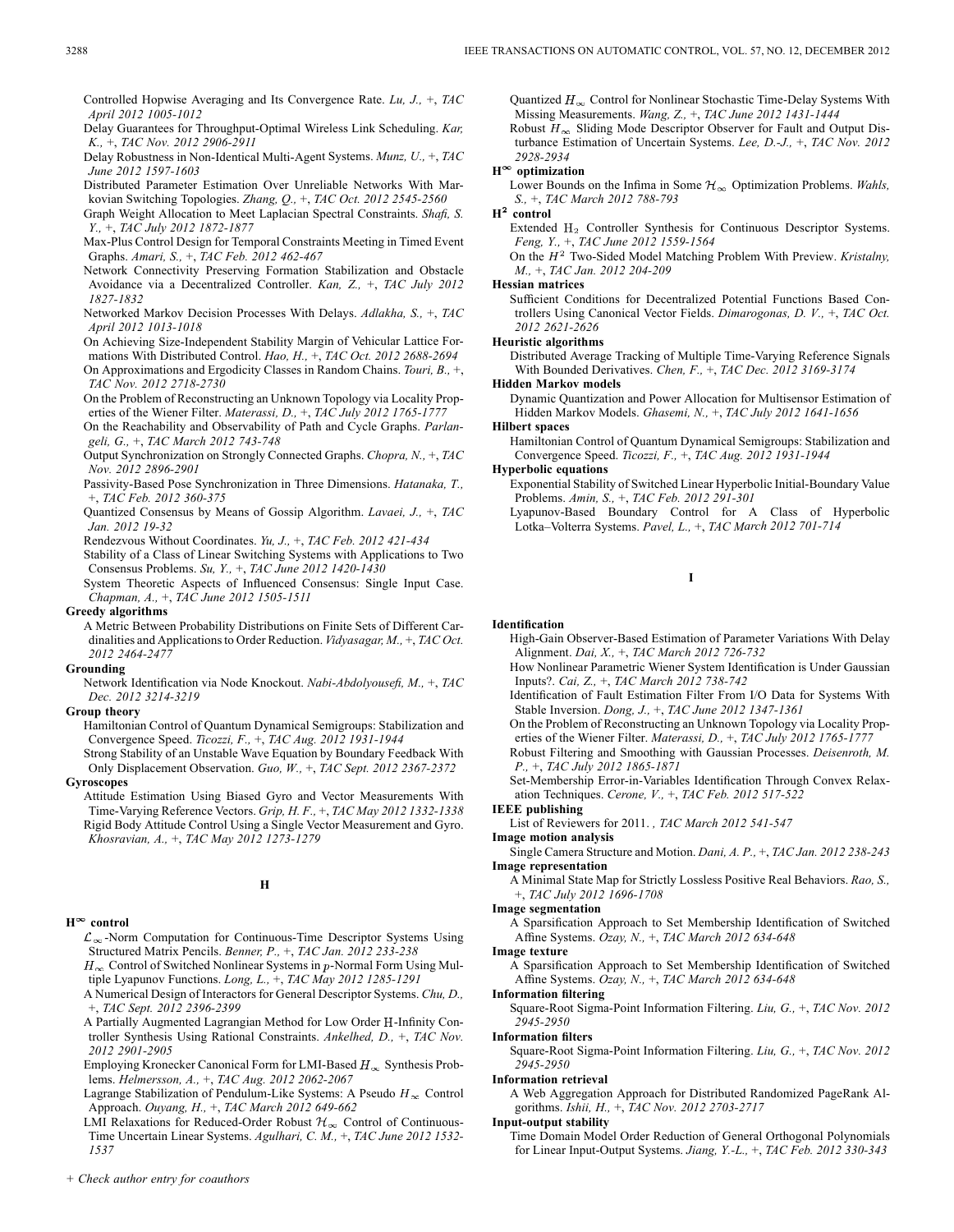### **Integer programming**

Synchronization of Dynamical Networks by Network Control. *Liu, T.,* +, *TAC June 2012 1574-1580*

### **Integral equations**

Kalman Filtering for a Generalized Class of Nonlinear Systems and a New Gaussian Quadrature Technique. *Charalampidis, A. C.,* +, *TAC Nov. 2012 2967-2973*

### **Integrated optoelectronics**

Quantum Coherent Nonlinear Feedback With Applications to Quantum Optics on Chip. *Zhang, J.,* +, *TAC Aug. 2012 1997-2008*

# **Integration**

Non Adaptive Second-Order Generalized Integrator for Identification of a Biased Sinusoidal Signal. *Fedele, G.,* +, *TAC July 2012 1838-1842*

Output Feedback Regulation of a Chain of Integrators With an Unbounded Time-Varying Delay in the Input. *Koo, M.-S.,* +, *TAC Oct. 2012 2662-2667*

# **Intellectual property**

Internally Positive Representation of a Class of Continuous Time Systems. *Cacace, F.,* +, *TAC Dec. 2012 3158-3163*

## **Interconnected systems**

Author's reply to comments on "Decentralized stabilization of interconnected systems with time-varying delays". *Mahmoud, M. S.,* +, *TAC March 2012 811*

Comments on "Decentralized Stabilization of Interconnected Systems With Time-Varying Delays". *Xiao, X.-S.,* +, *TAC March 2012 809-810*

Decentralized Implementation of Centralized Controllers for Interconnected Systems. *Lavaei, J.,* +, *TAC July 2012 1860-1865*

Distributed Averaging Under Constraints on Information Exchange: Emergence of Lévy Flights. *Wang, J.,* +, *TAC Oct. 2012 2435-2449*

Networked Markov Decision Processes With Delays. *Adlakha, S.,* +, *TAC April 2012 1013-1018*

### **Interference cancellation**

Pareto Region Characterization for Rate Control in MIMO Interference Systems and Nash Bargaining. *Chen, Z.,* +, *TAC Dec. 2012 3203-3208*

### **Internet**

Network Stability Under Alpha Fair Bandwidth Allocation With General File Size Distribution. *Paganini, F.,* +, *TAC March 2012 579-591*

**Interpolation**

Model Order Reduction by Balanced Proper Orthogonal Decomposition and by Rational Interpolation. *Opmeer, M. R.,* +, *TAC Feb. 2012 472-477*

Sensitivity Reduction by Strongly Stabilizing Controllers for MIMO Distributed Parameter Systems. *Wakaiki, M.,* +, *TAC Aug. 2012 2089-2094* Square-Root Sigma-Point Information Filtering. *Liu, G.,* +, *TAC Nov. 2012 2945-2950*

### **Invariance**

Decentralized Robust Control Invariance for a Network of Storage Devices. *Baric, M.,* +, *TAC April 2012 1018-1024*

Invariance Principles Allowing of Non-Lyapunov Functions for Estimating Attractor of Discrete Dynamical Systems. *Ge, T.,* +, *TAC Feb. 2012 500-505*

On the Nearest Quadratically Invariant Information Constraint. *Rotkowitz, M. C.,* +, *TAC May 2012 1314-1319*

Positive Invariance of Constrained Affine Dynamics and Its Applications to Hybrid Systems and Safety Verification. *Shen, J.,* +, *TAC Jan. 2012 3-18*

# **Invasive software**

Optimal Quarantining of Wireless Malware Through Reception Gain Control. *Khouzani, M. H. R.,* +, *TAC Jan. 2012 49-61*

### **Inverse problems**

Distributed Source Identification for Wave Equations: An Offline Observer-Based Approach. *Chapouly, M.,* +, *TAC Aug. 2012 2067-2073*

### **Iterative methods**

A Converse Sum of Squares Lyapunov Result With a Degree Bound. *Peet, M. M.,* +, *TAC Sept. 2012 2281-2293*

A Stochastic Approximation Framework for a Class of Randomized Optimization Algorithms. *Hu, J.,* +, *TAC Jan. 2012 165-178*

Decentralized Control of a Stochastic

Multi-Agent Queueing System. *Li, P.,* +, *TAC Nov. 2012 2762-2777*

Discrete Abstractions of Nonlinear Systems Based on Error Propagation Analysis. *Tazaki, Y.,* +, *TAC March 2012 550-564*

Distributed Source Identification for Wave Equations: An Offline Observer-Based Approach. *Chapouly, M.,* +, *TAC Aug. 2012 2067-2073*

Dynamic Quantization and Power Allocation for Multisensor Estimation of Hidden Markov Models. *Ghasemi, N.,* +, *TAC July 2012 1641-1656*

Infinite-Horizon Switched LQR Problems in Discrete Time: A Suboptimal Algorithm With Performance Analysis. *Zhang, W.,* +, *TAC July 2012 1815- 1821*

Iterative Distributed Model Predictive Control of Nonlinear Systems: Handling Asynchronous, Delayed Measurements. *Liu, J.,* +, *TAC Feb. 2012 528-534*

Optimal Approximation Schedules for a Class of Iterative Algorithms, With an Application

to Multigrid Value Iteration. *Almudevar, A.,* +, *TAC Dec. 2012 3132-3146* Reduced-Order Iterative Learning Control and a Design Strategy for Optimal Performance Tradeoffs. *Pipeleers, G.,* +, *TAC Sept. 2012 2390-2395* Robust Controller Design of Uncertain Discrete Time-Delay Systems With Input Saturation and Disturbances. *Xu, S.,* +, *TAC Oct. 2012 2604-2609*

### **J**

### **Jacobian matrices**

Mean Field for Markov Decision Processes: From Discrete to Continuous Optimization. *Gast, N.,* +, *TAC Sept. 2012 2266-2280*

# **K**

# **Kalman filters**

Consensus-Based Distributed Multiple Model UKF for Jump Markov Nonlinear Systems. *Li, W.,* +, *TAC Jan. 2012 227-233*

Coupled Distributed Estimation and Control for Mobile Sensor Networks. *Olfati-Saber, R.,* +, *TAC Oct. 2012 2609-2614*

Detection Methods for Mode Perturbation Signatures. *Otanez, P. G.,* +, *TAC Nov. 2012 2923-2928*

- EKF-Like Observer With Stability for a Class of Nonlinear Systems. *Torres, L.,* +, *TAC June 2012 1570-1574*
- Fourier-Hermite Kalman Filter. *Sarmavuori, J.,* +, *TAC June 2012 1511- 1515*
- Kalman Filtering for a Generalized Class of Nonlinear Systems and a New Gaussian Quadrature Technique. *Charalampidis, A. C.,* +, *TAC Nov. 2012 2967-2973*

Kalman Filtering With Intermittent Observations: Tail Distribution and Critical Value. *Mo, Y.,* +, *TAC March 2012 677-689*

Kalman Filtering With Intermittent Observations: Weak Convergence to a Stationary Distribution. *Kar, S.,* +, *TAC Feb. 2012 405-420*

Moderate Deviations of a Random Riccati Equation. *Kar, S.,* +, *TAC Sept. 2012 2250-2265*

Moving Horizon State Estimation for Networked Control Systems With Multiple Packet Dropouts. *Xue, B.,* +, *TAC Sept. 2012 2360-2366*

On Optimal Partial Broadcasting of Wireless Sensor Networks for Kalman Filtering. *Jia, Q.-S.,* +, *TAC March 2012 715-721*

Recursive Update Filtering for Nonlinear Estimation. *Zanetti, R.,* +, *TAC June 2012 1481-1490*

Rigid Body Attitude Control Using a Single Vector Measurement and Gyro. *Khosravian, A.,* +, *TAC May 2012 1273-1279*

Robust Finite-Horizon Kalman Filtering for Uncertain Discrete-Time Systems. *Mohamed, S. M. K.,* +, *TAC June 2012 1548-1552*

Sensor-Based Globally Asymptotically Stable Filters for Attitude Estimation: Analysis, Design, and Performance Evaluation. *Batista, P.,* +, *TAC Aug. 2012 2095-2100*

Stabilization of a Delayed Quantum System: The Photon Box Case-Study. *Amini, H.,* +, *TAC Aug. 2012 1918-1930*

Unscented Kalman Filter: Aspects and Adaptive Setting of Scaling Parameter. *Dunik, J.,* +, *TAC Sept. 2012 2411-2416*

Various Ways to Compute the Continuous-Discrete Extended Kalman Filter. *Frogerais, P.,* +, *TAC April 2012 1000-1004*

# **L**

# **Laplace equations**

Distributed Coordination of Multi-Agent Systems With Quantized-Observer Based Encoding-Decoding. *Li, T.,* +, *TAC Dec. 2012 3023-3037*

Graph Weight Allocation to Meet Laplacian Spectral Constraints. *Shafi, S. Y.,* +, *TAC July 2012 1872-1877*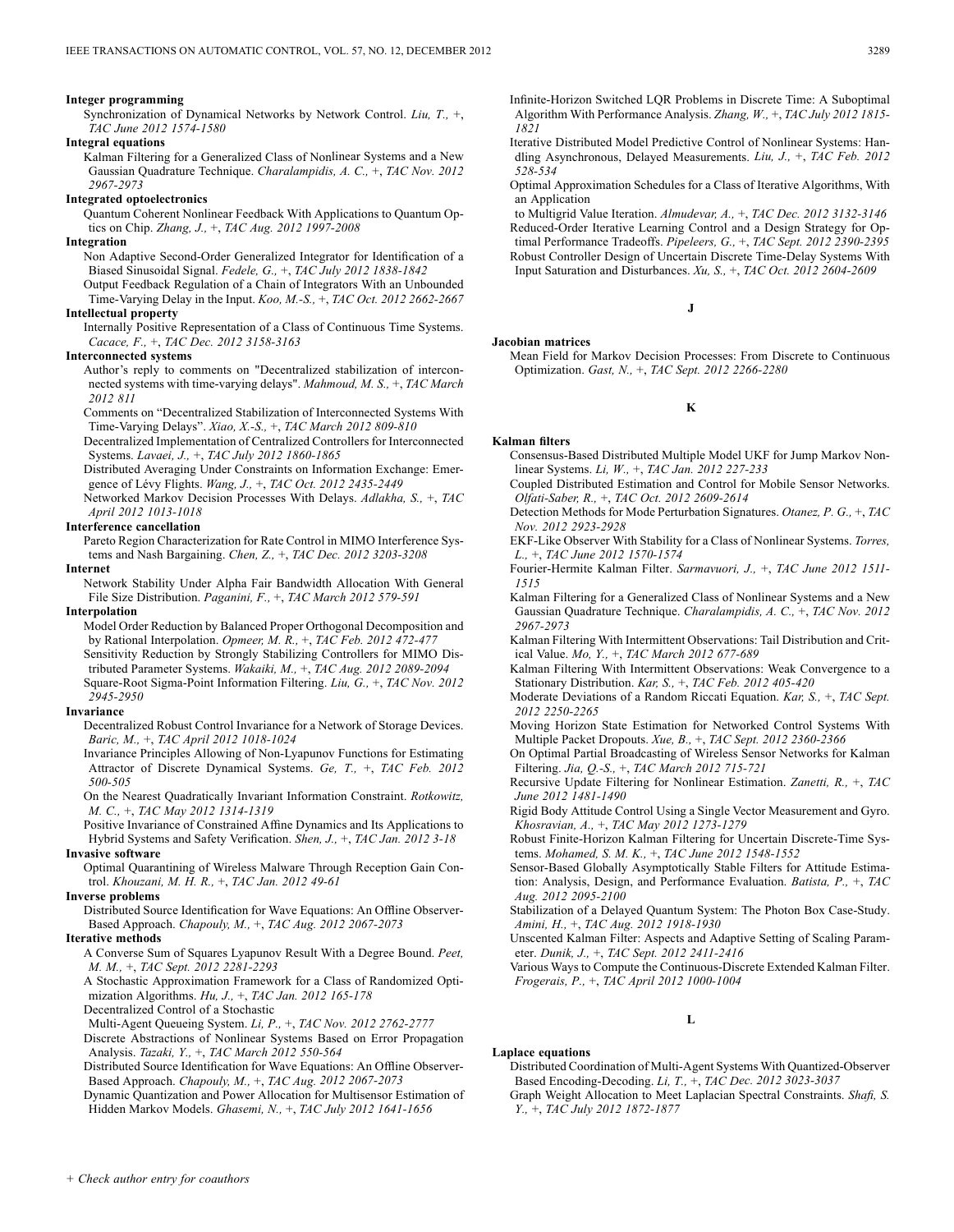Network Identification via Node Knockout. *Nabi-Abdolyousefi, M.,* +, *TAC Dec. 2012 3214-3219*

**Large-scale systems**

A Decomposition Technique for Nonlinear Dynamical System Analysis. *Anderson, J.,* +, *TAC June 2012 1516-1521*

# **Learning (artificial intelligence)**

Evolution of Players' Misperceptions in Hypergames Under Perfect Observations. *Gharesifard, B.,* +, *TAC July 2012 1627-1640*

Max Weight Learning Algorithms for Scheduling in Unknown Environments. *Neely, M. J.,* +, *TAC May 2012 1179-1191*

Nonlinear Adaptive Learning Control With Disturbance of Unknown Periods. *Xudong, Y.,* +, *TAC May 2012 1269-1273*

Reduced-Order Iterative Learning Control and a Design Strategy for Optimal Performance Tradeoffs. *Pipeleers, G.,* +, *TAC Sept. 2012 2390-2395*

# **Least mean squares methods**

Estimation of a Low-Intensity Filtered Poisson Process in Additive White Gaussian Noise. *Komaee, A.,* +, *TAC Oct. 2012 2518-2531*

### **Least squares approximations**

Identification of Fault Estimation Filter From I/O Data for Systems With Stable Inversion. *Dong, J.,* +, *TAC June 2012 1347-1361*

### **Lie algebras**

Controllability Aspects of Quantum Dynamics:

A Unified Approach for Closed and Open Systems. *Kurniawan, I.,* +, *TAC Aug. 2012 1984-1996*

Indirect Controllability of Quantum Systems; A Study of Two Interacting Quantum Bits. *D'Alessandro, D.,* +, *TAC Aug. 2012 2009-2020*

### **Lie groups**

Illustrating the Geometry of Coherently Controlled Unital Open Quantum Systems. *O'Meara, C.,* +, *TAC Aug. 2012 2050-2056*

### **Linear algebra**

Max-Plus Control Design for Temporal Constraints Meeting in Timed Event Graphs. *Amari, S.,* +, *TAC Feb. 2012 462-467*

**Linear differential equations**

Periodic Lyapunov Equation Based Approaches to the Stabilization of Continuous-Time Periodic Linear Systems. *Zhou, B.,* +, *TAC Aug. 2012 2139- 2146*

### **Linear matrix inequalities**

A Nonconservative LMI Condition for Stability of Switched Systems With Guaranteed Dwell Time. *Chesi, G.,* +, *TAC May 2012 1297-1302*

A Partially Augmented Lagrangian Method for Low Order H-Infinity Controller Synthesis Using Rational Constraints. *Ankelhed, D.,* +, *TAC Nov. 2012 2901-2905*

Combining Convex–Concave Decompositions and Linearization Approaches for Solving BMIs, With Application to Static Output Feedback. *Tran Dinh, Q.,* +, *TAC June 2012 1377-1390*

Correction to "Robust Inversion Based Fault Estimation for Discrete-Time LPV Systems" [Jun 12 1581-1586]. *Kulcsar, B.,* +, *TAC Aug. 2012 2159*

Employing Kronecker Canonical Form for LMI-Based  $H_{\infty}$  Synthesis Problems. *Helmersson, A.,* +, *TAC Aug. 2012 2062-2067*

Gain-Scheduled Control Synthesis Using Dynamic D-Scales. *Scherer, C. W.,* +, *TAC Sept. 2012 2219-2234*

Inner Approximations for Polynomial Matrix Inequalities and Robust Stability Regions. *Henrion, D.,* +, *TAC June 2012 1456-1467*

Input–Output Finite-Time Stability of Linear Systems: Necessary and Sufficient Conditions. *Amato, F.,* +, *TAC Dec. 2012 3051-3063*

LMI Relaxations for Reduced-Order Robust  $\mathcal{H}_{\infty}$  Control of Continuous-Time Uncertain Linear Systems. *Agulhari, C. M.,* +, *TAC June 2012 1532- 1537*

LPV Control of Nonstationary Systems: A Parameter-Dependent Lyapunov Approach. *Farhood, M.,* +, *TAC Jan. 2012 209-215*

LQG Control for MIMO Systems Over Multiple Erasure Channels With Perfect Acknowledgment. *Garone, E.,* +, *TAC Feb. 2012 450-456*

Numerical Sensitivity of Linear Matrix Inequalities Using Shift and Delta Operators. *Lennartson, B.,* +, *TAC Nov. 2012 2874-2879*

Partial Pole Placement with Controller Optimization. *Datta, S.,* +, *TAC April 2012 1051-1056*

Quantized  $H_{\infty}$  Control for Nonlinear Stochastic Time-Delay Systems With Missing Measurements. *Wang, Z.,* +, *TAC June 2012 1431-1444*

Reset Adaptive Observer for a Class of Nonlinear Systems. *Paesa, D.,* +, *TAC Feb. 2012 506-511*

Robust Controller Design of Uncertain Discrete Time-Delay Systems With Input Saturation and Disturbances. *Xu, S.,* +, *TAC Oct. 2012 2604-2609*

Robust Inversion Based Fault Estimation for Discrete-Time LPV Systems. *Kulcsar, B.,* +, *TAC June 2012 1581-1586*

Robust Team Decision Theory. *Gattami, A.,* +, *TAC March 2012 794-798* Sampled-Data Synchronization Control of Dynamical Networks With Stochastic Sampling. *Shen, B.,* +, *TAC Oct. 2012 2644-2650*

Set-Membership Error-in-Variables Identification Through Convex Relaxation Techniques. *Cerone, V.,* +, *TAC Feb. 2012 517-522*

Stability Analysis for High Frequency Networked Control Systems. *Yang, H.,* +, *TAC Oct. 2012 2694-2700*

Stability and Transient Performance of Discrete-Time Piecewise Affine Systems. *Mirzazad-Barijough, S.,* +, *TAC April 2012 936-949*

Volterra Integral Approach to Impulsive Renewal Systems: Application to Networked Control. *Antunes, D. J.,* +, *TAC March 2012 607-619*

### **Linear programming**

Characterization and Stability of Autonomous Positive Descriptor Systems. *Rami, M. A.,* +, *TAC Oct. 2012 2668-2673*

Discrete Abstractions of Nonlinear Systems Based on Error Propagation Analysis. *Tazaki, Y.,* +, *TAC March 2012 550-564*

Parameterized Tube Model Predictive Control. *Rakovic, S. V.,* +, *TAC Nov. 2012 2746-2761*

Positive Invariance of Constrained Affine Dynamics and Its Applications to Hybrid Systems and Safety Verification. *Shen, J.,* +, *TAC Jan. 2012 3-18* Robust Control of Constrained Linear Systems With Bounded Disturbances. *Ghaemi, R.,* +, *TAC Oct. 2012 2683-2688*

Single Integration Optimization of Linear Time-Varying Switched Systems. *Caldwell, T. M.,* +, *TAC June 2012 1592-1597*

**Linear quadratic control**

Comments on "Structural Invariant Subspaces of Singular Hamiltonian Systems and Nonrecursive Solutions of Finite-Horizon Optimal Control Problems. *Ferrante, A.,* +, *TAC Jan. 2012 270-272*

Control-Theoretic Approach to Communication With Feedback. *Ardestanizadeh, E.,* +, *TAC Oct. 2012 2576-2587*

Infinite-Horizon Switched LQR Problems in Discrete Time: A Suboptimal Algorithm With Performance Analysis. *Zhang, W.,* +, *TAC July 2012 1815- 1821*

Robust Team Decision Theory. *Gattami, A.,* +, *TAC March 2012 794-798* **Linear quadratic Gaussian control**

Adaptive Output Feedback Design Using Asymptotic Properties of LQG/LTR Controllers. *Lavretsky, E.,* +, *TAC June 2012 1587-1591*

Complete Statistical Characterization of Discrete-Time LQG and Cumulant Control. *Qian, F.,* +, *TAC Aug. 2012 2110-2115*

Lack of Separation Principle for Quantized Linear Quadratic Gaussian Control. *Fu, M.,* +, *TAC Sept. 2012 2385-2390*

LQG Control for MIMO Systems Over Multiple Erasure Channels With Perfect Acknowledgment. *Garone, E.,* +, *TAC Feb. 2012 450-456*

Social Optima in Mean Field LQG Control: Centralized and Decentralized Strategies. *Huang, M.,* +, *TAC July 2012 1736-1751*

Synchronization of Coupled Oscillators is a Game. *Yin, H.,* +, *TAC April 2012 920-935*

**Linear systems**

A Frequency Domain Condition for the Physical Realizability of Linear Quantum Systems. *Shaiju, A. J.,* +, *TAC Aug. 2012 2033-2044*

A Lifting Based Approach to Observer Based Fault Detection of Linear Periodic Systems. *Zhang, P.,* +, *TAC Feb. 2012 457-462*

A New Approach to the Internally Positive Representation of Linear MIMO Systems. *Cacace, F.,* +, *TAC Jan. 2012 119-134*

A Nonconservative LMI Condition for Stability of Switched Systems With Guaranteed Dwell Time. *Chesi, G.,* +, *TAC May 2012 1297-1302*

A Simultaneous Balanced Truncation Approach to Model Reduction of Switched Linear Systems. *Monshizadeh, N.,* +, *TAC Dec. 2012 3118-3131*

A Supervised Switching Control Policy for LPV Systems With Inaccurate Parameter Knowledge. *Jetto, L.,* +, *TAC June 2012 1527-1532*

Active Robust Fault Detection in Closed-Loop Systems: Quadratic Optimization Approach. *Esna Ashari, A.,* +, *TAC Oct. 2012 2532-2544*

Asymmetric Decentralized Flocks. *Tangerman, F. M.,* +, *TAC Nov. 2012 2844-2853*

Control Design for Quantized Linear Systems With Saturations. *Tarbouriech, S.,* +, *TAC July 2012 1883-1889*

Control With Markov Sensors/Actuators Assignment. *Guo, G.,* +, *TAC July 2012 1799-1804*

Control-Theoretic Approach to Communication With Feedback. *Ardestanizadeh, E.,* +, *TAC Oct. 2012 2576-2587*

Cooperative Output Regulation of Linear Multi-Agent Systems. *Su, Y.,* +, *TAC April 2012 1062-1066*

Decentralized Implementation of Centralized Controllers for Interconnected Systems. *Lavaei, J.,* +, *TAC July 2012 1860-1865*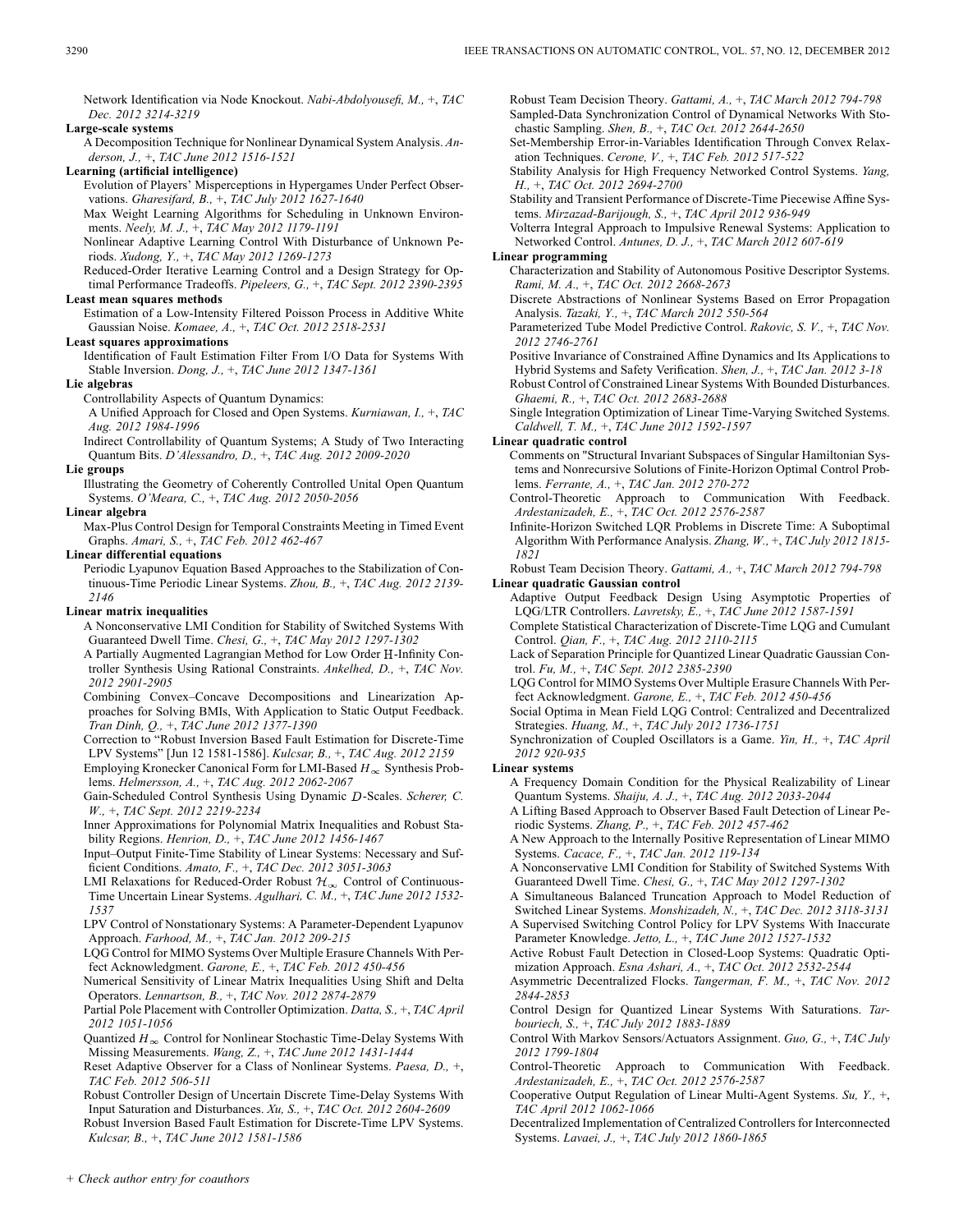Delay Robustness in Non-Identical Multi-Agent Systems. *Munz, U.,* +, *TAC June 2012 1597-1603*

Delay-Independent Stability Test for Systems With Multiple Time-Delays. *Delice, I. I.,* +, *TAC April 2012 963-972*

Distributed Optimization for MPC of Linear Networks With Uncertain Dynamics. *Camponogara, E.,* +, *TAC March 2012 804-809*

Explicit MPC for LPV Systems: Stability and Optimality. *Besselmann, T.,* +, *TAC Sept. 2012 2322-2332*

Fault Tolerant Control Allowing Sensor Healthy-to-Faulty and Faulty-to-Healthy Transitions. *Seron, M. M.,* +, *TAC July 2012 1657-1669*

Gain-Scheduled Control Synthesis Using Dynamic D-Scales. Scherer, C. *W.,* +, *TAC Sept. 2012 2219-2234*

Global Output Feedback Stabilization of a Class of Nonlinear Systems via Linear Sampled-Data Control. *Qian, C.,* +, *TAC Nov. 2012 2934-2939*

Identification of Fault Estimation Filter From I/O Data for Systems With Stable Inversion. *Dong, J.,* +, *TAC June 2012 1347-1361*

- Infinite-Horizon Switched LQR Problems in Discrete Time: A Suboptimal Algorithm With Performance Analysis. *Zhang, W.,* +, *TAC July 2012 1815- 1821*
- Input to State Stabilizing Controller for Systems With Coarse Quantization. *Sharon, Y.,* +, *TAC April 2012 830-844*

Input–Output Finite-Time Stability of Linear Systems: Necessary and Sufficient Conditions. *Amato, F.,* +, *TAC Dec. 2012 3051-3063*

Internally Positive Representation of a Class of Continuous Time Systems. *Cacace, F.,* +, *TAC Dec. 2012 3158-3163*

- Interval State Estimation for a Class of Nonlinear Systems. *Raissi, T.,* +, *TAC Jan. 2012 260-265*
- LMI Relaxations for Reduced-Order Robust  $\mathcal{H}_{\infty}$  Control of Continuous-Time Uncertain Linear Systems. *Agulhari, C. M.,* +, *TAC June 2012 1532- 1537*

Maximum Allowable Loss Probability for Consensus of Multi-Agent Systems Over Random Weighted Lossy Networks. *Zhang, Y.,* +, *TAC Aug. 2012 2127-2132*

Modelling and Estimation for Finite State

Reciprocal Processes. *Carravetta, F.,* +, *TAC Sept. 2012 2190-2202*

Modular Subspace-Based System Identification From Multi-Setup Measurements. *Dohler, M.,* +, *TAC Nov. 2012 2951-2956*

Multivariable Adaptive Backstepping Control: A Norm Estimation Approach. *Wang, C.,* +, *TAC April 2012 989-995*

On Exponential Almost Sure Stability of Random Jump Systems. *Li, C.,* +, *TAC Dec. 2012 3064-3077*

On Stability of Discrete-Time LTI Systems With Varying Time Delays. *Kao, C.-Y.,* +, *TAC May 2012 1243-1248*

On the Infeasibility of Entanglement Generation in Gaussian Quantum Systems via Classical Control. *Nurdin, H. I.,* +, *TAC Jan. 2012 198-203*

- On the Observability of Continuous-Time Switched Linear Systems Under Partially Unknown Inputs. *Gomez-Gutierrez, D.,* +, *TAC March 2012 732-738*
- Optimized Dynamic Policy for Receding Horizon Control of Linear Time-Varying Systems With Bounded Disturbances. *Gautam, A.,* +, *TAC April 2012 973-988*

Parameterization of Decoupling Controllers in the Generalized Plant Model. *Park, K.,* +, *TAC April 2012 1067-1070*

Partial Pole Placement with Controller Optimization. *Datta, S.,* +, *TAC April 2012 1051-1056*

Periodic Lyapunov Equation Based Approaches to the Stabilization of Continuous-Time Periodic Linear Systems. *Zhou, B.,* +, *TAC Aug. 2012 2139- 2146*

Robust Control of Constrained Linear Systems With Bounded Disturbances. *Ghaemi, R.,* +, *TAC Oct. 2012 2683-2688*

Robust Inversion Based Fault Estimation for Discrete-Time LPV Systems. *Kulcsar, B.,* +, *TAC June 2012 1581-1586*

Robustness and Safe Sampling of Distributed-Delay Control Laws for Unstable Delayed Systems. *Leonard, F.,* +, *TAC June 2012 1521-1526*

Set-Membership Error-in-Variables Identification Through Convex Relaxation Techniques. *Cerone, V.,* +, *TAC Feb. 2012 517-522*

Single Integration Optimization of Linear Time-Varying Switched Systems. *Caldwell, T. M.,* +, *TAC June 2012 1592-1597*

Stability Analysis of Singularly Perturbed Switched Linear Systems. *El Hachemi, F.,* +, *TAC Aug. 2012 2116-2121*

Stability and Stabilization of Switched Linear Systems With Mode-Dependent Average Dwell Time. *Zhao, X.,* +, *TAC July 2012 1809-1815*

Stability of a Class of Linear Switching Systems with Applications to Two Consensus Problems. *Su, Y.,* +, *TAC June 2012 1420-1430*

Stabilizing Model Predictive Control of Stochastic Constrained Linear Systems. *Bernardini, D.,* +, *TAC June 2012 1468-1480*

Stable Networked Control Systems With Bounded Control Authority. *Hokayem, P.,* +, *TAC Dec. 2012 3153-3157*

Steady-State Analysis and Regulation of Discrete-Time Nonlinear Systems. *Pavlov, A.,* +, *TAC July 2012 1793-1798*

Strict Lyapunov Functions for the Super-Twisting Algorithm. *Moreno, J. A.,* +, *TAC April 2012 1035-1040*

The Explicit Constrained Min-Max Model Predictive Control of a Discrete-Time Linear System With Uncertain Disturbances. *Gao, Y.,* +, *TAC Sept. 2012 2373-2378*

Time Domain Model Order Reduction of General Orthogonal Polynomials for Linear Input-Output Systems. *Jiang, Y.-L.,* +, *TAC Feb. 2012 330-343* Variable Gain Super-Twisting Sliding Mode Control. *Gonzalez, T.,* +, *TAC Aug. 2012 2100-2105*

Variable Structure Control for Singularly Perturbed Linear Continuous Systems With Matched Disturbances. *Nguyen, T.,* +, *TAC March 2012 777-783* **Linearization techniques**

Adaptive Output Feedback Design Using Asymptotic Properties of LQG/LTR Controllers. *Lavretsky, E.,* +, *TAC June 2012 1587-1591*

Combining Convex–Concave Decompositions and Linearization Approaches for Solving BMIs, With Application to Static Output Feedback. *Tran Dinh, Q.,* +, *TAC June 2012 1377-1390*

Convergence of Nonlinear Observers on  $\mathbb{R}^n$  With a Riemannian Metric (Part I). *Sanfelice, R. G.,* +, *TAC July 2012 1709-1722*

Discrete-Time Observer Error Linearizability via Restricted Dynamic Systems. *Lee, H.-G.,* +, *TAC June 2012 1543-1547*

Interval State Estimation for a Class of Nonlinear Systems. *Raissi, T.,* +, *TAC Jan. 2012 260-265*

Recursive Update Filtering for Nonlinear Estimation. *Zanetti, R.,* +, *TAC June 2012 1481-1490*

# **Liouville equation**

Controllability Aspects of Quantum Dynamics:

A Unified Approach for Closed and Open Systems. *Kurniawan, I.,* +, *TAC Aug. 2012 1984-1996*

# **Lyapunov matrix equations**

Periodic Lyapunov Equation Based Approaches to the Stabilization of Continuous-Time Periodic Linear Systems. *Zhou, B.,* +, *TAC Aug. 2012 2139- 2146*

### **Lyapunov methods**

 $H_{\infty}$  Control of Switched Nonlinear Systems in p-Normal Form Using Multiple Lyapunov Functions. *Long, L.,* +, *TAC May 2012 1285-1291*

A Converse Sum of Squares Lyapunov Result With a Degree Bound. *Peet, M. M.,* +, *TAC Sept. 2012 2281-2293*

A Decomposition Technique for Nonlinear Dynamical System Analysis. *Anderson, J.,* +, *TAC June 2012 1516-1521*

A Nonconservative LMI Condition for Stability of Switched Systems With Guaranteed Dwell Time. *Chesi, G.,* +, *TAC May 2012 1297-1302*

An Improved Stabilization Method for Sampled-Data Control Systems With Control Packet Loss. *Chen, W.-H.,* +, *TAC Sept. 2012 2378-2384*

Cascade High Gain Predictors for a Class of Nonlinear Systems. *Ahmed-Ali, T.,* +, *TAC Jan. 2012 221-226*

Co-Positive Lyapunov Functions for the Stabilization of Positive Switched Systems. *Blanchini, F.,* +, *TAC Dec. 2012 3038-3050*

Constrained Nonlinear Polynomial Time-Delay Systems: A Sum-of-Squares Approach to Estimate the Domain of Attraction. *Franze, G.,* +, *TAC Oct. 2012 2673-2679*

Control of Mobile Manipulators in a Task Space . *Galicki, M.,* +, *TAC Nov. 2012 2962-2967*

Controlled Hopwise Averaging and Its Convergence Rate. *Lu, J.,* +, *TAC April 2012 1005-1012*

Convex Dwell-Time Characterizations for Uncertain Linear Impulsive Systems. *Briat, C.,* +, *TAC Dec. 2012 3241-3246*

Enforcing Consensus on Adaptive Parameter Estimation of Structurally Perturbed Infinite Dimensional Systems. *Demetriou, M. A.,* +, *TAC Dec. 2012 3147-3152*

Exponential Stability of Integral Delay Systems With a Class of Analytic Kernels. *Mondie, S.,* +, *TAC Feb. 2012 484-489*

Finite Frequency Negative Imaginary Systems. *Xiong, J.,* +, *TAC Nov. 2012 2917-2922*

High Gain Observer Design for Some Networked Control Systems. *Ahmed-Ali, T.,* +, *TAC April 2012 995-1000*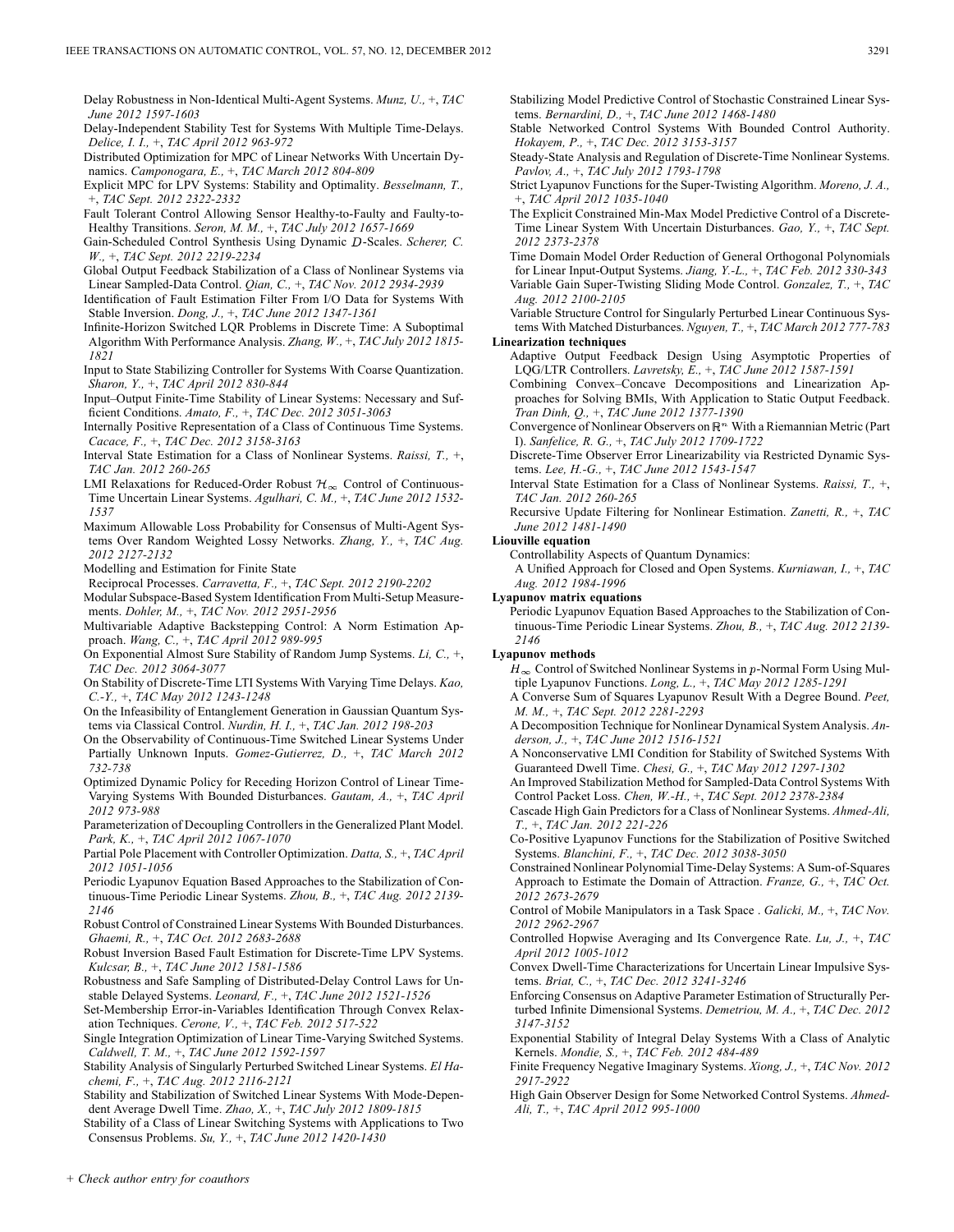Invariance Principles Allowing of Non-Lyapunov Functions for Estimating Attractor of Discrete Dynamical Systems. *Ge, T.,* +, *TAC Feb. 2012 500-505*

Iterative Distributed Model Predictive Control of Nonlinear Systems: Handling Asynchronous, Delayed Measurements. *Liu, J.,* +, *TAC Feb. 2012 528-534*

Lyapunov-Based Boundary Control for A Class of Hyperbolic Lotka–Volterra Systems. *Pavel, L.,* +, *TAC March 2012 701-714*

Network Stability Under Alpha Fair Bandwidth Allocation With General File Size Distribution. *Paganini, F.,* +, *TAC March 2012 579-591*

Observer Design for MIMO Non-Uniformly Observable Systems. *Dufour, P.,* +, *TAC Feb. 2012 511-516*

On Saturation, Discontinuities, and Delays, in iISS and ISS Feedback Control Redesign. *Pepe, P.,* +, *TAC May 2012 1125-1140*

Power Control in Wireless Networks: Stability and Delay Independence for a General Class of Distributed Algorithms. *Lestas, I.,* +, *TAC May 2012 1253-1258*

Receding Horizon Control Strategies for Constrained LPV Systems Based on a Class of Nonlinearly Parameterized Lyapunov Functions. *Garone, E.,* +, *TAC Sept. 2012 2354-2360*

Rendezvous Without Coordinates. *Yu, J.,* +, *TAC Feb. 2012 421-434*

RISE-Based Adaptive Control of a Control Affine Uncertain Nonlinear System With Unknown State Delays. *Sharma, N.,* +, *TAC Jan. 2012 255-259*

Sampled-Data Synchronization Control of Dynamical Networks With Stochastic Sampling. *Shen, B.,* +, *TAC Oct. 2012 2644-2650*

Single Camera Structure and Motion. *Dani, A. P.,* +, *TAC Jan. 2012 238-243*

Small-Gain Based Output-Feedback Controller Design for a Class of Nonlinear Systems With Actuator Dynamic Quantization. *Liu, T.,* +, *TAC May 2012 1326-1332*

Stability and Control of Acyclic Stochastic Processing Networks With Shared Resources. *Hung, Y.-C.,* +, *TAC Feb. 2012 489-494*

Stability and Robustness Analysis for Curve Tracking Control using Input-to-State Stability. *Malisoff, M.,* +, *TAC May 2012 1320-1326*

Stability and Stabilizability Criteria for Discrete-Time Positive Switched Systems. *Fornasini, E.,* +, *TAC May 2012 1208-1221*

Stabilization of a Delayed Quantum System: The Photon Box Case-Study. *Amini, H.,* +, *TAC Aug. 2012 1918-1930*

Stabilizing Model Predictive Control of Stochastic Constrained Linear Systems. *Bernardini, D.,* +, *TAC June 2012 1468-1480*

Stochastic Barbalat's Lemma and Its Applications. *Wu, Z. J.,* +, *TAC June 2012 1537-1543*

Strict Lyapunov Functions for the Super-Twisting Algorithm. *Moreno, J. A.,* +, *TAC April 2012 1035-1040*

Strong Stability of an Unstable Wave Equation by Boundary Feedback With Only Displacement Observation. *Guo, W.,* +, *TAC Sept. 2012 2367-2372* Sufficient Conditions for Decentralized Potential Functions Based Con-

trollers Using Canonical Vector Fields. *Dimarogonas, D. V.,* +, *TAC Oct. 2012 2621-2626*

Synchronization of Dynamical Networks by Network Control. *Liu, T.,* +, *TAC June 2012 1574-1580*

Variable Gain Super-Twisting Sliding Mode Control. *Gonzalez, T.,* +, *TAC Aug. 2012 2100-2105*

Variable Structure Control for Singularly Perturbed Linear Continuous Systems With Matched Disturbances. *Nguyen, T.,* +, *TAC March 2012 777-783*

# **M**

### **Magnetometers**

Rigid Body Attitude Control Using a Single Vector Measurement and Gyro. *Khosravian, A.,* +, *TAC May 2012 1273-1279*

**Manipulator kinematics**

Control of Mobile Manipulators in a Task Space . *Galicki, M.,* +, *TAC Nov. 2012 2962-2967*

**Manufacturing processes**

Max-Plus Control Design for Temporal Constraints Meeting in Timed Event Graphs. *Amari, S.,* +, *TAC Feb. 2012 462-467*

**Manufacturing systems**

Efficient Abstractions for the Supervisory Control of Modular Discrete Event Systems. *Schmidt, K. W.,* +, *TAC Dec. 2012 3224-3229*

Max-Plus Control Design for Temporal Constraints Meeting in Timed Event Graphs. *Amari, S.,* +, *TAC Feb. 2012 462-467*

### **Marine vehicles**

A Minimum Phase Output in the Exact Tracking Problem for the Nonminimum Phase Underactuated Surface Ship. *Consolini, L.,* +, *TAC Dec. 2012 3174-3180*

**Markov processes**

A Metric Between Probability Distributions on Finite Sets of Different Cardinalities and Applications to Order Reduction. *Vidyasagar, M.,* +, *TAC Oct. 2012 2464-2477*

A Web Aggregation Approach for Distributed Randomized PageRank Algorithms. *Ishii, H.,* +, *TAC Nov. 2012 2703-2717*

Consensus-Based Distributed Multiple Model UKF for Jump Markov Nonlinear Systems. *Li, W.,* +, *TAC Jan. 2012 227-233*

Control With Markov Sensors/Actuators Assignment. *Guo, G.,* +, *TAC July 2012 1799-1804*

Delay Guarantees for Throughput-Optimal Wireless Link Scheduling. *Kar, K.,* +, *TAC Nov. 2012 2906-2911*

Distributed Parameter Estimation Over Unreliable Networks With Markovian Switching Topologies. *Zhang, Q.,* +, *TAC Oct. 2012 2545-2560*

Hamiltonian Control of Quantum Dynamical Semigroups: Stabilization and Convergence Speed. *Ticozzi, F.,* +, *TAC Aug. 2012 1931-1944*

Jump Control of Probability Densities With Applications to Autonomous Vehicle Motion. *Mesquita, A. R.,* +, *TAC Oct. 2012 2588-2598*

Kalman Filtering With Intermittent Observations: Tail Distribution and Critical Value. *Mo, Y.,* +, *TAC March 2012 677-689*

Kalman Filtering With Intermittent Observations: Weak Convergence to a Stationary Distribution. *Kar, S.,* +, *TAC Feb. 2012 405-420*

Mean Field for Markov Decision Processes: From Discrete to Continuous Optimization. *Gast, N.,* +, *TAC Sept. 2012 2266-2280*

Modelling and Estimation for Finite State

Reciprocal Processes. *Carravetta, F.,* +, *TAC Sept. 2012 2190-2202* Networked Markov Decision Processes With Delays. *Adlakha, S.,* +, *TAC April 2012 1013-1018*

On Exponential Almost Sure Stability of Random Jump Systems. *Li, C.,* +, *TAC Dec. 2012 3064-3077*

Stabilization of a Delayed Quantum System: The Photon Box Case-Study. *Amini, H.,* +, *TAC Aug. 2012 1918-1930*

Synchronization in Complex Networks With Stochastically Switching Coupling Structures. *Liu, B.,* +, *TAC March 2012 754-760*

### **Mathematical model**

A Control-Oriented Notion of Finite State Approximation. *Tarraf, D. C.,* +, *TAC Dec. 2012 3197-3202*

A Minimum Phase Output in the Exact Tracking Problem for the Nonminimum Phase Underactuated Surface Ship. *Consolini, L.,* +, *TAC Dec. 2012 3174-3180*

Optimal Policy for Inventory Transfer Between Two Depots With Backlogging. *Ng, C. T.,* +, *TAC Dec. 2012 3247-3252*

Optimal Sampling and Performance Comparison of Periodic and Event Based Impulse Control. *Meng, X.,* +, *TAC Dec. 2012 3252-3259*

# **Mathematical programming**

Constrained Nonlinear Polynomial Time-Delay Systems: A Sum-of-Squares Approach to Estimate the Domain of Attraction. *Franze, G.,* +, *TAC Oct. 2012 2673-2679*

Employing Kronecker Canonical Form for LMI-Based  $H_{\infty}$  Synthesis Problems. *Helmersson, A.,* +, *TAC Aug. 2012 2062-2067*

On the Performance of Optimal Input Signals for Frequency Response Estimation. *Wahlberg, B.,* +, *TAC March 2012 766-771*

Stability and Transient Performance of Discrete-Time Piecewise Affine Systems. *Mirzazad-Barijough, S.,* +, *TAC April 2012 936-949*

### **Matrix algebra**

A Fast Algorithm for Errors-in-Variables Filtering. *Diversi, R.,* +, *TAC May 2012 1303-1309*

A New Approach for Upper Bound Estimations of the Solution of the Continuous Riccati Equation. *Lee, C.-H.,* +, *TAC Aug. 2012 2074-2077*

A New Approach to the Internally Positive Representation of Linear MIMO Systems. *Cacace, F.,* +, *TAC Jan. 2012 119-134*

A Sufficient Condition for Convergence of Sampled-Data Consensus for Double-Integrator Dynamics With Nonuniform and Time-Varying Communication Delays. *Qin, J.,* +, *TAC Sept. 2012 2417-2422*

Consensus of Multi-Agent Networks With Aperiodic Sampled Communication Via Impulsive Algorithms Using Position-Only Measurements. *Liu, Z.-W.,* +, *TAC Oct. 2012 2639-2643*

Control Communication Complexity of

Distributed Actions. *Wong, W. S.,* +, *TAC Nov. 2012 2731-2745*

Controllability Aspects of Quantum Dynamics: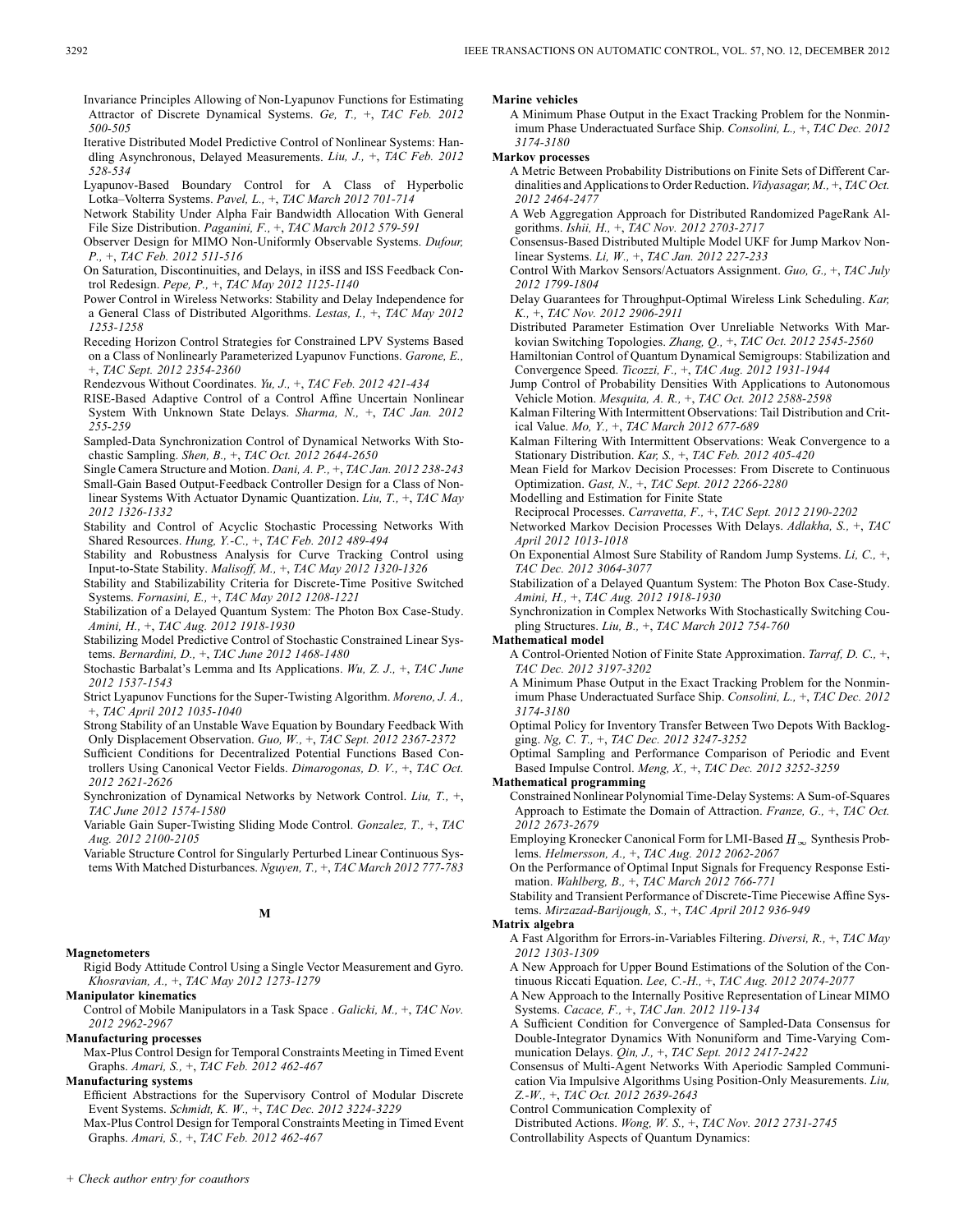A Unified Approach for Closed and Open Systems. *Kurniawan, I.,* +, *TAC Aug. 2012 1984-1996*

Employing Kronecker Canonical Form for LMI-Based  $H_{\infty}$  Synthesis Problems. *Helmersson, A.,* +, *TAC Aug. 2012 2062-2067*

- Exponential Stability of Switched Linear Hyperbolic Initial-Boundary Value Problems. *Amin, S.,* +, *TAC Feb. 2012 291-301*
- Lagrange Stabilization of Pendulum-Like Systems: A Pseudo  $H_{\infty}$  Control Approach. *Ouyang, H.,* +, *TAC March 2012 649-662*
- Maximum Allowable Loss Probability for Consensus of Multi-Agent Systems Over Random Weighted Lossy Networks. *Zhang, Y.,* +, *TAC Aug. 2012 2127-2132*
- Modular Subspace-Based System Identification From Multi-Setup Measurements. *Dohler, M.,* +, *TAC Nov. 2012 2951-2956*
- Multivariable Adaptive Backstepping Control: A Norm Estimation Approach. *Wang, C.,* +, *TAC April 2012 989-995*
- Observer Design in Convergent Series for a Class of Nonlinear Systems. *Ding, Z.,* +, *TAC July 2012 1849-1854*
- On Achieving Size-Independent Stability Margin of Vehicular Lattice Formations With Distributed Control. *Hao, H.,* +, *TAC Oct. 2012 2688-2694* Optimal Control of Vehicular Formations With Nearest Neighbor Interactions. *Lin, F.,* +, *TAC Sept. 2012 2203-2218*
- Optimal Pruning for Multi-Step Sensor Scheduling. *Huber, M. F.,* +, *TAC May 2012 1338-1343*
- Quantized Consensus by Means of Gossip Algorithm. *Lavaei, J.,* +, *TAC Jan. 2012 19-32*
- Sensitivity Reduction by Strongly Stabilizing Controllers for MIMO Distributed Parameter Systems. *Wakaiki, M.,* +, *TAC Aug. 2012 2089-2094*
- Simplified Rapid Switching Gain Scheduling for a Class of LPV Systems. *Dehghani, A.,* +, *TAC Oct. 2012 2633-2639*
- Stability and Stabilizability Criteria for Discrete-Time Positive Switched Systems. *Fornasini, E.,* +, *TAC May 2012 1208-1221*
- Synchronization in Complex Networks With Stochastically Switching Coupling Structures. *Liu, B.,* +, *TAC March 2012 754-760*
- System Theoretic Aspects of Influenced Consensus: Single Input Case. *Chapman, A.,* +, *TAC June 2012 1505-1511*
- Time Domain Model Order Reduction of General Orthogonal Polynomials for Linear Input-Output Systems. *Jiang, Y.-L.,* +, *TAC Feb. 2012 330-343* **Matrix decomposition**
	- A Simultaneous Balanced Truncation Approach to Model Reduction of Switched Linear Systems. *Monshizadeh, N.,* +, *TAC Dec. 2012 3118-3131*

# **Matrix multiplication**

Adaptive Output Feedback Design Using Asymptotic Properties of LQG/LTR Controllers. *Lavretsky, E.,* +, *TAC June 2012 1587-1591*

# **Maximum entropy methods**

A Maximum Entropy Enhancement for a Family of High-Resolution Spectral Estimators. *Ferrante, A.,* +, *TAC Feb. 2012 318-329*

Entropy-Based Framework for Dynamic Coverage and Clustering Problems. *Sharma, P.,* +, *TAC Jan. 2012 135-150*

### **Maximum likelihood estimation**

- Dynamic Quantization and Power Allocation for Multisensor Estimation of Hidden Markov Models. *Ghasemi, N.,* +, *TAC July 2012 1641-1656* Estimation of a Low-Intensity Filtered Poisson Process in Additive White
- Gaussian Noise. *Komaee, A.,* +, *TAC Oct. 2012 2518-2531*

Sequential Bayesian Prediction and Adaptive Sampling Algorithms for Mobile Sensor Networks. *Xu, Y.,* +, *TAC Aug. 2012 2078-2084*

### **Maximum principle**

Geometric Optimal Control of the Contrast Imaging Problem in Nuclear Magnetic Resonance. *Bonnard, B.,* +, *TAC Aug. 2012 1957-1969*

Optimal Quarantining of Wireless Malware Through Reception Gain Control. *Khouzani, M. H. R.,* +, *TAC Jan. 2012 49-61*

# **Mean square error methods**

Control-Theoretic Approach to Communication With Feedback. *Ardestanizadeh, E.,* +, *TAC Oct. 2012 2576-2587*

Convergence and Mean Square Stability of Suboptimal Estimator for Systems With Measurement Packet Dropping. *Zhang, H.,* +, *TAC May 2012 1248-1253*

Distributed Averaging Under Constraints on Information Exchange: Emergence of Lévy Flights. *Wang, J.,* +, *TAC Oct. 2012 2435-2449*

Feedback Stabilization of Discrete-Time Networked Systems Over Fading Channels. *Xiao, N.,* +, *TAC Sept. 2012 2176-2189*

Maximum Allowable Loss Probability for Consensus of Multi-Agent Systems Over Random Weighted Lossy Networks. *Zhang, Y.,* +, *TAC Aug. 2012 2127-2132*

Stochastic Approximation for Consensus: A New Approach via Ergodic Backward Products. *Huang, M.,* +, *TAC Dec. 2012 2994-3008*

Volterra Integral Approach to Impulsive Renewal Systems: Application to Networked Control. *Antunes, D. J.,* +, *TAC March 2012 607-619*

# **Measurement errors**

A Framework for the Observer Design for Networked Control Systems. *Postoyan, R.,* +, *TAC May 2012 1309-1314*

Distributed Event-Triggered Control for Multi-Agent Systems. *Dimarogonas, D. V.,* +, *TAC May 2012 1291-1297*

### **Measurement systems**

Attitude Estimation Using Biased Gyro and Vector Measurements With Time-Varying Reference Vectors. *Grip, H. F.,* +, *TAC May 2012 1332-1338* **Measurement uncertainty**

Worst-Case Mahler Measure in Polytopic Uncertain Systems. *Chesi, G.,* +, *TAC Dec. 2012 3208-3213*

### **Medical control systems**

Geometric Optimal Control of the Contrast Imaging Problem in Nuclear Magnetic Resonance. *Bonnard, B.,* +, *TAC Aug. 2012 1957-1969*

# **Medical image processing**

Geometric Optimal Control of the Contrast Imaging Problem in Nuclear Magnetic Resonance. *Bonnard, B.,* +, *TAC Aug. 2012 1957-1969*

# **Merging**

Modular Subspace-Based System Identification From Multi-Setup Measurements. *Dohler, M.,* +, *TAC Nov. 2012 2951-2956*

**Microprocessor chips**

Distributed Event-Triggered Control for Multi-Agent Systems. *Dimarogonas, D. V.,* +, *TAC May 2012 1291-1297*

### **Microwave resonators**

Quantum Coherent Nonlinear Feedback With Applications to Quantum Optics on Chip. *Zhang, J.,* +, *TAC Aug. 2012 1997-2008*

### **MIMO**

 $\mathcal{L}_1$  Adaptive Controller for Uncertain Nonlinear Multi-Input Multi-Output Systems With Input Quantization. *Sun, H.,* +, *TAC March 2012 565-578* A New Approach to the Internally Positive Representation of Linear MIMO Systems. *Cacace, F.,* +, *TAC Jan. 2012 119-134*

Adaptive Output Feedback Design Using Asymptotic Properties of LQG/LTR Controllers. *Lavretsky, E.,* +, *TAC June 2012 1587-1591*

- Improper  $\mathcal{L}_{\infty}$  Optimal/Suboptimal Controllers. *Pal, D.,* +, *TAC May 2012 1280-1285*
- LQG Control for MIMO Systems Over Multiple Erasure Channels With Perfect Acknowledgment. *Garone, E.,* +, *TAC Feb. 2012 450-456*
- Max-Plus Control Design for Temporal Constraints Meeting in Timed Event Graphs. *Amari, S.,* +, *TAC Feb. 2012 462-467*
- Model Order Reduction by Balanced Proper Orthogonal Decomposition and by Rational Interpolation. *Opmeer, M. R.,* +, *TAC Feb. 2012 472-477*
- Modular Subspace-Based System Identification From Multi-Setup Measurements. *Dohler, M.,* +, *TAC Nov. 2012 2951-2956*
- Observer Design for MIMO Non-Uniformly Observable Systems. *Dufour, P.,* +, *TAC Feb. 2012 511-516*
- Pareto Region Characterization for Rate Control in MIMO Interference Systems and Nash Bargaining. *Chen, Z.,* +, *TAC Dec. 2012 3203-3208*

Repetitive Control Design for MIMO Systems With Saturating Actuators. *Flores, J. V.,* +, *TAC Jan. 2012 192-198*

Sensitivity Reduction by Strongly Stabilizing Controllers for MIMO Distributed Parameter Systems. *Wakaiki, M.,* +, *TAC Aug. 2012 2089-2094*

### **Minimax techniques**

Optimized Dynamic Policy for Receding Horizon Control of Linear Time-Varying Systems With Bounded Disturbances. *Gautam, A.,* +, *TAC April 2012 973-988*

The Explicit Constrained Min-Max Model Predictive Control of a Discrete-Time Linear System With Uncertain Disturbances. *Gao, Y.,* +, *TAC Sept. 2012 2373-2378*

### **Minimization**

A Sparsification Approach to Set Membership Identification of Switched Affine Systems. *Ozay, N.,* +, *TAC March 2012 634-648*

Adaptive Information Collection by Robotic Sensor Networks for Spatial Estimation. *Graham, R.,* +, *TAC June 2012 1404-1419*

Combining Convex–Concave Decompositions and Linearization Approaches for Solving BMIs, With Application to Static Output Feedback. *Tran Dinh, Q.,* +, *TAC June 2012 1377-1390*

On Distributed Convex Optimization Under Inequality and Equality Constraints. *Zhu, M.,* +, *TAC Jan. 2012 151-164*

Single Integration Optimization of Linear Time-Varying Switched Systems. *Caldwell, T. M.,* +, *TAC June 2012 1592-1597*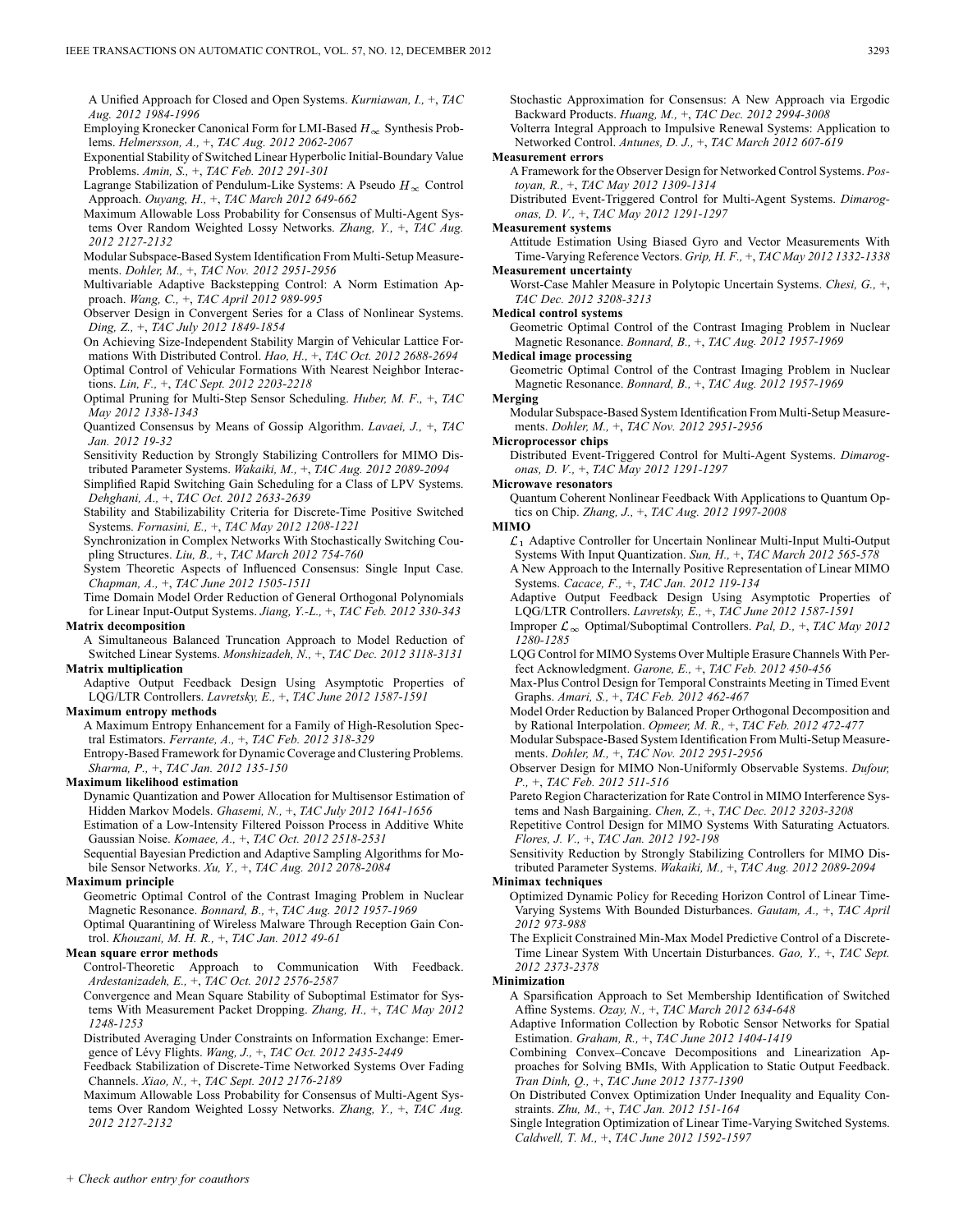Sparse Identification of Nonlinear Functions and Parametric Set Membership Optimality Analysis. *Novara, C.,* +, *TAC Dec. 2012 3236-3241*

# **Mobile ad hoc networks**

Scheduling in Mobile Ad Hoc Networks With Topology and Channel-State Uncertainty. *Ying, L.,* +, *TAC Oct. 2012 2504-2517*

### **Mobile agents**

Coupled Distributed Estimation and Control for Mobile Sensor Networks. *Olfati-Saber, R.,* +, *TAC Oct. 2012 2609-2614*

**Mobile communication**

Adaptive Control of 2-D PDEs Using Mobile Collocated Actuator/Sensor Pairs With Augmented Vehicle Dynamics. *Demetriou, M. A.,* +, *TAC Dec. 2012 2979-2993*

### **Mobile radio**

Coupled Distributed Estimation and Control for Mobile Sensor Networks. *Olfati-Saber, R.,* +, *TAC Oct. 2012 2609-2614*

Delay Guarantees for Throughput-Optimal Wireless Link Scheduling. *Kar, K.,* +, *TAC Nov. 2012 2906-2911*

Distributed Seeking of Nash Equilibria With Applications to Mobile Sensor Networks. *Stankovic, M. S.,* +, *TAC April 2012 904-919*

Optimal Quarantining of Wireless Malware Through Reception Gain Control. *Khouzani, M. H. R.,* +, *TAC Jan. 2012 49-61*

Sequential Bayesian Prediction and Adaptive Sampling Algorithms for Mobile Sensor Networks. *Xu, Y.,* +, *TAC Aug. 2012 2078-2084*

### **Mobile robots**

A Sufficient Condition for Convergence of Sampled-Data Consensus for Double-Integrator Dynamics With Nonuniform and Time-Varying Communication Delays. *Qin, J.,* +, *TAC Sept. 2012 2417-2422*

Circumnavigation Using Distance Measurements Under Slow Drift. *Shames, I.,* +, *TAC April 2012 889-903*

Consensus of Heterogeneous LTI Agents. *Jonsson, U. T.,* +, *TAC Aug. 2012 2133-2139*

Control of Mobile Manipulators in a Task Space . *Galicki, M.,* +, *TAC Nov. 2012 2962-2967*

Detection Methods for Mode Perturbation Signatures. *Otanez, P. G.,* +, *TAC Nov. 2012 2923-2928*

Distributed Containment Control with Multiple Dynamic Leaders for Double-Integrator Dynamics Using Only Position Measurements. *Li, J.,* +, *TAC June 2012 1553-1559*

Distributed Seeking of Nash Equilibria With Applications to Mobile Sensor Networks. *Stankovic, M. S.,* +, *TAC April 2012 904-919*

Jump Control of Probability Densities With Applications to Autonomous Vehicle Motion. *Mesquita, A. R.,* +, *TAC Oct. 2012 2588-2598*

Network Connectivity Preserving Formation Stabilization and Obstacle Avoidance via a Decentralized Controller. *Kan, Z.,* +, *TAC July 2012 1827-1832*

On a Class of Hierarchical Formations of Unicycles and Their Internal Dynamics. *Consolini, L.,* +, *TAC April 2012 845-859*

Rendezvous Without Coordinates. *Yu, J.,* +, *TAC Feb. 2012 421-434*

Safety Control of Hidden Mode Hybrid Systems. *Verma, R.,* +, *TAC Jan. 2012 62-77*

Sensor-Based Globally Asymptotically Stable Filters for Attitude Estimation: Analysis, Design, and Performance Evaluation. *Batista, P.,* +, *TAC Aug. 2012 2095-2100*

Stochastic Source Seeking by Mobile Robots. *Azuma, S.-i.,* +, *TAC Sept. 2012 2308-2321*

### **Monte Carlo methods**

Detection Methods for Mode Perturbation Signatures. *Otanez, P. G.,* +, *TAC Nov. 2012 2923-2928*

# **Motion control**

Asymmetric Decentralized Flocks. *Tangerman, F. M.,* +, *TAC Nov. 2012 2844-2853*

Coherence in Large-Scale Networks: Dimension-Dependent Limitations of Local Feedback. *Bamieh, B.,* +, *TAC Sept. 2012 2235-2249*

Consensus of Heterogeneous LTI Agents. *Jonsson, U. T.,* +, *TAC Aug. 2012 2133-2139*

Coupled Distributed Estimation and Control for Mobile Sensor Networks. *Olfati-Saber, R.,* +, *TAC Oct. 2012 2609-2614*

Jump Control of Probability Densities With Applications to Autonomous Vehicle Motion. *Mesquita, A. R.,* +, *TAC Oct. 2012 2588-2598*

On a Class of Hierarchical Formations of Unicycles and Their Internal Dynamics. *Consolini, L.,* +, *TAC April 2012 845-859*

Passivity-Based Pose Synchronization in Three Dimensions. *Hatanaka, T.,* +, *TAC Feb. 2012 360-375*

Single Camera Structure and Motion. *Dani, A. P.,* +, *TAC Jan. 2012 238-243*

### **Multi-agent systems**

A Sufficient Condition for Convergence of Sampled-Data Consensus for Double-Integrator Dynamics With Nonuniform and Time-Varying Communication Delays. *Qin, J.,* +, *TAC Sept. 2012 2417-2422*

A Web Aggregation Approach for Distributed Randomized PageRank Algorithms. *Ishii, H.,* +, *TAC Nov. 2012 2703-2717*

Connectivity and Set Tracking of Multi-Agent Systems Guided by Multiple Moving Leaders. *Shi, G.,* +, *TAC March 2012 663-676*

Consensus Computation in Unreliable Networks: A System Theoretic Approach. *Pasqualetti, F.,* +, *TAC Jan. 2012 90-104*

- Consensus of Heterogeneous LTI Agents. *Jonsson, U. T.,* +, *TAC Aug. 2012 2133-2139*
- Consensus of Multi-Agent Networks With Aperiodic Sampled Communication Via Impulsive Algorithms Using Position-Only Measurements. *Liu, Z.-W.,* +, *TAC Oct. 2012 2639-2643*
- Consensusability of Discrete-Time Dynamic Multiagent Systems. *Gu, G.,* +, *TAC Aug. 2012 2085-2089*

Delay Robustness in Non-Identical Multi-Agent Systems. *Munz, U.,* +, *TAC June 2012 1597-1603*

Distributed Averaging Under Constraints on Information Exchange: Emergence of Lévy Flights. *Wang, J.,* +, *TAC Oct. 2012 2435-2449*

Distributed Event-Triggered Control for Multi-Agent Systems. *Dimarogonas, D. V.,* +, *TAC May 2012 1291-1297*

- Hierarchical Cucker-Smale Model Subject to Random Failure. *Dalmao, F.,* +, *TAC July 2012 1789-1793*
- Improvement for Consensus Performance of Multi-Agent Systems Based on Weighted Average Prediction. *Fang, H.,* +, *TAC Jan. 2012 249-254*
- Maximum Allowable Loss Probability for Consensus of Multi-Agent Systems Over Random Weighted Lossy Networks. *Zhang, Y.,* +, *TAC Aug. 2012 2127-2132*

Mean Field LQG Control in Leader-Follower Stochastic Multi-Agent Systems: Likelihood Ratio Based Adaptation. *Nourian, M.,* +, *TAC Nov. 2012 2801-2816*

- On Distributed Convex Optimization Under Inequality and Equality Constraints. *Zhu, M.,* +, *TAC Jan. 2012 151-164*
- Output Synchronization on Strongly Connected Graphs. *Chopra, N.,* +, *TAC Nov. 2012 2896-2901*

Stochastic Approximation Approach for Consensus and Convergence Rate Analysis of Multiagent Systems. *Xu, J.,* +, *TAC Dec. 2012 3163-3168*

- Rendezvous Without Coordinates. *Yu, J.,* +, *TAC Feb. 2012 421-434*
- Robust Stability of a Multi-Agent System Under Arbitrary and Time-Varying Communication Topologies and Communication Delays. *Popov, A.,* +, *TAC Sept. 2012 2343-2347*

Stability of a Class of Linear Switching Systems with Applications to Two Consensus Problems. *Su, Y.,* +, *TAC June 2012 1420-1430*

Sufficient Conditions for Decentralized Potential Functions Based Controllers Using Canonical Vector Fields. *Dimarogonas, D. V.,* +, *TAC Oct. 2012 2621-2626*

System Theoretic Aspects of Influenced Consensus: Single Input Case. *Chapman, A.,* +, *TAC June 2012 1505-1511*

### **Multi-robot systems**

A Sufficient Condition for Convergence of Sampled-Data Consensus for Double-Integrator Dynamics With Nonuniform and Time-Varying Communication Delays. *Qin, J.,* +, *TAC Sept. 2012 2417-2422*

Consensus of Heterogeneous LTI Agents. *Jonsson, U. T.,* +, *TAC Aug. 2012 2133-2139*

Cooperative Output Regulation of Linear Multi-Agent Systems. *Su, Y.,* +, *TAC April 2012 1062-1066*

Detection Methods for Mode Perturbation Signatures. *Otanez, P. G.,* +, *TAC Nov. 2012 2923-2928*

Distributed Containment Control with Multiple Dynamic Leaders for Double-Integrator Dynamics Using Only Position Measurements. *Li, J.,* +, *TAC June 2012 1553-1559*

Distributed Coordinated Tracking With Reduced Interaction via a Variable Structure Approach. *Cao, Y.,* +, *TAC Jan. 2012 33-48*

- Distributed Seeking of Nash Equilibria With Applications to Mobile Sensor Networks. *Stankovic, M. S.,* +, *TAC April 2012 904-919*
- Network Connectivity Preserving Formation Stabilization and Obstacle Avoidance via a Decentralized Controller. *Kan, Z.,* +, *TAC July 2012 1827-1832*
- On a Class of Hierarchical Formations of Unicycles and Their Internal Dynamics. *Consolini, L.,* +, *TAC April 2012 845-859*
- On Distributed Convex Optimization Under Inequality and Equality Constraints. *Zhu, M.,* +, *TAC Jan. 2012 151-164*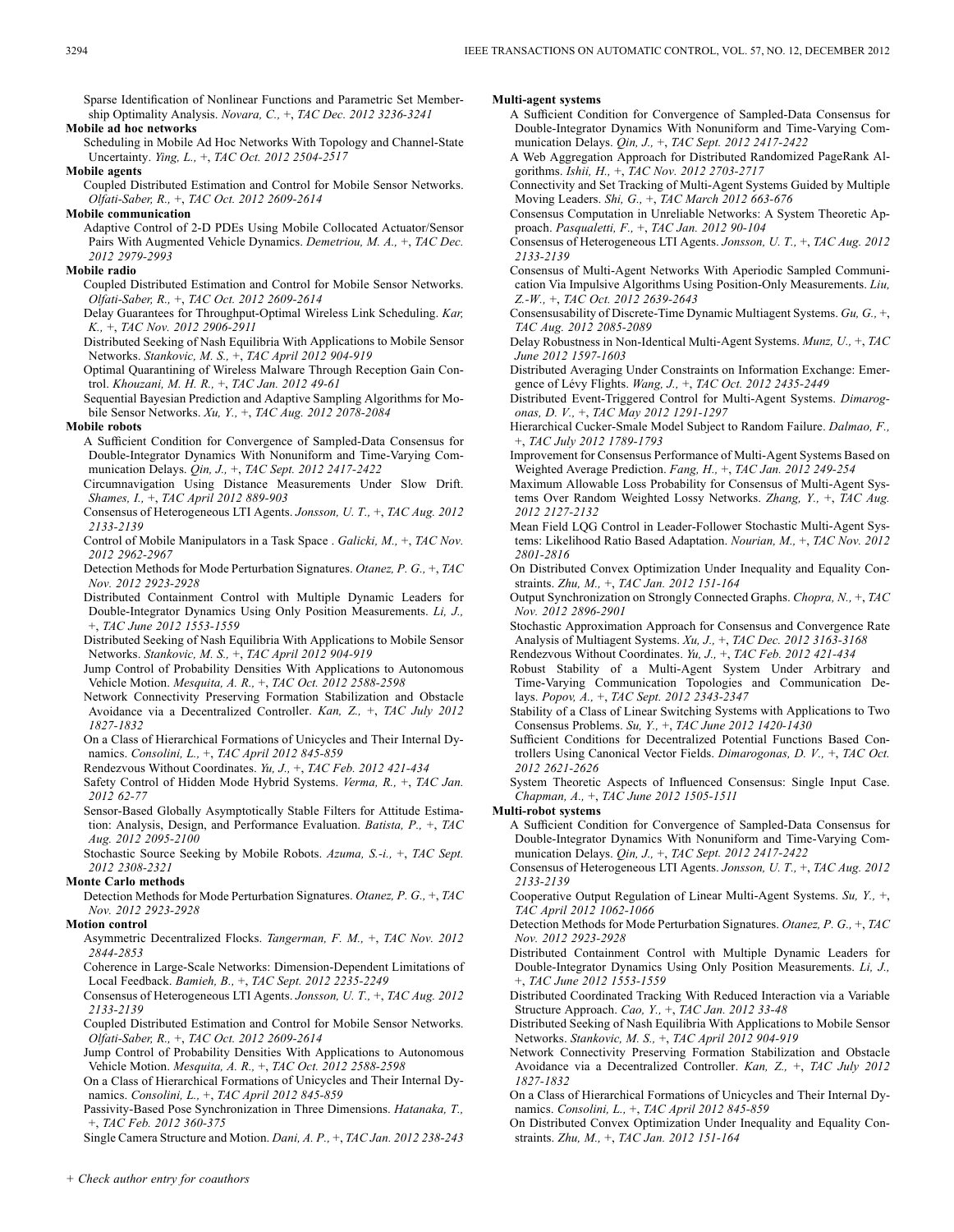Rendezvous Without Coordinates. *Yu, J.,* +, *TAC Feb. 2012 421-434* Social Optima in Mean Field LQG Control: Centralized and Decentralized Strategies. *Huang, M.,* +, *TAC July 2012 1736-1751*

# **Multidimensional systems**

Hamiltonian Control of Quantum Dynamical Semigroups: Stabilization and Convergence Speed. *Ticozzi, F.,* +, *TAC Aug. 2012 1931-1944* Optimal Control of Inhomogeneous Ensembles. *Ruths, J.,* +, *TAC Aug. 2012*

*2021-2032*

Power Control in Wireless Networks: Stability and Delay Independence for a General Class of Distributed Algorithms. *Lestas, I.,* +, *TAC May 2012 1253-1258*

### **Multivariable control systems**

Graph Weight Allocation to Meet Laplacian Spectral Constraints. *Shafi, S. Y.,* +, *TAC July 2012 1872-1877*

Moving Horizon State Estimation for Networked Control Systems With Multiple Packet Dropouts. *Xue, B.,* +, *TAC Sept. 2012 2360-2366*

Multivariable Adaptive Backstepping Control: A Norm Estimation Approach. *Wang, C.,* +, *TAC April 2012 989-995*

On Achieving Size-Independent Stability Margin of Vehicular Lattice Formations With Distributed Control. *Hao, H.,* +, *TAC Oct. 2012 2688-2694* Parameterization of Decoupling Controllers in the Generalized Plant Model. *Park, K.,* +, *TAC April 2012 1067-1070*

Stability Analysis for High Frequency Networked Control Systems. *Yang, H.,* +, *TAC Oct. 2012 2694-2700*

### **Multivariable systems**

Author's reply to comments on "Decentralized stabilization of interconnected systems with time-varying delays". *Mahmoud, M. S.,* +, *TAC March 2012 811*

Comments on "Decentralized Stabilization of Interconnected Systems With Time-Varying Delays". *Xiao, X.-S.,* +, *TAC March 2012 809-810*

# **N**

# **Network analysis**

A Minimal State Map for Strictly Lossless Positive Real Behaviors. *Rao, S.,* +, *TAC July 2012 1696-1708*

### **Network synthesis**

A Minimal State Map for Strictly Lossless Positive Real Behaviors. *Rao, S.,* +, *TAC July 2012 1696-1708*

# **Network theory (graphs)**

Blocking in Fully Connected Networks of Arbitrary Size. *Nazari, S.,* +, *TAC May 2012 1233-1242*

Connectivity and Set Tracking of Multi-Agent Systems Guided by Multiple Moving Leaders. *Shi, G.,* +, *TAC March 2012 663-676*

Consensus Computation in Unreliable Networks: A System Theoretic Approach. *Pasqualetti, F.,* +, *TAC Jan. 2012 90-104*

Distributed Optimization for MPC of Linear Networks With Uncertain Dynamics. *Camponogara, E.,* +, *TAC March 2012 804-809*

On the Problem of Reconstructing an Unknown Topology via Locality Properties of the Wiener Filter. *Materassi, D.,* +, *TAC July 2012 1765-1777*

Quantized Consensus by Means of Gossip Algorithm. *Lavaei, J.,* +, *TAC Jan. 2012 19-32*

Synchronization in Complex Networks With Stochastically Switching Coupling Structures. *Liu, B.,* +, *TAC March 2012 754-760*

### **Network topology**

Blocking in Fully Connected Networks of Arbitrary Size. *Nazari, S.,* +, *TAC May 2012 1233-1242*

Distributed Average Tracking of Multiple Time-Varying Reference Signals With Bounded Derivatives. *Chen, F.,* +, *TAC Dec. 2012 3169-3174*

Distributed Averaging Under Constraints on Information Exchange: Emergence of Lévy Flights. *Wang, J.,* +, *TAC Oct. 2012 2435-2449*

### **Networked control systems**

A Framework for the Observer Design for Networked Control Systems. *Postoyan, R.,* +, *TAC May 2012 1309-1314*

Decentralized Robust Control Invariance for a Network of Storage Devices. *Baric, M.,* +, *TAC April 2012 1018-1024*

Feedback Stabilization of Discrete-Time Networked Systems Over Fading Channels. *Xiao, N.,* +, *TAC Sept. 2012 2176-2189*

High Gain Observer Design for Some Networked Control Systems. *Ahmed-Ali, T.,* +, *TAC April 2012 995-1000*

LQG Control for MIMO Systems Over Multiple Erasure Channels With Perfect Acknowledgment. *Garone, E.,* +, *TAC Feb. 2012 450-456*

Moving Horizon State Estimation for Networked Control Systems With Multiple Packet Dropouts. *Xue, B.,* +, *TAC Sept. 2012 2360-2366*

Networked Markov Decision Processes With Delays. *Adlakha, S.,* +, *TAC April 2012 1013-1018*

Nonlinear Stabilization Under Sampled and Delayed Measurements, and With Inputs Subject to Delay and Zero-Order Hold. *Karafyllis, I.,* +, *TAC May 2012 1141-1154*

On the Reachability and Observability of Path and Cycle Graphs. *Parlangeli, G.,* +, *TAC March 2012 743-748*

Quantized  $H_{\infty}$  Control for Nonlinear Stochastic Time-Delay Systems With Missing Measurements. *Wang, Z.,* +, *TAC June 2012 1431-1444*

Stability Analysis for High Frequency Networked Control Systems. *Yang, H.,* +, *TAC Oct. 2012 2694-2700*

Stable Networked Control Systems With Bounded Control Authority. *Hokayem, P.,* +, *TAC Dec. 2012 3153-3157*

Volterra Integral Approach to Impulsive Renewal Systems: Application to Networked Control. *Antunes, D. J.,* +, *TAC March 2012 607-619*

# **Newton method**

Time and Spectral Domain Relative Entropy: A New Approach to Multivariate Spectral Estimation. *Ferrante, A.,* +, *TAC Oct. 2012 2561-2575*

### **Noise measurement**

Stable Networked Control Systems With Bounded Control Authority. *Hokayem, P.,* +, *TAC Dec. 2012 3153-3157*

Stochastic Approximation Approach for Consensus and Convergence Rate Analysis of Multiagent Systems. *Xu, J.,* +, *TAC Dec. 2012 3163-3168*

Stochastic Approximation for Consensus: A New Approach via Ergodic Backward Products. *Huang, M.,* +, *TAC Dec. 2012 2994-3008*

### **Nonlinear control systems**

 $\mathcal{L}_1$  Adaptive Controller for Uncertain Nonlinear Multi-Input Multi-Output Systems With Input Quantization. *Sun, H.,* +, *TAC March 2012 565-578*  $H_{\infty}$  Control of Switched Nonlinear Systems in p-Normal Form Using Multiple Lyapunov Functions. *Long, L.,* +, *TAC May 2012 1285-1291*

A Converse Sum of Squares Lyapunov Result With a Degree Bound. *Peet, M. M.,* +, *TAC Sept. 2012 2281-2293*

A Decomposition Technique for Nonlinear Dynamical System Analysis. *Anderson, J.,* +, *TAC June 2012 1516-1521*

Adaptive Asymptotic Rejection of Unmatched General Periodic Disturbances in Output-Feedback Nonlinear Systems. *Chen, P.,* +, *TAC April 2012 1056-1061*

Adaptive Control of Piecewise Linear Systems: the State Tracking Case. *Sang, Q.,* +, *TAC Feb. 2012 522-528*

Adaptive Output Feedback Control of Uncertain Nonlinear Systems With Hysteresis Nonlinearity. *Zhou, J.,* +, *TAC Oct. 2012 2627-2633*

Analysis of Non-Linear Attitude Observers for Time-Varying Reference Measurements. *Trumpf, J.,* +, *TAC Nov. 2012 2789-2800*

Authors Reply to "Comments on 'On the Existence of Stable, Causal Multipliers for Systems With Slope-Restricted Nonlinearities'". *Turner, M. C.,* +, *TAC Sept. 2012 2428-2430*

Cascade High Gain Predictors for a Class of Nonlinear Systems. *Ahmed-Ali, T.,* +, *TAC Jan. 2012 221-226*

Circumnavigation Using Distance Measurements Under Slow Drift. *Shames, I.,* +, *TAC April 2012 889-903*

Computation of Zames-Falb Multipliers Revisited. *Chang, M.,* +, *TAC April 2012 1024-1029*

Constrained Nonlinear Polynomial Time-Delay Systems: A Sum-of-Squares Approach to Estimate the Domain of Attraction. *Franze, G.,* +, *TAC Oct. 2012 2673-2679*

Control Communication Complexity of

Distributed Actions. *Wong, W. S.,* +, *TAC Nov. 2012 2731-2745*

Control of Mobile Manipulators in a Task Space . *Galicki, M.,* +, *TAC Nov. 2012 2962-2967*

Controllability Aspects of Quantum Dynamics:

A Unified Approach for Closed and Open Systems. *Kurniawan, I.,* +, *TAC Aug. 2012 1984-1996*

Coupled Distributed Estimation and Control for Mobile Sensor Networks. *Olfati-Saber, R.,* +, *TAC Oct. 2012 2609-2614*

Discrete Abstractions of Nonlinear Systems Based on Error Propagation Analysis. *Tazaki, Y.,* +, *TAC March 2012 550-564*

Distributed Fault Detection and Isolation of Large-Scale Discrete-Time Nonlinear Systems: An Adaptive Approximation Approach. *Ferrari, R. M. G.,* +, *TAC Feb. 2012 275-290*

Distributed Receding Horizon Control of Vehicle Platoons: Stability and String Stability. *Dunbar, W. B.,* +, *TAC March 2012 620-633*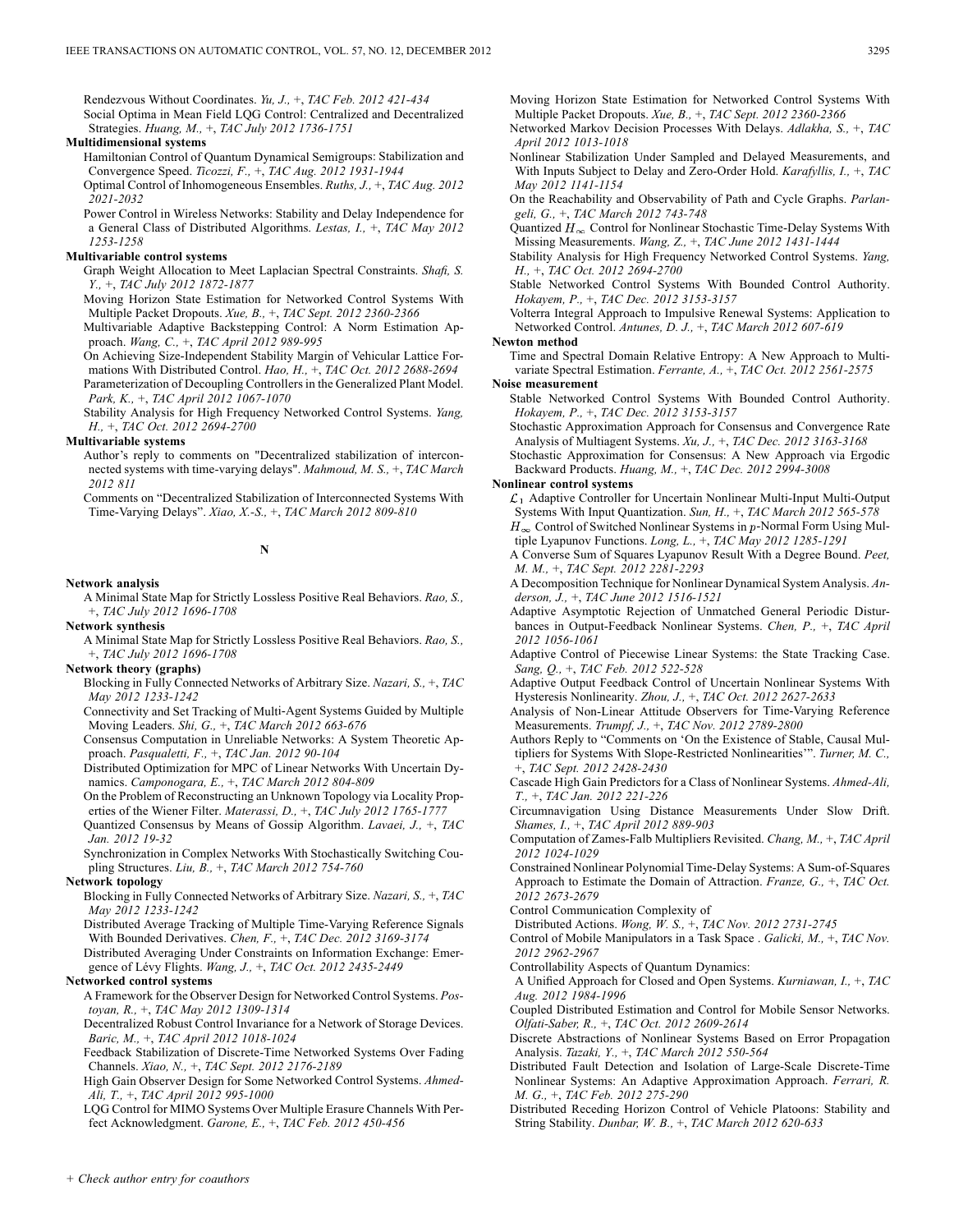Dynamic Approximate Solutions of the HJ Inequality and of the HJB Equation for Input-Affine Nonlinear Systems. *Sassano, M.,* +, *TAC Oct. 2012 2490-2503*

- Dynamic Quantization of Nonlinear Control Systems. *Azuma, S.-I.,* +, *TAC April 2012 875-888*
- Global Output Feedback Stabilization of a Class of Nonlinear Systems via Linear Sampled-Data Control. *Qian, C.,* +, *TAC Nov. 2012 2934-2939*

Integrated Design of Symbolic Controllers for Nonlinear Systems. *Pola, G.,* +, *TAC Feb. 2012 534-539*

- Iterative Distributed Model Predictive Control of Nonlinear Systems: Handling Asynchronous, Delayed Measurements. *Liu, J.,* +, *TAC Feb. 2012 528-534*
- Lagrange Stabilization of Pendulum-Like Systems: A Pseudo  $H_{\infty}$  Control Approach. *Ouyang, H.,* +, *TAC March 2012 649-662*

LPV Control of Nonstationary Systems: A Parameter-Dependent Lyapunov Approach. *Farhood, M.,* +, *TAC Jan. 2012 209-215*

Nonlinear Adaptive Learning Control With Disturbance of Unknown Periods. *Xudong, Y.,* +, *TAC May 2012 1269-1273*

- Nonlinear Feedback Design for Fixed-Time Stabilization of Linear Control Systems. *Polyakov, A.,* +, *TAC Aug. 2012 2106-2110*
- Observer Design for MIMO Non-Uniformly Observable Systems. *Dufour, P.,* +, *TAC Feb. 2012 511-516*
- On a Class of Hierarchical Formations of Unicycles and Their Internal Dynamics. *Consolini, L.,* +, *TAC April 2012 845-859*
- On Average Performance and Stability of Economic Model Predictive Control. *Angeli, D.,* +, *TAC July 2012 1615-1626*
- Output Synchronization on Strongly Connected Graphs. *Chopra, N.,* +, *TAC Nov. 2012 2896-2901*
- Parameterized Tube Model Predictive Control. *Rakovic, S. V.,* +, *TAC Nov. 2012 2746-2761*

Quantized  $H_{\infty}$  Control for Nonlinear Stochastic Time-Delay Systems With Missing Measurements. *Wang, Z.,* +, *TAC June 2012 1431-1444*

Reset Adaptive Observer for a Class of Nonlinear Systems. *Paesa, D.,* +, *TAC Feb. 2012 506-511*

- Rigid Body Attitude Control Using a Single Vector Measurement and Gyro. *Khosravian, A.,* +, *TAC May 2012 1273-1279*
- RISE-Based Adaptive Control of a Control Affine Uncertain Nonlinear System With Unknown State Delays. *Sharma, N.,* +, *TAC Jan. 2012 255-259*
- Robust Control for Nonlinear Systems Using Passivity-Based Robust Right Coprime Factorization. *Deng, M.,* +, *TAC Oct. 2012 2599-2604*

Robust Finite-Time Parameter Estimation Using a Hybrid Systems Framework. *Hartman, M.,* +, *TAC Nov. 2012 2956-2962*

Robust Stability Analysis of Nonlinear Discrete-Time Systems With Application to MPC. *Picasso, B.,* +, *TAC Jan. 2012 185-191*

Single Camera Structure and Motion. *Dani, A. P.,* +, *TAC Jan. 2012 238-243* Small-Gain Based Output-Feedback Controller Design for a Class of Non-

linear Systems With Actuator Dynamic Quantization. *Liu, T.,* +, *TAC May 2012 1326-1332*

- Stability and Stabilization of Switched Linear Systems With Mode-Dependent Average Dwell Time. *Zhao, X.,* +, *TAC July 2012 1809-1815*
- Steady-State Analysis and Regulation of Discrete-Time Nonlinear Systems. *Pavlov, A.,* +, *TAC July 2012 1793-1798*

Strong Structural Controllability and the Multilink Inverted Pendulum. *Bowden, C.,* +, *TAC Nov. 2012 2891-2896*

Structure Preserving Adaptive Control of Port-Hamiltonian Systems. *Dirksz, D. A.,* +, *TAC Nov. 2012 2880-2885*

Symbolic Models for Nonlinear Control Systems Without Stability Assumptions. *Zamani, M.,* +, *TAC July 2012 1804-1809*

Symmetry and Subspace Controllability for Spin Networks With a Single-Node Control. *Wang, X.,* +, *TAC Aug. 2012 1945-1956*

Synthesis for Constrained Nonlinear Systems Using Hybridization and Robust Controllers on Simplices. *Girard, A.,* +, *TAC April 2012 1046-1051*

# **Nonlinear differential equations**

Dynamic Quantization of Nonlinear Control Systems. *Azuma, S.-I.,* +, *TAC April 2012 875-888*

Nash Equilibrium Seeking in Noncooperative Games. *Frihauf, P.,* +, *TAC May 2012 1192-1207*

**Nonlinear dynamical systems**

A Decomposition Technique for Nonlinear Dynamical System Analysis. *Anderson, J.,* +, *TAC June 2012 1516-1521*

A New Approach to Global Asymptotic Tracking for a Class of Low-Triangular Nonlinear Systems via Output Feedback. *Zhang, X.,* +, *TAC Dec. 2012 3192-3196*

Characterization of Stability Region for General Autonomous Nonlinear Dynamical Systems. *Alberto, L. F. C.,* +, *TAC June 2012 1564-1569* Global Bounded Synchronization of General Dynamical Networks With

Nonidentical Nodes. *Zhao, J.,* +, *TAC Oct. 2012 2656-2662* Illustrating the Geometry of Coherently Controlled Unital Open Quantum

Systems. *O'Meara, C.,* +, *TAC Aug. 2012 2050-2056* Observer Design in Convergent Series for a Class of Nonlinear Systems.

*Ding, Z.,* +, *TAC July 2012 1849-1854*

Quantum Coherent Nonlinear Feedback With Applications to Quantum Optics on Chip. *Zhang, J.,* +, *TAC Aug. 2012 1997-2008*

Robust Filtering and Smoothing with Gaussian Processes. *Deisenroth, M. P.,* +, *TAC July 2012 1865-1871*

Semi-Global Stability Analysis of Observer-Based Extremum-Seeking for Hammerstein Plants. *Moase, W. H.,* +, *TAC July 2012 1685-1695*

Unscented Kalman Filter: Aspects and Adaptive Setting of Scaling Parameter. *Dunik, J.,* +, *TAC Sept. 2012 2411-2416*

### **Nonlinear estimation**

Recursive Update Filtering for Nonlinear Estimation. *Zanetti, R.,* +, *TAC June 2012 1481-1490*

Rigid Body Attitude Control Using a Single Vector Measurement and Gyro. *Khosravian, A.,* +, *TAC May 2012 1273-1279*

**Nonlinear filters**

EKF-Like Observer With Stability for a Class of Nonlinear Systems. *Torres, L.,* +, *TAC June 2012 1570-1574*

Estimation of a Low-Intensity Filtered Poisson Process in Additive White Gaussian Noise. *Komaee, A.,* +, *TAC Oct. 2012 2518-2531*

Fourier-Hermite Kalman Filter. *Sarmavuori, J.,* +, *TAC June 2012 1511- 1515*

How Nonlinear Parametric Wiener System Identification is Under Gaussian Inputs?. *Cai, Z.,* +, *TAC March 2012 738-742*

Kalman Filtering for a Generalized Class of Nonlinear Systems and a New Gaussian Quadrature Technique. *Charalampidis, A. C.,* +, *TAC Nov. 2012 2967-2973*

Prediction of the Intensity Process of Doubly Stochastic Multichannel Poisson Processes. *Fernandez-Alcala, R. M.,* +, *TAC July 2012 1843-1848* Recursive Update Filtering for Nonlinear Estimation. *Zanetti, R.,* +, *TAC June 2012 1481-1490*

Sensor-Based Globally Asymptotically Stable Filters for Attitude Estimation: Analysis, Design, and Performance Evaluation. *Batista, P.,* +, *TAC Aug. 2012 2095-2100*

Square-Root Sigma-Point Information Filtering. *Liu, G.,* +, *TAC Nov. 2012 2945-2950*

Unscented Kalman Filter: Aspects and Adaptive Setting of Scaling Parameter. *Dunik, J.,* +, *TAC Sept. 2012 2411-2416*

# **Nonlinear functions**

- Fourier-Hermite Kalman Filter. *Sarmavuori, J.,* +, *TAC June 2012 1511- 1515*
- **Nonlinear optics**

Quantum Coherent Nonlinear Feedback With Applications to Quantum Optics on Chip. *Zhang, J.,* +, *TAC Aug. 2012 1997-2008*

**Nonlinear systems**

A Combined Multiple Model Adaptive Control Scheme and Its Application to Nonlinear Systems With Nonlinear Parameterization. *Chen, W.,* +, *TAC July 2012 1778-1782*

Consensus-Based Distributed Multiple Model UKF for Jump Markov Nonlinear Systems. *Li, W.,* +, *TAC Jan. 2012 227-233*

Discrete-Time Observer Error Linearizability via Restricted Dynamic Systems. *Lee, H.-G.,* +, *TAC June 2012 1543-1547*

EKF-Like Observer With Stability for a Class of Nonlinear Systems. *Torres, L.,* +, *TAC June 2012 1570-1574*

High Gain Observer Design for Some Networked Control Systems. *Ahmed-Ali, T.,* +, *TAC April 2012 995-1000*

How Nonlinear Parametric Wiener System Identification is Under Gaussian Inputs?. *Cai, Z.,* +, *TAC March 2012 738-742*

Interval State Estimation for a Class of Nonlinear Systems. *Raissi, T.,* +, *TAC Jan. 2012 260-265*

Kalman Filtering for a Generalized Class of Nonlinear Systems and a New Gaussian Quadrature Technique. *Charalampidis, A. C.,* +, *TAC Nov. 2012 2967-2973*

- Model Reduction for a Class of Convergent Nonlinear Systems. *Besselink, B.,* +, *TAC April 2012 1071-1076*
- Nonlinear Stabilization Under Sampled and Delayed Measurements, and With Inputs Subject to Delay and Zero-Order Hold. *Karafyllis, I.,* +, *TAC May 2012 1141-1154*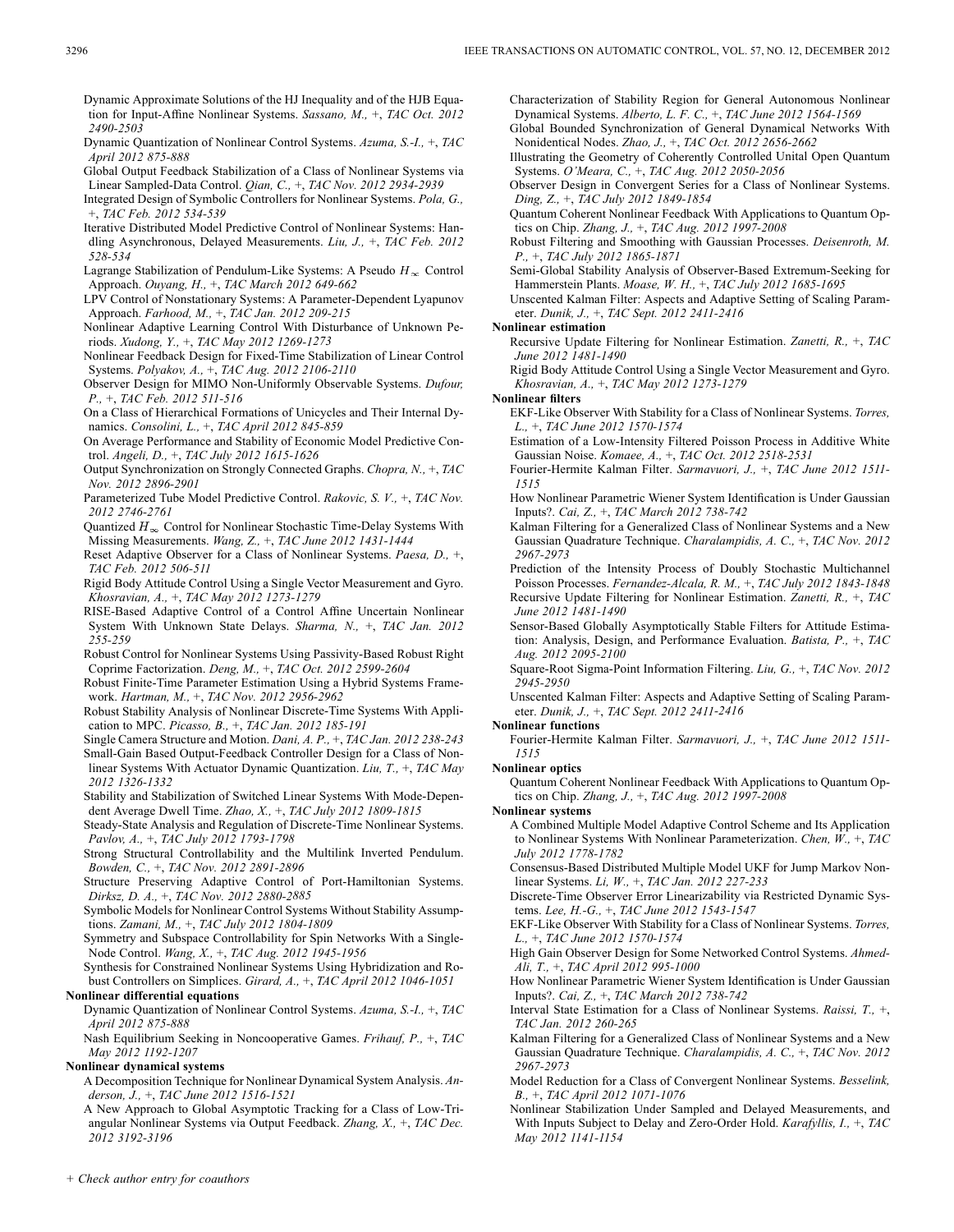Semistability of Nonlinear Systems Having a Connected Set of Equilibria and Time-Delays. *Hui, Q.,* +, *TAC Oct. 2012 2615-2620*

Stochastic Barbalat's Lemma and Its Applications. *Wu, Z. J.,* +, *TAC June 2012 1537-1543*

# **Nonparametric statistics**

Robust Filtering and Smoothing with Gaussian Processes. *Deisenroth, M. P.,* +, *TAC July 2012 1865-1871*

# **Number theory**

On the Reachability and Observability of Path and Cycle Graphs. *Parlangeli, G.,* +, *TAC March 2012 743-748*

### **Numerical analysis**

Discarded Consensus of Network of Agents With State Constraint. *Liu, Z.-X.,* +, *TAC Nov. 2012 2869-2874*

Interval State Estimation for a Class of Nonlinear Systems. *Raissi, T.,* +, *TAC Jan. 2012 260-265*

Numerical Sensitivity of Linear Matrix Inequalities Using Shift and Delta Operators. *Lennartson, B.,* +, *TAC Nov. 2012 2874-2879*

Stabilization and Gevrey Regularity of a Schrödinger Equation in Boundary Feedback With a Heat Equation. *Wang, J.-M.,* +, *TAC Jan. 2012 179-185*

Switched Algorithm for Frequency Estimation with Noise Rejection. *Bobtsov, A. A.,* +, *TAC Sept. 2012 2400-2404*

Synchronization in Complex Networks With Stochastically Switching Coupling Structures. *Liu, B.,* +, *TAC March 2012 754-760*

Synchronization of Coupled Oscillators is a Game. *Yin, H.,* +, *TAC April 2012 920-935*

# **Numerical stability**

A Numerical Design of Interactors for General Descriptor Systems. *Chu, D.,* +, *TAC Sept. 2012 2396-2399*

Input–Output Finite-Time Stability of Linear Systems: Necessary and Sufficient Conditions. *Amato, F.,* +, *TAC Dec. 2012 3051-3063*

Square-Root Sigma-Point Information Filtering. *Liu, G.,* +, *TAC Nov. 2012 2945-2950*

# **Nyquist criterion**

Consensus of Heterogeneous LTI Agents. *Jonsson, U. T.,* +, *TAC Aug. 2012 2133-2139*

Delay Robustness in Non-Identical Multi-Agent Systems. *Munz, U.,* +, *TAC June 2012 1597-1603*

Volterra Integral Approach to Impulsive Renewal Systems: Application to Networked Control. *Antunes, D. J.,* +, *TAC March 2012 607-619*

# **O**

### **Observability**

 $H$ -Representation and Applications to Generalized Lyapunov Equations and Linear Stochastic Systems. *Zhang, W.,* +, *TAC Dec. 2012 3009-3022*

Decentralized Implementation of Centralized Controllers for Interconnected Systems. *Lavaei, J.,* +, *TAC July 2012 1860-1865*

Hamiltonian Identification Through Enhanced Observability Utilizing Quantum Control. *Leghtas, Z.,* +, *TAC Oct. 2012 2679-2683*

Network Identification via Node Knockout. *Nabi-Abdolyousefi, M.,* +, *TAC Dec. 2012 3214-3219*

On the Observability of Continuous-Time Switched Linear Systems Under Partially Unknown Inputs. *Gomez-Gutierrez, D.,* +, *TAC March 2012 732-738*

On the Reachability and Observability of Path and Cycle Graphs. *Parlangeli, G.,* +, *TAC March 2012 743-748*

### **Observers**

A Framework for the Observer Design for Networked Control Systems. *Postoyan, R.,* +, *TAC May 2012 1309-1314*

A Lifting Based Approach to Observer Based Fault Detection of Linear Periodic Systems. *Zhang, P.,* +, *TAC Feb. 2012 457-462*

A New Approach to Global Asymptotic Tracking for a Class of Low-Triangular Nonlinear Systems via Output Feedback. *Zhang, X.,* +, *TAC Dec. 2012 3192-3196*

Adaptive Output Feedback Design Using Asymptotic Properties of LQG/LTR Controllers. *Lavretsky, E.,* +, *TAC June 2012 1587-1591*

Analysis of Non-Linear Attitude Observers for Time-Varying Reference Measurements. *Trumpf, J.,* +, *TAC Nov. 2012 2789-2800*

Attitude Estimation Using Biased Gyro and Vector Measurements With Time-Varying Reference Vectors. *Grip, H. F.,* +, *TAC May 2012 1332-1338* Cascade High Gain Predictors for a Class of Nonlinear Systems. *Ahmed-Ali,*

*T.,* +, *TAC Jan. 2012 221-226*

Convergence of Nonlinear Observers on  $\mathbb{R}^n$  With a Riemannian Metric (Part I). *Sanfelice, R. G.,* +, *TAC July 2012 1709-1722*

Cooperative Output Regulation of Linear Multi-Agent Systems. *Su, Y.,* +, *TAC April 2012 1062-1066*

Deadbeat Observer: Construction via Sets. *Tuna, S. E.,* +, *TAC Sept. 2012 2333-2337*

Decentralized Implementation of Centralized Controllers for Interconnected Systems. *Lavaei, J.,* +, *TAC July 2012 1860-1865*

Discrete-Time Observer Error Linearizability via Restricted Dynamic Systems. *Lee, H.-G.,* +, *TAC June 2012 1543-1547*

Distributed Coordination of Multi-Agent Systems With Quantized-Observer Based Encoding-Decoding. *Li, T.,* +, *TAC Dec. 2012 3023-3037*

Distributed Source Identification for Wave Equations: An Offline Observer-Based Approach. *Chapouly, M.,* +, *TAC Aug. 2012 2067-2073*

Efficient Abstractions for the Supervisory Control of Modular Discrete Event Systems. *Schmidt, K. W.,* +, *TAC Dec. 2012 3224-3229*

EKF-Like Observer With Stability for a Class of Nonlinear Systems. *Torres, L.,* +, *TAC June 2012 1570-1574*

Enforcing Consensus on Adaptive Parameter Estimation of Structurally Perturbed Infinite Dimensional Systems. *Demetriou, M. A.,* +, *TAC Dec. 2012 3147-3152*

Fault Tolerance in Asynchronous Sequential Machines Using Output Feedback Control. *Yang, J.-M.,* +, *TAC June 2012 1604-1609*

Global Output Feedback Stabilization of a Class of Nonlinear Systems via Linear Sampled-Data Control. *Qian, C.,* +, *TAC Nov. 2012 2934-2939*

High Gain Observer Design for Some Networked Control Systems. *Ahmed-Ali, T.,* +, *TAC April 2012 995-1000*

High-Gain Observer-Based Estimation of Parameter Variations With Delay Alignment. *Dai, X.,* +, *TAC March 2012 726-732*

Interval State Estimation for a Class of Nonlinear Systems. *Raissi, T.,* +, *TAC Jan. 2012 260-265*

Observer Design for MIMO Non-Uniformly Observable Systems. *Dufour, P.,* +, *TAC Feb. 2012 511-516*

Observer Design in Convergent Series for a Class of Nonlinear Systems. *Ding, Z.,* +, *TAC July 2012 1849-1854*

Reset Adaptive Observer for a Class of Nonlinear Systems. *Paesa, D.,* +, *TAC Feb. 2012 506-511*

Robust  $H_{\infty}$  Sliding Mode Descriptor Observer for Fault and Output Disturbance Estimation of Uncertain Systems. *Lee, D.-J.,* +, *TAC Nov. 2012 2928-2934*

Semi-Global Stability Analysis of Observer-Based Extremum-Seeking for Hammerstein Plants. *Moase, W. H.,* +, *TAC July 2012 1685-1695*

Single Camera Structure and Motion. *Dani, A. P.,* +, *TAC Jan. 2012 238-243* Strict Lyapunov Functions for the Super-Twisting Algorithm. *Moreno, J. A.,* +, *TAC April 2012 1035-1040*

**Opacity**

Opacity-Enforcing Supervisory Strategies via State Estimator Constructions. *Saboori, A.,* +, *TAC May 2012 1155-1165*

**Open loop systems**

Circumnavigation Using Distance Measurements Under Slow Drift. *Shames, I.,* +, *TAC April 2012 889-903*

Controllability Aspects of Quantum Dynamics:

A Unified Approach for Closed and Open Systems. *Kurniawan, I.,* +, *TAC Aug. 2012 1984-1996*

Modeling and Control of Quantum Systems: An Introduction. *Altafini, C.,* +, *TAC Aug. 2012 1898-1917*

Stabilization of a Delayed Quantum System: The Photon Box Case-Study. *Amini, H.,* +, *TAC Aug. 2012 1918-1930*

# **Optical Kerr effect**

Quantum Coherent Nonlinear Feedback With Applications to Quantum Optics on Chip. *Zhang, J.,* +, *TAC Aug. 2012 1997-2008*

**Optimal control**

Clipping-Based Complexity Reduction in Explicit MPC. *Kvasnica, M.,* +, *TAC July 2012 1878-1883*

Decentralized Control via Gröbner Bases and Variable Elimination. *Shin, H. S.,* +, *TAC April 2012 1030-1035*

Differential Games Controllers That Confine a System to a Safe Region in the State Space, With Applications to Surge Tank Control. *Falugi, P.,* +, *TAC Nov. 2012 2778-2788*

Distributed Receding Horizon Control of Vehicle Platoons: Stability and String Stability. *Dunbar, W. B.,* +, *TAC March 2012 620-633*

Dynamic Approximate Solutions of the HJ Inequality and of the HJB Equation for Input-Affine Nonlinear Systems. *Sassano, M.,* +, *TAC Oct. 2012 2490-2503*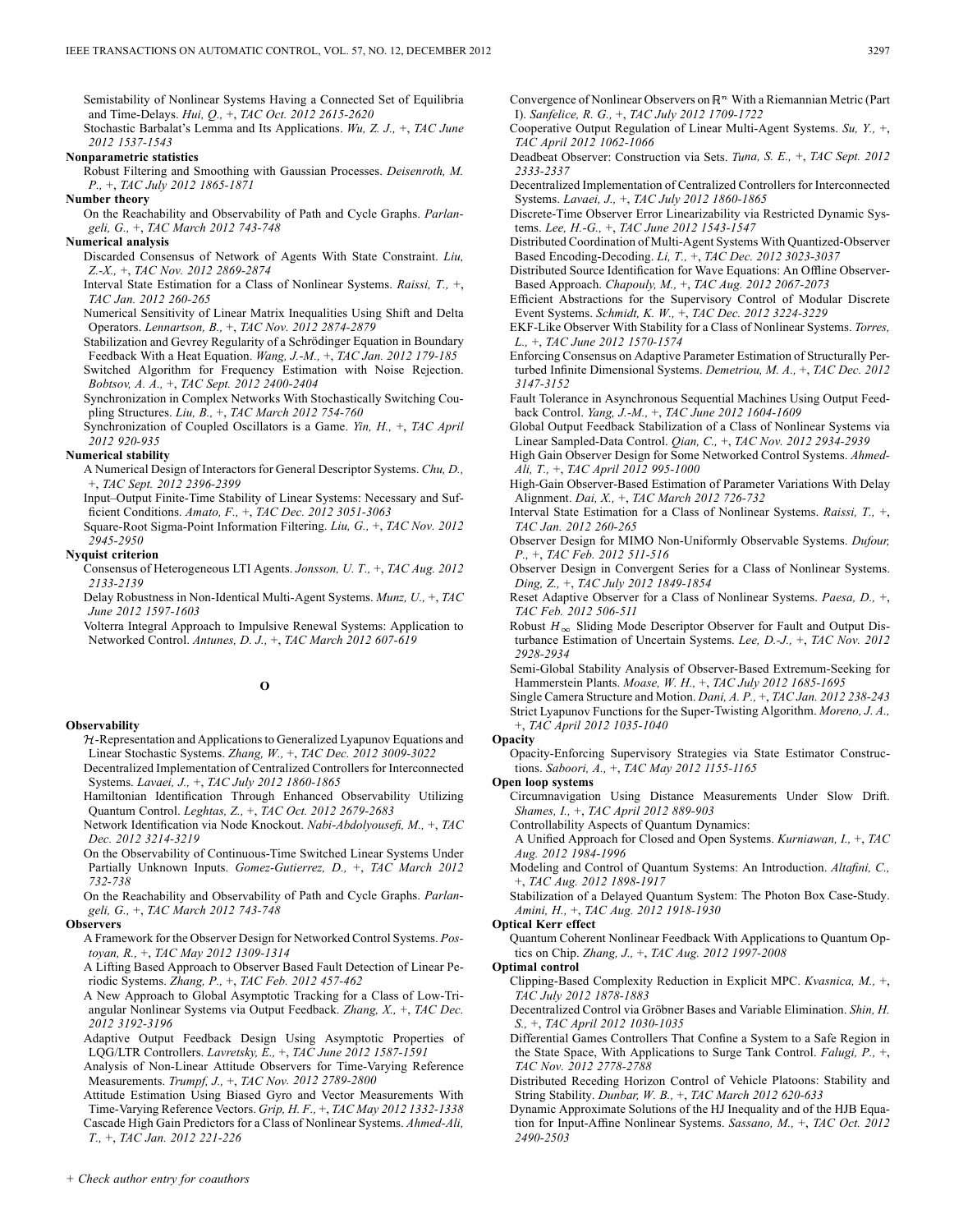Explicit MPC for LPV Systems: Stability and Optimality. *Besselmann, T.,* +, *TAC Sept. 2012 2322-2332*

Hamilton-Jacobi-Bellman Equation and Feedback Synthesis for Impulsive Control. *Fraga, S. L.,* +, *TAC Jan. 2012 244-249*

Improper  $\mathcal{L}_{\infty}$  Optimal/Suboptimal Controllers. *Pal, D., +, TAC May 2012 1280-1285*

Modeling and Control of Systems with Active Singularities Under Energy Constraints: Single- and Multi-Impact Sequences. *Bentsman, J.,* +, *TAC July 2012 1854-1859*

On Average Performance and Stability of Economic Model Predictive Control. *Angeli, D.,* +, *TAC July 2012 1615-1626*

On the Nearest Quadratically Invariant Information Constraint. *Rotkowitz, M. C.,* +, *TAC May 2012 1314-1319*

Optimal Control of Inhomogeneous Ensembles. *Ruths, J.,* +, *TAC Aug. 2012 2021-2032*

Optimal Control of Vehicular Formations With Nearest Neighbor Interactions. *Lin, F.,* +, *TAC Sept. 2012 2203-2218*

Optimal Policy for Inventory Transfer Between Two Depots With Backlogging. *Ng, C. T.,* +, *TAC Dec. 2012 3247-3252*

Optimal Pricing and Production Control in an Assembly System With a General Stockout Cost. *Keblis, M. F.,* +, *TAC July 2012 1821-1826*

Optimal Supervisory Control of Probabilistic Discrete Event Systems. *Pantelic, V.,* +, *TAC May 2012 1110-1124*

Reduced-Order Iterative Learning Control and a Design Strategy for Optimal Performance Tradeoffs. *Pipeleers, G.,* +, *TAC Sept. 2012 2390-2395* **Optimization**

A Stochastic Approximation Framework for a Class of Randomized Opti-

mization Algorithms. *Hu, J.,* +, *TAC Jan. 2012 165-178* Active Robust Fault Detection in Closed-Loop Systems: Quadratic Opti-

mization Approach. *Esna Ashari, A.,* +, *TAC Oct. 2012 2532-2544* Complete Statistical Characterization of Discrete-Time LQG and Cumulant

Control. *Qian, F.,* +, *TAC Aug. 2012 2110-2115*

Distributed Optimization for MPC of Linear Networks With Uncertain Dynamics. *Camponogara, E.,* +, *TAC March 2012 804-809*

Dual Averaging for Distributed Optimization: Convergence Analysis and Network Scaling. *Duchi, J. C.,* +, *TAC March 2012 592-606*

Entropy-Based Framework for Dynamic Coverage and Clustering Problems. *Sharma, P.,* +, *TAC Jan. 2012 135-150*

Explicit Solutions for Root Optimization of a Polynomial Family With One Affine Constraint. *Blondel, V. D.,* +, *TAC Dec. 2012 3078-3089*

Jump Control of Probability Densities With Applications to Autonomous Vehicle Motion. *Mesquita, A. R.,* +, *TAC Oct. 2012 2588-2598*

Nash Equilibrium Seeking in Noncooperative Games. *Frihauf, P.,* +, *TAC May 2012 1192-1207*

On Average Performance and Stability of Economic Model Predictive Control. *Angeli, D.,* +, *TAC July 2012 1615-1626*

On the  $\bar{H}^2$  Two-Sided Model Matching Problem With Preview. *Kristalny*, *M.,* +, *TAC Jan. 2012 204-209*

On the Dubins Traveling Salesman Problem. *Ny, J.,* +, *TAC Jan. 2012 265-270*

On the Relationship Between the Enforced Convergence Criterion and the Asymptotically Optimal Laguerre Pole. *Dankers, A. G.,* +, *TAC May 2012 1102-1109*

Online Advertisement, Optimization and Stochastic Networks. *Tan, B.,* +, *TAC Nov. 2012 2854-2868*

Optimal Pricing and Production Control in an Assembly System With a General Stockout Cost. *Keblis, M. F.,* +, *TAC July 2012 1821-1826*

Partial Pole Placement with Controller Optimization. *Datta, S.,* +, *TAC April 2012 1051-1056*

Social Optima in Mean Field LQG Control: Centralized and Decentralized Strategies. *Huang, M.,* +, *TAC July 2012 1736-1751*

Sparse Identification of Nonlinear Functions and Parametric Set Membership Optimality Analysis. *Novara, C.,* +, *TAC Dec. 2012 3236-3241*

**Optimized production technology**

Optimal Pricing and Production Control in an Assembly System With a General Stockout Cost. *Keblis, M. F.,* +, *TAC July 2012 1821-1826*

**Oscillators**

Synchronization of Coupled Oscillators is a Game. *Yin, H.,* +, *TAC April 2012 920-935*

# **Output feedback**

A New Approach to Global Asymptotic Tracking for a Class of Low-Triangular Nonlinear Systems via Output Feedback. *Zhang, X.,* +, *TAC Dec. 2012 3192-3196*

Explicit Solutions for Root Optimization of a Polynomial Family With One Affine Constraint. *Blondel, V. D.,* +, *TAC Dec. 2012 3078-3089* Input–Output Finite-Time Stability of Linear Systems: Necessary and Sufficient Conditions. *Amato, F.,* +, *TAC Dec. 2012 3051-3063*

### **P**

# **Packaging**

Choice Prediction With Semidefinite Optimization When Utilities are Correlated. *Mishra, V. K.,* +, *TAC Oct. 2012 2450-2463*

**Parameter estimation**

Convex Optimization-Based Parameter Estimation and Experiment Design for Pauli Channels. *Ballo, G.,* +, *TAC Aug. 2012 2056-2061*

Distributed Parameter Estimation Over Unreliable Networks With Markovian Switching Topologies. *Zhang, Q.,* +, *TAC Oct. 2012 2545-2560*

Dynamic Quantization and Power Allocation for Multisensor Estimation of Hidden Markov Models. *Ghasemi, N.,* +, *TAC July 2012 1641-1656*

New Concepts in Adaptive Control Using Multiple Models. *Han, Z.,* +, *TAC Jan. 2012 78-89*

Optimal Control of Inhomogeneous Ensembles. *Ruths, J.,* +, *TAC Aug. 2012 2021-2032*

Robust Finite-Time Parameter Estimation Using a Hybrid Systems Framework. *Hartman, M.,* +, *TAC Nov. 2012 2956-2962*

**Pareto optimization**

Power Allocation and Spectrum Sharing in Multi-User, Multi-Channel Systems With Strategic Users. *Kakhbod, A.,* +, *TAC Sept. 2012 2338-2342*

### **Partial differential equations**

Dynamic Approximate Solutions of the HJ Inequality and of the HJB Equation for Input-Affine Nonlinear Systems. *Sassano, M.,* +, *TAC Oct. 2012 2490-2503*

Exponential Stability of Switched Linear Hyperbolic Initial-Boundary Value Problems. *Amin, S.,* +, *TAC Feb. 2012 291-301*

Hamilton-Jacobi-Bellman Equation and Feedback Synthesis for Impulsive Control. *Fraga, S. L.,* +, *TAC Jan. 2012 244-249*

Network Stability Under Alpha Fair Bandwidth Allocation With General File Size Distribution. *Paganini, F.,* +, *TAC March 2012 579-591*

Observer Design in Convergent Series for a Class of Nonlinear Systems. *Ding, Z.,* +, *TAC July 2012 1849-1854*

Second-Order Systems With Acceleration Measurements. *Jacob, B.,* +, *TAC March 2012 690-700*

Synchronization of Coupled Oscillators is a Game. *Yin, H.,* +, *TAC April 2012 920-935*

# **Path planning**

A Beamlet-Based Graph Structure for Path Planning Using Multiscale Information. *Lu, Y.,* +, *TAC May 2012 1166-1178*

Distributed Containment Control with Multiple Dynamic Leaders for Double-Integrator Dynamics Using Only Position Measurements. *Li, J.,* +, *TAC June 2012 1553-1559*

Network Connectivity Preserving Formation Stabilization and Obstacle Avoidance via a Decentralized Controller. *Kan, Z.,* +, *TAC July 2012 1827-1832*

On the Dubins Traveling Salesman Problem. *Ny, J.,* +, *TAC Jan. 2012 265-270*

### **Pattern classification**

Designing Compact and Maximally Permissive Deadlock Avoidance Policies for Complex Resource Allocation Systems Through Classification Theory: The Nonlinear Case. *Nazeem, A.,* +, *TAC July 2012 1670-1684*

Invariance Principles Allowing of Non-Lyapunov Functions for Estimating Attractor of Discrete Dynamical Systems. *Ge, T.,* +, *TAC Feb. 2012 500-505*

### **Pattern clustering**

Entropy-Based Framework for Dynamic Coverage and Clustering Problems. *Sharma, P.,* +, *TAC Jan. 2012 135-150*

**Pattern matching**

Stability and Control of Acyclic Stochastic Processing Networks With Shared Resources. *Hung, Y.-C.,* +, *TAC Feb. 2012 489-494*

**PD control**

PD+ Based Output Feedback Attitude Control of Rigid Bodies. *Schlanbusch, R.,* +, *TAC Aug. 2012 2146-2152*

**Pendulums**

Lagrange Stabilization of Pendulum-Like Systems: A Pseudo  $H_{\infty}$  Control Approach. *Ouyang, H.,* +, *TAC March 2012 649-662*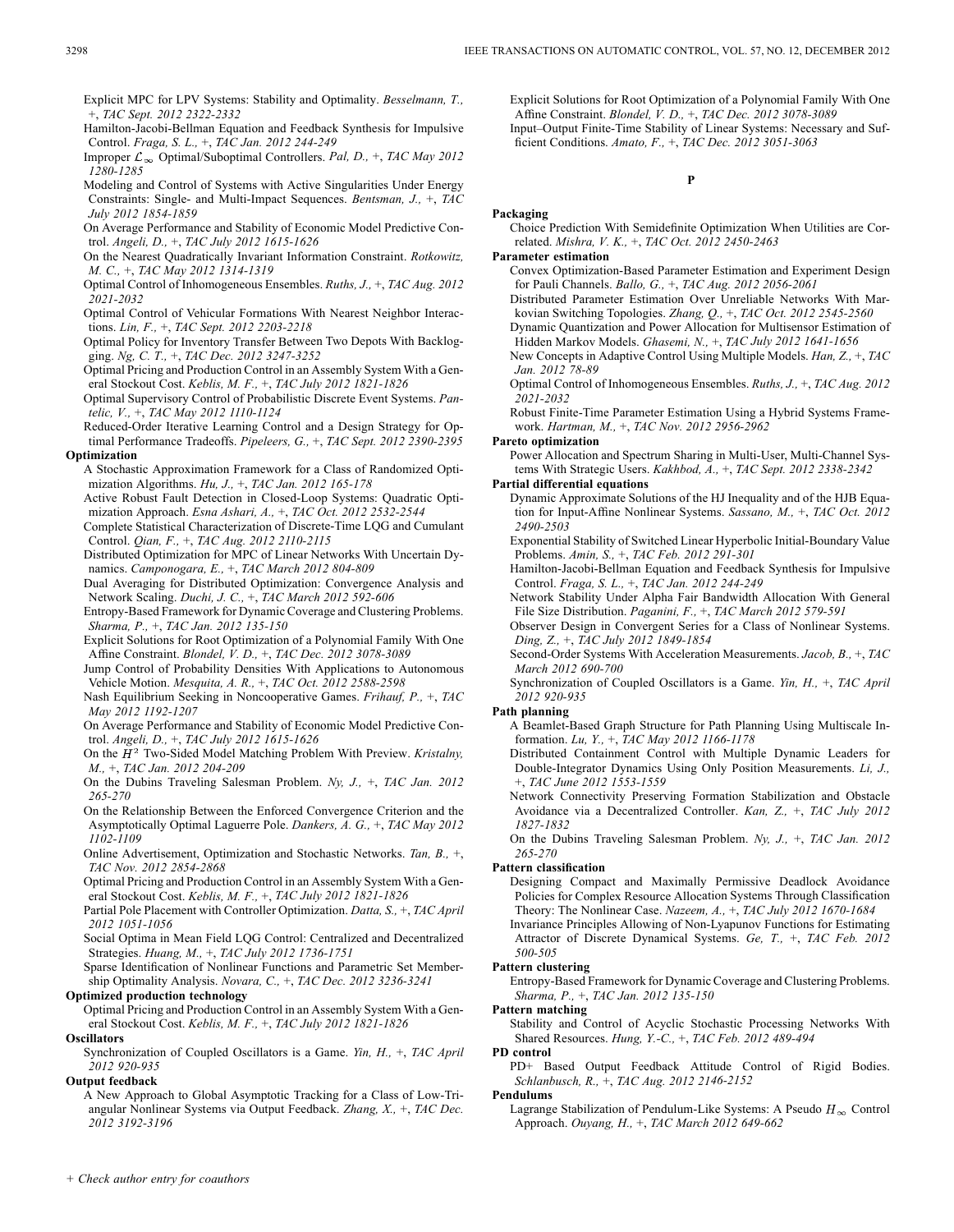Synthesis for Constrained Nonlinear Systems Using Hybridization and Robust Controllers on Simplices. *Girard, A.,* +, *TAC April 2012 1046-1051*

### **Performance index**

Complete Statistical Characterization of Discrete-Time LQG and Cumulant Control. *Qian, F.,* +, *TAC Aug. 2012 2110-2115*

Dynamic Quantization of Nonlinear Control Systems. *Azuma, S.-I.,* +, *TAC April 2012 875-888*

# **Periodic control**

A Lifting Based Approach to Observer Based Fault Detection of Linear Periodic Systems. *Zhang, P.,* +, *TAC Feb. 2012 457-462*

Nonlinear Adaptive Learning Control With Disturbance of Unknown Periods. *Xudong, Y.,* +, *TAC May 2012 1269-1273*

Periodic Lyapunov Equation Based Approaches to the Stabilization of Continuous-Time Periodic Linear Systems. *Zhou, B.,* +, *TAC Aug. 2012 2139- 2146*

# **Perturbation techniques**

Detection Methods for Mode Perturbation Signatures. *Otanez, P. G.,* +, *TAC Nov. 2012 2923-2928*

Signal Transformation Approach to Tracking Control With Arbitrary References. *Bazaei, A.,* +, *TAC Sept. 2012 2294-2307*

Stochastic Source Seeking by Mobile Robots. *Azuma, S.-i.,* +, *TAC Sept. 2012 2308-2321*

Strict Lyapunov Functions for the Super-Twisting Algorithm. *Moreno, J. A.,* +, *TAC April 2012 1035-1040*

### **Perturbation theory**

Fault-Tolerant Pole-Placement in Double-Integrator Networks. *Locatelli, A.,* +, *TAC Nov. 2012 2912-2917*

### **Petri nets**

A New Approach for Diagnosability Analysis of Petri Nets Using Verifier Nets. *Cabasino, M. P.,* +, *TAC Dec. 2012 3104-3117*

On the Existence of Supervisory Policies That Enforce Liveness in Partially Controlled Free-Choice Petri Nets. *Sreenivas, R. S.,* +, *TAC Feb. 2012 435-449*

Periodic Schedules for Bounded Timed Weighted Event Graphs. *Benabid-Najjar, A.,* +, *TAC May 2012 1222-1232*

# **Photon antibunching**

Quantum Coherent Nonlinear Feedback With Applications to Quantum Optics on Chip. *Zhang, J.,* +, *TAC Aug. 2012 1997-2008*

### **Photon counting**

Quantum Coherent Nonlinear Feedback With Applications to Quantum Optics on Chip. *Zhang, J.,* +, *TAC Aug. 2012 1997-2008*

### **PI control**

Differential Games Controllers That Confine a System to a Safe Region in the State Space, With Applications to Surge Tank Control. *Falugi, P.,* +, *TAC Nov. 2012 2778-2788*

# **Piecewise linear techniques**

Adaptive Control of Piecewise Linear Systems: the State Tracking Case. *Sang, Q.,* +, *TAC Feb. 2012 522-528*

Clipping-Based Complexity Reduction in Explicit MPC. *Kvasnica, M.,* +, *TAC July 2012 1878-1883*

Stabilizing Model Predictive Control of Stochastic Constrained Linear Systems. *Bernardini, D.,* +, *TAC June 2012 1468-1480*

Temporal Logic Control of Discrete-Time Piecewise Affine Systems. *Yordanov, B.,* +, *TAC June 2012 1491-1504*

# **Piecewise polynomial techniques**

The Explicit Constrained Min-Max Model Predictive Control of a Discrete-Time Linear System With Uncertain Disturbances. *Gao, Y.,* +, *TAC Sept. 2012 2373-2378*

### **Pole assignment**

Fault-Tolerant Pole-Placement in Double-Integrator Networks. *Locatelli, A.,* +, *TAC Nov. 2012 2912-2917*

Partial Pole Placement with Controller Optimization. *Datta, S.,* +, *TAC April 2012 1051-1056*

### **Poles and zeros**

A Numerical Design of Interactors for General Descriptor Systems. *Chu, D.,* +, *TAC Sept. 2012 2396-2399*

Feedback Stabilization of Discrete-Time Networked Systems Over Fading Channels. *Xiao, N.,* +, *TAC Sept. 2012 2176-2189*

Sensitivity Reduction by Strongly Stabilizing Controllers for MIMO Distributed Parameter Systems. *Wakaiki, M.,* +, *TAC Aug. 2012 2089-2094*

# **Polynomial approximation**

Inner Approximations for Polynomial Matrix Inequalities and Robust Stability Regions. *Henrion, D.,* +, *TAC June 2012 1456-1467*

### **Polynomials**

- A Converse Sum of Squares Lyapunov Result With a Degree Bound. *Peet, M. M.,* +, *TAC Sept. 2012 2281-2293*
- A Minimal State Map for Strictly Lossless Positive Real Behaviors. *Rao, S.,* +, *TAC July 2012 1696-1708*

Convex Dwell-Time Characterizations for Uncertain Linear Impulsive Systems. *Briat, C.,* +, *TAC Dec. 2012 3241-3246*

Delay-Independent Stability Test for Systems With Multiple Time-Delays. *Delice, I. I.,* +, *TAC April 2012 963-972*

Explicit Solutions for Root Optimization of a Polynomial Family With One Affine Constraint. *Blondel, V. D.,* +, *TAC Dec. 2012 3078-3089*

Exponential Stability of Integral Delay Systems With a Class of Analytic Kernels. *Mondie, S.,* +, *TAC Feb. 2012 484-489*

Network Identification via Node Knockout. *Nabi-Abdolyousefi, M.,* +, *TAC Dec. 2012 3214-3219*

Nonlinear Feedback Design for Fixed-Time Stabilization of Linear Control Systems. *Polyakov, A.,* +, *TAC Aug. 2012 2106-2110*

Partial Pole Placement with Controller Optimization. *Datta, S.,* +, *TAC April 2012 1051-1056*

Periodic Schedules for Bounded Timed Weighted Event Graphs. *Benabid-Najjar, A.,* +, *TAC May 2012 1222-1232*

Time Domain Model Order Reduction of General Orthogonal Polynomials for Linear Input-Output Systems. *Jiang, Y.-L.,* +, *TAC Feb. 2012 330-343* Worst-Case Mahler Measure in Polytopic Uncertain Systems. *Chesi, G.,* +, *TAC Dec. 2012 3208-3213*

### **Popov criterion**

Authors Reply to "Comments on 'On the Existence of Stable, Causal Multipliers for Systems With Slope-Restricted Nonlinearities'". *Turner, M. C.,* +, *TAC Sept. 2012 2428-2430*

### **Position control**

A Sufficient Condition for Convergence of Sampled-Data Consensus for Double-Integrator Dynamics With Nonuniform and Time-Varying Communication Delays. *Qin, J.,* +, *TAC Sept. 2012 2417-2422*

Control of Mobile Manipulators in a Task Space . *Galicki, M.,* +, *TAC Nov. 2012 2962-2967*

Distributed Receding Horizon Control of Vehicle Platoons: Stability and String Stability. *Dunbar, W. B.,* +, *TAC March 2012 620-633*

Robust Trajectory Tracking for a Class of Hybrid Systems: An Internal Model Principle Approach. *Galeani, S.,* +, *TAC Feb. 2012 344-359*

### **Position measurement**

Distributed Containment Control with Multiple Dynamic Leaders for Double-Integrator Dynamics Using Only Position Measurements. *Li, J.,* +, *TAC June 2012 1553-1559*

### **Power control**

Power Control in Wireless Networks: Stability and Delay Independence for a General Class of Distributed Algorithms. *Lestas, I.,* +, *TAC May 2012 1253-1258*

### **Prediction theory**

Distances and Riemannian Metrics for Multivariate Spectral Densities. *Jiang, X.,* +, *TAC July 2012 1723-1735*

Prediction of the Intensity Process of Doubly Stochastic Multichannel Poisson Processes. *Fernandez-Alcala, R. M.,* +, *TAC July 2012 1843-1848*

**Predictive control**

- A Riccati Based Interior Point Algorithm for the Computation in Constrained Stochastic MPC. *Shin, M.,* +, *TAC March 2012 760-765*
- Clipping-Based Complexity Reduction in Explicit MPC. *Kvasnica, M.,* +, *TAC July 2012 1878-1883*
- Computational Complexity Certification for Real-Time MPC With Input **Constraints**

Based on the Fast Gradient Method. *Richter, S.,* +, *TAC June 2012 1391- 1403*

Distributed Optimization for MPC of Linear Networks With Uncertain Dynamics. *Camponogara, E.,* +, *TAC March 2012 804-809*

Explicit MPC for LPV Systems: Stability and Optimality. *Besselmann, T.,* +, *TAC Sept. 2012 2322-2332*

Iterative Distributed Model Predictive Control of Nonlinear Systems: Handling Asynchronous, Delayed Measurements. *Liu, J.,* +, *TAC Feb. 2012 528-534*

On Average Performance and Stability of Economic Model Predictive Control. *Angeli, D.,* +, *TAC July 2012 1615-1626*

On the  $H^2$  Two-Sided Model Matching Problem With Preview. *Kristalny*, *M.,* +, *TAC Jan. 2012 204-209*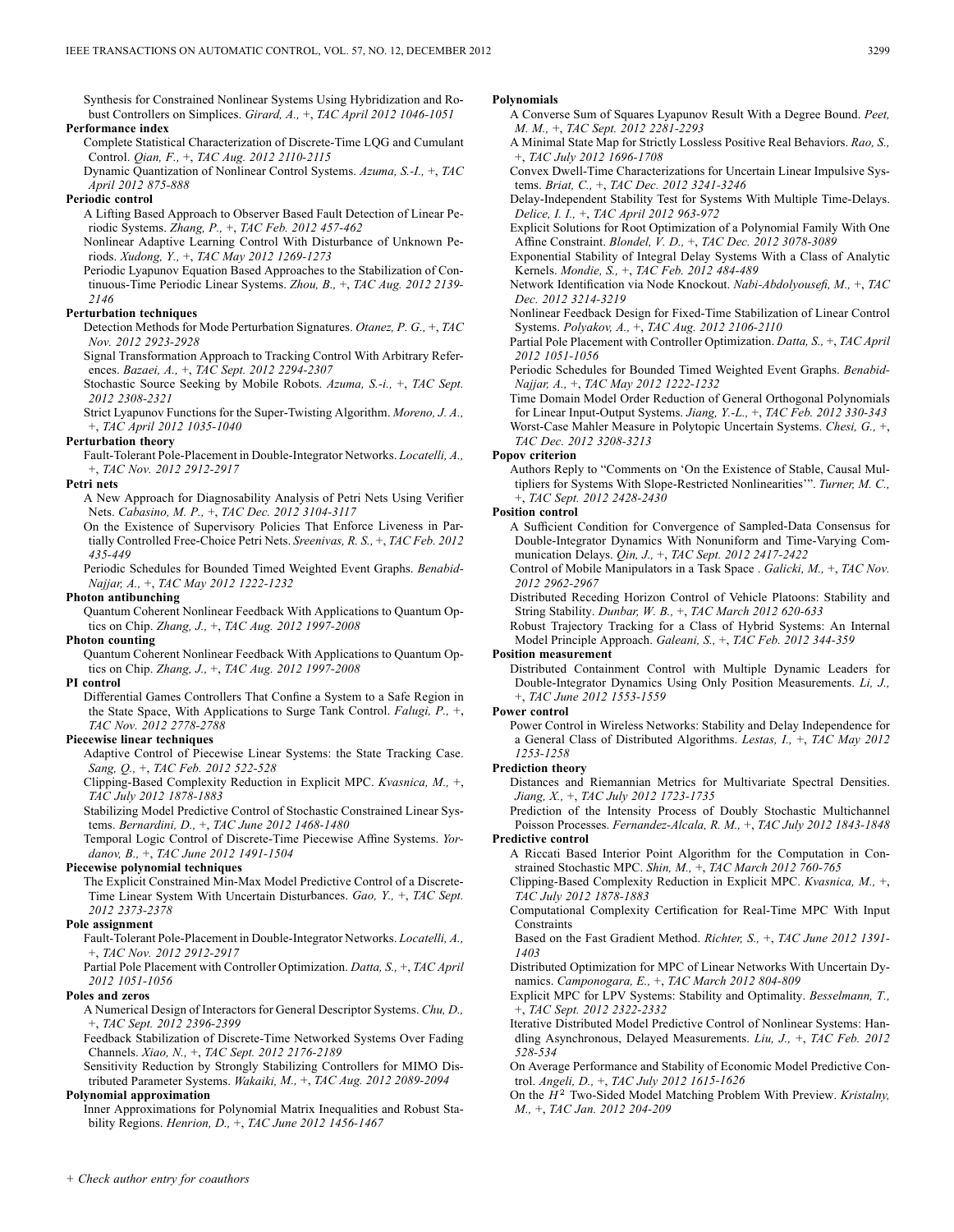Optimized Dynamic Policy for Receding Horizon Control of Linear Time-Varying Systems With Bounded Disturbances. *Gautam, A.,* +, *TAC April 2012 973-988*

Parameterized Tube Model Predictive Control. *Rakovic, S. V.,* +, *TAC Nov. 2012 2746-2761*

Robust Control of Constrained Linear Systems With Bounded Disturbances. *Ghaemi, R.,* +, *TAC Oct. 2012 2683-2688*

Robust Stability Analysis of Nonlinear Discrete-Time Systems With Application to MPC. *Picasso, B.,* +, *TAC Jan. 2012 185-191*

Robustness and Safe Sampling of Distributed-Delay Control Laws for Unstable Delayed Systems. *Leonard, F.,* +, *TAC June 2012 1521-1526*

Stabilizing Model Predictive Control of Stochastic Constrained Linear Systems. *Bernardini, D.,* +, *TAC June 2012 1468-1480*

The Explicit Constrained Min-Max Model Predictive Control of a Discrete-Time Linear System With Uncertain Disturbances. *Gao, Y.,* +, *TAC Sept. 2012 2373-2378*

### **Pricing**

Decentralized Control of a Stochastic

Multi-Agent Queueing System. *Li, P.,* +, *TAC Nov. 2012 2762-2777* Optimal Pricing and Production Control in an Assembly System With a General Stockout Cost. *Keblis, M. F.,* +, *TAC July 2012 1821-1826*

### **Probability**

A Metric Between Probability Distributions on Finite Sets of Different Cardinalities and Applications to Order Reduction. *Vidyasagar, M.,* +, *TAC Oct. 2012 2464-2477*

Approximate Simulation Budget Allocation for Selecting the Best Design in the Presence of Stochastic Constraints. *Lee, L. H.,* +, *TAC Nov. 2012 2940-2945*

Choice Prediction With Semidefinite Optimization When Utilities are Correlated. *Mishra, V. K.,* +, *TAC Oct. 2012 2450-2463*

Complete Statistical Characterization of Discrete-Time LQG and Cumulant Control. *Qian, F.,* +, *TAC Aug. 2012 2110-2115*

Distributed Parameter Estimation Over Unreliable Networks With Markovian Switching Topologies. *Zhang, Q.,* +, *TAC Oct. 2012 2545-2560*

Hierarchical Cucker-Smale Model Subject to Random Failure. *Dalmao, F.,* +, *TAC July 2012 1789-1793*

Jump Control of Probability Densities With Applications to Autonomous Vehicle Motion. *Mesquita, A. R.,* +, *TAC Oct. 2012 2588-2598*

LQG Control for MIMO Systems Over Multiple Erasure Channels With Perfect Acknowledgment. *Garone, E.,* +, *TAC Feb. 2012 450-456*

Maximum Allowable Loss Probability for Consensus of Multi-Agent Systems Over Random Weighted Lossy Networks. *Zhang, Y.,* +, *TAC Aug. 2012 2127-2132*

Moderate Deviations of a Random Riccati Equation. *Kar, S.,* +, *TAC Sept. 2012 2250-2265*

On Optimal Partial Broadcasting of Wireless Sensor Networks for Kalman Filtering. *Jia, Q.-S.,* +, *TAC March 2012 715-721*

Optimal Supervisory Control of Probabilistic Discrete Event Systems. *Pantelic, V.,* +, *TAC May 2012 1110-1124*

Quantized Consensus by Means of Gossip Algorithm. *Lavaei, J.,* +, *TAC Jan. 2012 19-32*

### **Process control**

Adaptive Control of 2-D PDEs Using Mobile Collocated Actuator/Sensor Pairs With Augmented Vehicle Dynamics. *Demetriou, M. A.,* +, *TAC Dec. 2012 2979-2993*

Iterative Distributed Model Predictive Control of Nonlinear Systems: Handling Asynchronous, Delayed Measurements. *Liu, J.,* +, *TAC Feb. 2012 528-534*

Optimal Sampling and Performance Comparison of Periodic and Event Based Impulse Control. *Meng, X.,* +, *TAC Dec. 2012 3252-3259*

# **Production control**

Max-Plus Control Design for Temporal Constraints Meeting in Timed Event Graphs. *Amari, S.,* +, *TAC Feb. 2012 462-467*

Periodic Schedules for Bounded Timed Weighted Event Graphs. *Benabid-Najjar, A.,* +, *TAC May 2012 1222-1232*

### **Profitability**

Optimal Pricing and Production Control in an Assembly System With a General Stockout Cost. *Keblis, M. F.,* +, *TAC July 2012 1821-1826*

### **Program verification**

Verification of Bounded Discrete Horizon Hybrid Automata. *Vladimerou, V.,* +, *TAC June 2012 1445-1455*

### **Propellers**

A Minimum Phase Output in the Exact Tracking Problem for the Nonminimum Phase Underactuated Surface Ship. *Consolini, L.,* +, *TAC Dec. 2012 3174-3180*

### **Protocols**

A Framework for the Observer Design for Networked Control Systems. *Postoyan, R.,* +, *TAC May 2012 1309-1314*

Consensusability of Discrete-Time Dynamic Multiagent Systems. *Gu, G.,* +, *TAC Aug. 2012 2085-2089*

Maximum Allowable Loss Probability for Consensus of Multi-Agent Systems Over Random Weighted Lossy Networks. *Zhang, Y.,* +, *TAC Aug. 2012 2127-2132*

Network Identification via Node Knockout. *Nabi-Abdolyousefi, M.,* +, *TAC Dec. 2012 3214-3219*

Sampled-Data Consensus for Multiple Double Integrators With Arbitrary Sampling. *Xiao, F.,* +, *TAC Dec. 2012 3230-3235*

### **Q**

### **Quadratic programming**

On the Nearest Quadratically Invariant Information Constraint. *Rotkowitz, M. C.,* +, *TAC May 2012 1314-1319*

Single Integration Optimization of Linear Time-Varying Switched Systems. *Caldwell, T. M.,* +, *TAC June 2012 1592-1597*

Stabilizing Model Predictive Control of Stochastic Constrained Linear Systems. *Bernardini, D.,* +, *TAC June 2012 1468-1480*

### **Quality of service**

An Efficient Game Form for Unicast Service Provisioning. *Kakhbod, A.,* +, *TAC Feb. 2012 392-404*

Near Optimal Power and Rate Control of Multi-Hop Sensor Networks With Energy Replenishment: Basic Limitations With Finite Energy and Data Storage. *Mao, Z.,* +, *TAC April 2012 815-829*

## **Quantization (signal)**

 $\mathcal{L}_1$  Adaptive Controller for Uncertain Nonlinear Multi-Input Multi-Output Systems With Input Quantization. *Sun, H.,* +, *TAC March 2012 565-578* Distributed Coordination of Multi-Agent Systems With Quantized-Observer Based Encoding-Decoding. *Li, T.,* +, *TAC Dec. 2012 3023-3037*

Dynamic Quantization and Power Allocation for Multisensor Estimation of Hidden Markov Models. *Ghasemi, N.,* +, *TAC July 2012 1641-1656*

Input to State Stabilizing Controller for Systems With Coarse Quantization. *Sharon, Y.,* +, *TAC April 2012 830-844*

Lack of Separation Principle for Quantized Linear Quadratic Gaussian Control. *Fu, M.,* +, *TAC Sept. 2012 2385-2390*

### **Quantum computing**

Convex Optimization-Based Parameter Estimation and Experiment Design for Pauli Channels. *Ballo, G.,* +, *TAC Aug. 2012 2056-2061*

# **Quantum mechanics**

Guest Editorial: Special Issue on Control of Quantum Mechanical Systems. *Altafini, C.,* +, *TAC Aug. 2012 1893-1895*

**Quantum theory**

Illustrating the Geometry of Coherently Controlled Unital Open Quantum Systems. *O'Meara, C.,* +, *TAC Aug. 2012 2050-2056*

Quantum Coherent Nonlinear Feedback With Applications to Quantum Optics on Chip. *Zhang, J.,* +, *TAC Aug. 2012 1997-2008*

# **Queueing theory**

Decentralized Control of a Stochastic

Multi-Agent Queueing System. *Li, P.,* +, *TAC Nov. 2012 2762-2777*

Delay Guarantees for Throughput-Optimal Wireless Link Scheduling. *Kar, K.,* +, *TAC Nov. 2012 2906-2911*

Many Flows Asymptotics for SMART Scheduling Policies. *Yang, C.,* +, *TAC Feb. 2012 376-391*

Max Weight Learning Algorithms for Scheduling in Unknown Environments. *Neely, M. J.,* +, *TAC May 2012 1179-1191*

Stability and Control of Acyclic Stochastic Processing Networks With Shared Resources. *Hung, Y.-C.,* +, *TAC Feb. 2012 489-494*

# **R**

### **Radio networks**

Controlled Hopwise Averaging and Its Convergence Rate. *Lu, J.,* +, *TAC April 2012 1005-1012*

Online Advertisement, Optimization and Stochastic Networks. *Tan, B.,* +, *TAC Nov. 2012 2854-2868*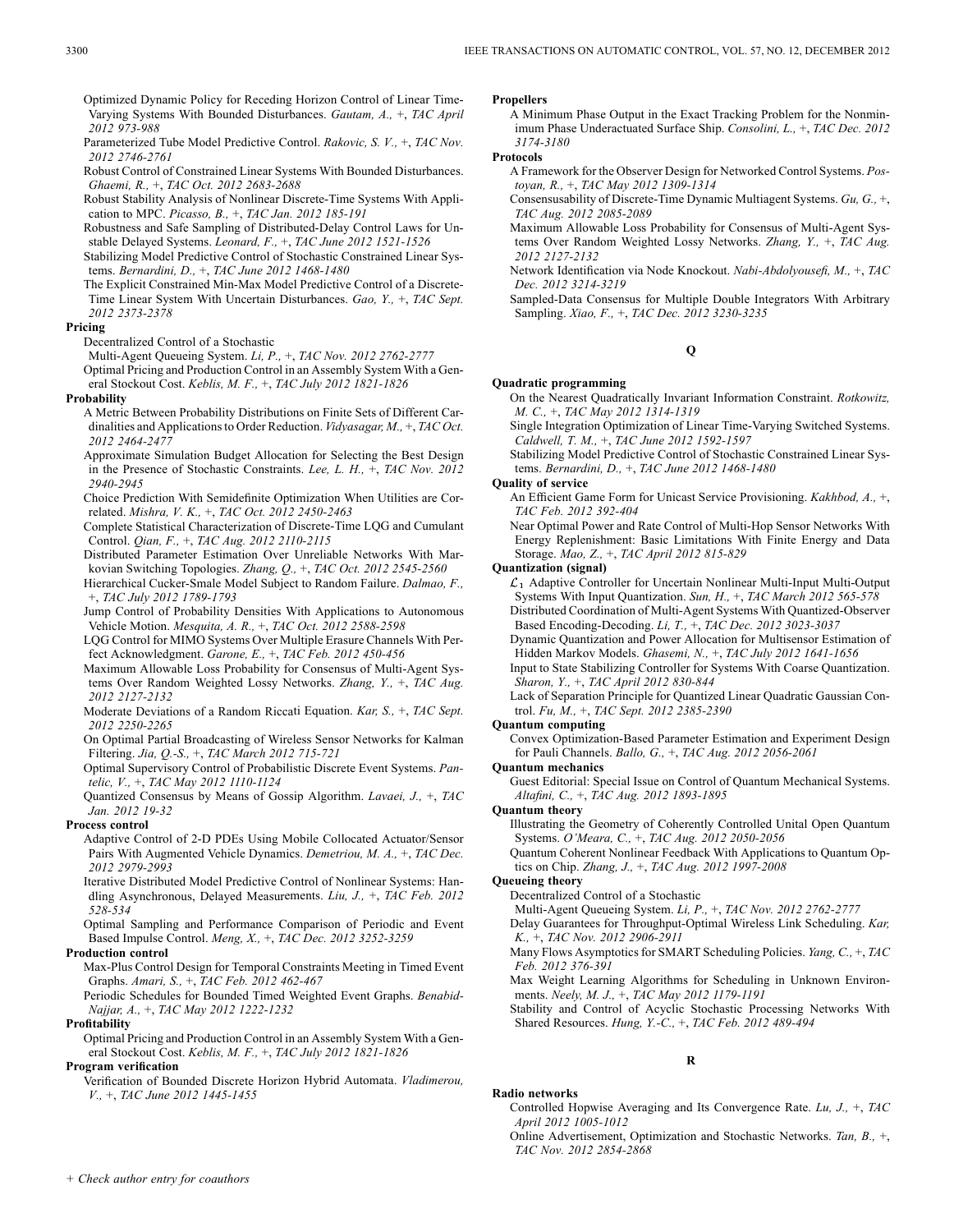Power Control in Wireless Networks: Stability and Delay Independence for a General Class of Distributed Algorithms. *Lestas, I.,* +, *TAC May 2012 1253-1258*

**Radio receivers**

Max Weight Learning Algorithms for Scheduling in Unknown Environments. *Neely, M. J.,* +, *TAC May 2012 1179-1191*

**Radio reception**

Optimal Quarantining of Wireless Malware Through Reception Gain Control. *Khouzani, M. H. R.,* +, *TAC Jan. 2012 49-61*

# **Random processes**

Averaging Over General Random Networks. *Cai, K.,* +, *TAC Dec. 2012 3186-3191*

Kalman Filtering With Intermittent Observations: Weak Convergence to a Stationary Distribution. *Kar, S.,* +, *TAC Feb. 2012 405-420*

Maximum Allowable Loss Probability for Consensus of Multi-Agent Systems Over Random Weighted Lossy Networks. *Zhang, Y.,* +, *TAC Aug. 2012 2127-2132*

On Approximations and Ergodicity Classes in Random Chains. *Touri, B.,* +, *TAC Nov. 2012 2718-2730*

Symmetry and Subspace Controllability for Spin Networks With a Single-Node Control. *Wang, X.,* +, *TAC Aug. 2012 1945-1956*

# **Randomized algorithms**

A Stochastic Approximation Framework for a Class of Randomized Optimization Algorithms. *Hu, J.,* +, *TAC Jan. 2012 165-178*

A Web Aggregation Approach for Distributed Randomized PageRank Algorithms. *Ishii, H.,* +, *TAC Nov. 2012 2703-2717*

# **Reachability analysis**

Indirect Controllability of Quantum Systems; A Study of Two Interacting Quantum Bits. *D'Alessandro, D.,* +, *TAC Aug. 2012 2009-2020*

On the Reachability and Observability of Path and Cycle Graphs. *Parlangeli, G.,* +, *TAC March 2012 743-748*

Symbolic Models for Nonlinear Control Systems Without Stability Assumptions. *Zamani, M.,* +, *TAC July 2012 1804-1809*

# **Receivers**

Pareto Region Characterization for Rate Control in MIMO Interference Systems and Nash Bargaining. *Chen, Z.,* +, *TAC Dec. 2012 3203-3208*

**Recursive estimation**

Explicit MPC for LPV Systems: Stability and Optimality. *Besselmann, T.,* +, *TAC Sept. 2012 2322-2332*

### **Recursive filters**

A Fast Algorithm for Errors-in-Variables Filtering. *Diversi, R.,* +, *TAC May 2012 1303-1309*

### **Reduced order systems**

A New Approach to the Internally Positive Representation of Linear MIMO Systems. *Cacace, F.,* +, *TAC Jan. 2012 119-134*

A Simultaneous Balanced Truncation Approach to Model Reduction of Switched Linear Systems. *Monshizadeh, N.,* +, *TAC Dec. 2012 3118-3131*

LMI Relaxations for Reduced-Order Robust  $\mathcal{H}_{\infty}$  Control of Continuous-Time Uncertain Linear Systems. *Agulhari, C. M.,* +, *TAC June 2012 1532- 1537*

Model Order Reduction by Balanced Proper Orthogonal Decomposition and by Rational Interpolation. *Opmeer, M. R.,* +, *TAC Feb. 2012 472-477*

Model Reduction for a Class of Convergent Nonlinear Systems. *Besselink, B.,* +, *TAC April 2012 1071-1076*

Single Camera Structure and Motion. *Dani, A. P.,* +, *TAC Jan. 2012 238-243* Time Domain Model Order Reduction of General Orthogonal Polynomials for Linear Input-Output Systems. *Jiang, Y.-L.,* +, *TAC Feb. 2012 330-343*

### **Regulation**

Steady-State Analysis and Regulation of Discrete-Time Nonlinear Systems. *Pavlov, A.,* +, *TAC July 2012 1793-1798*

# **Relaxation theory**

Comments on "On the Existence of Stable, Causal Multipliers for Systems With Slope-Restricted Nonlinearities". *Carrasco, J.,* +, *TAC Sept. 2012 2422-2428*

### **Reliability engineering**

Reducing the Reliability Over-Cost in Reconfiguration-Based Fault Tolerant Control Under Actuator Faults. *Staroswiecki, M.,* +, *TAC Dec. 2012 3181- 3186*

### **Renewable energy sources**

Near Optimal Power and Rate Control of Multi-Hop Sensor Networks With Energy Replenishment: Basic Limitations With Finite Energy and Data Storage. *Mao, Z.,* +, *TAC April 2012 815-829*

### **Resource allocation**

Approximate Simulation Budget Allocation for Selecting the Best Design in the Presence of Stochastic Constraints. *Lee, L. H.,* +, *TAC Nov. 2012 2940-2945*

Designing Compact and Maximally Permissive Deadlock Avoidance Policies for Complex Resource Allocation Systems Through Classification Theory: The Nonlinear Case. *Nazeem, A.,* +, *TAC July 2012 1670-1684*

### **Riccati equations**

A New Approach for Upper Bound Estimations of the Solution of the Continuous Riccati Equation. *Lee, C.-H.,* +, *TAC Aug. 2012 2074-2077*

- A Riccati Based Interior Point Algorithm for the Computation in Constrained Stochastic MPC. *Shin, M.,* +, *TAC March 2012 760-765*
- Convergence and Mean Square Stability of Suboptimal Estimator for Systems With Measurement Packet Dropping. *Zhang, H.,* +, *TAC May 2012 1248-1253*
- Extended  $H_2$  Controller Synthesis for Continuous Descriptor Systems. *Feng, Y.,* +, *TAC June 2012 1559-1564*

Kalman Filtering With Intermittent Observations: Weak Convergence to a Stationary Distribution. *Kar, S.,* +, *TAC Feb. 2012 405-420*

- Moderate Deviations of a Random Riccati Equation. *Kar, S.,* +, *TAC Sept. 2012 2250-2265*
- On the  $H^2$  Two-Sided Model Matching Problem With Preview. *Kristalny*, *M.,* +, *TAC Jan. 2012 204-209*
- Optimal Pruning for Multi-Step Sensor Scheduling. *Huber, M. F.,* +, *TAC May 2012 1338-1343*

Simplified Rapid Switching Gain Scheduling for a Class of LPV Systems. *Dehghani, A.,* +, *TAC Oct. 2012 2633-2639*

### **Risk analysis**

Complete Statistical Characterization of Discrete-Time LQG and Cumulant Control. *Qian, F.,* +, *TAC Aug. 2012 2110-2115*

### **Road vehicles**

Asymmetric Decentralized Flocks. *Tangerman, F. M.,* +, *TAC Nov. 2012 2844-2853*

Coherence in Large-Scale Networks: Dimension-Dependent Limitations of Local Feedback. *Bamieh, B.,* +, *TAC Sept. 2012 2235-2249*

Distributed Receding Horizon Control of Vehicle Platoons: Stability and String Stability. *Dunbar, W. B.,* +, *TAC March 2012 620-633*

On Achieving Size-Independent Stability Margin of Vehicular Lattice Formations With Distributed Control. *Hao, H.,* +, *TAC Oct. 2012 2688-2694*

# **Robot dynamics**

Distributed Containment Control with Multiple Dynamic Leaders for Double-Integrator Dynamics Using Only Position Measurements. *Li, J.,* +, *TAC June 2012 1553-1559*

On a Class of Hierarchical Formations of Unicycles and Their Internal Dynamics. *Consolini, L.,* +, *TAC April 2012 845-859*

Stochastic Source Seeking by Mobile Robots. *Azuma, S.-i.,* +, *TAC Sept. 2012 2308-2321*

### **Robot sensing systems**

Adaptive Control of 2-D PDEs Using Mobile Collocated Actuator/Sensor Pairs With Augmented Vehicle Dynamics. *Demetriou, M. A.,* +, *TAC Dec. 2012 2979-2993*

# **Robots**

Adaptive Information Collection by Robotic Sensor Networks for Spatial Estimation. *Graham, R.,* +, *TAC June 2012 1404-1419*

**Robust control** Consensus of Heterogeneous LTI Agents. *Jonsson, U. T.,* +, *TAC Aug. 2012 2133-2139*

Decentralized Robust Control Invariance for a Network of Storage Devices. *Baric, M.,* +, *TAC April 2012 1018-1024*

Exact Differentiation of Signals With Unbounded Higher Derivatives. *Levant, A.,* +, *TAC April 2012 1076-1080*

Gain-Scheduled Control Synthesis Using Dynamic D-Scales. Scherer, C. *W.,* +, *TAC Sept. 2012 2219-2234*

Inner Approximations for Polynomial Matrix Inequalities and Robust Stability Regions. *Henrion, D.,* +, *TAC June 2012 1456-1467*

LMI Relaxations for Reduced-Order Robust  $\mathcal{H}_{\infty}$  Control of Continuous-Time Uncertain Linear Systems. *Agulhari, C. M.,* +, *TAC June 2012 1532- 1537*

Multiple Model Adaptive Mixing Control: The Discrete-Time Case. *Baldi, S.,* +, *TAC April 2012 1040-1045*

Parameterized Tube Model Predictive Control. *Rakovic, S. V.,* +, *TAC Nov. 2012 2746-2761*

Quaternion-Based Hybrid Feedback for Robust Global Attitude Synchronization. *Mayhew, C. G.,* +, *TAC Aug. 2012 2122-2127*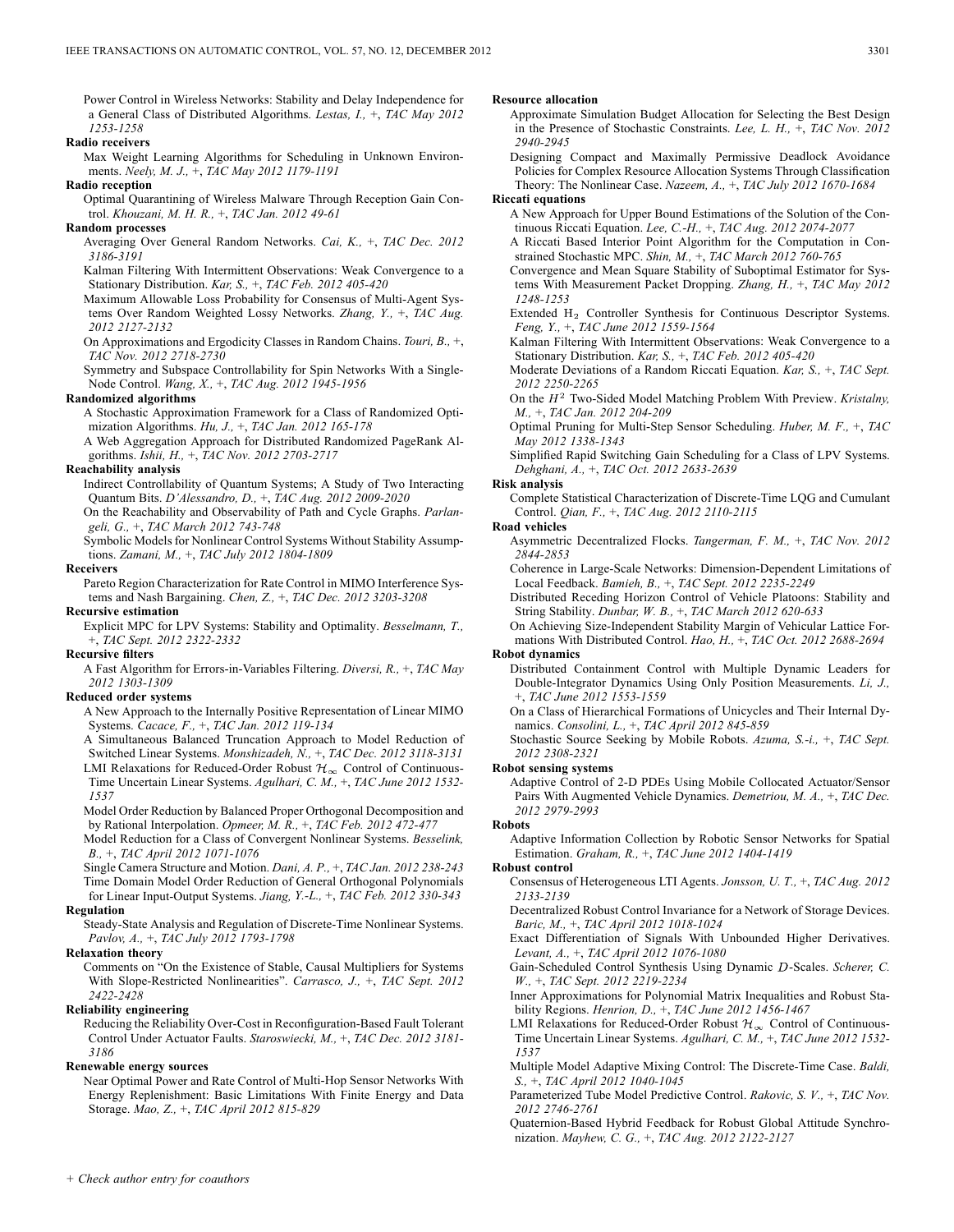RISE-Based Adaptive Control of a Control Affine Uncertain Nonlinear System With Unknown State Delays. *Sharma, N.,* +, *TAC Jan. 2012 255-259*

Robust  $H_{\infty}$  Sliding Mode Descriptor Observer for Fault and Output Disturbance Estimation of Uncertain Systems. *Lee, D.-J.,* +, *TAC Nov. 2012 2928-2934*

Robust Control for Nonlinear Systems Using Passivity-Based Robust Right Coprime Factorization. *Deng, M.,* +, *TAC Oct. 2012 2599-2604*

Robust Control of Constrained Linear Systems With Bounded Disturbances. *Ghaemi, R.,* +, *TAC Oct. 2012 2683-2688*

Robust Controller Design of Uncertain Discrete Time-Delay Systems With Input Saturation and Disturbances. *Xu, S.,* +, *TAC Oct. 2012 2604-2609*

Robust Finite-Horizon Kalman Filtering for Uncertain Discrete-Time Systems. *Mohamed, S. M. K.,* +, *TAC June 2012 1548-1552*

Robust Finite-Time Parameter Estimation Using a Hybrid Systems Framework. *Hartman, M.,* +, *TAC Nov. 2012 2956-2962*

Robust Stability Analysis of Nonlinear Discrete-Time Systems With Application to MPC. *Picasso, B.,* +, *TAC Jan. 2012 185-191*

Robust Stability of a Multi-Agent System Under Arbitrary and Time-Varying Communication Topologies and Communication Delays. *Popov, A.,* +, *TAC Sept. 2012 2343-2347*

Robust Team Decision Theory. *Gattami, A.,* +, *TAC March 2012 794-798*

Robust Trajectory Tracking for a Class of Hybrid Systems: An Internal Model Principle Approach. *Galeani, S.,* +, *TAC Feb. 2012 344-359*

Robustness Analysis for Feedback Interconnections of Distributed Systems via Integral Quadratic Constraints. *Cantoni, M.,* +, *TAC Feb. 2012 302-317* Robustness and Safe Sampling of Distributed-Delay Control Laws for Unstable Delayed Systems. *Leonard, F.,* +, *TAC June 2012 1521-1526*

Stability and Robustness Analysis for Curve Tracking Control using Input-to-State Stability. *Malisoff, M.,* +, *TAC May 2012 1320-1326*

Stabilization of a Delayed Quantum System: The Photon Box Case-Study. *Amini, H.,* +, *TAC Aug. 2012 1918-1930*

Stabilizing Model Predictive Control of Stochastic Constrained Linear Systems. *Bernardini, D.,* +, *TAC June 2012 1468-1480*

Synthesis for Constrained Nonlinear Systems Using Hybridization and Robust Controllers on Simplices. *Girard, A.,* +, *TAC April 2012 1046-1051* **Robustness**

Convex Dwell-Time Characterizations for Uncertain Linear Impulsive Systems. *Briat, C.,* +, *TAC Dec. 2012 3241-3246*

Decentralized Robust Servomechanism Problem for Large Flexible Space Structures Under Sensor and Actuator Failures. *Huang, S. T. C.,* +, *TAC Dec. 2012 3219-3224*

# **Safety**

Positive Invariance of Constrained Affine Dynamics and Its Applications to Hybrid Systems and Safety Verification. *Shen, J.,* +, *TAC Jan. 2012 3-18* Safety Control of Hidden Mode Hybrid Systems. *Verma, R.,* +, *TAC Jan. 2012 62-77*

The Synthesis of Time Optimal Supervisors by Using Heaps-of-Pieces. *Su, R.,* +, *TAC Jan. 2012 105-118*

# **Sampled data systems**

A Framework for the Observer Design for Networked Control Systems. *Postoyan, R.,* +, *TAC May 2012 1309-1314*

A Sufficient Condition for Convergence of Sampled-Data Consensus for Double-Integrator Dynamics With Nonuniform and Time-Varying Communication Delays. *Qin, J.,* +, *TAC Sept. 2012 2417-2422*

An Improved Stabilization Method for Sampled-Data Control Systems With Control Packet Loss. *Chen, W.-H.,* +, *TAC Sept. 2012 2378-2384*

Global Output Feedback Stabilization of a Class of Nonlinear Systems via Linear Sampled-Data Control. *Qian, C.,* +, *TAC Nov. 2012 2934-2939*

Nonlinear Stabilization Under Sampled and Delayed Measurements, and With Inputs Subject to Delay and Zero-Order Hold. *Karafyllis, I.,* +, *TAC May 2012 1141-1154*

Robust Stability Analysis of Nonlinear Discrete-Time Systems With Application to MPC. *Picasso, B.,* +, *TAC Jan. 2012 185-191*

Sampled-Data Synchronization Control of Dynamical Networks With Stochastic Sampling. *Shen, B.,* +, *TAC Oct. 2012 2644-2650*

Sampling Theorem for Periodic Ripple Problem. *Katoh, H.,* +, *TAC March 2012 748-753*

Symbolic Models for Nonlinear Control Systems Without Stability Assumptions. *Zamani, M.,* +, *TAC July 2012 1804-1809*

### **Sampling methods**

A Stochastic Approximation Framework for a Class of Randomized Optimization Algorithms. *Hu, J.,* +, *TAC Jan. 2012 165-178*

Numerical Sensitivity of Linear Matrix Inequalities Using Shift and Delta Operators. *Lennartson, B.,* +, *TAC Nov. 2012 2874-2879*

Robustness and Safe Sampling of Distributed-Delay Control Laws for Unstable Delayed Systems. *Leonard, F.,* +, *TAC June 2012 1521-1526*

Sampled-Data Synchronization Control of Dynamical Networks With Stochastic Sampling. *Shen, B.,* +, *TAC Oct. 2012 2644-2650*

Sampling Theorem for Periodic Ripple Problem. *Katoh, H.,* +, *TAC March 2012 748-753*

Sequential Bayesian Prediction and Adaptive Sampling Algorithms for Mobile Sensor Networks. *Xu, Y.,* +, *TAC Aug. 2012 2078-2084*

Volterra Integral Approach to Impulsive Renewal Systems: Application to Networked Control. *Antunes, D. J.,* +, *TAC March 2012 607-619*

# **Schedules**

Gain-Scheduled Control Synthesis Using Dynamic D-Scales. Scherer, C. *W.,* +, *TAC Sept. 2012 2219-2234*

Many Flows Asymptotics for SMART Scheduling Policies. *Yang, C.,* +, *TAC Feb. 2012 376-391*

Max Weight Learning Algorithms for Scheduling in Unknown Environments. *Neely, M. J.,* +, *TAC May 2012 1179-1191*

Online Advertisement, Optimization and Stochastic Networks. *Tan, B.,* +, *TAC Nov. 2012 2854-2868*

Optimal Pruning for Multi-Step Sensor Scheduling. *Huber, M. F.,* +, *TAC May 2012 1338-1343*

Optimal Approximation Schedules for a Class of Iterative Algorithms, With an Application

to Multigrid Value Iteration. *Almudevar, A.,* +, *TAC Dec. 2012 3132-3146* Periodic Schedules for Bounded Timed Weighted Event Graphs. *Benabid-Najjar, A.,* +, *TAC May 2012 1222-1232*

Scheduling in Mobile Ad Hoc Networks With Topology and Channel-State Uncertainty. *Ying, L.,* +, *TAC Oct. 2012 2504-2517*

**Schrodinger equation**

Adiabatic Control of the Schrödinger Equation via Conical Intersections of the Eigenvalues. *Boscain, U. V.,* +, *TAC Aug. 2012 1970-1983*

Stabilization and Gevrey Regularity of a Schrödinger Equation in Boundary Feedback With a Heat Equation. *Wang, J.-M.,* +, *TAC Jan. 2012 179-185*

# **Search engines**

A Web Aggregation Approach for Distributed Randomized PageRank Algorithms. *Ishii, H.,* +, *TAC Nov. 2012 2703-2717*

### **Search problems**

A Convex Optimization Approach to Synthesizing Bounded Complexity  $\ell^{\infty}$ Filters. *Blanchini, F.,* +, *TAC Jan. 2012 216-221*

Comments on "On the Existence of Stable, Causal Multipliers for Systems With Slope-Restricted Nonlinearities". *Carrasco, J.,* +, *TAC Sept. 2012 2422-2428*

# **Sensitivity**

Numerical Sensitivity of Linear Matrix Inequalities Using Shift and Delta Operators. *Lennartson, B.,* +, *TAC Nov. 2012 2874-2879*

### **Sensitivity analysis**

Sensitivity Reduction by Strongly Stabilizing Controllers for MIMO Distributed Parameter Systems. *Wakaiki, M.,* +, *TAC Aug. 2012 2089-2094*

**Sensor fusion**

Dynamic Quantization and Power Allocation for Multisensor Estimation of Hidden Markov Models. *Ghasemi, N.,* +, *TAC July 2012 1641-1656* Optimal Pruning for Multi-Step Sensor Scheduling. *Huber, M. F.,* +, *TAC*

*May 2012 1338-1343*

# **Sensor systems**

A Control-Oriented Notion of Finite State Approximation. *Tarraf, D. C.,* +, *TAC Dec. 2012 3197-3202*

**Sensors**

Adaptive Information Collection by Robotic Sensor Networks for Spatial Estimation. *Graham, R.,* +, *TAC June 2012 1404-1419*

Fault Tolerant Control Allowing Sensor Healthy-to-Faulty and Faulty-to-Healthy Transitions. *Seron, M. M.,* +, *TAC July 2012 1657-1669*

Rendezvous Without Coordinates. *Yu, J.,* +, *TAC Feb. 2012 421-434*

Sensor-Based Globally Asymptotically Stable Filters for Attitude Estimation: Analysis, Design, and Performance Evaluation. *Batista, P.,* +, *TAC Aug. 2012 2095-2100*

# **Sequential machines**

Fault Tolerance in Asynchronous Sequential Machines Using Output Feedback Control. *Yang, J.-M.,* +, *TAC June 2012 1604-1609*

**S**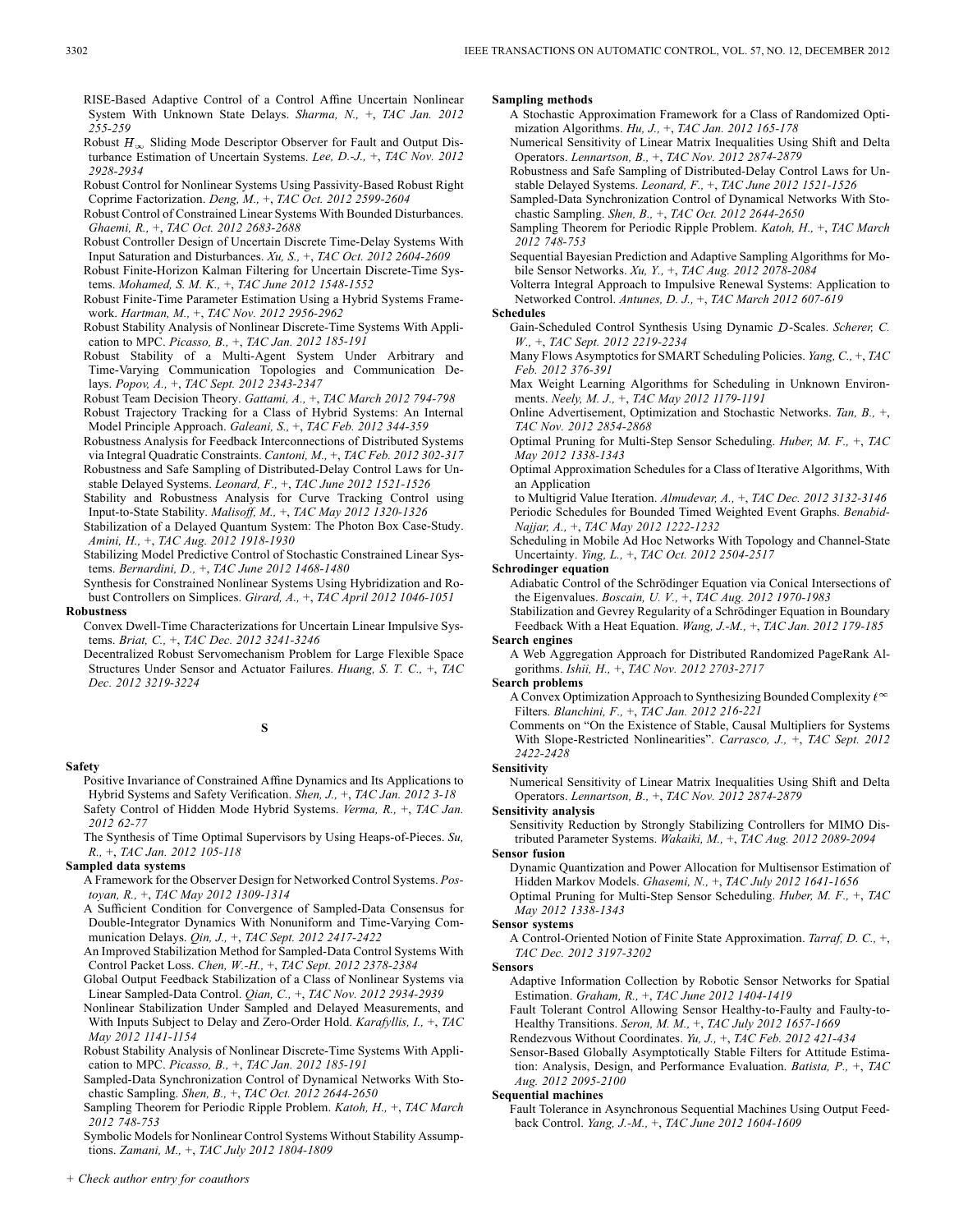### **Servomechanisms**

Decentralized Robust Servomechanism Problem for Large Flexible Space Structures Under Sensor and Actuator Failures. *Huang, S. T. C.,* +, *TAC Dec. 2012 3219-3224*

**Set theory**

A Convex Optimization Approach to Synthesizing Bounded Complexity  $\ell^{\infty}$ Filters. *Blanchini, F.,* +, *TAC Jan. 2012 216-221*

A Metric Between Probability Distributions on Finite Sets of Different Cardinalities and Applications to Order Reduction. *Vidyasagar, M.,* +, *TAC Oct. 2012 2464-2477*

Connectivity and Set Tracking of Multi-Agent Systems Guided by Multiple Moving Leaders. *Shi, G.,* +, *TAC March 2012 663-676*

Decentralized Robust Control Invariance for a Network of Storage Devices. *Baric, M.,* +, *TAC April 2012 1018-1024*

Event Based State Estimation With Time Synchronous Updates. *Sijs, J.,* +, *TAC Oct. 2012 2650-2655*

On Distributed Convex Optimization Under Inequality and Equality Constraints. *Zhu, M.,* +, *TAC Jan. 2012 151-164*

On the Nearest Quadratically Invariant Information Constraint. *Rotkowitz, M. C.,* +, *TAC May 2012 1314-1319*

Set-Membership Error-in-Variables Identification Through Convex Relaxation Techniques. *Cerone, V.,* +, *TAC Feb. 2012 517-522*

Symbolic Models for Nonlinear Control Systems Without Stability Assumptions. *Zamani, M.,* +, *TAC July 2012 1804-1809*

### **Signal denoising**

Switched Algorithm for Frequency Estimation with Noise Rejection. *Bobtsov, A. A.,* +, *TAC Sept. 2012 2400-2404*

### **Signal processing**

A New Approach to the Internally Positive Representation of Linear MIMO Systems. *Cacace, F.,* +, *TAC Jan. 2012 119-134*

Parameter Identification of Sinusoids. *Hou, M.,* +, *TAC Feb. 2012 467-472* Signal Transformation Approach to Tracking Control With Arbitrary References. *Bazaei, A.,* +, *TAC Sept. 2012 2294-2307*

Time and Spectral Domain Relative Entropy: A New Approach to Multivariate Spectral Estimation. *Ferrante, A.,* +, *TAC Oct. 2012 2561-2575*

# **Signal reconstruction**

Non Adaptive Second-Order Generalized Integrator for Identification of a Biased Sinusoidal Signal. *Fedele, G.,* +, *TAC July 2012 1838-1842*

# **Signal sampling**

Event Based State Estimation With Time Synchronous Updates. *Sijs, J.,* +, *TAC Oct. 2012 2650-2655*

Exact Differentiation of Signals With Unbounded Higher Derivatives. *Levant, A.,* +, *TAC April 2012 1076-1080*

### **Simulation**

Approximate Simulation Budget Allocation for Selecting the Best Design in the Presence of Stochastic Constraints. *Lee, L. H.,* +, *TAC Nov. 2012 2940-2945*

# **Singularly perturbed systems**

Robust  $H_{\infty}$  Sliding Mode Descriptor Observer for Fault and Output Disturbance Estimation of Uncertain Systems. *Lee, D.-J.,* +, *TAC Nov. 2012 2928-2934*

Stability Analysis of Singularly Perturbed Switched Linear Systems. *El Hachemi, F.,* +, *TAC Aug. 2012 2116-2121*

Variable Structure Control for Singularly Perturbed Linear Continuous Systems With Matched Disturbances. *Nguyen, T.,* +, *TAC March 2012 777-783*

# **Smoothing methods**

Robust Filtering and Smoothing with Gaussian Processes. *Deisenroth, M. P.,* +, *TAC July 2012 1865-1871*

### **Software agents**

Synchronization of Heterogeneous Agents. *Lunze, J.,* +, *TAC Nov. 2012 2885-2890*

### **Space stations**

On Exponential Almost Sure Stability of Random Jump Systems. *Li, C.,* +, *TAC Dec. 2012 3064-3077*

## **Special issues and sections**

Guest Editorial: Special Issue on Control of Quantum Mechanical Systems. *Altafini, C.,* +, *TAC Aug. 2012 1893-1895*

# **Spectral analysis**

A Maximum Entropy Enhancement for a Family of High-Resolution Spectral Estimators. *Ferrante, A.,* +, *TAC Feb. 2012 318-329*

Distances and Riemannian Metrics for Multivariate Spectral Densities. *Jiang, X.,* +, *TAC July 2012 1723-1735*

### **Stability**

- A Combined Multiple Model Adaptive Control Scheme and Its Application to Nonlinear Systems With Nonlinear Parameterization. *Chen, W.,* +, *TAC July 2012 1778-1782*
- A Framework for the Observer Design for Networked Control Systems. *Postoyan, R.,* +, *TAC May 2012 1309-1314*

A New Approach to the Internally Positive Representation of Linear MIMO Systems. *Cacace, F.,* +, *TAC Jan. 2012 119-134*

- A Nonconservative LMI Condition for Stability of Switched Systems With Guaranteed Dwell Time. *Chesi, G.,* +, *TAC May 2012 1297-1302*
- A Numerical Design of Interactors for General Descriptor Systems. *Chu, D.,* +, *TAC Sept. 2012 2396-2399*
- Adaptive Control of Piecewise Linear Systems: the State Tracking Case. *Sang, Q.,* +, *TAC Feb. 2012 522-528*
- Attitude Estimation Using Biased Gyro and Vector Measurements With Time-Varying Reference Vectors. *Grip, H. F.,* +, *TAC May 2012 1332-1338* Author's reply to comments on "Decentralized stabilization of intercon-
- nected systems with time-varying delays". *Mahmoud, M. S.,* +, *TAC March 2012 811*
- Characterization and Stability of Autonomous Positive Descriptor Systems. *Rami, M. A.,* +, *TAC Oct. 2012 2668-2673*
- Characterization of Stability Region for General Autonomous Nonlinear Dynamical Systems. *Alberto, L. F. C.,* +, *TAC June 2012 1564-1569*
- Chattering-Free Digital Sliding-Mode Control With State Observer and Disturbance Rejection. *Acary, V.,* +, *TAC May 2012 1087-1101*
- Comments on "Decentralized Stabilization of Interconnected Systems With Time-Varying Delays". *Xiao, X.-S.,* +, *TAC March 2012 809-810*
- Connectivity and Set Tracking of Multi-Agent Systems Guided by Multiple Moving Leaders. *Shi, G.,* +, *TAC March 2012 663-676*
- Control of Mobile Manipulators in a Task Space . *Galicki, M.,* +, *TAC Nov. 2012 2962-2967*
- Control With Markov Sensors/Actuators Assignment. *Guo, G.,* +, *TAC July 2012 1799-1804*
- Corrections to "Switching Rule Design for Switched Dynamic Systems With Affine Vector Fields" [Sep 09 2215-2222]. *Trofino, A.,* +, *TAC April 2012 1080-1082*
- Delay-Independent Stability Test for Systems With Multiple Time-Delays. *Delice, I. I.,* +, *TAC April 2012 963-972*
- Dynamic Quantization of Nonlinear Control Systems. *Azuma, S.-I.,* +, *TAC April 2012 875-888*
- Explicit Solutions for Root Optimization of a Polynomial Family With One Affine Constraint. *Blondel, V. D.,* +, *TAC Dec. 2012 3078-3089*
- Feedback Stabilization of Discrete-Time Networked Systems Over Fading Channels. *Xiao, N.,* +, *TAC Sept. 2012 2176-2189*
- Global Output Feedback Stabilization of a Class of Nonlinear Systems via Linear Sampled-Data Control. *Qian, C.,* +, *TAC Nov. 2012 2934-2939*
- Hamiltonian Control of Quantum Dynamical Semigroups: Stabilization and Convergence Speed. *Ticozzi, F.,* +, *TAC Aug. 2012 1931-1944*
- Infinite-Horizon Switched LQR Problems in Discrete Time: A Suboptimal Algorithm With Performance Analysis. *Zhang, W.,* +, *TAC July 2012 1815- 1821*
- Input to State Stabilizing Controller for Systems With Coarse Quantization. *Sharon, Y.,* +, *TAC April 2012 830-844*
- Lagrange Stabilization of Pendulum-Like Systems: A Pseudo  $H_{\infty}$  Control Approach. *Ouyang, H.,* +, *TAC March 2012 649-662*
- LQG Control for MIMO Systems Over Multiple Erasure Channels With Perfect Acknowledgment. *Garone, E.,* +, *TAC Feb. 2012 450-456*
- Maximum Allowable Loss Probability for Consensus of Multi-Agent Systems Over Random Weighted Lossy Networks. *Zhang, Y.,* +, *TAC Aug. 2012 2127-2132*
- Model Reduction for a Class of Convergent Nonlinear Systems. *Besselink, B.,* +, *TAC April 2012 1071-1076*
- Modeling and Control of Quantum Systems: An Introduction. *Altafini, C.,* +, *TAC Aug. 2012 1898-1917*
- Network Connectivity Preserving Formation Stabilization and Obstacle Avoidance via a Decentralized Controller. *Kan, Z.,* +, *TAC July 2012 1827-1832*
- New Concepts in Adaptive Control Using Multiple Models. *Han, Z.,* +, *TAC Jan. 2012 78-89*
- Nonlinear Feedback Design for Fixed-Time Stabilization of Linear Control Systems. *Polyakov, A.,* +, *TAC Aug. 2012 2106-2110*
- On Achieving Size-Independent Stability Margin of Vehicular Lattice Formations With Distributed Control. *Hao, H.,* +, *TAC Oct. 2012 2688-2694*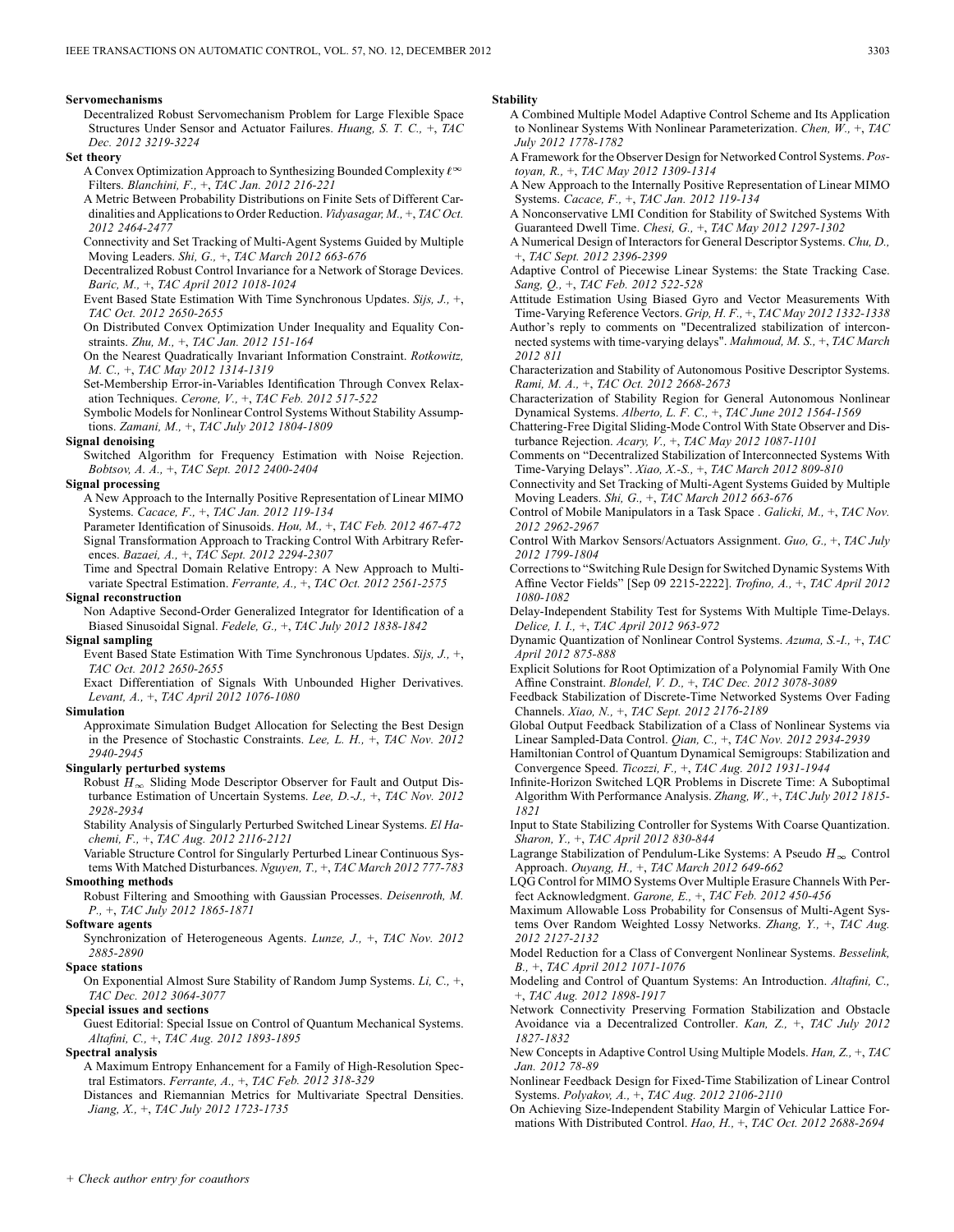On Immediate, Delayed and Anticipatory Activation of Anti-Windup Mechanism: Static Anti-Windup Case. *Wu, X.,* +, *TAC March 2012 771-777*

On Saturation, Discontinuities, and Delays, in iISS and ISS Feedback Control Redesign. *Pepe, P.,* +, *TAC May 2012 1125-1140*

On the Stabilizing PID Controllers for Integral Processes. *Padula, F.,* +, *TAC Feb. 2012 494-499*

Optimized Dynamic Policy for Receding Horizon Control of Linear Time-Varying Systems With Bounded Disturbances. *Gautam, A.,* +, *TAC April 2012 973-988*

Output Feedback Regulation of a Chain of Integrators With an Unbounded Time-Varying Delay in the Input. *Koo, M.-S.,* +, *TAC Oct. 2012 2662-2667* Output-Based Event-Triggered Control With Guaranteed  $\mathcal{L}_{\infty}$ -Gain and Improved and Decentralized Event-Triggering. *Donkers, M. C. F.,* +, *TAC June 2012 1362-1376*

Parameterization of Decoupling Controllers in the Generalized Plant Model. *Park, K.,* +, *TAC April 2012 1067-1070*

- Periodic Lyapunov Equation Based Approaches to the Stabilization of Continuous-Time Periodic Linear Systems. *Zhou, B.,* +, *TAC Aug. 2012 2139- 2146*
- Quadratic Stability for Hybrid Systems With Nested Saturations. *Fiacchini, M.,* +, *TAC July 2012 1832-1838*
- Quantized  $H_{\infty}$  Control for Nonlinear Stochastic Time-Delay Systems With Missing Measurements. *Wang, Z.,* +, *TAC June 2012 1431-1444*

Repetitive Control Design for MIMO Systems With Saturating Actuators. *Flores, J. V.,* +, *TAC Jan. 2012 192-198*

Reset Adaptive Observer for a Class of Nonlinear Systems. *Paesa, D.,* +, *TAC Feb. 2012 506-511*

Semi-Global Stability Analysis of Observer-Based Extremum-Seeking for Hammerstein Plants. *Moase, W. H.,* +, *TAC July 2012 1685-1695*

Semistability of Nonlinear Systems Having a Connected Set of Equilibria and Time-Delays. *Hui, Q.,* +, *TAC Oct. 2012 2615-2620*

Sensitivity Reduction by Strongly Stabilizing Controllers for MIMO Distributed Parameter Systems. *Wakaiki, M.,* +, *TAC Aug. 2012 2089-2094*

Signal Transformation Approach to Tracking Control With Arbitrary References. *Bazaei, A.,* +, *TAC Sept. 2012 2294-2307*

Simplified Rapid Switching Gain Scheduling for a Class of LPV Systems. *Dehghani, A.,* +, *TAC Oct. 2012 2633-2639*

Small-Gain Based Output-Feedback Controller Design for a Class of Nonlinear Systems With Actuator Dynamic Quantization. *Liu, T.,* +, *TAC May 2012 1326-1332*

Stability Analysis for High Frequency Networked Control Systems. *Yang, H.,* +, *TAC Oct. 2012 2694-2700*

Stability Analysis of Singularly Perturbed Switched Linear Systems. *El Hachemi, F.,* +, *TAC Aug. 2012 2116-2121*

Stability and Control of Acyclic Stochastic Processing Networks With Shared Resources. *Hung, Y.-C.,* +, *TAC Feb. 2012 489-494*

Stability of a Class of Linear Switching Systems with Applications to Two Consensus Problems. *Su, Y.,* +, *TAC June 2012 1420-1430*

Stabilization of a Delayed Quantum System: The Photon Box Case-Study. *Amini, H.,* +, *TAC Aug. 2012 1918-1930*

Stochastic Barbalat's Lemma and Its Applications. *Wu, Z. J.,* +, *TAC June 2012 1537-1543*

### **Stability analysis**

A Minimum Phase Output in the Exact Tracking Problem for the Nonminimum Phase Underactuated Surface Ship. *Consolini, L.,* +, *TAC Dec. 2012 3174-3180*

A Simultaneous Balanced Truncation Approach to Model Reduction of Switched Linear Systems. *Monshizadeh, N.,* +, *TAC Dec. 2012 3118-3131* Input–Output Finite-Time Stability of Linear Systems: Necessary and Sufficient Conditions. *Amato, F.,* +, *TAC Dec. 2012 3051-3063*

Internally Positive Representation of a Class of Continuous Time Systems. *Cacace, F.,* +, *TAC Dec. 2012 3158-3163*

### **Stability criteria**

 $H$ -Representation and Applications to Generalized Lyapunov Equations and Linear Stochastic Systems. *Zhang, W.,* +, *TAC Dec. 2012 3009-3022*

An Improved Stabilization Method for Sampled-Data Control Systems With Control Packet Loss. *Chen, W.-H.,* +, *TAC Sept. 2012 2378-2384*

Comments on "On the Existence of Stable, Causal Multipliers for Systems With Slope-Restricted Nonlinearities". *Carrasco, J.,* +, *TAC Sept. 2012 2422-2428*

Control With Markov Sensors/Actuators Assignment. *Guo, G.,* +, *TAC July 2012 1799-1804*

Convex Dwell-Time Characterizations for Uncertain Linear Impulsive Systems. *Briat, C.,* +, *TAC Dec. 2012 3241-3246*

On Exponential Almost Sure Stability of Random Jump Systems. *Li, C.,* +, *TAC Dec. 2012 3064-3077*

On Stability of Discrete-Time LTI Systems With Varying Time Delays. *Kao, C.-Y.,* +, *TAC May 2012 1243-1248*

Stability and Stabilizability Criteria for Discrete-Time Positive Switched Systems. *Fornasini, E.,* +, *TAC May 2012 1208-1221*

Stability and Stabilization of Switched Linear Systems With Mode-Dependent Average Dwell Time. *Zhao, X.,* +, *TAC July 2012 1809-1815*

# **State estimation**

Convergence and Mean Square Stability of Suboptimal Estimator for Systems With Measurement Packet Dropping. *Zhang, H.,* +, *TAC May 2012 1248-1253*

Dynamic Quantization and Power Allocation for Multisensor Estimation of Hidden Markov Models. *Ghasemi, N.,* +, *TAC July 2012 1641-1656*

Event Based State Estimation With Time Synchronous Updates. *Sijs, J.,* +, *TAC Oct. 2012 2650-2655*

Lack of Separation Principle for Quantized Linear Quadratic Gaussian Control. *Fu, M.,* +, *TAC Sept. 2012 2385-2390*

On Optimal Partial Broadcasting of Wireless Sensor Networks for Kalman Filtering. *Jia, Q.-S.,* +, *TAC March 2012 715-721*

Opacity-Enforcing Supervisory Strategies via State Estimator Constructions. *Saboori, A.,* +, *TAC May 2012 1155-1165*

Strong Stability of an Unstable Wave Equation by Boundary Feedback With Only Displacement Observation. *Guo, W.,* +, *TAC Sept. 2012 2367-2372* Unscented Kalman Filter: Aspects and Adaptive Setting of Scaling Param-

eter. *Dunik, J.,* +, *TAC Sept. 2012 2411-2416*

Various Ways to Compute the Continuous-Discrete Extended Kalman Filter. *Frogerais, P.,* +, *TAC April 2012 1000-1004*

Verification of Infinite-Step Opacity and Complexity Considerations. *Saboori, A.,* +, *TAC May 2012 1265-1269*

# **State feedback**

 $H_{\infty}$  Control of Switched Nonlinear Systems in p-Normal Form Using Multiple Lyapunov Functions. *Long, L.,* +, *TAC May 2012 1285-1291*

A Riccati Based Interior Point Algorithm for the Computation in Constrained Stochastic MPC. *Shin, M.,* +, *TAC March 2012 760-765*

Adaptive Control of Piecewise Linear Systems: the State Tracking Case. *Sang, Q.,* +, *TAC Feb. 2012 522-528*

Consensusability of Discrete-Time Dynamic Multiagent Systems. *Gu, G.,* +, *TAC Aug. 2012 2085-2089*

Control Design for Quantized Linear Systems With Saturations. *Tarbouriech, S.,* +, *TAC July 2012 1883-1889*

Control to Facet by Piecewise-Affine Output Feedback. *Habets, L. C. G. J. M.,* +, *TAC Nov. 2012 2831-2843*

Feedback Stabilization of Discrete-Time Networked Systems Over Fading Channels. *Xiao, N.,* +, *TAC Sept. 2012 2176-2189*

Global Output Feedback Stabilization of a Class of Nonlinear Systems via Linear Sampled-Data Control. *Qian, C.,* +, *TAC Nov. 2012 2934-2939*

Input to State Stabilizing Controller for Systems With Coarse Quantization. *Sharon, Y.,* +, *TAC April 2012 830-844*

Iterative Distributed Model Predictive Control of Nonlinear Systems: Handling Asynchronous, Delayed Measurements. *Liu, J.,* +, *TAC Feb. 2012 528-534*

Lack of Separation Principle for Quantized Linear Quadratic Gaussian Control. *Fu, M.,* +, *TAC Sept. 2012 2385-2390*

Lagrange Stabilization of Pendulum-Like Systems: A Pseudo  $H_{\infty}$  Control Approach. *Ouyang, H.,* +, *TAC March 2012 649-662*

Maximum Allowable Loss Probability for Consensus of Multi-Agent Systems Over Random Weighted Lossy Networks. *Zhang, Y.,* +, *TAC Aug. 2012 2127-2132*

Output-Based Event-Triggered Control With Guaranteed  $\mathcal{L}_{\infty}$ -Gain and Improved and Decentralized Event-Triggering. *Donkers, M. C. F.,* +, *TAC June 2012 1362-1376*

Partial Pole Placement with Controller Optimization. *Datta, S.,* +, *TAC April 2012 1051-1056*

Periodic Lyapunov Equation Based Approaches to the Stabilization of Continuous-Time Periodic Linear Systems. *Zhou, B.,* +, *TAC Aug. 2012 2139- 2146*

Receding Horizon Control Strategies for Constrained LPV Systems Based on a Class of Nonlinearly Parameterized Lyapunov Functions. *Garone, E.,* +, *TAC Sept. 2012 2354-2360*

Reducing the Reliability Over-Cost in Reconfiguration-Based Fault Tolerant Control Under Actuator Faults. *Staroswiecki, M.,* +, *TAC Dec. 2012 3181- 3186*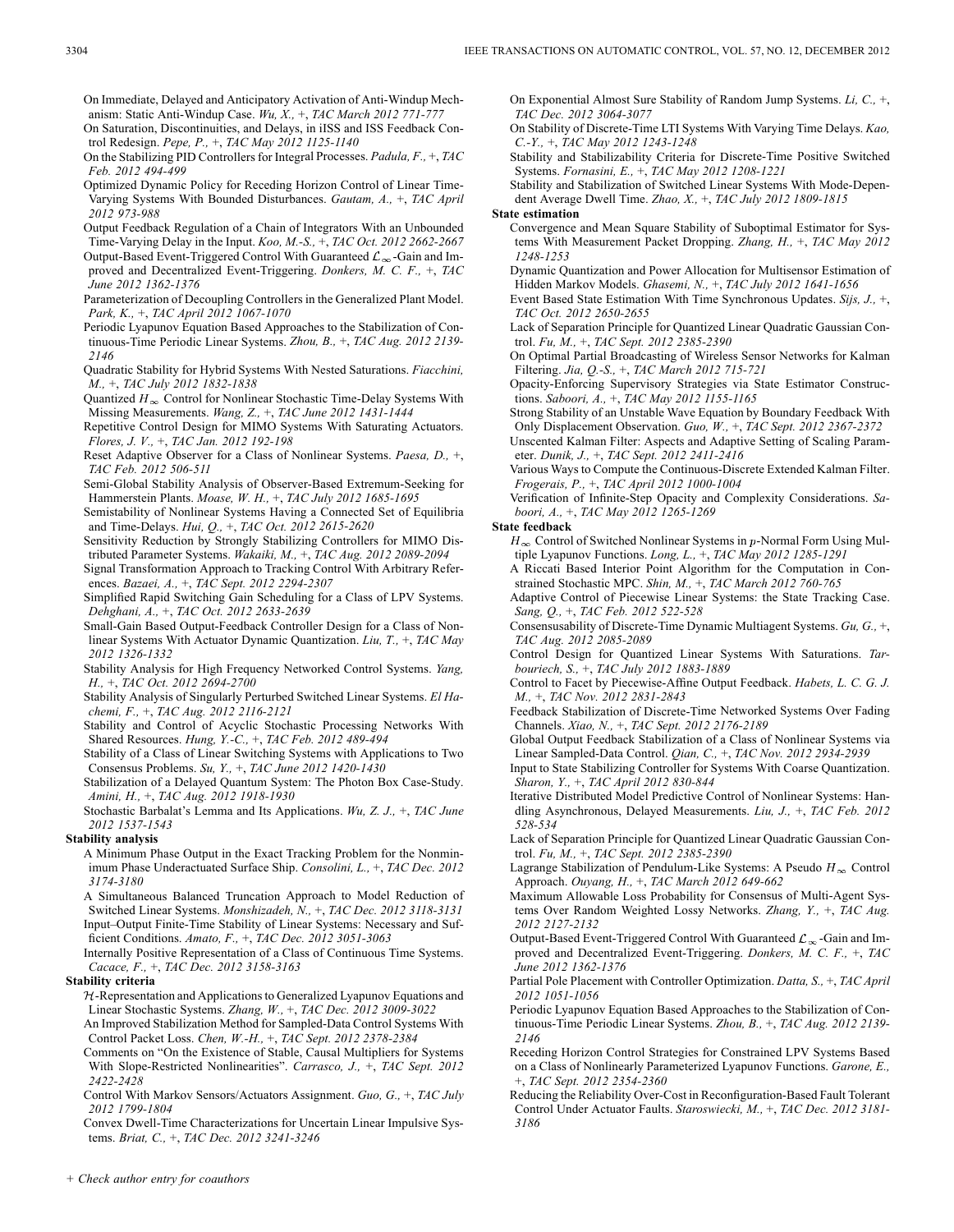Repetitive Control Design for MIMO Systems With Saturating Actuators. *Flores, J. V.,* +, *TAC Jan. 2012 192-198*

Robust Controller Design of Uncertain Discrete Time-Delay Systems With Input Saturation and Disturbances. *Xu, S.,* +, *TAC Oct. 2012 2604-2609*

### **State-space methods**

A New Approach to the Internally Positive Representation of Linear MIMO Systems. *Cacace, F.,* +, *TAC Jan. 2012 119-134*

Dynamic Approximate Solutions of the HJ Inequality and of the HJB Equation for Input-Affine Nonlinear Systems. *Sassano, M.,* +, *TAC Oct. 2012 2490-2503*

Exploiting Isochrony in Self-Triggered Control. *Anta, A.,* +, *TAC April 2012 950-962*

Finite Frequency Negative Imaginary Systems. *Xiong, J.,* +, *TAC Nov. 2012 2917-2922*

Identification of Fault Estimation Filter From I/O Data for Systems With Stable Inversion. *Dong, J.,* +, *TAC June 2012 1347-1361*

Jump Control of Probability Densities With Applications to Autonomous Vehicle Motion. *Mesquita, A. R.,* +, *TAC Oct. 2012 2588-2598*

Robust Inversion Based Fault Estimation for Discrete-Time LPV Systems. *Kulcsar, B.,* +, *TAC June 2012 1581-1586*

Slow-Fast Controller Decomposition Bumpless Transfer for Adaptive Switching Control. *Cheong, S.-Y.,* +, *TAC March 2012 721-726*

The Explicit Constrained Min-Max Model Predictive Control of a Discrete-Time Linear System With Uncertain Disturbances. *Gao, Y.,* +, *TAC Sept. 2012 2373-2378*

### **Statistical distributions**

Kalman Filtering With Intermittent Observations: Weak Convergence to a Stationary Distribution. *Kar, S.,* +, *TAC Feb. 2012 405-420*

Max Weight Learning Algorithms for Scheduling in Unknown Environments. *Neely, M. J.,* +, *TAC May 2012 1179-1191*

Quantized  $H_{\infty}$  Control for Nonlinear Stochastic Time-Delay Systems With Missing Measurements. *Wang, Z.,* +, *TAC June 2012 1431-1444*

Robust Filtering and Smoothing with Gaussian Processes. *Deisenroth, M. P.,* +, *TAC July 2012 1865-1871*

Stabilizing Model Predictive Control of Stochastic Constrained Linear Systems. *Bernardini, D.,* +, *TAC June 2012 1468-1480*

### **Steady-state**

Distributed Average Tracking of Multiple Time-Varying Reference Signals With Bounded Derivatives. *Chen, F.,* +, *TAC Dec. 2012 3169-3174*

**Steering systems**

Symbolic Models for Nonlinear Control Systems Without Stability Assumptions. *Zamani, M.,* +, *TAC July 2012 1804-1809*

# **Stochastic processes**

A Stochastic Approximation Framework for a Class of Randomized Optimization Algorithms. *Hu, J.,* +, *TAC Jan. 2012 165-178*

Approximate Simulation Budget Allocation for Selecting the Best Design in the Presence of Stochastic Constraints. *Lee, L. H.,* +, *TAC Nov. 2012 2940-2945*

Coherence in Large-Scale Networks: Dimension-Dependent Limitations of Local Feedback. *Bamieh, B.,* +, *TAC Sept. 2012 2235-2249*

Controlled Hopwise Averaging and Its Convergence Rate. *Lu, J.,* +, *TAC April 2012 1005-1012*

Decentralized Control of a Stochastic

Multi-Agent Queueing System. *Li, P.,* +, *TAC Nov. 2012 2762-2777*

Estimation of a Low-Intensity Filtered Poisson Process in Additive White Gaussian Noise. *Komaee, A.,* +, *TAC Oct. 2012 2518-2531*

LQG Control for MIMO Systems Over Multiple Erasure Channels With Per-

- fect Acknowledgment. *Garone, E.,* +, *TAC Feb. 2012 450-456* Maximum Allowable Loss Probability for Consensus of Multi-Agent Systems Over Random Weighted Lossy Networks. *Zhang, Y.,* +, *TAC Aug. 2012 2127-2132*
- Network Stability Under Alpha Fair Bandwidth Allocation With General File Size Distribution. *Paganini, F.,* +, *TAC March 2012 579-591*

On Approximations and Ergodicity Classes in Random Chains. *Touri, B.,* +, *TAC Nov. 2012 2718-2730*

On the Problem of Reconstructing an Unknown Topology via Locality Properties of the Wiener Filter. *Materassi, D.,* +, *TAC July 2012 1765-1777*

On the Relationship Between the Enforced Convergence Criterion and the Asymptotically Optimal Laguerre Pole. *Dankers, A. G.,* +, *TAC May 2012 1102-1109*

Online Advertisement, Optimization and Stochastic Networks. *Tan, B.,* +, *TAC Nov. 2012 2854-2868*

Optimal Policy for Inventory Transfer Between Two Depots With Backlogging. *Ng, C. T.,* +, *TAC Dec. 2012 3247-3252*

Stabilization of a Delayed Quantum System: The Photon Box Case-Study. *Amini, H.,* +, *TAC Aug. 2012 1918-1930*

Stabilizing Model Predictive Control of Stochastic Constrained Linear Systems. *Bernardini, D.,* +, *TAC June 2012 1468-1480*

Stochastic Approximation for Consensus: A New Approach via Ergodic Backward Products. *Huang, M.,* +, *TAC Dec. 2012 2994-3008*

Stochastic Barbalat's Lemma and Its Applications. *Wu, Z. J.,* +, *TAC June 2012 1537-1543*

Stochastic Source Seeking by Mobile Robots. *Azuma, S.-i.,* +, *TAC Sept. 2012 2308-2321*

### **Stochastic programming**

Max Weight Learning Algorithms for Scheduling in Unknown Environments. *Neely, M. J.,* +, *TAC May 2012 1179-1191*

**Stochastic systems**

A Frequency Domain Condition for the Physical Realizability of Linear Quantum Systems. *Shaiju, A. J.,* +, *TAC Aug. 2012 2033-2044*

A Riccati Based Interior Point Algorithm for the Computation in Constrained Stochastic MPC. *Shin, M.,* +, *TAC March 2012 760-765*

Coupled Distributed Estimation and Control for Mobile Sensor Networks. *Olfati-Saber, R.,* +, *TAC Oct. 2012 2609-2614*

Distributed Seeking of Nash Equilibria With Applications to Mobile Sensor Networks. *Stankovic, M. S.,* +, *TAC April 2012 904-919*

Mean Field LQG Control in Leader-Follower Stochastic Multi-Agent Systems: Likelihood Ratio Based Adaptation. *Nourian, M.,* +, *TAC Nov. 2012 2801-2816*

Modelling and Estimation for Finite State

Reciprocal Processes. *Carravetta, F.,* +, *TAC Sept. 2012 2190-2202* Moving Horizon State Estimation for Networked Control Systems With

Multiple Packet Dropouts. *Xue, B.,* +, *TAC Sept. 2012 2360-2366* Optimal Sampling and Performance Comparison of Periodic and Event Based Impulse Control. *Meng, X.,* +, *TAC Dec. 2012 3252-3259*

Quantized  $H_{\infty}$  Control for Nonlinear Stochastic Time-Delay Systems With Missing Measurements. *Wang, Z.,* +, *TAC June 2012 1431-1444*

Stability and Control of Acyclic Stochastic Processing Networks With Shared Resources. *Hung, Y.-C.,* +, *TAC Feb. 2012 489-494*

Stabilizing Model Predictive Control of Stochastic Constrained Linear Systems. *Bernardini, D.,* +, *TAC June 2012 1468-1480*

Synchronization in Complex Networks With Stochastically Switching Coupling Structures. *Liu, B.,* +, *TAC March 2012 754-760*

Synchronization of Coupled Oscillators is a Game. *Yin, H.,* +, *TAC April 2012 920-935*

Unscented Kalman Filter: Aspects and Adaptive Setting of Scaling Parameter. *Dunik, J.,* +, *TAC Sept. 2012 2411-2416*

# **Stock control**

Optimal Pricing and Production Control in an Assembly System With a General Stockout Cost. *Keblis, M. F.,* +, *TAC July 2012 1821-1826*

**String matching**

Coherence in Large-Scale Networks: Dimension-Dependent Limitations of Local Feedback. *Bamieh, B.,* +, *TAC Sept. 2012 2235-2249*

**Superconducting devices**

Quantum Coherent Nonlinear Feedback With Applications to Quantum Optics on Chip. *Zhang, J.,* +, *TAC Aug. 2012 1997-2008*

**Supervisory control**

Efficient Abstractions for the Supervisory Control of Modular Discrete Event Systems. *Schmidt, K. W.,* +, *TAC Dec. 2012 3224-3229*

**Surveillance**

Circumnavigation Using Distance Measurements Under Slow Drift. *Shames, I.,* +, *TAC April 2012 889-903*

**Switched systems**

Co-Positive Lyapunov Functions for the Stabilization of Positive Switched Systems. *Blanchini, F.,* +, *TAC Dec. 2012 3038-3050*

**Switches**

A Simultaneous Balanced Truncation Approach to Model Reduction of Switched Linear Systems. *Monshizadeh, N.,* +, *TAC Dec. 2012 3118-3131* Distributed Average Tracking of Multiple Time-Varying Reference Signals With Bounded Derivatives. *Chen, F.,* +, *TAC Dec. 2012 3169-3174*

On Exponential Almost Sure Stability of Random Jump Systems. *Li, C.,* +, *TAC Dec. 2012 3064-3077*

Optimal Policy for Inventory Transfer Between Two Depots With Backlogging. *Ng, C. T.,* +, *TAC Dec. 2012 3247-3252*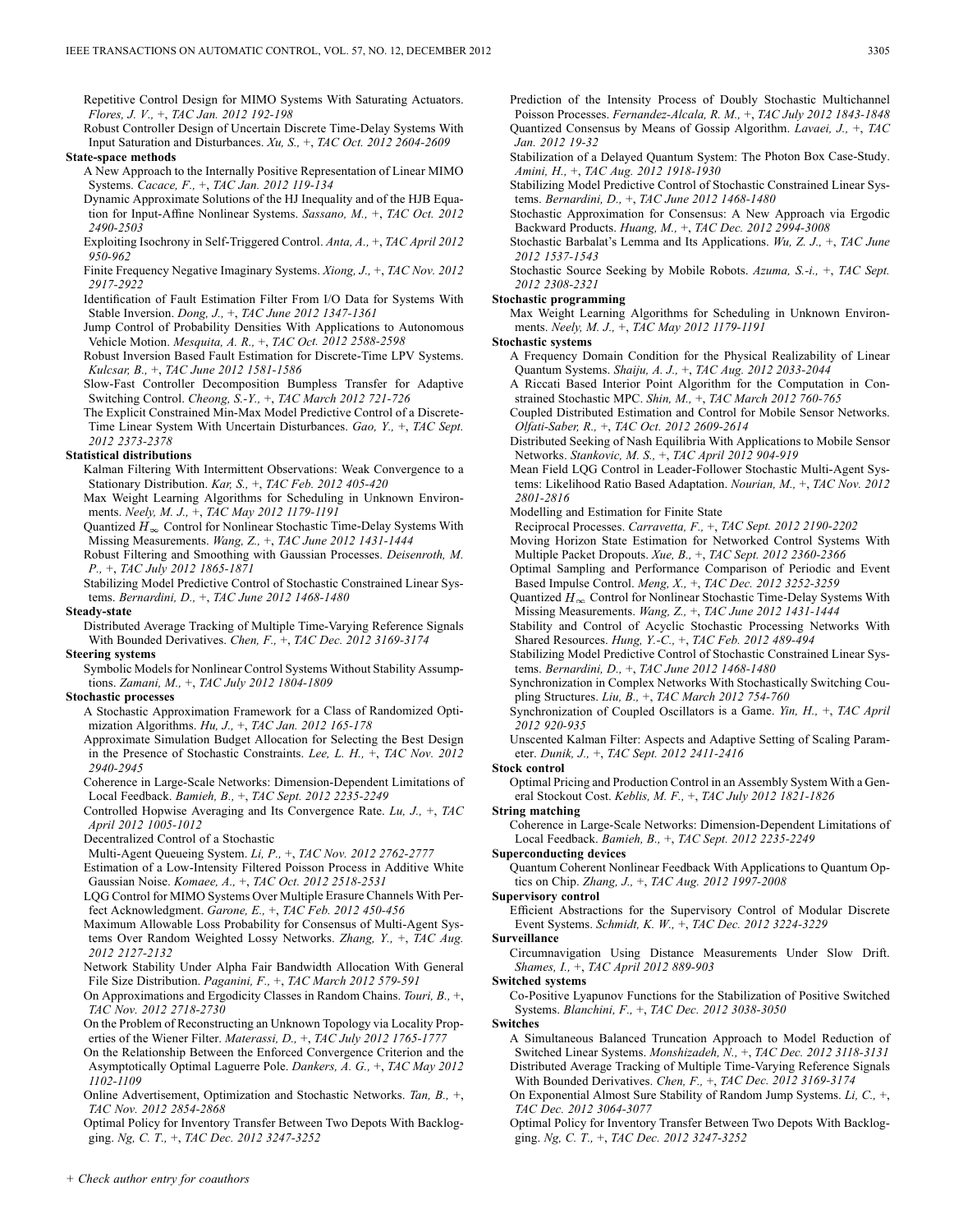### **Symmetric matrices**

 $H$ -Representation and Applications to Generalized Lyapunov Equations and Linear Stochastic Systems. *Zhang, W.,* +, *TAC Dec. 2012 3009-3022*

A Simultaneous Balanced Truncation Approach to Model Reduction of Switched Linear Systems. *Monshizadeh, N.,* +, *TAC Dec. 2012 3118-3131* Stable Networked Control Systems With Bounded Control Authority. *Hokayem, P.,* +, *TAC Dec. 2012 3153-3157*

Worst-Case Mahler Measure in Polytopic Uncertain Systems. *Chesi, G.,* +, *TAC Dec. 2012 3208-3213*

### **Synchronization**

Attitude Synchronization of Multiple Rigid Bodies With Communication Delays. *Abdessameud, A.,* +, *TAC Sept. 2012 2405-2411*

Event Based State Estimation With Time Synchronous Updates. *Sijs, J.,* +, *TAC Oct. 2012 2650-2655*

Global Bounded Synchronization of General Dynamical Networks With Nonidentical Nodes. *Zhao, J.,* +, *TAC Oct. 2012 2656-2662*

Global State Synchronization in Networks of Cyclic Feedback Systems. *Hamadeh, A.,* +, *TAC Feb. 2012 478-483*

Passivity-Based Pose Synchronization in Three Dimensions. *Hatanaka, T.,* +, *TAC Feb. 2012 360-375*

Quaternion-Based Hybrid Feedback for Robust Global Attitude Synchronization. *Mayhew, C. G.,* +, *TAC Aug. 2012 2122-2127*

Sampled-Data Synchronization Control of Dynamical Networks With Stochastic Sampling. *Shen, B.,* +, *TAC Oct. 2012 2644-2650*

Synchronization in Complex Networks With Stochastically Switching Coupling Structures. *Liu, B.,* +, *TAC March 2012 754-760*

Synchronization of Coupled Oscillators is a Game. *Yin, H.,* +, *TAC April 2012 920-935*

Synchronization of Heterogeneous Agents. *Lunze, J.,* +, *TAC Nov. 2012 2885-2890*

### **System recovery**

A New Approach for Diagnosability Analysis of Petri Nets Using Verifier Nets. *Cabasino, M. P.,* +, *TAC Dec. 2012 3104-3117*

Designing Compact and Maximally Permissive Deadlock Avoidance Policies for Complex Resource Allocation Systems Through Classification Theory: The Nonlinear Case. *Nazeem, A.,* +, *TAC July 2012 1670-1684*

# **T**

# **Tanks (containers)**

Differential Games Controllers That Confine a System to a Safe Region in the State Space, With Applications to Surge Tank Control. *Falugi, P.,* +, *TAC Nov. 2012 2778-2788*

**Target tracking**

Consensus-Based Distributed Multiple Model UKF for Jump Markov Nonlinear Systems. *Li, W.,* +, *TAC Jan. 2012 227-233*

Coupled Distributed Estimation and Control for Mobile Sensor Networks. *Olfati-Saber, R.,* +, *TAC Oct. 2012 2609-2614*

**Telecommunication channels**

LQG Control for MIMO Systems Over Multiple Erasure Channels With Perfect Acknowledgment. *Garone, E.,* +, *TAC Feb. 2012 450-456*

**Telecommunication congestion control**

Network Stability Under Alpha Fair Bandwidth Allocation With General File Size Distribution. *Paganini, F.,* +, *TAC March 2012 579-591*

# **Telecommunication control**

A Framework for the Observer Design for Networked Control Systems. *Postoyan, R.,* +, *TAC May 2012 1309-1314*

Control-Theoretic Approach to Communication With Feedback. *Ardestanizadeh, E.,* +, *TAC Oct. 2012 2576-2587*

Controlled Hopwise Averaging and Its Convergence Rate. *Lu, J.,* +, *TAC April 2012 1005-1012*

Coupled Distributed Estimation and Control for Mobile Sensor Networks. *Olfati-Saber, R.,* +, *TAC Oct. 2012 2609-2614*

Feedback Stabilization of Discrete-Time Networked Systems Over Fading Channels. *Xiao, N.,* +, *TAC Sept. 2012 2176-2189*

Optimal Quarantining of Wireless Malware Through Reception Gain Control. *Khouzani, M. H. R.,* +, *TAC Jan. 2012 49-61*

Power Control in Wireless Networks: Stability and Delay Independence for a General Class of Distributed Algorithms. *Lestas, I.,* +, *TAC May 2012 1253-1258*

# **Telecommunication network reliability**

Control-Theoretic Approach to Communication With Feedback. *Ardestanizadeh, E.,* +, *TAC Oct. 2012 2576-2587*

**Telecommunication network routing**

Max Weight Learning Algorithms for Scheduling in Unknown Environments. *Neely, M. J.,* +, *TAC May 2012 1179-1191*

**Telecommunication network topology**

Delay Guarantees for Throughput-Optimal Wireless Link Scheduling. *Kar, K.,* +, *TAC Nov. 2012 2906-2911*

Distributed Parameter Estimation Over Unreliable Networks With Markovian Switching Topologies. *Zhang, Q.,* +, *TAC Oct. 2012 2545-2560*

Maximum Allowable Loss Probability for Consensus of Multi-Agent Systems Over Random Weighted Lossy Networks. *Zhang, Y.,* +, *TAC Aug. 2012 2127-2132*

Scheduling in Mobile Ad Hoc Networks With Topology and Channel-State Uncertainty. *Ying, L.,* +, *TAC Oct. 2012 2504-2517*

### **Telecommunication security**

Optimal Quarantining of Wireless Malware Through Reception Gain Control. *Khouzani, M. H. R.,* +, *TAC Jan. 2012 49-61*

### **Telecommunication switching**

Distributed Parameter Estimation Over Unreliable Networks With Markovian Switching Topologies. *Zhang, Q.,* +, *TAC Oct. 2012 2545-2560*

# **Temporal logic**

Receding Horizon Temporal Logic Planning. *Wongpiromsarn, T.,* +, *TAC Nov. 2012 2817-2830*

Temporal Logic Control of Discrete-Time Piecewise Affine Systems. *Yordanov, B.,* +, *TAC June 2012 1491-1504*

### **Three-term control**

On the Stabilizing PID Controllers for Integral Processes. *Padula, F.,* +, *TAC Feb. 2012 494-499*

### **Time division multiplexing**

Pareto Region Characterization for Rate Control in MIMO Interference Systems and Nash Bargaining. *Chen, Z.,* +, *TAC Dec. 2012 3203-3208*

### **Time-domain analysis**

Finite Frequency Negative Imaginary Systems. *Xiong, J.,* +, *TAC Nov. 2012 2917-2922*

Time Domain Model Order Reduction of General Orthogonal Polynomials for Linear Input-Output Systems. *Jiang, Y.-L.,* +, *TAC Feb. 2012 330-343* **Time optimal control**

The Synthesis of Time Optimal Supervisors by Using Heaps-of-Pieces. *Su, R.,* +, *TAC Jan. 2012 105-118*

### **Time series**

Distances and Riemannian Metrics for Multivariate Spectral Densities. *Jiang, X.,* +, *TAC July 2012 1723-1735*

On the Problem of Reconstructing an Unknown Topology via Locality Properties of the Wiener Filter. *Materassi, D.,* +, *TAC July 2012 1765-1777*

### **Time-varying channels**

Scheduling in Mobile Ad Hoc Networks With Topology and Channel-State Uncertainty. *Ying, L.,* +, *TAC Oct. 2012 2504-2517*

### **Time-varying networks**

On Approximations and Ergodicity Classes in Random Chains. *Touri, B.,* +, *TAC Nov. 2012 2718-2730*

# **Time-varying systems**

 $H_{\infty}$  Control of Switched Nonlinear Systems in p-Normal Form Using Multiple Lyapunov Functions. *Long, L.,* +, *TAC May 2012 1285-1291*

A Nonconservative LMI Condition for Stability of Switched Systems With Guaranteed Dwell Time. *Chesi, G.,* +, *TAC May 2012 1297-1302*

A Sufficient Condition for Convergence of Sampled-Data Consensus for Double-Integrator Dynamics With Nonuniform and Time-Varying Communication Delays. *Qin, J.,* +, *TAC Sept. 2012 2417-2422*

A Supervised Switching Control Policy for LPV Systems With Inaccurate Parameter Knowledge. *Jetto, L.,* +, *TAC June 2012 1527-1532*

Analysis of Non-Linear Attitude Observers for Time-Varying Reference Measurements. *Trumpf, J.,* +, *TAC Nov. 2012 2789-2800*

Asymmetric Decentralized Flocks. *Tangerman, F. M.,* +, *TAC Nov. 2012 2844-2853*

Attitude Estimation Using Biased Gyro and Vector Measurements With Time-Varying Reference Vectors. *Grip, H. F.,* +, *TAC May 2012 1332-1338* Attitude Synchronization of Multiple Rigid Bodies With Communication Delays. *Abdessameud, A.,* +, *TAC Sept. 2012 2405-2411*

Author's reply to comments on "Decentralized stabilization of interconnected systems with time-varying delays". *Mahmoud, M. S.,* +, *TAC March 2012 811*

Comments on "Decentralized Stabilization of Interconnected Systems With Time-Varying Delays". *Xiao, X.-S.,* +, *TAC March 2012 809-810*

Connectivity and Set Tracking of Multi-Agent Systems Guided by Multiple Moving Leaders. *Shi, G.,* +, *TAC March 2012 663-676*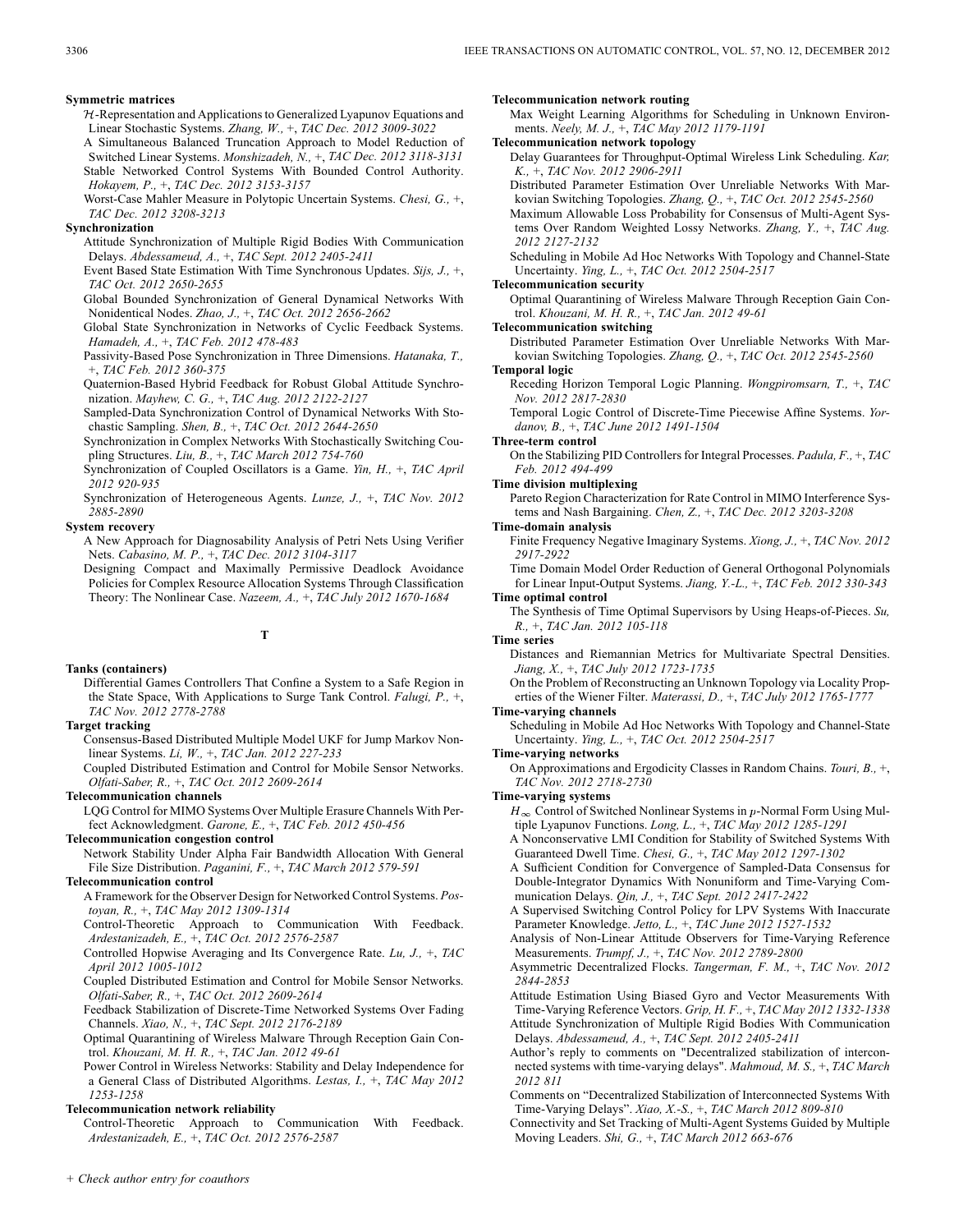Consensusability of Discrete-Time Dynamic Multiagent Systems. *Gu, G.,* +, *TAC Aug. 2012 2085-2089*

- Corrections to "Switching Rule Design for Switched Dynamic Systems With Affine Vector Fields" [Sep 09 2215-2222]. *Trofino, A.,* +, *TAC April 2012 1080-1082*
- Discrete Abstractions of Nonlinear Systems Based on Error Propagation Analysis. *Tazaki, Y.,* +, *TAC March 2012 550-564*
- Gain-Scheduled Control Synthesis Using Dynamic D-Scales. Scherer, C. *W.,* +, *TAC Sept. 2012 2219-2234*
- Global Bounded Synchronization of General Dynamical Networks With Nonidentical Nodes. *Zhao, J.,* +, *TAC Oct. 2012 2656-2662*
- Global State Synchronization in Networks of Cyclic Feedback Systems. *Hamadeh, A.,* +, *TAC Feb. 2012 478-483*
- High-Gain Observer-Based Estimation of Parameter Variations With Delay Alignment. *Dai, X.,* +, *TAC March 2012 726-732*
- Invariance Principles Allowing of Non-Lyapunov Functions for Estimating Attractor of Discrete Dynamical Systems. *Ge, T.,* +, *TAC Feb. 2012 500-505*
- New Concepts in Adaptive Control Using Multiple Models. *Han, Z.,* +, *TAC Jan. 2012 78-89*
- Nonlinear Adaptive Learning Control With Disturbance of Unknown Periods. *Xudong, Y.,* +, *TAC May 2012 1269-1273*
- On Stability of Discrete-Time LTI Systems With Varying Time Delays. *Kao, C.-Y.,* +, *TAC May 2012 1243-1248*
- On the Observability of Continuous-Time Switched Linear Systems Under Partially Unknown Inputs. *Gomez-Gutierrez, D.,* +, *TAC March 2012 732-738*
- Optimized Dynamic Policy for Receding Horizon Control of Linear Time-Varying Systems With Bounded Disturbances. *Gautam, A.,* +, *TAC April 2012 973-988*
- Output Feedback Regulation of a Chain of Integrators With an Unbounded Time-Varying Delay in the Input. *Koo, M.-S.,* +, *TAC Oct. 2012 2662-2667* Positive Invariance of Constrained Affine Dynamics and Its Applications to
- Hybrid Systems and Safety Verification. *Shen, J.,* +, *TAC Jan. 2012 3-18*
- Power Control in Wireless Networks: Stability and Delay Independence for a General Class of Distributed Algorithms. *Lestas, I.,* +, *TAC May 2012 1253-1258*
- RISE-Based Adaptive Control of a Control Affine Uncertain Nonlinear System With Unknown State Delays. *Sharma, N.,* +, *TAC Jan. 2012 255-259*
- Robust Stability of a Multi-Agent System Under Arbitrary and Time-Varying Communication Topologies and Communication Delays. *Popov, A.,* +, *TAC Sept. 2012 2343-2347*
- Semistability of Nonlinear Systems Having a Connected Set of Equilibria and Time-Delays. *Hui, Q.,* +, *TAC Oct. 2012 2615-2620*
- Simplified Rapid Switching Gain Scheduling for a Class of LPV Systems. *Dehghani, A.,* +, *TAC Oct. 2012 2633-2639*
- Single Integration Optimization of Linear Time-Varying Switched Systems. *Caldwell, T. M.,* +, *TAC June 2012 1592-1597*
- Slow-Fast Controller Decomposition Bumpless Transfer for Adaptive Switching Control. *Cheong, S.-Y.,* +, *TAC March 2012 721-726*
- Stability Analysis of Singularly Perturbed Switched Linear Systems. *El Hachemi, F.,* +, *TAC Aug. 2012 2116-2121*
- Stability and Stabilizability Criteria for Discrete-Time Positive Switched Systems. *Fornasini, E.,* +, *TAC May 2012 1208-1221*
- Stability and Stabilization of Switched Linear Systems With Mode-Dependent Average Dwell Time. *Zhao, X.,* +, *TAC July 2012 1809-1815*
- Stability of a Class of Linear Switching Systems with Applications to Two Consensus Problems. *Su, Y.,* +, *TAC June 2012 1420-1430*
- Steady-State Analysis and Regulation of Discrete-Time Nonlinear Systems. *Pavlov, A.,* +, *TAC July 2012 1793-1798*
- Synchronization in Complex Networks With Stochastically Switching Coupling Structures. *Liu, B.,* +, *TAC March 2012 754-760*
- **Topology**
	- Coherence in Large-Scale Networks: Dimension-Dependent Limitations of Local Feedback. *Bamieh, B.,* +, *TAC Sept. 2012 2235-2249*
	- Distributed Average Tracking of Multiple Time-Varying Reference Signals With Bounded Derivatives. *Chen, F.,* +, *TAC Dec. 2012 3169-3174*
	- Distributed Containment Control with Multiple Dynamic Leaders for Double-Integrator Dynamics Using Only Position Measurements. *Li, J.,* +, *TAC June 2012 1553-1559*
	- Fault-Tolerant Pole-Placement in Double-Integrator Networks. *Locatelli, A.,* +, *TAC Nov. 2012 2912-2917*
- Robust Stability of a Multi-Agent System Under Arbitrary and Time-Varying Communication Topologies and Communication Delays. *Popov, A.,* +, *TAC Sept. 2012 2343-2347*
- Sampled-Data Consensus for Multiple Double Integrators With Arbitrary Sampling. *Xiao, F.,* +, *TAC Dec. 2012 3230-3235*
- Stochastic Approximation Approach for Consensus and Convergence Rate Analysis of Multiagent Systems. *Xu, J.,* +, *TAC Dec. 2012 3163-3168*
- Zero-Gradient-Sum Algorithms for Distributed Convex Optimization: The Continuous-Time Case. *Lu, J.,* +, *TAC Sept. 2012 2348-2354*

### **Tracking**

Signal Transformation Approach to Tracking Control With Arbitrary References. *Bazaei, A.,* +, *TAC Sept. 2012 2294-2307*

### **Tracking loops**

A New Approach to Global Asymptotic Tracking for a Class of Low-Triangular Nonlinear Systems via Output Feedback. *Zhang, X.,* +, *TAC Dec. 2012 3192-3196*

### **Trajectory**

- A Minimum Phase Output in the Exact Tracking Problem for the Nonminimum Phase Underactuated Surface Ship. *Consolini, L.,* +, *TAC Dec. 2012 3174-3180*
- Averaging Over General Random Networks. *Cai, K.,* +, *TAC Dec. 2012 3186-3191*
- Co-Positive Lyapunov Functions for the Stabilization of Positive Switched Systems. *Blanchini, F.,* +, *TAC Dec. 2012 3038-3050*
- Internally Positive Representation of a Class of Continuous Time Systems. *Cacace, F.,* +, *TAC Dec. 2012 3158-3163*

### **Trajectory control**

- Detection Methods for Mode Perturbation Signatures. *Otanez, P. G.,* +, *TAC Nov. 2012 2923-2928*
- On a Class of Hierarchical Formations of Unicycles and Their Internal Dynamics. *Consolini, L.,* +, *TAC April 2012 845-859*

# **Transfer function matrices**

 $\mathcal{L}_{\infty}$ -Norm Computation for Continuous-Time Descriptor Systems Using Structured Matrix Pencils. *Benner, P.,* +, *TAC Jan. 2012 233-238*

- A Frequency Domain Condition for the Physical Realizability of Linear Quantum Systems. *Shaiju, A. J.,* +, *TAC Aug. 2012 2033-2044*
- Finite Frequency Negative Imaginary Systems. *Xiong, J.,* +, *TAC Nov. 2012 2917-2922*

# **Transfer functions**

- $\mathcal{L}_{\infty}$ -Norm Computation for Continuous-Time Descriptor Systems Using Structured Matrix Pencils. *Benner, P.,* +, *TAC Jan. 2012 233-238*
- A Minimal State Map for Strictly Lossless Positive Real Behaviors. *Rao, S.,* +, *TAC July 2012 1696-1708*
- Generalized Kalman–Yakubovich–Popov Lemma for 2-D FM LSS Model. *Li, X.,* +, *TAC Dec. 2012 3090-3103*
- Improper  $\mathcal{L}_{\infty}$  Optimal/Suboptimal Controllers. *Pal, D., +, TAC May 2012 1280-1285*
- Internally Positive Representation of a Class of Continuous Time Systems. *Cacace, F.,* +, *TAC Dec. 2012 3158-3163*
- Robustness Analysis for Feedback Interconnections of Distributed Systems via Integral Quadratic Constraints. *Cantoni, M.,* +, *TAC Feb. 2012 302-317* **Transforms**
- Square-Root Sigma-Point Information Filtering. *Liu, G.,* +, *TAC Nov. 2012 2945-2950*

### **Transmission lines**

Quantum Coherent Nonlinear Feedback With Applications to Quantum Optics on Chip. *Zhang, J.,* +, *TAC Aug. 2012 1997-2008*

### **Transportation**

Choice Prediction With Semidefinite Optimization When Utilities are Correlated. *Mishra, V. K.,* +, *TAC Oct. 2012 2450-2463*

### **Traveling salesman problems**

On the Dubins Traveling Salesman Problem. *Ny, J.,* +, *TAC Jan. 2012 265-270*

# **Trees (mathematics)**

- A Sufficient Condition for Convergence of Sampled-Data Consensus for Double-Integrator Dynamics With Nonuniform and Time-Varying Communication Delays. *Qin, J.,* +, *TAC Sept. 2012 2417-2422*
- Consensus of Multi-Agent Networks With Aperiodic Sampled Communication Via Impulsive Algorithms Using Position-Only Measurements. *Liu, Z.-W.,* +, *TAC Oct. 2012 2639-2643*
- Maximum Allowable Loss Probability for Consensus of Multi-Agent Systems Over Random Weighted Lossy Networks. *Zhang, Y.,* +, *TAC Aug. 2012 2127-2132*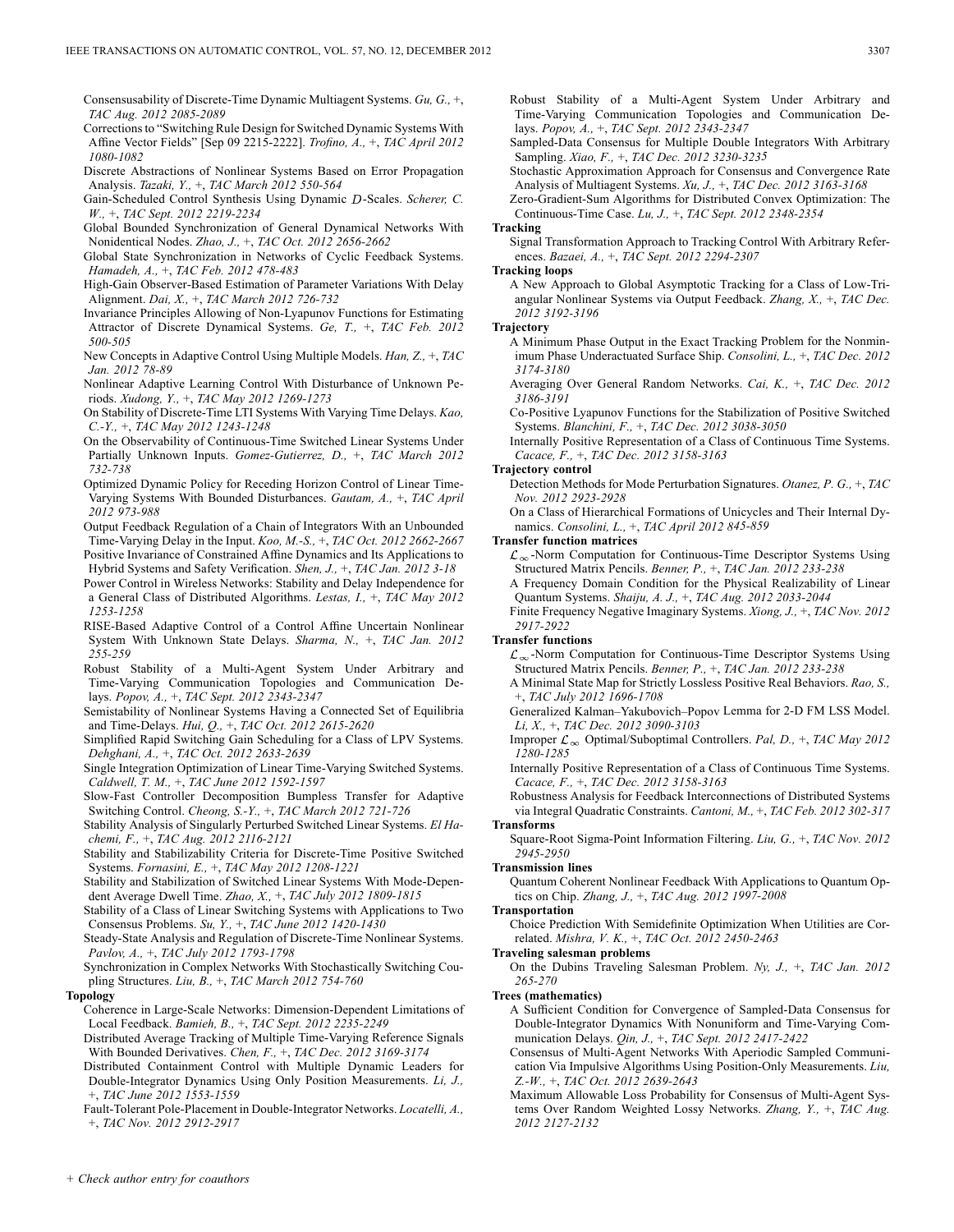**U**

### **Uncertain systems**

- $\mathcal{L}_1$  Adaptive Controller for Uncertain Nonlinear Multi-Input Multi-Output Systems With Input Quantization. *Sun, H.,* +, *TAC March 2012 565-578*
- Active Robust Fault Detection in Closed-Loop Systems: Quadratic Optimization Approach. *Esna Ashari, A.,* +, *TAC Oct. 2012 2532-2544*
- Adaptive Output Feedback Control of Uncertain Nonlinear Systems With Hysteresis Nonlinearity. *Zhou, J.,* +, *TAC Oct. 2012 2627-2633*
- Adaptive Output Feedback Design Using Asymptotic Properties of LQG/LTR Controllers. *Lavretsky, E.,* +, *TAC June 2012 1587-1591*
- Convex Dwell-Time Characterizations for Uncertain Linear Impulsive Systems. *Briat, C.,* +, *TAC Dec. 2012 3241-3246*
- Distributed Optimization for MPC of Linear Networks With Uncertain Dynamics. *Camponogara, E.,* +, *TAC March 2012 804-809*
- Global Output Feedback Stabilization of a Class of Nonlinear Systems via Linear Sampled-Data Control. *Qian, C.,* +, *TAC Nov. 2012 2934-2939*
- LMI Relaxations for Reduced-Order Robust  $\mathcal{H}_{\infty}$  Control of Continuous-Time Uncertain Linear Systems. *Agulhari, C. M.,* +, *TAC June 2012 1532- 1537*
- New Concepts in Adaptive Control Using Multiple Models. *Han, Z.,* +, *TAC Jan. 2012 78-89*
- Quantized  $H_{\infty}$  Control for Nonlinear Stochastic Time-Delay Systems With Missing Measurements. *Wang, Z.,* +, *TAC June 2012 1431-1444*
- RISE-Based Adaptive Control of a Control Affine Uncertain Nonlinear System With Unknown State Delays. *Sharma, N.,* +, *TAC Jan. 2012 255-259*
- Robust  $H_{\infty}$  Sliding Mode Descriptor Observer for Fault and Output Disturbance Estimation of Uncertain Systems. *Lee, D.-J.,* +, *TAC Nov. 2012 2928-2934*
- Robust Controller Design of Uncertain Discrete Time-Delay Systems With Input Saturation and Disturbances. *Xu, S.,* +, *TAC Oct. 2012 2604-2609*

Robust Finite-Horizon Kalman Filtering for Uncertain Discrete-Time Systems. *Mohamed, S. M. K.,* +, *TAC June 2012 1548-1552*

Robustness and Safe Sampling of Distributed-Delay Control Laws for Unstable Delayed Systems. *Leonard, F.,* +, *TAC June 2012 1521-1526*

Set-Membership Error-in-Variables Identification Through Convex Relaxation Techniques. *Cerone, V.,* +, *TAC Feb. 2012 517-522*

- The Explicit Constrained Min-Max Model Predictive Control of a Discrete-Time Linear System With Uncertain Disturbances. *Gao, Y.,* +, *TAC Sept. 2012 2373-2378*
- Variable Gain Super-Twisting Sliding Mode Control. *Gonzalez, T.,* +, *TAC Aug. 2012 2100-2105*
- Worst-Case Mahler Measure in Polytopic Uncertain Systems. *Chesi, G.,* +, *TAC Dec. 2012 3208-3213*

# **Upper bound**

Stable Networked Control Systems With Bounded Control Authority. *Hokayem, P.,* +, *TAC Dec. 2012 3153-3157*

Worst-Case Mahler Measure in Polytopic Uncertain Systems. *Chesi, G.,* +, *TAC Dec. 2012 3208-3213*

# **Utility theory**

Choice Prediction With Semidefinite Optimization When Utilities are Correlated. *Mishra, V. K.,* +, *TAC Oct. 2012 2450-2463*

Max Weight Learning Algorithms for Scheduling in Unknown Environments. *Neely, M. J.,* +, *TAC May 2012 1179-1191*

# **V**

# **Variable structure systems**

Chattering-Free Digital Sliding-Mode Control With State Observer and Disturbance Rejection. *Acary, V.,* +, *TAC May 2012 1087-1101*

Design and Analysis of an Integral Sliding Mode Fault-Tolerant Control Scheme. *Hamayun, M. T.,* +, *TAC July 2012 1783-1789*

Distributed Coordinated Tracking With Reduced Interaction via a Variable Structure Approach. *Cao, Y.,* +, *TAC Jan. 2012 33-48*

Exact Differentiation of Signals With Unbounded Higher Derivatives. *Levant, A.,* +, *TAC April 2012 1076-1080*

Nonlinear Feedback Design for Fixed-Time Stabilization of Linear Control Systems. *Polyakov, A.,* +, *TAC Aug. 2012 2106-2110*

Robust  $H_{\infty}$  Sliding Mode Descriptor Observer for Fault and Output Disturbance Estimation of Uncertain Systems. *Lee, D.-J.,* +, *TAC Nov. 2012 2928-2934*

Set-Membership Error-in-Variables Identification Through Convex Relaxation Techniques. *Cerone, V.,* +, *TAC Feb. 2012 517-522*

Strict Lyapunov Functions for the Super-Twisting Algorithm. *Moreno, J. A.,* +, *TAC April 2012 1035-1040*

Variable Gain Super-Twisting Sliding Mode Control. *Gonzalez, T.,* +, *TAC Aug. 2012 2100-2105*

Variable Structure Control for Singularly Perturbed Linear Continuous Systems With Matched Disturbances. *Nguyen, T.,* +, *TAC March 2012 777-783* **Variational techniques**

A Maximum Entropy Enhancement for a Family of High-Resolution Spectral Estimators. *Ferrante, A.,* +, *TAC Feb. 2012 318-329*

Moderate Deviations of a Random Riccati Equation. *Kar, S.,* +, *TAC Sept. 2012 2250-2265*

### **Vectors**

- $H$ -Representation and Applications to Generalized Lyapunov Equations and Linear Stochastic Systems. *Zhang, W.,* +, *TAC Dec. 2012 3009-3022*
- A New Approach for Diagnosability Analysis of Petri Nets Using Verifier Nets. *Cabasino, M. P.,* +, *TAC Dec. 2012 3104-3117*

A New Approach to the Internally Positive Representation of Linear MIMO Systems. *Cacace, F.,* +, *TAC Jan. 2012 119-134*

- Analysis of Non-Linear Attitude Observers for Time-Varying Reference Measurements. *Trumpf, J.,* +, *TAC Nov. 2012 2789-2800*
- Averaging Over General Random Networks. *Cai, K.,* +, *TAC Dec. 2012 3186-3191*

Co-Positive Lyapunov Functions for the Stabilization of Positive Switched Systems. *Blanchini, F.,* +, *TAC Dec. 2012 3038-3050*

Convergence of Nonlinear Observers on  $\mathbb{R}^n$  With a Riemannian Metric (Part I). *Sanfelice, R. G.,* +, *TAC July 2012 1709-1722*

Corrections to "Switching Rule Design for Switched Dynamic Systems With Affine Vector Fields" [Sep 09 2215-2222]. *Trofino, A.,* +, *TAC April 2012 1080-1082*

Enforcing Consensus on Adaptive Parameter Estimation of Structurally Perturbed Infinite Dimensional Systems. *Demetriou, M. A.,* +, *TAC Dec. 2012 3147-3152*

Generalized Kalman–Yakubovich–Popov Lemma for 2-D FM LSS Model. *Li, X.,* +, *TAC Dec. 2012 3090-3103*

Parameterization of Decoupling Controllers in the Generalized Plant Model. *Park, K.,* +, *TAC April 2012 1067-1070*

Sparse Identification of Nonlinear Functions and Parametric Set Membership Optimality Analysis. *Novara, C.,* +, *TAC Dec. 2012 3236-3241*

Sufficient Conditions for Decentralized Potential Functions Based Controllers Using Canonical Vector Fields. *Dimarogonas, D. V.,* +, *TAC Oct. 2012 2621-2626*

Worst-Case Mahler Measure in Polytopic Uncertain Systems. *Chesi, G.,* +, *TAC Dec. 2012 3208-3213*

### **Vehicle dynamics**

Adaptive Control of 2-D PDEs Using Mobile Collocated Actuator/Sensor Pairs With Augmented Vehicle Dynamics. *Demetriou, M. A.,* +, *TAC Dec. 2012 2979-2993*

### **Vehicles**

Detection Methods for Mode Perturbation Signatures. *Otanez, P. G.,* +, *TAC Nov. 2012 2923-2928*

Optimal Control of Vehicular Formations With Nearest Neighbor Interactions. *Lin, F.,* +, *TAC Sept. 2012 2203-2218*

### **Velocity control**

A Sufficient Condition for Convergence of Sampled-Data Consensus for Double-Integrator Dynamics With Nonuniform and Time-Varying Communication Delays. *Qin, J.,* +, *TAC Sept. 2012 2417-2422*

Distributed Containment Control with Multiple Dynamic Leaders for Double-Integrator Dynamics Using Only Position Measurements. *Li, J.,* +, *TAC June 2012 1553-1559*

Explicit MPC for LPV Systems: Stability and Optimality. *Besselmann, T.,* +, *TAC Sept. 2012 2322-2332*

Passivity-Based Pose Synchronization in Three Dimensions. *Hatanaka, T.,* +, *TAC Feb. 2012 360-375*

Single Camera Structure and Motion. *Dani, A. P.,* +, *TAC Jan. 2012 238-243* **Video signal processing**

A Sparsification Approach to Set Membership Identification of Switched Affine Systems. *Ozay, N.,* +, *TAC March 2012 634-648*

Generalized Kalman–Yakubovich–Popov Lemma for 2-D FM LSS Model. *Li, X.,* +, *TAC Dec. 2012 3090-3103*